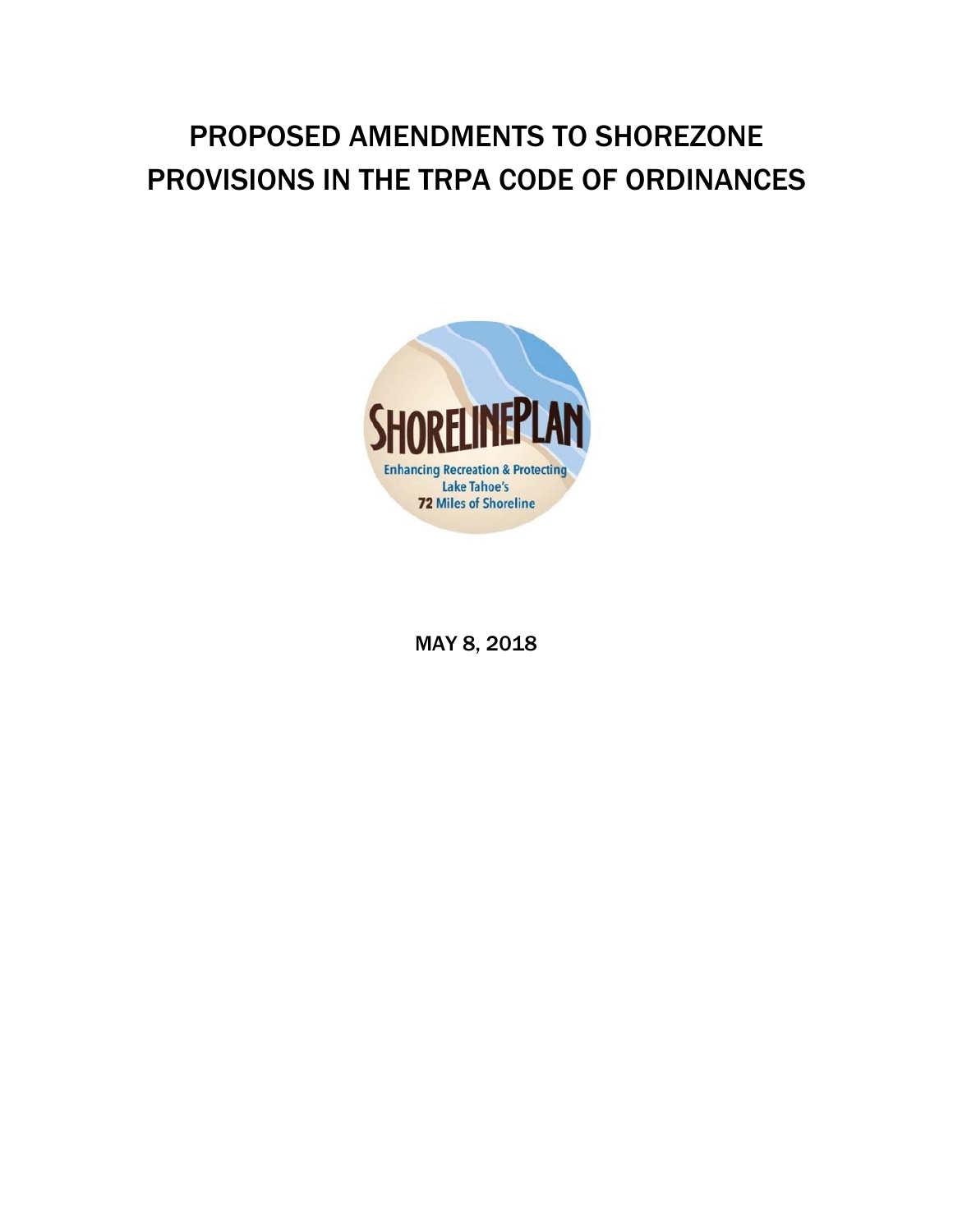### Code Amendment Reference Guide

The proposed Lake Tahoe Shoreline Plan updates regulations focused on structures to support water-dependent recreation within the Lake Tahoe shoreline and effective resource management to ensure environmental threshold attainment. The proposed amendments to the Tahoe Regional Planning Agency (TRPA) Code of Ordinances implement the policies proposed under Alternative 1 analyzed in the Draft Shoreline Plan Environmental Impact Statement (DEIS).

A reference guide to compare existing code provisions to those proposed is included in Table 1, *Code Chapter Organization and Content* and Table 2, *Policy-Code Crosswalk.* The majority of the provisions contained in Shorezone Chapters 80-85 have been revised and reorganized and these amended chapters are provided in full at the end of this document. Amendments proposed to provisions in remaining chapters are shown in *Table 3, Proposed Amendments to Chapters 2, 10, 14, 50, 63, 66, and 90.*

The existing TRPA Code of Ordinances can be reviewed at:

http://www.trpa.org/regional-plan/code-of-ordinances/

| Table 1-TRPA Code Chapter Organization and Content                           |                                                                                             |                                                                                                                                              |  |
|------------------------------------------------------------------------------|---------------------------------------------------------------------------------------------|----------------------------------------------------------------------------------------------------------------------------------------------|--|
| <b>Current Code</b>                                                          | 2018 Proposed Code                                                                          | <b>Description of Amendments</b>                                                                                                             |  |
| CH. 80: Review of Projects in<br>the Shorezone                               | CH. 80: Review of Projects<br>in the Shorezone                                              | Revised and expanded per 2010 Vacated<br>Code. Definitions moved to Ch. 90                                                                   |  |
| CH. 81: Permissible Uses<br>and Structures in the<br>Shorezone and Lakezone  | CH. 81: Permissible Uses<br>and Structures in the<br>Shorezone and Lakezone                 | Changes to section headers.                                                                                                                  |  |
| CH. 82: Existing Structures                                                  | CH. 82: Existing Structures<br>and Exempt Activities                                        | Revised to include exempt and qualified<br>exempt activities                                                                                 |  |
| CH. 83: Shorezone Tolerance<br>Districts and Development<br><b>Standards</b> | CH. 83: Shorezone<br><b>Tolerance Districts and</b><br><b>Development Standards</b>         | No notable revisions                                                                                                                         |  |
| CH. 84: Development<br>Standards Lakeward of High<br>Water                   | CH. 84: Development<br>Standards Lakeward of High<br>Water in the Shorezone and<br>Lakezone | Complete reorganization based on<br>development type. Significant content<br>change based on policy direction and<br>mitigation requirements |  |
| CH. 85: Development<br>Standards in the Backshore                            | CH. 85: Development<br>Standards in the Backshore                                           | No changes                                                                                                                                   |  |
| CH. 86: Mitigation Fee<br>Requirements                                       | N/A                                                                                         | Mitigation requirements moved to<br>applicable development type in Chapter 84                                                                |  |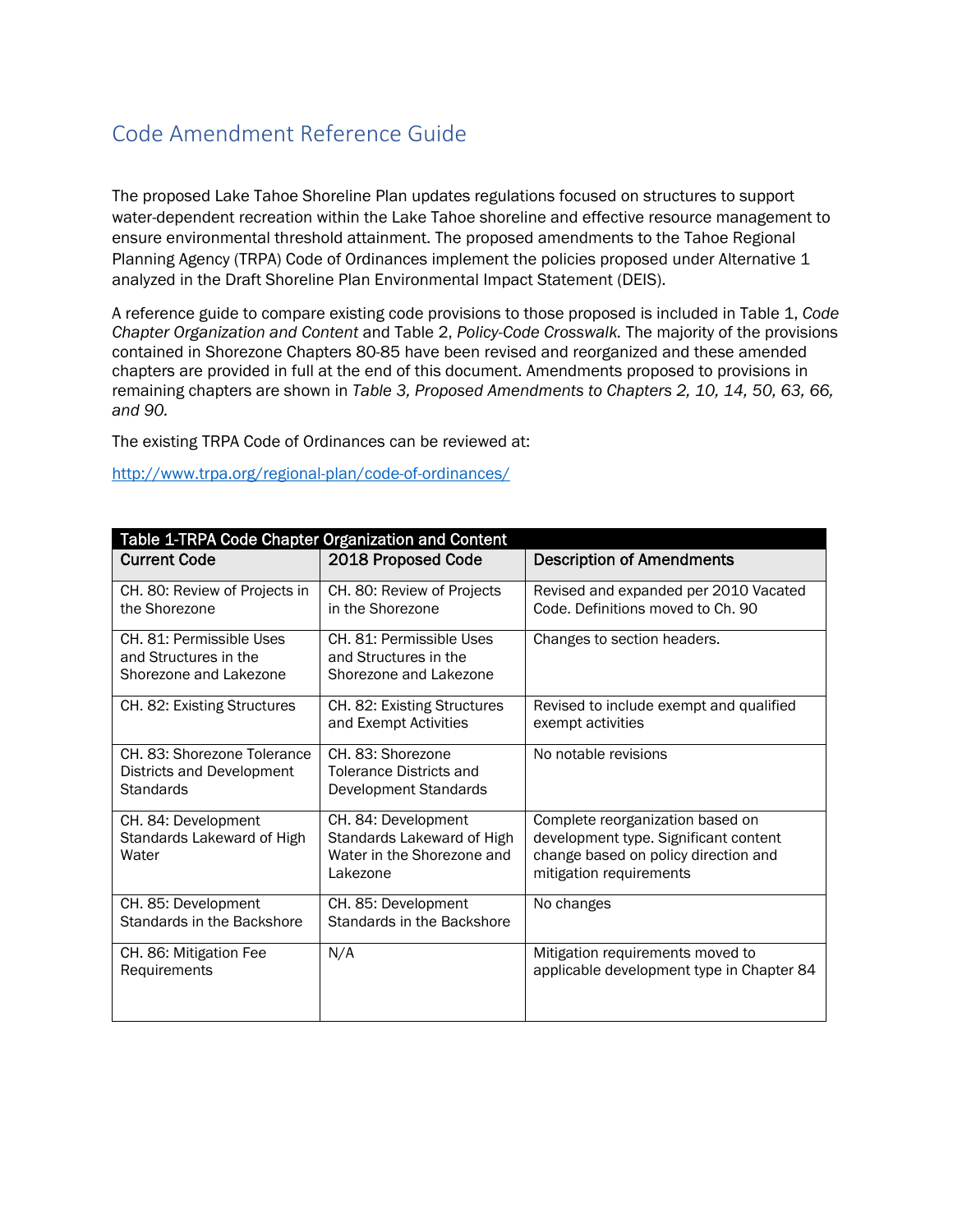| <b>Other Chapters</b>       |                             |                                           |
|-----------------------------|-----------------------------|-------------------------------------------|
| <b>Current Code</b>         | 2018 Proposed Code          | <b>Description of Amendments</b>          |
| CH. 2: Applicability of the | CH. 2: Applicability of the | Moved Exempt and Qualified exempt         |
| Code of Ordinances          | Code of Ordinances          | provisions for Shorezone to Chapter 82    |
| CH. 10: TRPA Regional Plan  | CH. 10: TRPA Regional Plan  | Updated map references                    |
| Maps                        | Maps                        |                                           |
| CH. 14: Specific and Master | CH. 14: Specific and Master | Revised references to marina master plans |
| Plans                       | Plans                       |                                           |
| CH. 50: Allocation of       | CH. 50: Allocation of       | Reference added to Shorezone chapter for  |
| Development                 | Development                 | allocation of piers and moorings          |
| CH. 63: Fish Resources      | CH. 63: Fish Resources      | Clarified that mitigation is required for |
|                             |                             | disturbance of prime fish habitat         |
| CH. 66: Scenic Quality      | CH. 66: Scenic Quality      | Updated references to Shorezone chapters  |
|                             |                             | and revised marina master plan language   |
| CH. 90: Definitions         | CH. 90: Definitions         | Added definitions related to Shorezone    |
|                             |                             | that were not previously defined          |

## Description of Substantive Amendments in Chapters 80‐85

Mooring Allocation, Permitting and Development Standards: Section 84.3 of the draft Code sets allocation and permitting rules for new buoys and other moorings. Development standards are differentiated between buoys within or outside of buoy fields, and by individual parcel, homeowner's associations, and marinas. Provisions are included to allow adaptation for low lake level.

Pier Allocation, Permitting and Development Standards: Section 84.4 of the Code creates a phased program to permit new piers. Allocation of piers is distributed by geographic quadrant. Development standards are differentiated between multiple use and single use piers, with priority given to those piers that retire future pier development rights.

Marinas: The requirement for a marina master plan has been removed and replaced with Section 84.6 that provides specific marina development standards. Provisions are made for low lake adaptation and flexibility in design. Environmental improvements are required at marinas based on the scale of the project and increase in capacity.

Dredging: Section 84.9 was revised to apply standards similar to state and federal requirements for new dredging in marinas, public health and safety facilities and public boat ramps.

Watercraft Concessions: Under Section 84.10.2 of the revised ordinance, all existing concessions would be required to come under permit with TRPA; temporary permits would no longer be issued for yearly operations. Motorized boat rentals would only allow be permitted at marinas, with boats required to be moored on permitted buoys or buoy strings. Storage racks would be allowed for nonmotorized concessions provided they meet screening requirements.

Low Lake Level Adaptation: Section 84.3.3 allows individual buoys and buoy fields to be moved further lakeward during low water. Section 84.6.2 and 84.9.3 gives marinas the flexibility to use temporary pier extensions and buoy anchors during low lake level conditions.

Mitigation Requirements: The Shoreline Plan EIS identifies mitigation measures needed to ensure that the program would not result in significant environmental impacts. Mitigation measures incorporated into the code include the following: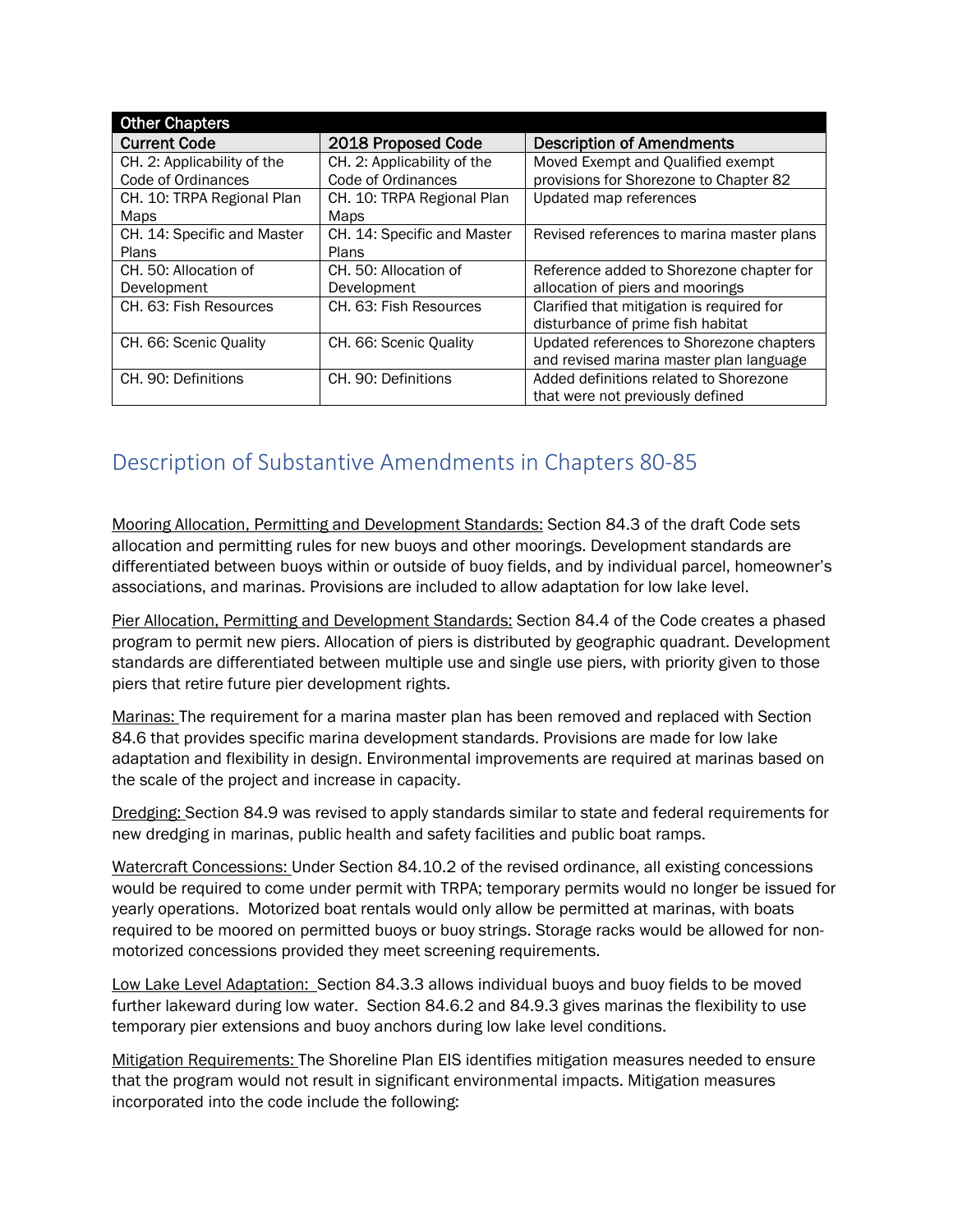- A requirement for non-motorized navigation around public piers longer than 600 feet (Section 84.4.3.D)
- Littoral drift analyses for piers with floating sections longer than 25 ft (Section 84.4.3.A.9)
- An aquatic invasive species management plan requirement for all marinas (Section 84.6.2.B)
- Scenic mitigation for buoys (Section 84.3.3.C)
- Color standards for piers (Section 84.4.3.A.5)

Exempt/Qualified Exempt: Chapter 82 was revised to include exempt and qualified exempt activities, which will replace those shorezone-specific standards currently in Chapter 2 of the code.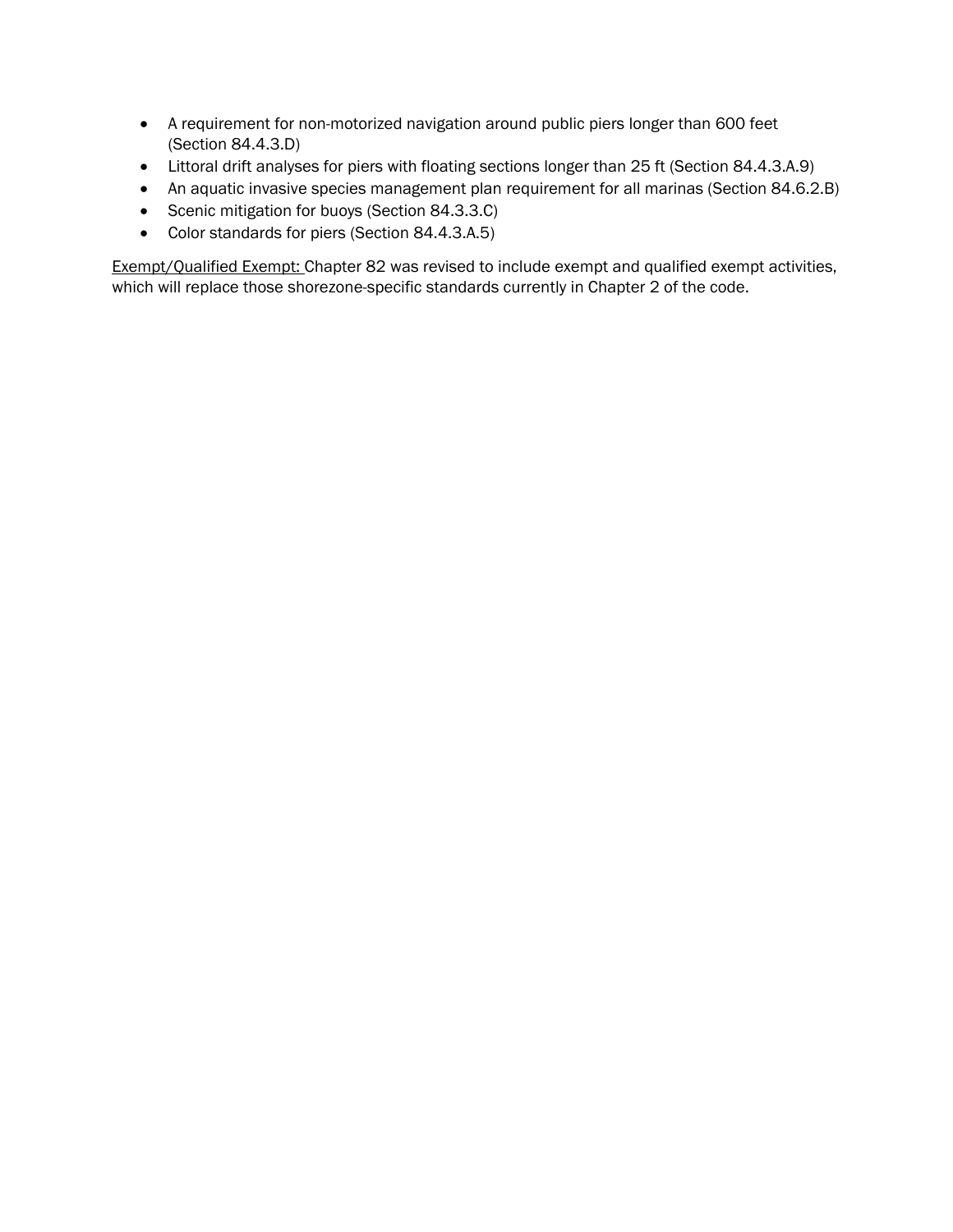| <b>Table 2 Policy-Code Crosswalk</b>      |                                                                                                       |                                                                                                                                                                                                                                                                                                                                   |  |
|-------------------------------------------|-------------------------------------------------------------------------------------------------------|-----------------------------------------------------------------------------------------------------------------------------------------------------------------------------------------------------------------------------------------------------------------------------------------------------------------------------------|--|
| <b>Policy</b><br>Recommendation           | <b>Existing Code of Ordinances</b>                                                                    | 2018 Proposed Code Amendment                                                                                                                                                                                                                                                                                                      |  |
| <b>MOORINGS</b>                           |                                                                                                       | New Section 84.3 Mooring Structures                                                                                                                                                                                                                                                                                               |  |
| <b>Mooring Applicability</b>              | 84.7<br>Code contains a definition and<br>standards specific to buoys, not for<br>moorings in general | Proposed definition added to Chapter 90                                                                                                                                                                                                                                                                                           |  |
| Moorings per Littoral<br>Parcel           | 84.7.1                                                                                                | 84.3.2(A) Moorings per Littoral Parcel and 84.3.2(B)<br>Watercraft per Mooring                                                                                                                                                                                                                                                    |  |
| Mooring of Motorized<br><b>Boats</b>      | NA / Motorized Watercraft limits<br>included in 84.17                                                 | 84.10.1(B) Beaching of Motorized Watercraft to address<br>beach mooring prohibition during the spawning season.                                                                                                                                                                                                                   |  |
| <b>Boat Slips</b>                         | <b>NA</b>                                                                                             | Section 84.3 applies to boat slips; also new subsection<br>84.3.2(E)(2) Allocation of Additional Moorings and<br>84.3.2(E)(4) Allocation of New Boat Slips. Also added<br>provision for boat slips at marinas in Section 84.6. Other<br>than relocation/conversion standards, no development<br>standards specific to boat slips. |  |
| Mooring Conversion                        | <b>NA</b>                                                                                             | 84.3.2(D) Conversion of Existing Mooring Structures.<br>Conversion of mooring structures also covered under<br>Marinas section 84.6                                                                                                                                                                                               |  |
| Marine Railways                           | 84.6.1 as related to boat ramp<br>standards, 90-Definitions                                           | 84.3.2(D) Conversion of Existing Mooring Structures.<br>Subsection 2.a addresses the conversion of marine<br>railways to a buoy or boat lift. Conversion of a marine<br>railway to a pier is prohibited.                                                                                                                          |  |
|                                           |                                                                                                       | 84.6.1<br>CH. 90                                                                                                                                                                                                                                                                                                                  |  |
| <b>BUOYS</b>                              | 84.7                                                                                                  | 84.3.3 Mooring Buoys includes eligibility and<br>development standards for individual buoys and buoy<br>fields; 84.3.2(E) includes allocation and permitting<br>standards for new buoys.                                                                                                                                          |  |
| Buoys - Enforcement                       | <b>NA</b>                                                                                             | <b>NA</b>                                                                                                                                                                                                                                                                                                                         |  |
| <b>Buoy Allocation</b>                    | <b>NA</b>                                                                                             | 84.3.2(E) Allocation of Additional Moorings                                                                                                                                                                                                                                                                                       |  |
| <b>Buoy Permitting</b>                    | <b>NA</b>                                                                                             | Addressed under 84.3.2(E) Allocation of Additional<br>Moorings                                                                                                                                                                                                                                                                    |  |
| Buoys not within a<br>buoy field          | 84.7.1.C                                                                                              | 84.3.3(D) Mooring Buoys not Associated with a Buoy<br>Field                                                                                                                                                                                                                                                                       |  |
| <b>Legally Existing Buoys</b>             | CH. 82                                                                                                | 84.3.3(D)(3) Existing Buoys                                                                                                                                                                                                                                                                                                       |  |
| <b>Buoy Fields (including</b><br>marinas) | <b>NA</b>                                                                                             | 84.3.3(E) Buoy Fields                                                                                                                                                                                                                                                                                                             |  |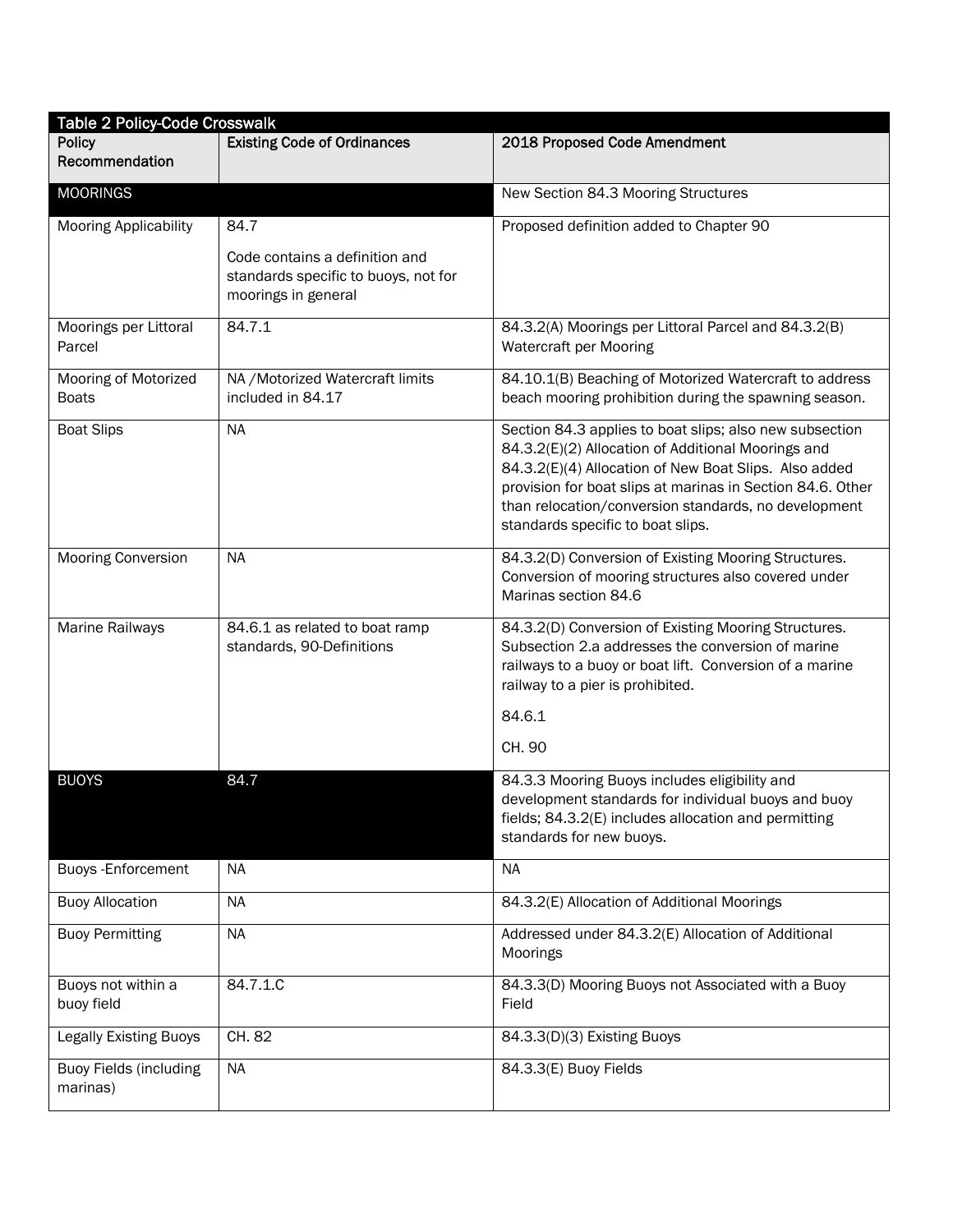| <b>Private Harbors</b>                                          | <b>NA</b>                            | 84.3.3(F) Low Lake Level Adaptation. Allows additional<br>permanent anchor blocks to accommodate low water<br>conditions or inaccessibility.               |
|-----------------------------------------------------------------|--------------------------------------|------------------------------------------------------------------------------------------------------------------------------------------------------------|
| Buoys associated with                                           | Current definition 81.5.14           | Definition in 81.5.14 amended.                                                                                                                             |
| Concessions                                                     |                                      | Concessions section included in 84.10.2                                                                                                                    |
| <b>PIERS</b>                                                    | 84.5                                 | 84.4 Piers. Includes: Applicability, Eligibility, Development<br>Standards, Allocation and Permitting                                                      |
| Piers-Applicability                                             | <b>NA</b>                            | 84.4.3(A)(7) Fish Habitat Mitigation refers to Mitigation<br>section 84.11                                                                                 |
| <b>Private Pier</b><br>Distribution                             | <b>NA</b>                            | 84.4.4 Allocation and Permitting                                                                                                                           |
| <b>Pier Definitions</b>                                         | 90                                   | Definitions added/revised in CH. 90                                                                                                                        |
| Pierhead line                                                   | 84.5.1.D, 10.3.1                     | Revised language added to CH. 90 as well as 10.3.1.E.                                                                                                      |
| General -Pier                                                   | 84.5                                 | 84.4.3 Development Standards                                                                                                                               |
| Incentives for Multiple<br>-Use Pier                            | <b>NA</b>                            | 84.4.3(C) Additional Standards for Multiple-Use Piers                                                                                                      |
| <b>Eligibility Restrictions</b>                                 | Littoral Parcel definition in CH. 90 | 84.4.2 Eligibility                                                                                                                                         |
| <b>Public Water Intakes</b>                                     | 81.5.13, 81.3.1, 81.4                | Added: 84.4.3(A)(3)                                                                                                                                        |
| Allocation and<br>Distribution of<br><b>Potential New Piers</b> | <b>NA</b>                            | 84.4.4 Allocation and Permitting                                                                                                                           |
| Prioritization                                                  | <b>NA</b>                            | 84.4.4(C)(2) Permit Review Priority for Multiple-Parcel<br>Piers; also addressed in 84.4.3(F) Expansion or<br>Modification of Existing Piers.              |
| Scenic BMPs                                                     | CH. 66                               | Reference to Ch 66 and requirement for Scenic BMPs<br>added to 84.4.3(A)(4) under General Standards. Included<br>cross reference to Level 3 in Chapter 66. |
| Multiple Use Design<br><b>Standards</b>                         | 84.9                                 | 84.4.3(C) Additional Standards for Multiple-Use Piers                                                                                                      |
| Single Use Design<br><b>Standards</b>                           | 84.5                                 | 84.4.3(B) Additional Standards for Single-Use Piers;<br>Chapter 90 updated w/revised definitions                                                           |
| <b>Public Piers</b>                                             | 84.9 Multiple Use Facilities         | 84.4.3(D) Additional Standards for Public Piers                                                                                                            |
| Commercial and<br>Tourist<br><b>Accommodation Piers</b>         | 84.9 Multiple Use Facilities         | 84.4.3(E) Additional Standards for Commercial and<br><b>Tourist Accommodation Piers</b>                                                                    |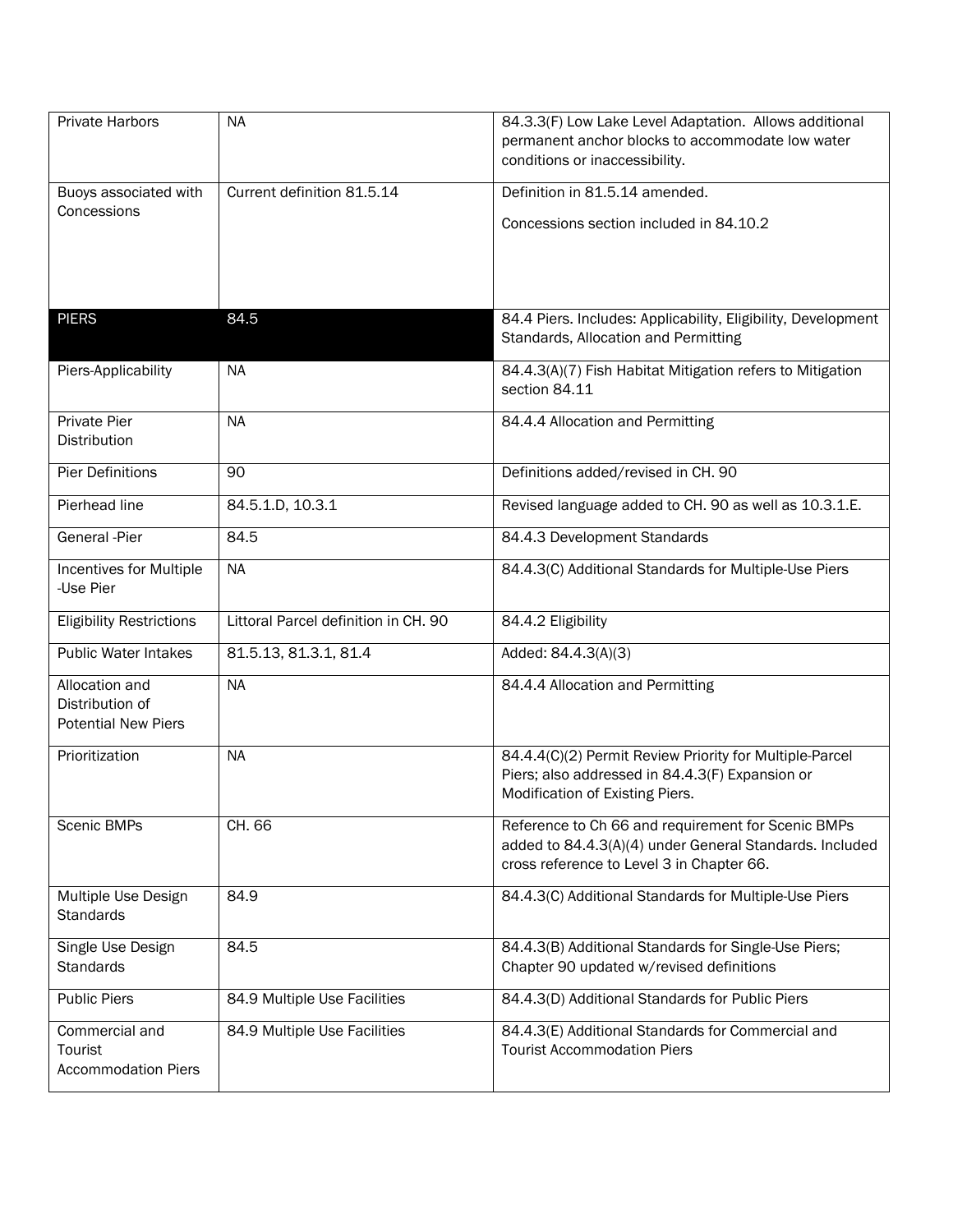| Pier Relocation and<br>Transfer          | CH. 84 Location standards                                                                                                         | 84.4.3(G) Relocation and Transfer of Existing Piers.<br>Definitions added to Chapter 90.                                                                                                        |
|------------------------------------------|-----------------------------------------------------------------------------------------------------------------------------------|-------------------------------------------------------------------------------------------------------------------------------------------------------------------------------------------------|
| Pier Conversion                          | $84.5.1.\overline{C}$                                                                                                             | Added in Boat Ramps section, 84.5.3(F) covers<br>conversion of an existing boat ramp to a pier.                                                                                                 |
| <b>Expansion of Existing</b><br>Piers    | CH. 84                                                                                                                            | 84.4.3(F) Expansion and Modification of Existing Piers.<br>Also included section in Marinas for extension of existing<br>piers.                                                                 |
| <b>Modification of Existing</b><br>Piers | CH. 82                                                                                                                            | 84.4.3(F) Expansion and Modification of Existing Piers                                                                                                                                          |
| Mitigation                               | CH. 86 Mitigation Fee Requirements-<br>based on fisheries<br>Fees and mitigation are currently<br>described in partial permitting | Chapter 86 deleted<br>Chapter 84.11 Mitigation added/moved based on original<br>Section 84.4, Fish Habitat and Spawning Study; applies<br>generally to all projects undertaken in fish habitat. |
|                                          | program- see website application<br>materials:<br>http://www.trpa.org/permitting/permit-<br>applications/                         | 84.4.3(A)(7) Fish Habitat Mitigation. References also in<br>84.5.3(B) for boat ramps.                                                                                                           |
|                                          | Scenic Mitigation requirements<br>included in Ch. 66                                                                              | Included cross reference to Level 3 in Chapter 66.                                                                                                                                              |
| <b>Floating (Swim</b><br>Platforms)      | CH. 90 definition for Floating Docks or<br>Platforms                                                                              | 84.8.1 Floating Platforms. No change made to Chapter<br>90 (none necessary).                                                                                                                    |
| <b>BOAT RAMPS</b>                        |                                                                                                                                   | New Section 84.5 Boat Ramps                                                                                                                                                                     |
|                                          |                                                                                                                                   | 84.6.3(D) - Boat ramp section added for marinas.                                                                                                                                                |
| <b>Boat Ramps</b>                        | 84.6 and Marina Master Plan<br>Guidelines                                                                                         | 84.5.3 Development Standards; largely taken from<br>vacated code.                                                                                                                               |
|                                          |                                                                                                                                   | 84.5.4 Allocation                                                                                                                                                                               |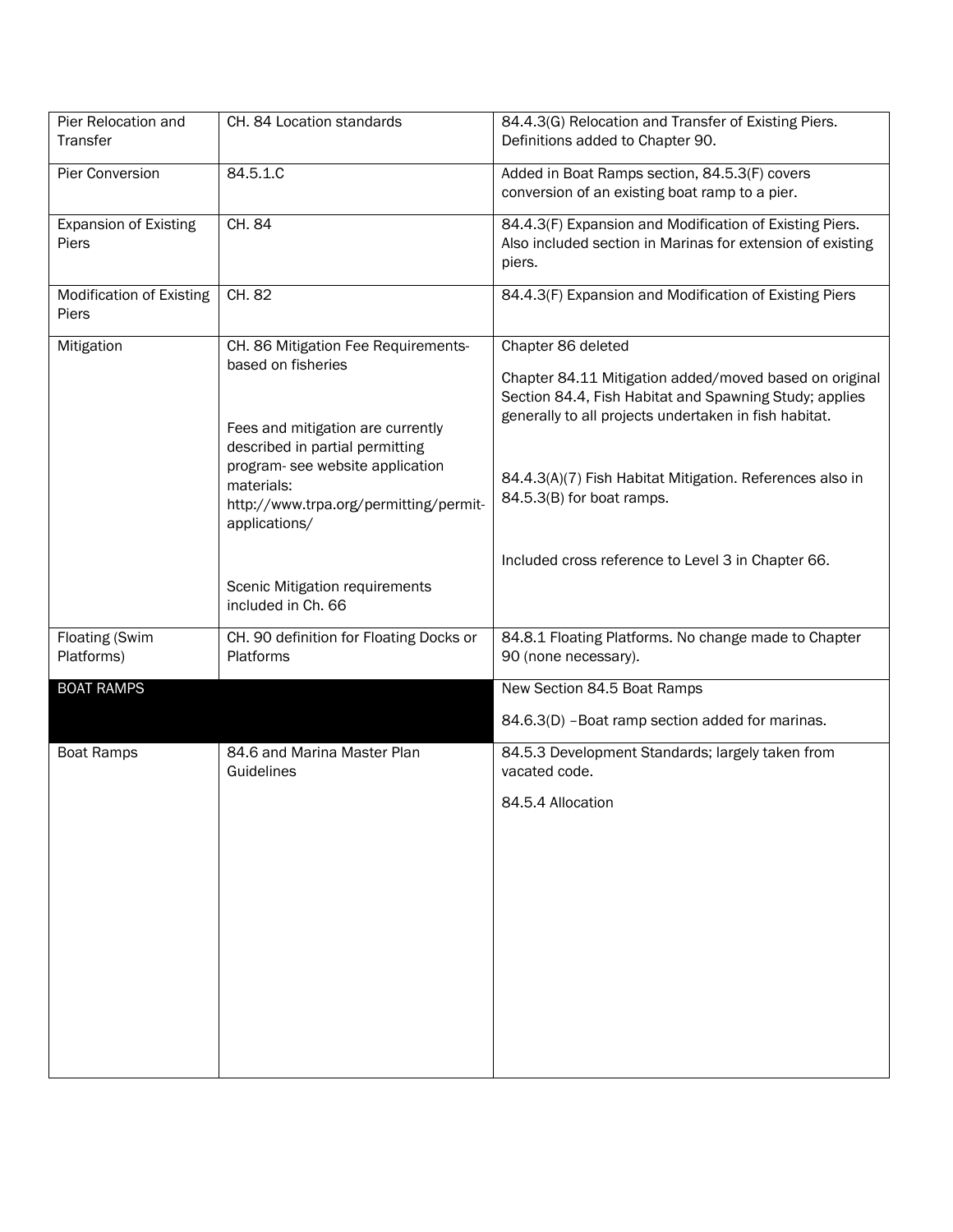| <b>MARINAS</b>                                          |                                                                   | Revised Section 84.6 Marinas: Applicability, Eligibility,<br>Development and Use Standards, Permitting                                                                                              |
|---------------------------------------------------------|-------------------------------------------------------------------|-----------------------------------------------------------------------------------------------------------------------------------------------------------------------------------------------------|
| Marina applicability                                    | Marina Master Plan Guidelines and<br>84.13                        | Reference removed in 14.4. Reference modified in<br>39.2.3.L.                                                                                                                                       |
|                                                         | Referenced in other location of the<br>TRPA Code 14.4, 39.2, 66.3 | Noted in "Applicability" under Section 84.6.1                                                                                                                                                       |
|                                                         |                                                                   | 84.6.2 Eligibility. Defines minor and major marina<br>projects. Furthermore, subsection B, Required Findings,<br>outlines necessary and optional environmental<br>improvements for marina projects. |
|                                                         |                                                                   | No more requirement for master plan guidelines.                                                                                                                                                     |
|                                                         |                                                                   | 66.3.6 Ok as reference to marina master plan as some<br>marinas may be operating under an existing or may<br>propose a marina master plan                                                           |
| Marina definitions                                      | NA, Marina Master Plan Guidelines                                 | Definition in 81.5.6 revised based on definition in master<br>plan guidelines                                                                                                                       |
| <b>OTHER</b><br><b>ACTIVITIES/MISC</b><br><b>TOPICS</b> |                                                                   |                                                                                                                                                                                                     |
| Dredging                                                | 84.15.3 and CH. 4, 2-5-5                                          | 84.9 Filling and Dredging - Applicability, Eligibility,<br><b>Development Standards</b>                                                                                                             |
| Overnight Anchoring                                     | <b>NA</b>                                                         | 84.10.1(A) Overnight Anchoring - in Other Activities and<br>Uses. Existing sections in 84.17 Motorized Watercraft<br>included under new 84.10 Other Activities and Uses                             |
| No Wake Zone                                            | 84.17                                                             | 84.10.1(C) No Wake Zones. Per consolidated policy<br>document, no wake zone maintained at 600 feet from<br>waterline; Emerald Bay zone added.                                                       |
| Concessions                                             | 81.3.2                                                            | 84.10.2 Water Oriented Outdoor Recreation Concessions:<br>Applicability, Eligibility, Development and Use Standards                                                                                 |
| Non-motorized boating                                   | <b>NA</b>                                                         | 84.10.2(C)(2) under Development and Use Standards for<br>concessions.                                                                                                                               |
|                                                         |                                                                   | 84.6.2(B)(3) - list of major project requirement to include<br>environmental improvements. This includes items<br>related to non-motorized boating (ix), (x), and (xi)                              |
| <b>Personal Watercraft</b>                              | <b>NA</b>                                                         | Definition added to Chapter 90                                                                                                                                                                      |
| <b>Other Structures</b>                                 | 84.12                                                             | From consolidated policy doc and reference to 84.12,<br>this is about jetties/breakwaters/etc. Added to new<br>section 84.7 Shoreline Protection: 84.7.2(A) Eligibility.                            |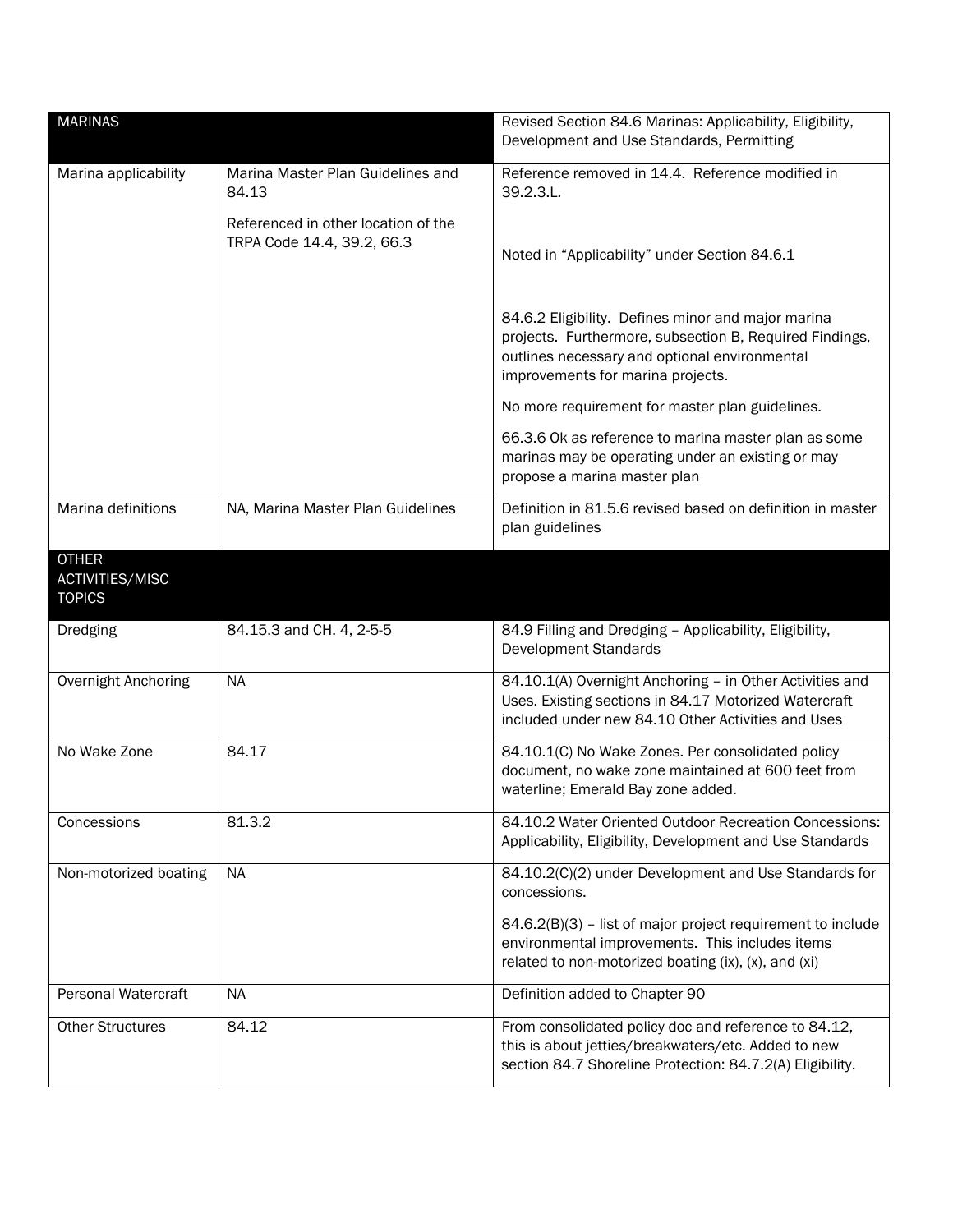| Low Lake Level                                                           | 84.5.1                       | $84.3.3(F)$ - applies to buoys                                                                                                                                                                                                                                                                             |
|--------------------------------------------------------------------------|------------------------------|------------------------------------------------------------------------------------------------------------------------------------------------------------------------------------------------------------------------------------------------------------------------------------------------------------|
| Adaptation                                                               |                              | 84.5.3(D) and (E) - applies to boat ramps                                                                                                                                                                                                                                                                  |
|                                                                          |                              | 84.6.2(A) - applies to mooring structures in marinas                                                                                                                                                                                                                                                       |
|                                                                          |                              | 84.9.3(B) - applies to dredging                                                                                                                                                                                                                                                                            |
|                                                                          |                              |                                                                                                                                                                                                                                                                                                            |
|                                                                          |                              | Low lake level adaptation not provided for piers in<br>consolidated policy document.                                                                                                                                                                                                                       |
| <b>Direct Access towards</b><br>Marinas and other<br><b>Public Ramps</b> | <b>NA</b>                    | 84.6.2 Eligibility                                                                                                                                                                                                                                                                                         |
| <b>Tolerance Districts and</b><br>Permissible Uses                       | CH. 83                       | No changes made                                                                                                                                                                                                                                                                                            |
| <b>Public Trust Easement</b><br>in CA                                    | <b>NA</b>                    | Statement added in 84.4.4(F), MOU Requirement in Piers<br>section                                                                                                                                                                                                                                          |
| Tahoe Keys                                                               | <b>NA</b>                    | See statements of clarification made in 84.2.1,<br>Applicability.                                                                                                                                                                                                                                          |
| Green Infrastructure                                                     | <b>NA</b>                    | Added as an example environmental improvement for<br>marinas - $84.6.2(B)(3)(b)(xv)$ .                                                                                                                                                                                                                     |
| Environmental<br>Improvement                                             | <b>NA</b>                    | 84.6.2 Eligibility. Defines minor and major marina<br>projects. Furthermore, subsection B, Required Findings,<br>outlines necessary and optional environmental<br>improvements for marina projects. Emphasis placed on<br>including additional environmental improvements<br>depending upon project scale. |
| <b>Structural Repair</b>                                                 | 82.3                         | Definitions of minor and major structural repair moved to<br>CH. 90 and updated.                                                                                                                                                                                                                           |
| <b>Fish Habitat</b>                                                      | 82.4.5, 84.4, 10.3.1, 63.3.1 | Removed from CH. 82. 84.4 replaced with new mitigation<br>section 84.11. Edit made to Section 63.3.1.                                                                                                                                                                                                      |
|                                                                          |                              | Update 10.3.1 map to include official title of updated<br>TRPA fish habitat layer                                                                                                                                                                                                                          |
| Mitigation fees                                                          | 86.3,4,5                     | Chapter 86 removed; New mitigation Section 84.11 does<br>not reference fees.                                                                                                                                                                                                                               |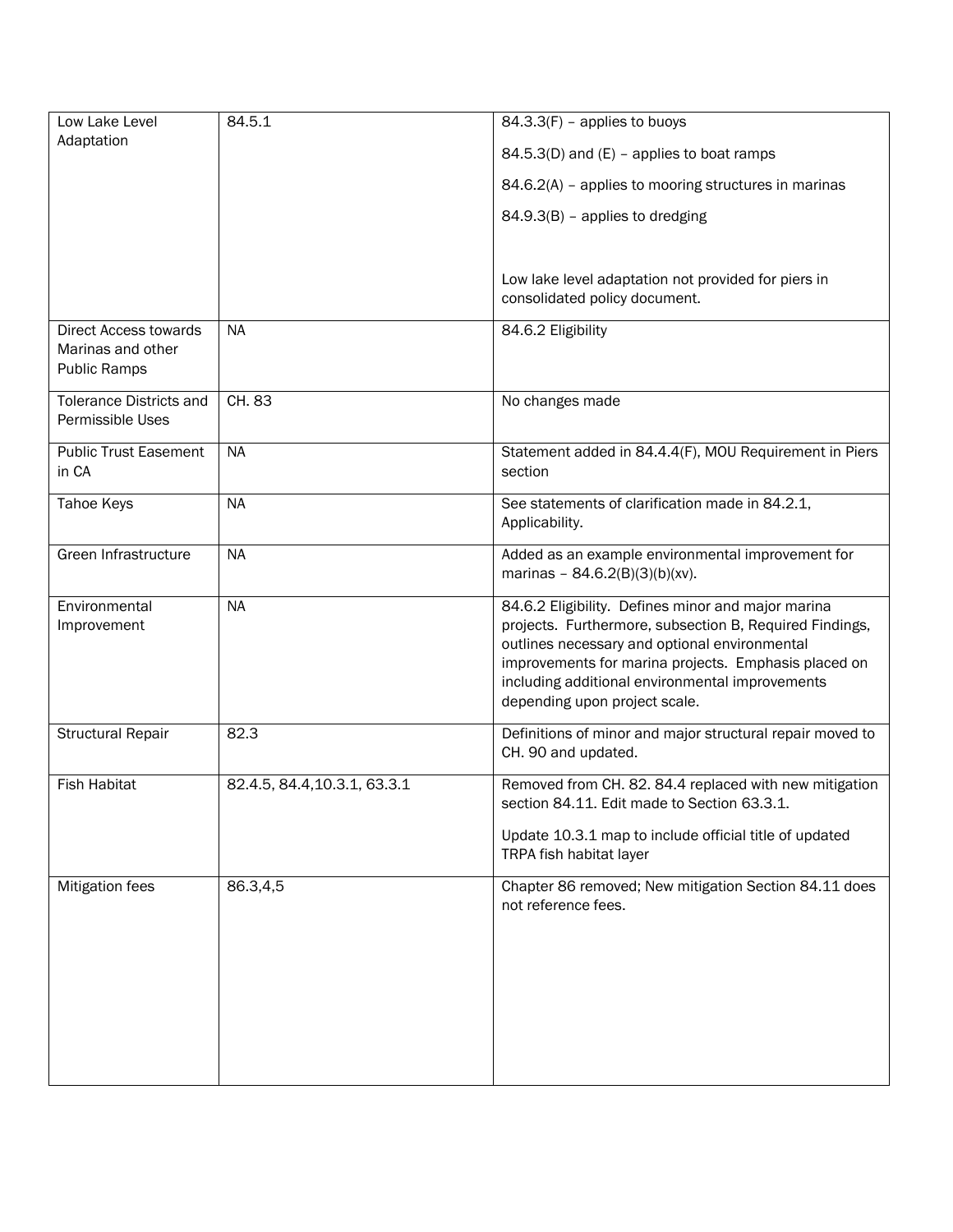| <b>OTHER CHAPTER</b><br><b>UPDATES</b>           |                                                        |                                                                                                                                                                   |
|--------------------------------------------------|--------------------------------------------------------|-------------------------------------------------------------------------------------------------------------------------------------------------------------------|
| Permissible Uses-<br>Reference to Area<br>Plans  | Ch. 81 - Permissible uses in Shorezone<br>and Lakezone | Update to include Area Plans as well as Plan Area<br><b>Statements</b>                                                                                            |
| <b>Mitigation Fees</b>                           | <b>CH 86</b>                                           | Chapter removed.                                                                                                                                                  |
| Maps                                             | CH 10                                                  | Update map definitions and labels, if applicable                                                                                                                  |
| Allocation of<br>Development                     | <b>CH 50</b>                                           | Allocation sections added to each relevant shorezone<br>structure section. Reference to these sections added in<br>new subsection, 50.11.                         |
| Exempt and Qualified<br><b>Exempt Activities</b> | CH <sub>2</sub>                                        | Moved provisions from CH. 2 to 82.4 and 82.5                                                                                                                      |
| MISC.<br><b>RECOMMENDATIONS</b>                  |                                                        |                                                                                                                                                                   |
| Definitions                                      |                                                        | Determine which definitions will remain in shorezone<br>Chapters and which to be moved to Chapter 90.                                                             |
| Construction in<br>Shorezone                     |                                                        | Included in 81.5.5, Construction Equipment Operation                                                                                                              |
| Tour<br>Boats/Commercial<br>Vessels              |                                                        | All commercial and tour boat facilities shall be located at<br>a marina facility (84.6.3(A)(2)). Fueling facilities shall<br>only occur at marinas (84.6.3(A)(3)) |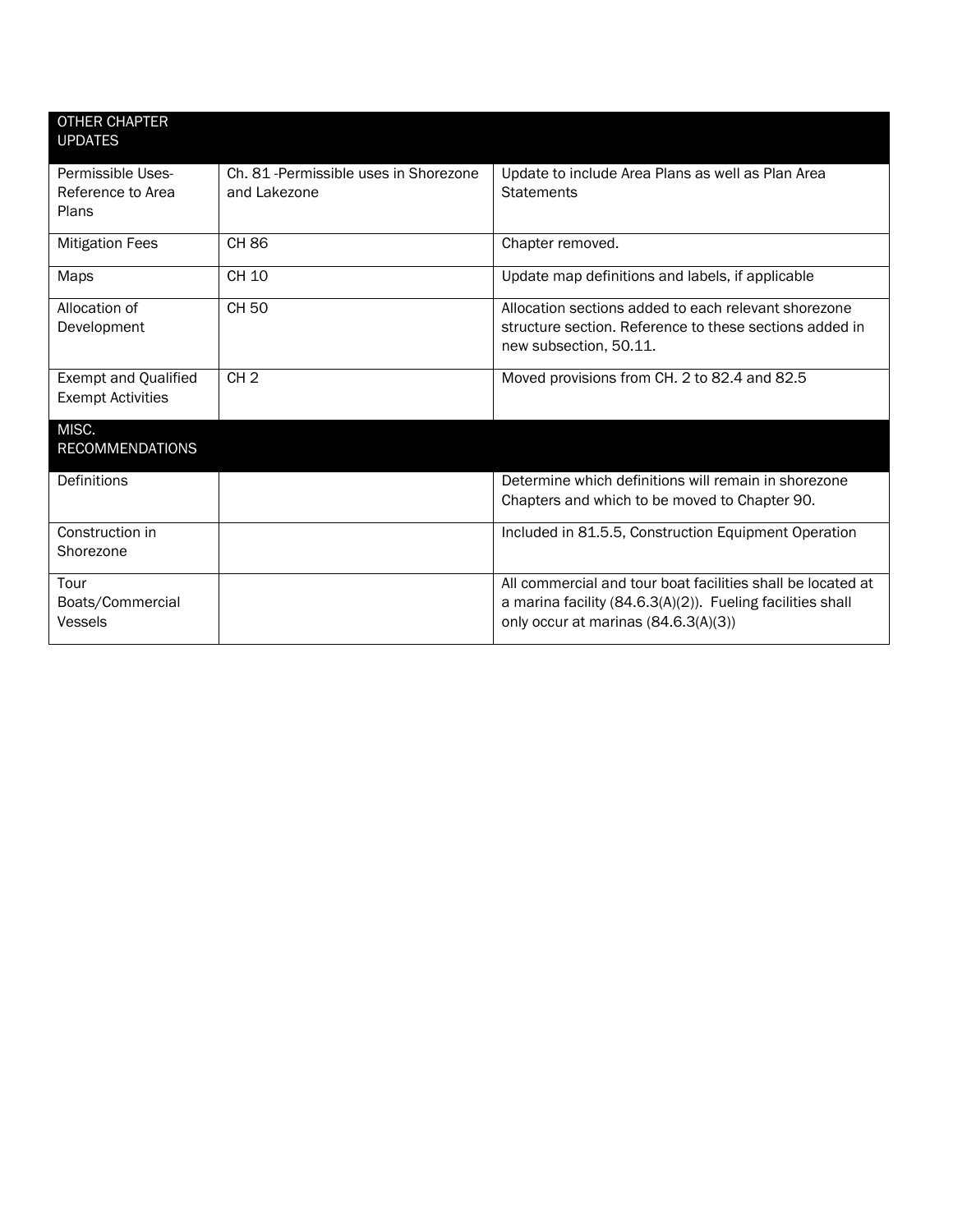| Table 3-Proposed Amendments to Chapters 2, 10,14, 50,63,66, 90 |                                                                                                                                                                                                                                                                                                                                                                                                                                                                                                                                                                                                                                                                                                                                                                                                               |                                                                                                                                                                                                                                                                                                                                                             |  |
|----------------------------------------------------------------|---------------------------------------------------------------------------------------------------------------------------------------------------------------------------------------------------------------------------------------------------------------------------------------------------------------------------------------------------------------------------------------------------------------------------------------------------------------------------------------------------------------------------------------------------------------------------------------------------------------------------------------------------------------------------------------------------------------------------------------------------------------------------------------------------------------|-------------------------------------------------------------------------------------------------------------------------------------------------------------------------------------------------------------------------------------------------------------------------------------------------------------------------------------------------------------|--|
| <b>Code Section</b>                                            | <b>Existing Language</b>                                                                                                                                                                                                                                                                                                                                                                                                                                                                                                                                                                                                                                                                                                                                                                                      | <b>Proposed Change</b>                                                                                                                                                                                                                                                                                                                                      |  |
| 2.3 Exempt Activities (Shorezone)                              | 2.3.3 Shorezone Activities                                                                                                                                                                                                                                                                                                                                                                                                                                                                                                                                                                                                                                                                                                                                                                                    | See amended Section 82.4                                                                                                                                                                                                                                                                                                                                    |  |
|                                                                | The following activities are not<br>subject to review and approval by<br><b>TRPA provided they comply with</b><br>subsection 83.11.11 do not result<br>in the creation of additional land<br>coverage, or in an increase in the<br>dimensions of the structure,<br>including height, width, and<br>length.<br>A. Ordinary maintenance and<br>repair, which is the replacement<br>of, or modification to parts of a<br>structure that do not affect the<br>weight bearing or strength<br>capacity of the structure,<br>including replacement and repair<br>of windows, doors, and electrical<br>and mechanical equipment.<br>B. The replacement and repair of<br>mooring buoys, excluding<br>replacement of their anchoring<br>devices.<br>Parcel consolidations in<br>accordance with subparagraph<br>2.3.2.K |                                                                                                                                                                                                                                                                                                                                                             |  |
| 10.3.1.A Regional Plan Map<br>Layers                           | Pierhead Line GIS Layer                                                                                                                                                                                                                                                                                                                                                                                                                                                                                                                                                                                                                                                                                                                                                                                       | Pierhead Line GIS Layer<br>The pierhead line is established as depicted on the<br><b>TRPA Shorezone Tolerance/Pierhead Line Maps and</b><br>digitized by TRPA. Specific project applications may<br>propose a more refined pierhead line based on new<br>site-specific survey and proof of location of piers<br>constructed before 1972 (aerial maps, etc). |  |
| 14.4 Eligible and Required Plans                               | or master plan. Some areas, such<br>as the South Lake Tahoe Airport,<br>ski areas, and marinas, are<br>required by the Goals and Policies,<br>Plan Area Statements, or the Code<br>to have a TRPA-approved specific<br>or master plan.                                                                                                                                                                                                                                                                                                                                                                                                                                                                                                                                                                        | All areas are eligible for a specific   All areas are eligible for a specific or master plan.<br>Some areas, such as the South Lake Tahoe Airport,<br>and ski areas, and marinas are required by the Goals<br>and Policies, Plan Area Statements, or the Code to<br>have a TRPA-approved specific or master plan.                                           |  |
| 50.11 Allocation of Shorezone<br><b>Structures</b>             | N/A                                                                                                                                                                                                                                                                                                                                                                                                                                                                                                                                                                                                                                                                                                                                                                                                           | 50.11 Allocation of Shorezone Structures<br>Structures in the shorezone and lakezone shall be<br>allocated pursuant to applicable provisions in<br>Chapter 84, Development Standards in the<br>Shorezone and Lakezone. The following subsections<br>address allocation of shorezone structures:                                                             |  |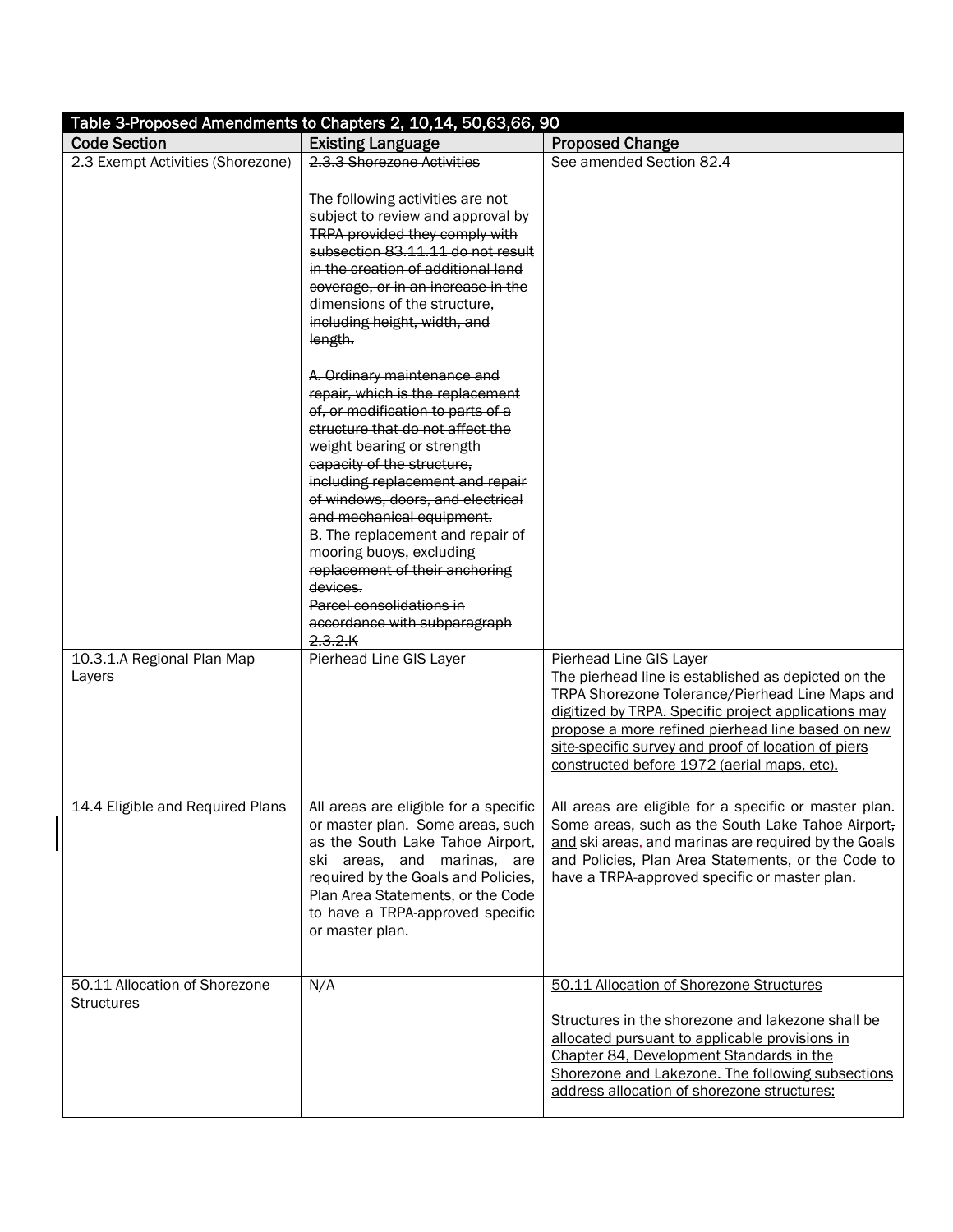|                                         |                                                                                                                                                                                                                                                                                                                                                                                                                                                                                                                                                                                                                                                                                                                         | 84.3 Mooring Structures<br>84.4.Piers                                                                                                                                                                                                                                                                                                                                                                                                                                                                                                                                                                                                                                                                   |
|-----------------------------------------|-------------------------------------------------------------------------------------------------------------------------------------------------------------------------------------------------------------------------------------------------------------------------------------------------------------------------------------------------------------------------------------------------------------------------------------------------------------------------------------------------------------------------------------------------------------------------------------------------------------------------------------------------------------------------------------------------------------------------|---------------------------------------------------------------------------------------------------------------------------------------------------------------------------------------------------------------------------------------------------------------------------------------------------------------------------------------------------------------------------------------------------------------------------------------------------------------------------------------------------------------------------------------------------------------------------------------------------------------------------------------------------------------------------------------------------------|
| 63.3.1 Fish Resources-Lake<br>Habitat   | 63.3.1.E The physical alteration of<br>the substrate in areas of prime fish<br>habitat<br>is<br>prohibited<br>unless<br>approved by TRPA.                                                                                                                                                                                                                                                                                                                                                                                                                                                                                                                                                                               | 63.3.1.E The physical alteration of the substrate in<br>areas of prime fish habitat is prohibited unless<br>approved by TRPA. shall be mitigated.                                                                                                                                                                                                                                                                                                                                                                                                                                                                                                                                                       |
| 66.3.3.C Levels of Scenic<br>Mitigation | Level 3<br>All projects on existing visible<br>structures in the shoreland<br>altering or increasing the<br>lakefront façade area 20 percent<br>or less and the result is 1,500<br>square feet or less of lakefront<br>façade or non-repair projects on<br>structures adjacent and lakeward<br>of the shoreland. The mitigation<br>requirements for this level shall<br>be the implementation of scenic<br>BMPs in the shoreland. The<br>BMPs shall bring the project area<br>into conformance with a minimum<br>contrast rating score of 21 except<br>where:                                                                                                                                                           | Level 3<br>All projects on existing visible structures in the<br>shoreland altering or increasing the lakefront<br>façade area 20 percent or less and the result is<br>1,500 square feet or less of lakefront façade or<br>non-repair projects on structures adjacent and<br>lakeward of the shoreland, including pier structures<br>per subsection 84.4.3(A)(4). The mitigation<br>requirements for this level shall be the<br>implementation of scenic BMPs in the shoreland.<br>The BMPs shall bring the project area into<br>conformance with a minimum contrast rating score<br>of 21 except where:                                                                                                |
| 66.3.6 Marina Master Plans              | <b>Marina Master Plans</b>                                                                                                                                                                                                                                                                                                                                                                                                                                                                                                                                                                                                                                                                                              | Marina Master Plans and Projects                                                                                                                                                                                                                                                                                                                                                                                                                                                                                                                                                                                                                                                                        |
|                                         | developing and<br>approving<br>In.<br>marina master plans pursuant to<br>Chapter 14: Specific and Master<br>Plans, the applicant shall use the<br>contrast rating/visual magnitude<br>system outlined in Appendix H,<br>Visual Assessment Tool, of the<br>Design Review Guidelines or an<br>equal or superior method<br>of<br>evaluating scenic impacts.<br>All<br>significant scenic impacts shall be<br>identified in the environmental<br>document using an approved<br>impact<br>scenic<br>analysis<br>methodology<br>and<br>mitigation<br>measures shall be proposed and<br>incorporated into the master plan<br>ensure<br>consistency<br>with<br>to<br>attainment and maintenance of<br>environmental thresholds. | In developing and approving marina master plans<br>pursuant to Chapter 14: Specific and Master Plans,<br>and projects within marinas the applicant shall use<br>the contrast rating/visual magnitude system outlined<br>in Appendix H, Visual Assessment Tool, of the Design<br>Review Guidelines or an equal or superior method of<br>evaluating scenic impacts. All significant scenic<br>impacts shall be identified in the environmental<br>document using an approved scenic impact analysis<br>methodology and mitigation measures shall be<br>proposed and incorporated into the master plan or<br>project to ensure consistency with attainment and<br>maintenance of environmental thresholds. |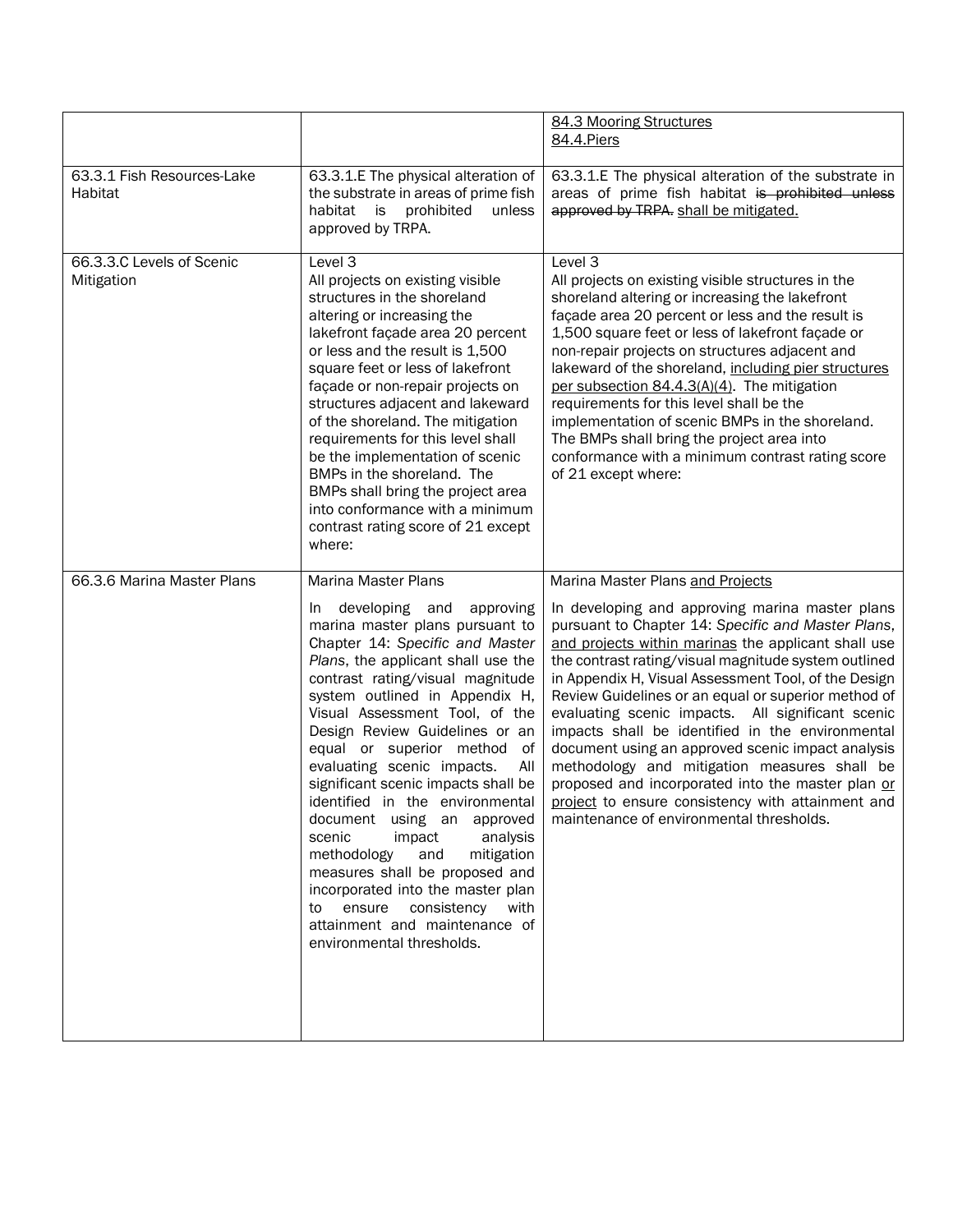| <b>Chapter 90-Definitions</b>                                |                                                                                                                                                                                                                                                                                                                                                                                                          |                                                                                                                                                                                                                                                                                                                                                                                                                                                                                                                                                                                                                                                                                                  |
|--------------------------------------------------------------|----------------------------------------------------------------------------------------------------------------------------------------------------------------------------------------------------------------------------------------------------------------------------------------------------------------------------------------------------------------------------------------------------------|--------------------------------------------------------------------------------------------------------------------------------------------------------------------------------------------------------------------------------------------------------------------------------------------------------------------------------------------------------------------------------------------------------------------------------------------------------------------------------------------------------------------------------------------------------------------------------------------------------------------------------------------------------------------------------------------------|
| Average Peak Use                                             | <b>NA</b>                                                                                                                                                                                                                                                                                                                                                                                                | <b>Average Peak Use</b><br>The average of the peak usage over a period of time.                                                                                                                                                                                                                                                                                                                                                                                                                                                                                                                                                                                                                  |
| Beach Replenishment                                          | <b>NA</b>                                                                                                                                                                                                                                                                                                                                                                                                | <b>Beach Replenishment</b><br>The artificial placement of large quantities of sand in<br>the shorezone to restore beaches diminished by<br>erosion.                                                                                                                                                                                                                                                                                                                                                                                                                                                                                                                                              |
| <b>Berth</b>                                                 | <b>NA</b>                                                                                                                                                                                                                                                                                                                                                                                                | Berth<br>A watercraft's allotted place to moor at a dock or<br>wharf.                                                                                                                                                                                                                                                                                                                                                                                                                                                                                                                                                                                                                            |
| <b>Boat Launching Facility</b>                               | <b>NA</b>                                                                                                                                                                                                                                                                                                                                                                                                | <b>Boat Launching Facility</b><br>Recreational establishment that provides boat<br>launching, parking, and short term trailer storage for<br>the general public. Long term storage, mooring, and<br>maintenance of boats is included under marinas.                                                                                                                                                                                                                                                                                                                                                                                                                                              |
| <b>Boat Slip</b>                                             | <b>NA</b>                                                                                                                                                                                                                                                                                                                                                                                                | <b>Boat Slip</b><br>The portion of a pier or flat where a boat is berthed<br>or moored, or used for embarking or disembarking.                                                                                                                                                                                                                                                                                                                                                                                                                                                                                                                                                                   |
| Catwalk                                                      | <b>NA</b>                                                                                                                                                                                                                                                                                                                                                                                                | Catwalk<br>Also referred to as a finger pier. A fixed or floating<br>narrow dock walkway that provides access to a<br>vessel. A catwalk is an accessory structure to a pier.                                                                                                                                                                                                                                                                                                                                                                                                                                                                                                                     |
| <b>Commercial Boating</b>                                    | <b>NA</b>                                                                                                                                                                                                                                                                                                                                                                                                | <b>Commercial Boating</b><br>Commercial use of pleasure craft or other vessel on<br>a body of water.                                                                                                                                                                                                                                                                                                                                                                                                                                                                                                                                                                                             |
| <b>Essential Public Health and</b><br><b>Safety Facility</b> | <b>NA</b>                                                                                                                                                                                                                                                                                                                                                                                                | <b>Essential Public Health and Safety Facility</b><br>When located in the Shorezone, an essential public<br>health and safety facility provides lake access and<br>egress for public safety and emergency response.                                                                                                                                                                                                                                                                                                                                                                                                                                                                              |
| Expansion                                                    | An increase in size or extent of an<br>existing structure or use that<br>results in additional commercial<br>floor area, additional residential<br>units,<br>additional<br>tourist<br>accommodation units, additional<br>PAOTs, additional land coverage,<br>vehicle trips, or other capacities<br>regulated by this Code. For any<br>expansion applicable<br>to the<br>shorezone, see subsection 81.6.2 | Outside of the shorezone, "expansion" means an<br>increase in size or extent of an existing structure or<br>use that results in additional commercial floor area,<br>additional residential units, additional tourist<br>accommodation units, additional PAOTs, additional<br>land coverage, vehicle trips, or other capacities<br>regulated by this Code. For any expansion applicable<br>to the shorezone, see subsection 81.6.2.<br>Within the shorezone, "expansion" means an<br>increase in size or extent, including an increase in the<br>dimensions of a structure, change in configuration of<br>a structure, and the addition of any structure or<br>edifice to an existing structure. |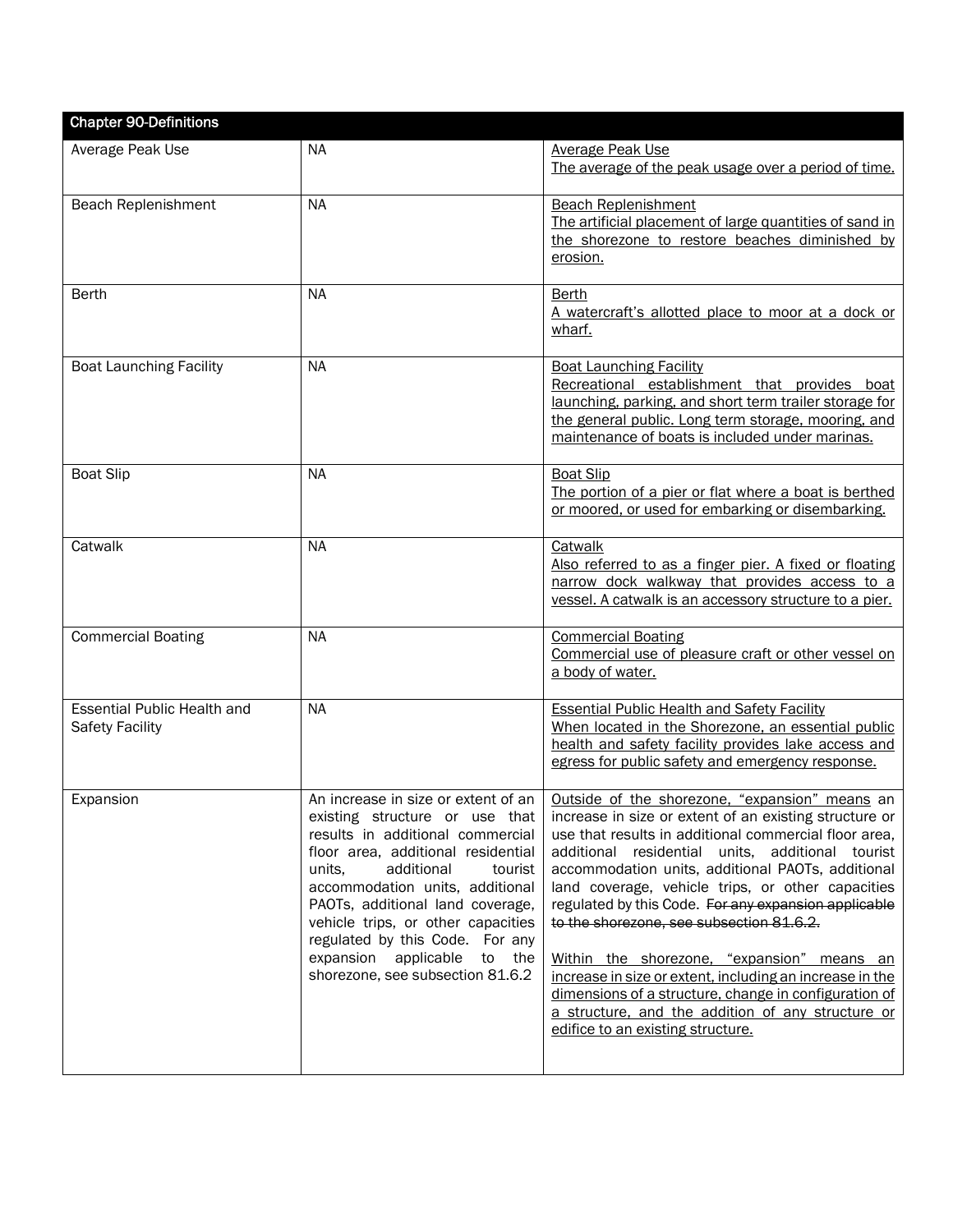| <b>Littoral Parcel</b>     | A parcel of land adjoining or<br>abutting the high water elevation<br>of a lake                                                       | A parcel of land with fee ownership extending<br>waterward to the high water mark.                                                                                                                                                                                                                                                                                        |
|----------------------------|---------------------------------------------------------------------------------------------------------------------------------------|---------------------------------------------------------------------------------------------------------------------------------------------------------------------------------------------------------------------------------------------------------------------------------------------------------------------------------------------------------------------------|
| Marina                     | <b>NA</b>                                                                                                                             | Marina<br>See subsection 81.5.6.                                                                                                                                                                                                                                                                                                                                          |
| Mooring                    | <b>NA</b>                                                                                                                             | Mooring<br>A place where a watercraft is held fast with cables.<br>lines, or anchors.                                                                                                                                                                                                                                                                                     |
| Non-contiguous parcels     | <b>NA</b>                                                                                                                             | Non-contiguous parcels<br>Parcels that are not adjacent parcels and whose<br>boundaries do not touch.                                                                                                                                                                                                                                                                     |
| <b>Personal Watercraft</b> | <b>NA</b>                                                                                                                             | <b>Personal Watercraft</b><br>Watercraft less than 13 feet in length designed to be<br>operated by a person or persons sitting, standing, or<br>kneeling on the craft rather than within the confines<br>of a hull, and with a maximum capacity of three (3)<br>people.                                                                                                   |
| Pier                       | or floating structure<br>A fixed<br>extending from the backshore to<br>beyond the line marking the high<br>water elevation of a lake. | A fixed or floating structure intended as a landing or<br>temporary mooring for watercraft and either<br>extending from the backshore to at least 10 feet<br>beyond the line marking the high water elevation of<br>a lake, or extending into Lake Tahoe to a depth of<br>6.226.1 feet Lake Tahoe Datum, or a functionally<br>similar depth on other lakes in the Region. |
| Pier, Multiple-parcel      | <b>NA</b>                                                                                                                             | Pier, Multiple-parcel<br>A pier that retires pier development potential through<br>deed restriction on one or more littoral parcels. A<br>multiple-parcel pier may be built to either single- or<br>multiple-use pier development standards.                                                                                                                              |
| Pier, Multiple-use         | <b>NA</b>                                                                                                                             | Pier, Multiple-use<br>A pier that serves more than one parcel.                                                                                                                                                                                                                                                                                                            |
| Pier, Single-parcel        | N <sub>A</sub>                                                                                                                        | Pier, Single-parcel<br>Also referred to as a single-use pier. A pier that<br>serves one littoral parcel, and that retires no<br>development potential as part of a pier application<br>process.                                                                                                                                                                           |
| Pier Relocation            | <b>NA</b>                                                                                                                             | <b>Pier Relocation</b><br>The replacement of an existing pier with a new pier<br>in a different location on the same parcel.                                                                                                                                                                                                                                              |
| Pier Transfer              | <b>NA</b>                                                                                                                             | <b>Pier Transfer</b><br>The replacement of an existing pier with a new pier<br>on a different parcel.                                                                                                                                                                                                                                                                     |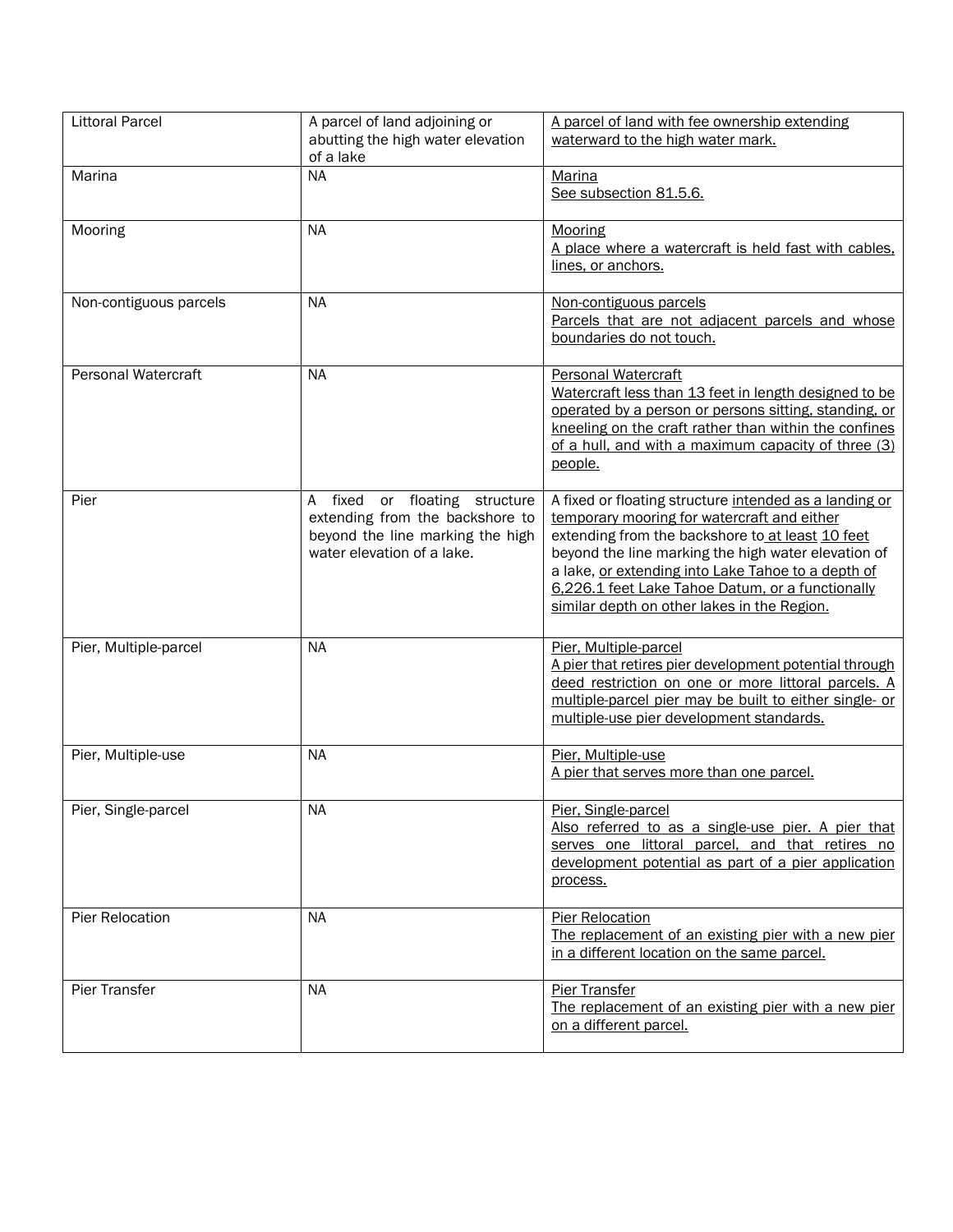|                            | <b>NA</b> | <b>Pierhead Line</b><br>A line established on the adopted shorezone maps of<br>TRPA and digitized for all areas around Lake Tahoe.                                                                                                                                                                                                                                                                                                                                                                         |
|----------------------------|-----------|------------------------------------------------------------------------------------------------------------------------------------------------------------------------------------------------------------------------------------------------------------------------------------------------------------------------------------------------------------------------------------------------------------------------------------------------------------------------------------------------------------|
| <b>Pump-out Facilities</b> | <b>NA</b> | <b>Pump-out Facilities</b><br>Pump-out facilities consist of the equipment needed<br>to pump or otherwise receive and transfer contents<br>of vessel holding tanks into a sweage retention<br>and/or disposal system approved by the permitting<br>organizations.                                                                                                                                                                                                                                          |
| Revetment                  | <b>NA</b> | Revetment<br>Sloping structure armored with stone or other<br>material through which water may pass.                                                                                                                                                                                                                                                                                                                                                                                                       |
| <b>Stacked Storage</b>     | <b>NA</b> | <b>Stacked Storage</b><br>Stacked storage refers to boats that are stored<br>ashore, on racks or other structures either outdoors<br>or inside a storage building, that can be retrieved for<br>launching on demand or by reservation.                                                                                                                                                                                                                                                                     |
| <b>Tour Boat Operation</b> | <b>NA</b> | <b>Tour Boat Operation</b><br>Commercial use of a vessel rated by the U.S. Coast<br>Guard for more than 30 passengers, where such<br>passengers board and unboard at a single site.                                                                                                                                                                                                                                                                                                                        |
| Unserviceable              | <b>NA</b> | Unserviceable<br>Unserviceable shall be defined as a structure that<br>can no longer serve the function for which it was<br>designed. In calculating the time period that a<br>structure has been unserviceable, the period of time<br>shall not be counted when TRPA was restrained from<br>accepting applications for repairs to structures in the<br>shorezone due to the preliminary injunction filed on<br>August 9, 1984 in the matter of State of California/<br>League to Save Lake Tahoe v. TRPA. |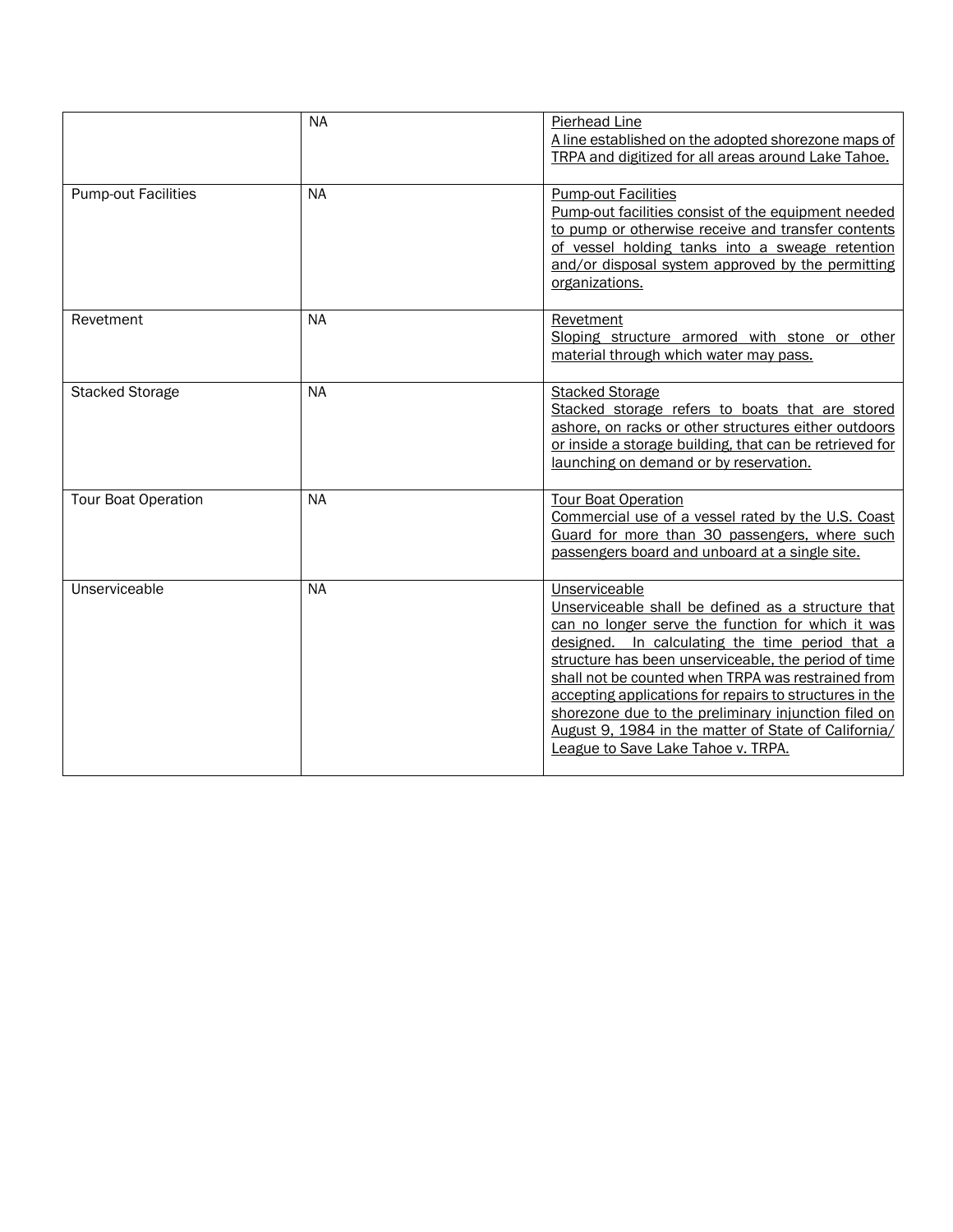

# **TRPA**

## **Code of Ordinances**

**Public Review Draft May 8, 2018** 

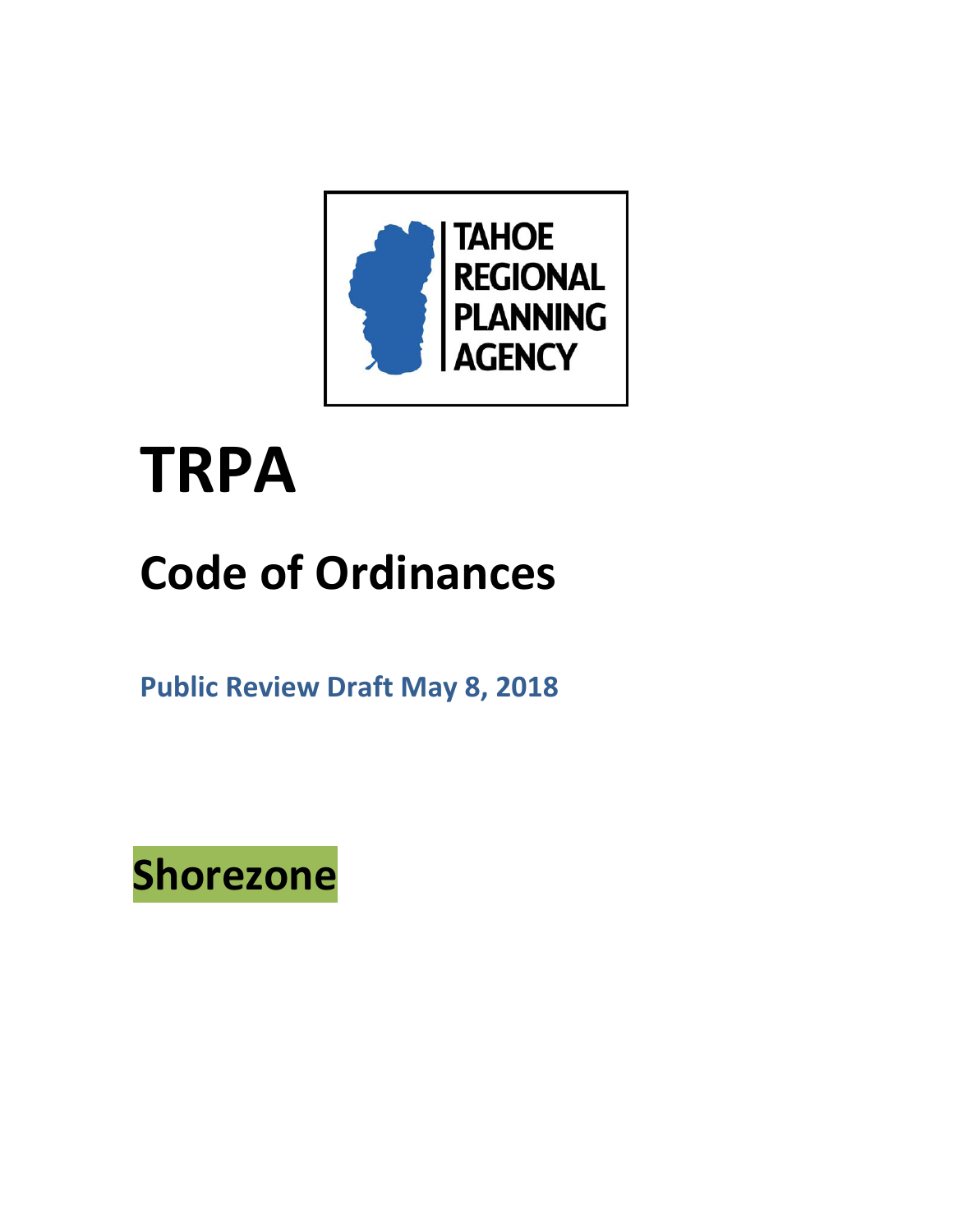| CHAPTER 80: REVIEW OF PROJECTS IN THE SHOREZONE AND LAKEZONE  80-1 |            |                                                                                       |  |
|--------------------------------------------------------------------|------------|---------------------------------------------------------------------------------------|--|
| 80.1.                                                              |            |                                                                                       |  |
| 80.2.                                                              |            |                                                                                       |  |
| 80.3.                                                              |            |                                                                                       |  |
|                                                                    | $80.3.1$ . | Findings Required for Lakezone, Shorezone, and Lagoon Projects 80-1                   |  |
|                                                                    | 80.3.2.    |                                                                                       |  |
|                                                                    | 80.3.3.    |                                                                                       |  |
|                                                                    | 80.3.4.    | Additional Findings for Public Outdoor Recreation Facilities 80-2                     |  |
|                                                                    | 80.3.5.    |                                                                                       |  |
|                                                                    | 80.3.6.    | Additional Findings for Coverage or Disturbance in the Backshore 80-3                 |  |
| 80.4.                                                              |            |                                                                                       |  |
|                                                                    | 80.4.1.    |                                                                                       |  |
|                                                                    | 80.4.2.    |                                                                                       |  |
|                                                                    | 80.4.3.    |                                                                                       |  |
|                                                                    | 80.4.4.    |                                                                                       |  |
|                                                                    | 80.4.5.    |                                                                                       |  |
|                                                                    | 80.4.6.    | Projects that May Impact Historical/Cultural Resources 80-4                           |  |
|                                                                    | 80.4.7.    |                                                                                       |  |
|                                                                    | 80.4.8.    | Projects that May Impact Sensitive or Uncommon Plants80-4                             |  |
|                                                                    | 80.4.9.    |                                                                                       |  |
|                                                                    |            | <b>CHAPTER 81: PERMISSIBLE USES AND STRUCTURES IN THE SHOREZONE AND LAKEZONE 81-1</b> |  |
| 81.1.                                                              |            |                                                                                       |  |
| 81.2.                                                              |            |                                                                                       |  |
| 81.3.                                                              |            |                                                                                       |  |
|                                                                    | 81.3.1.    |                                                                                       |  |
|                                                                    | 81.3.2.    |                                                                                       |  |
|                                                                    | 81.3.3.    |                                                                                       |  |
|                                                                    | 81.3.4.    |                                                                                       |  |
| 81.4.                                                              |            |                                                                                       |  |
|                                                                    | 81.4.1.    |                                                                                       |  |
|                                                                    | 81.4.2.    |                                                                                       |  |
|                                                                    | 81.4.3.    |                                                                                       |  |
|                                                                    | 81.4.4.    |                                                                                       |  |
| 81.5.                                                              |            |                                                                                       |  |
|                                                                    | 81.5.1.    |                                                                                       |  |
|                                                                    | 81.5.2.    |                                                                                       |  |
|                                                                    | 81.5.3.    |                                                                                       |  |
|                                                                    | 81.5.4.    |                                                                                       |  |
|                                                                    | 81.5.5.    |                                                                                       |  |
|                                                                    | 81.5.6.    |                                                                                       |  |
|                                                                    | 81.5.7.    |                                                                                       |  |
|                                                                    | 81.5.8.    |                                                                                       |  |
|                                                                    | 81.5.9.    |                                                                                       |  |
|                                                                    |            |                                                                                       |  |
|                                                                    |            |                                                                                       |  |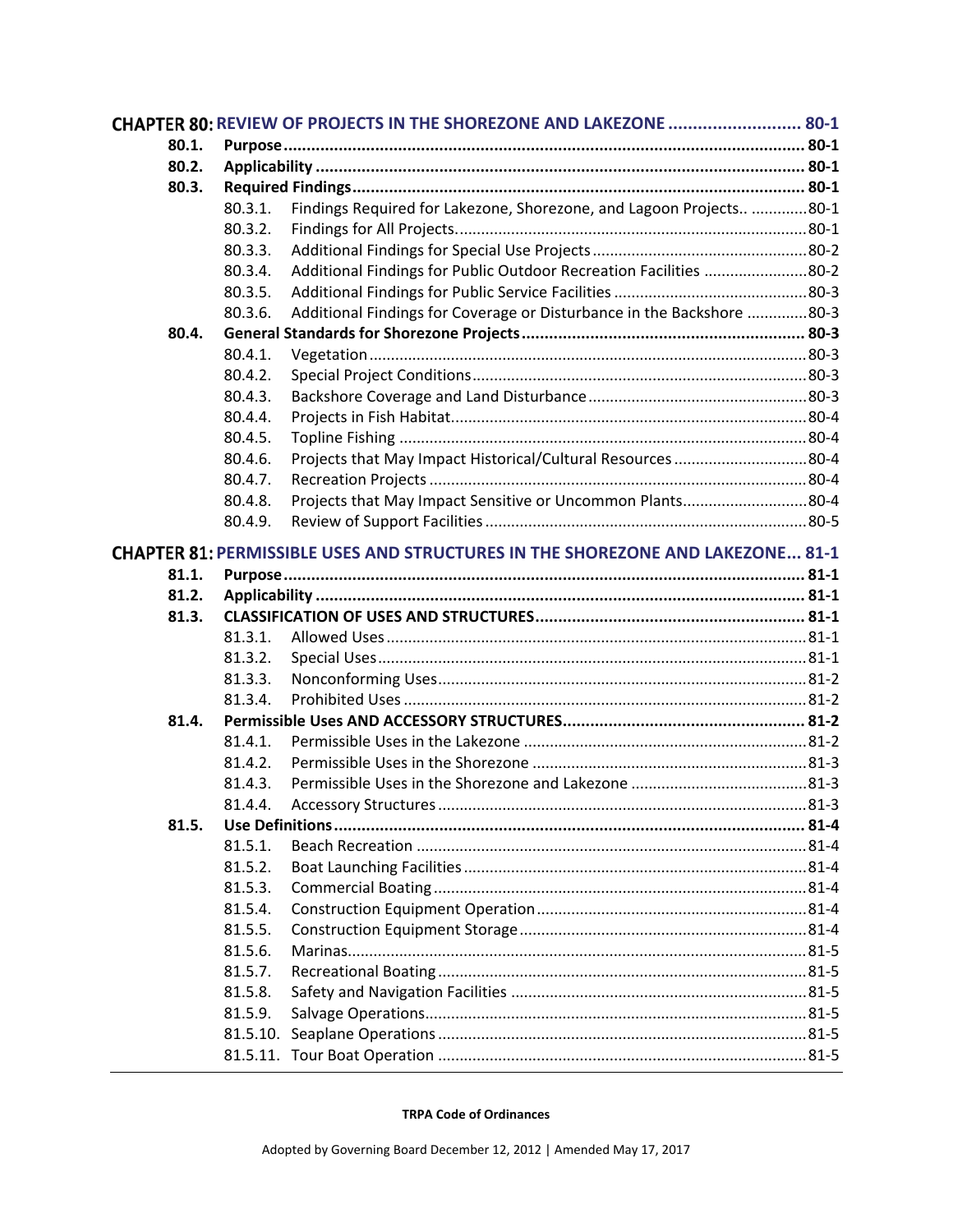| 81.6. |                                                                                  |  |
|-------|----------------------------------------------------------------------------------|--|
|       | 81.6.1.                                                                          |  |
|       | 81.6.2.                                                                          |  |
|       |                                                                                  |  |
| 82.1. |                                                                                  |  |
| 82.2. |                                                                                  |  |
| 82.3. |                                                                                  |  |
| 82.4. | Exempt Lakezone, Nearshore, Foreshore, and Lagoon Activities  82-1               |  |
| 82.5. |                                                                                  |  |
| 82.6. |                                                                                  |  |
| 82.7. |                                                                                  |  |
|       | 82.7.1.                                                                          |  |
|       | 82.7.2.                                                                          |  |
|       | 82.7.3.                                                                          |  |
|       | 82.7.4.                                                                          |  |
| 82.8. |                                                                                  |  |
|       | <b>CHAPTER 83: SHOREZONE TOLERANCE DISTRICTS AND DEVELOPMENT STANDARDS  83-1</b> |  |
| 83.1. |                                                                                  |  |
| 83.2. |                                                                                  |  |
| 83.3. |                                                                                  |  |
| 83.4. |                                                                                  |  |
| 83.5. |                                                                                  |  |
|       | 83.5.1.<br>83.5.2.                                                               |  |
|       | 83.5.3.                                                                          |  |
|       | 83.5.4.                                                                          |  |
|       | Procedure After Action on Shorezone Tolerance District Challenge 83-3<br>83.5.5. |  |
|       | 83.5.6.                                                                          |  |
| 83.6. |                                                                                  |  |
|       | 83.6.1.                                                                          |  |
|       | 83.6.2.                                                                          |  |
|       | 83.6.3.                                                                          |  |
|       | 83.6.4.                                                                          |  |
|       | 83.6.5.                                                                          |  |
|       | 83.6.6.                                                                          |  |
|       | Amendment of Shorezone Tolerance District Overlay Maps83-5<br>83.6.7.            |  |
| 83.7. |                                                                                  |  |
|       | 83.7.1.                                                                          |  |
|       | 83.7.2.                                                                          |  |
| 83.8. |                                                                                  |  |
|       | 83.8.1.                                                                          |  |
|       |                                                                                  |  |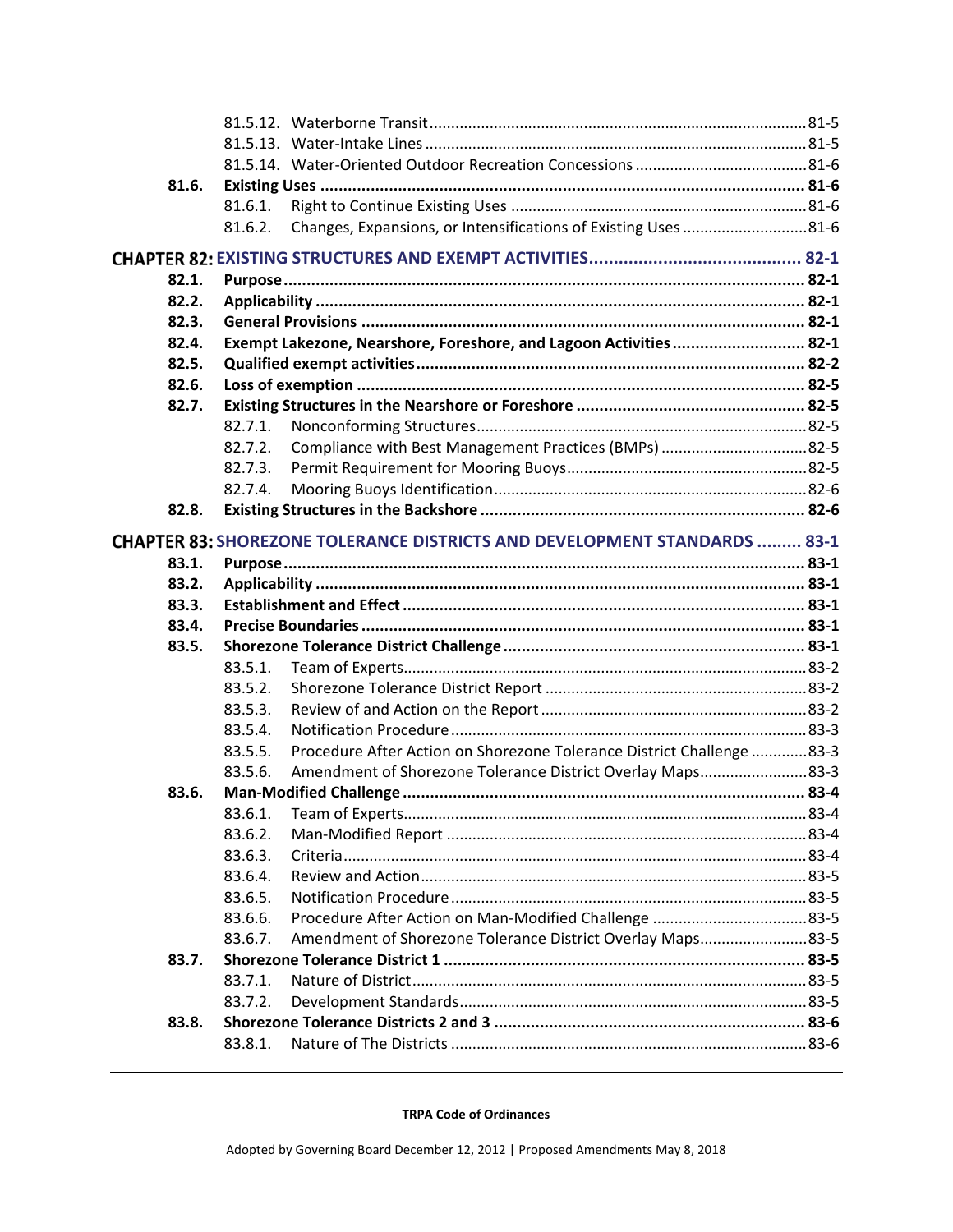|       | 83.8.2. |                                                                                  |  |
|-------|---------|----------------------------------------------------------------------------------|--|
| 83.9. |         |                                                                                  |  |
|       | 83.9.1. |                                                                                  |  |
|       | 83.9.2. |                                                                                  |  |
|       |         |                                                                                  |  |
|       |         |                                                                                  |  |
|       |         |                                                                                  |  |
|       |         |                                                                                  |  |
|       |         |                                                                                  |  |
|       |         |                                                                                  |  |
|       |         |                                                                                  |  |
|       |         | <b>CHAPTER 84: DEVELOPMENT STANDARDS LAKEWARD OF HIGH WATER IN THE SHOREZONE</b> |  |
|       |         |                                                                                  |  |
| 84.1. |         |                                                                                  |  |
| 84.2. |         |                                                                                  |  |
| 84.3. |         |                                                                                  |  |
|       | 84.3.1. |                                                                                  |  |
|       | 84.3.2. |                                                                                  |  |
|       | 84.3.3. |                                                                                  |  |
| 84.4. |         |                                                                                  |  |
|       | 84.4.1. |                                                                                  |  |
|       | 84.4.2. |                                                                                  |  |
|       | 84.4.3. |                                                                                  |  |
|       | 84.4.4. |                                                                                  |  |
| 84.5. |         |                                                                                  |  |
|       | 84.5.1. |                                                                                  |  |
|       | 84.5.2. |                                                                                  |  |
|       | 84.5.3. |                                                                                  |  |
|       | 84.5.4. |                                                                                  |  |
| 84.6. |         |                                                                                  |  |
|       | 84.6.1. |                                                                                  |  |
|       | 84.6.2. |                                                                                  |  |
|       | 84.6.3. |                                                                                  |  |
|       | 84.6.4. |                                                                                  |  |
| 84.7. |         |                                                                                  |  |
|       | 84.7.1. |                                                                                  |  |
|       | 84.7.2. |                                                                                  |  |
| 84.8. |         |                                                                                  |  |
|       | 84.8.1. |                                                                                  |  |
|       | 84.8.2. |                                                                                  |  |
|       | 84.8.3. |                                                                                  |  |
|       | 84.8.4. |                                                                                  |  |
|       | 84.8.5. |                                                                                  |  |
|       | 84.8.6. |                                                                                  |  |
| 84.9. |         |                                                                                  |  |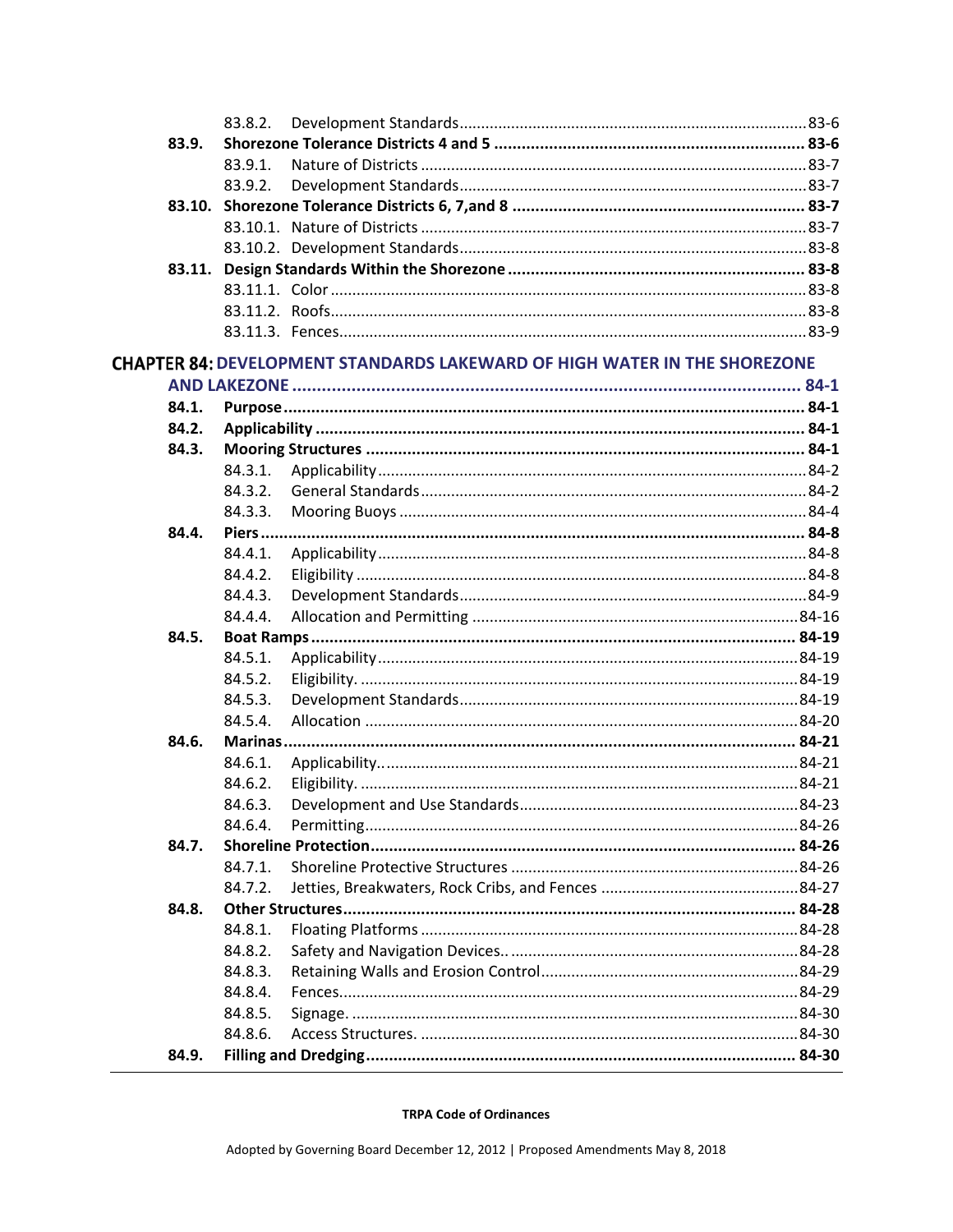|        | 84.9.1.    |  |  |
|--------|------------|--|--|
|        | 84.9.2.    |  |  |
|        | 84.9.3.    |  |  |
|        |            |  |  |
|        |            |  |  |
|        |            |  |  |
|        |            |  |  |
| 84.11. |            |  |  |
|        |            |  |  |
|        |            |  |  |
|        |            |  |  |
| 85.1.  |            |  |  |
| 85.2.  |            |  |  |
| 85.3.  |            |  |  |
|        | 85.3.1.    |  |  |
|        | 85.3.2.    |  |  |
| 85.4.  |            |  |  |
| 85.5.  |            |  |  |
|        | $85.5.1$ . |  |  |
|        | 85.5.2.    |  |  |
|        | 85.5.3.    |  |  |
|        | 85.5.4.    |  |  |
| 85.6.  |            |  |  |
| 85.7.  |            |  |  |
| 85.8.  |            |  |  |
| 85.9.  |            |  |  |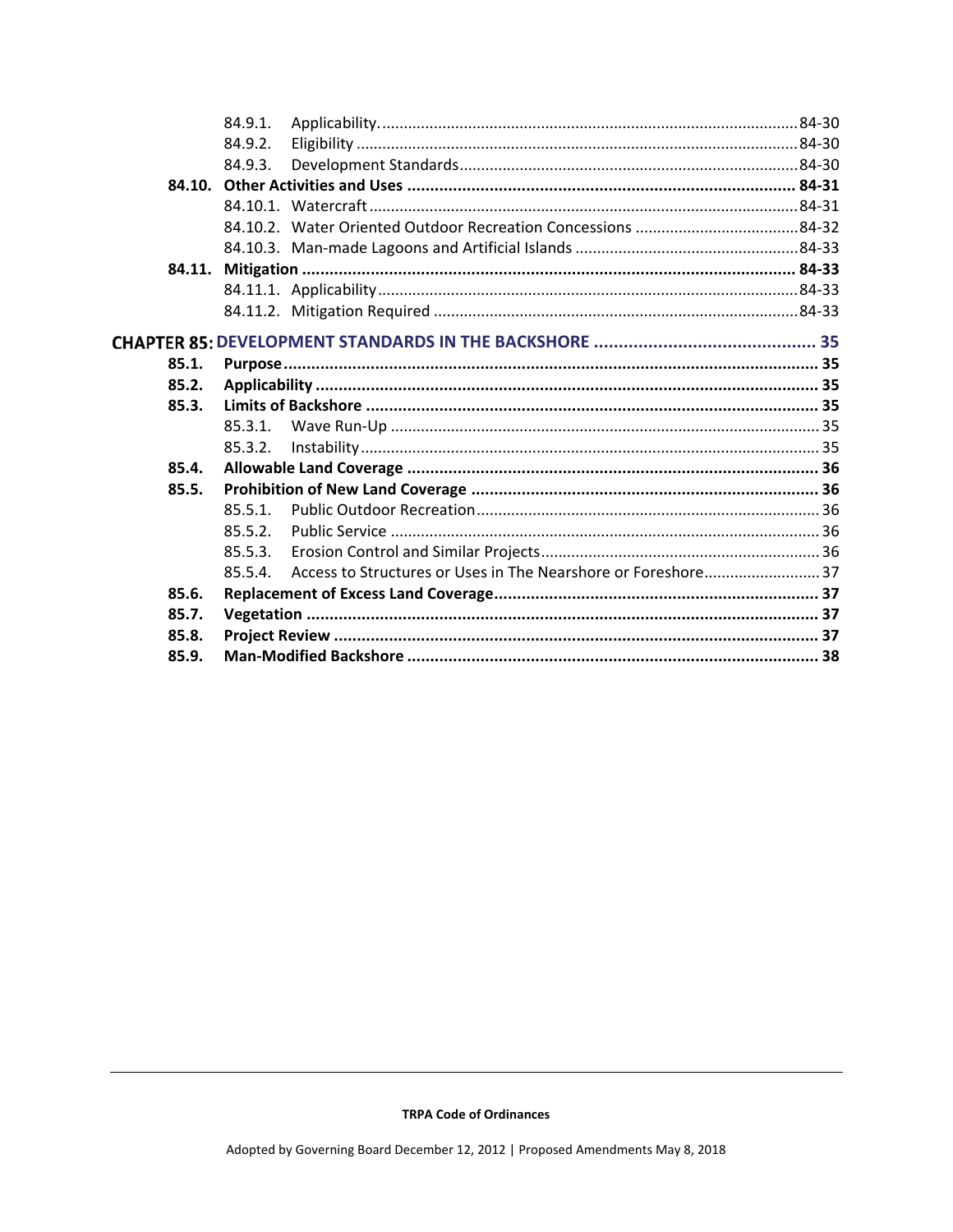## **REVIEW OF PROJECTS IN THE SHOREZONE AND LAKEZONE**

#### **80.1. PURPOSE**

The Shorezone Subelement, Conservation Element of the Goals and Policies identifies special qualities, including physical, biological and visual, that shall be considered when reviewing a project in the shorezone or lakezone. In accordance with those policies, this chapter sets forth findings that must be made by TRPA prior to approving a project in the shorezone or lakezone.

#### **80.2. APPLICABILITY**

All projects and activities in lagoons or the shorezone or lakezone of any lake in the Region shall comply with the provisions of this chapter.

#### **80.3. REQUIRED FINDINGS**

- **80.3.1. Findings Required for Lakezone, Shorezone, and Lagoon Projects.** No project or activity within the lakezone, shorezone, or lagoon of lakes in the Region, shall be approved unless TRPA makes all the applicable findings listed below.
- **80.3.2. Findings for All Projects.**
	- **A. General Environmental Findings.** TRPA must analyze and make the required environmental findings pursuant to Chapter 3, *Environmental Documentation*. In addition, such environmental findings must demonstrate that the project will not adversely impact:
		- **1.** Littoral processes;
		- **2.** Fish spawning;
		- **3.** Backshore stability; or
		- **4.** On‐shore wildlife habitat, including wildfowl nesting areas.
	- **B. Accessory Facilities.** TRPA must find that there are sufficient accessory facilities to accommodate the project.
	- **C. Compatibility.** TRPA must find that the project is compatible with existing shorezone and lakezone uses or structures on, or in the immediate vicinity of, the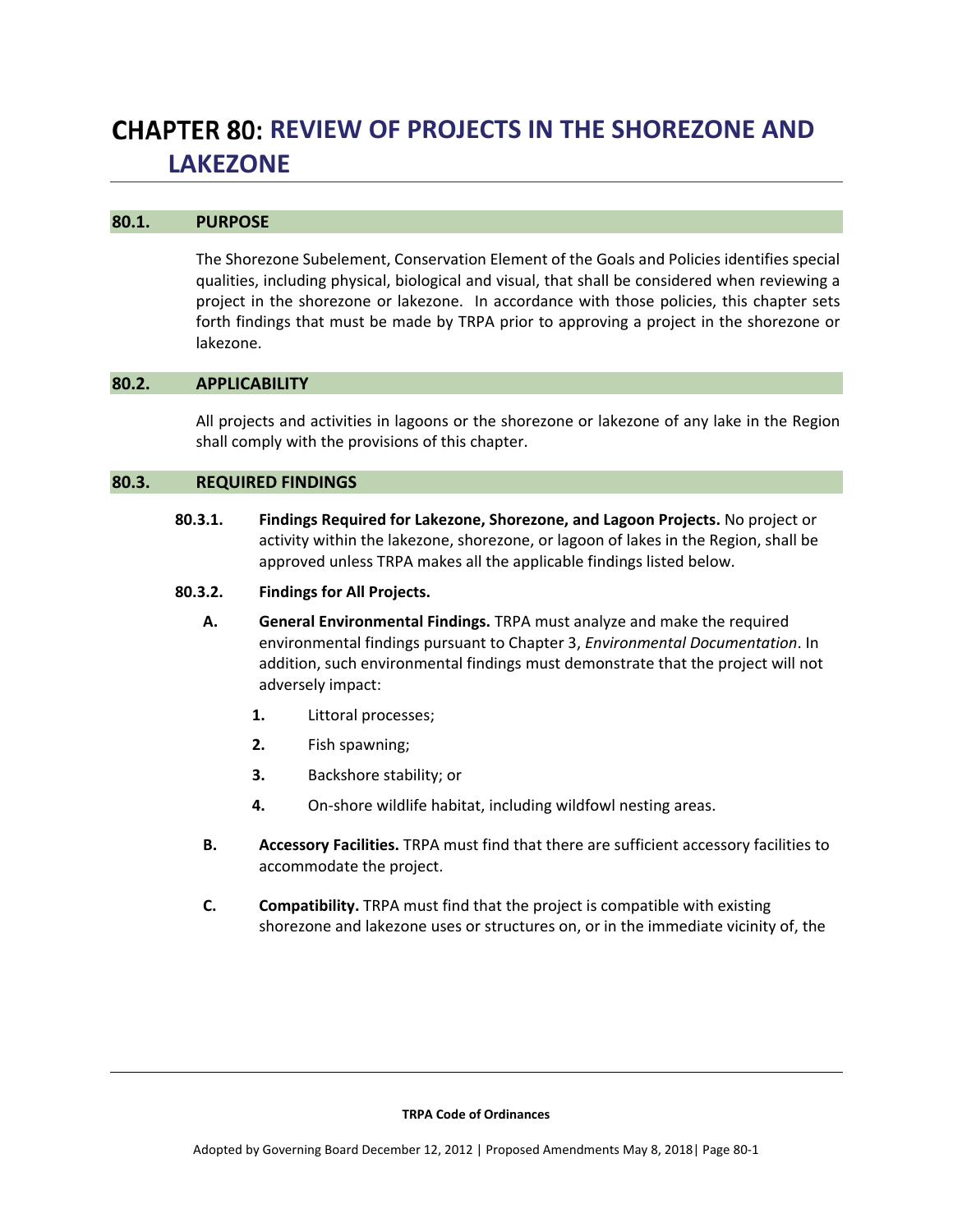littoral parcel; or that modifications of such existing uses or structures will be undertaken to assure compatibility.

- **D. Water Dependent Use.** TRPA must find that the proposed use in the lakezone, nearshore, foreshore, or lagoon is water‐dependent.
- **E. Hazardous Materials.** TRPA must find that measures will be taken to prevent spill or discharges of hazardous materials.
- **F. Construction.** Construction and access techniques will be used to minimize disturbance to the ground and vegetation.
- **G. Navigation and Safety.** TRPA must find that the project will not adversely impact navigation or create a threat to public safety pursuant to the determination of agencies with jurisdiction over the navigable waters in the Basin.
- **H. Other Agency Comments.** TRPA must find that it has solicited comments from those public agencies having applicable jurisdiction over the lakezone, shorezone, and lagoon, and that all comments received from such agencies were considered prior to taking action on the project.

#### **80.3.3. Additional Findings for Special Use Projects.**

- **A.** The project, and the related use, is of such a nature, scale, density, intensity, and type to be appropriate for the project area, and the surrounding area.
- **B.** The project, and the related use, will not injure or disturb the health, safety, environmental quality, enjoyment of property, or general welfare of the persons or property in the neighborhood, or in the Region.
- **C.** The project, and the related use, will not change the character of the neighborhood, detrimentally affect or alter the purpose of any applicable plan area statement, community, redevelopment, specific, or master plan.
- **80.3.4. Additional Findings for Public Outdoor Recreation Facilities Creating Coverage or Permanent Disturbance in the Backshore.**
	- **A.** The project is a necessary part of a public agency's long range plans for public outdoor recreation.
	- **B.** The project is consistent with the recreational element of the goals and policies.
	- **C.** The project, by its very nature, must be sited in the backshore.
	- **D.** There is no feasible alternative that avoids or reduces the amount of land coverage or disturbance proposed in the backshore.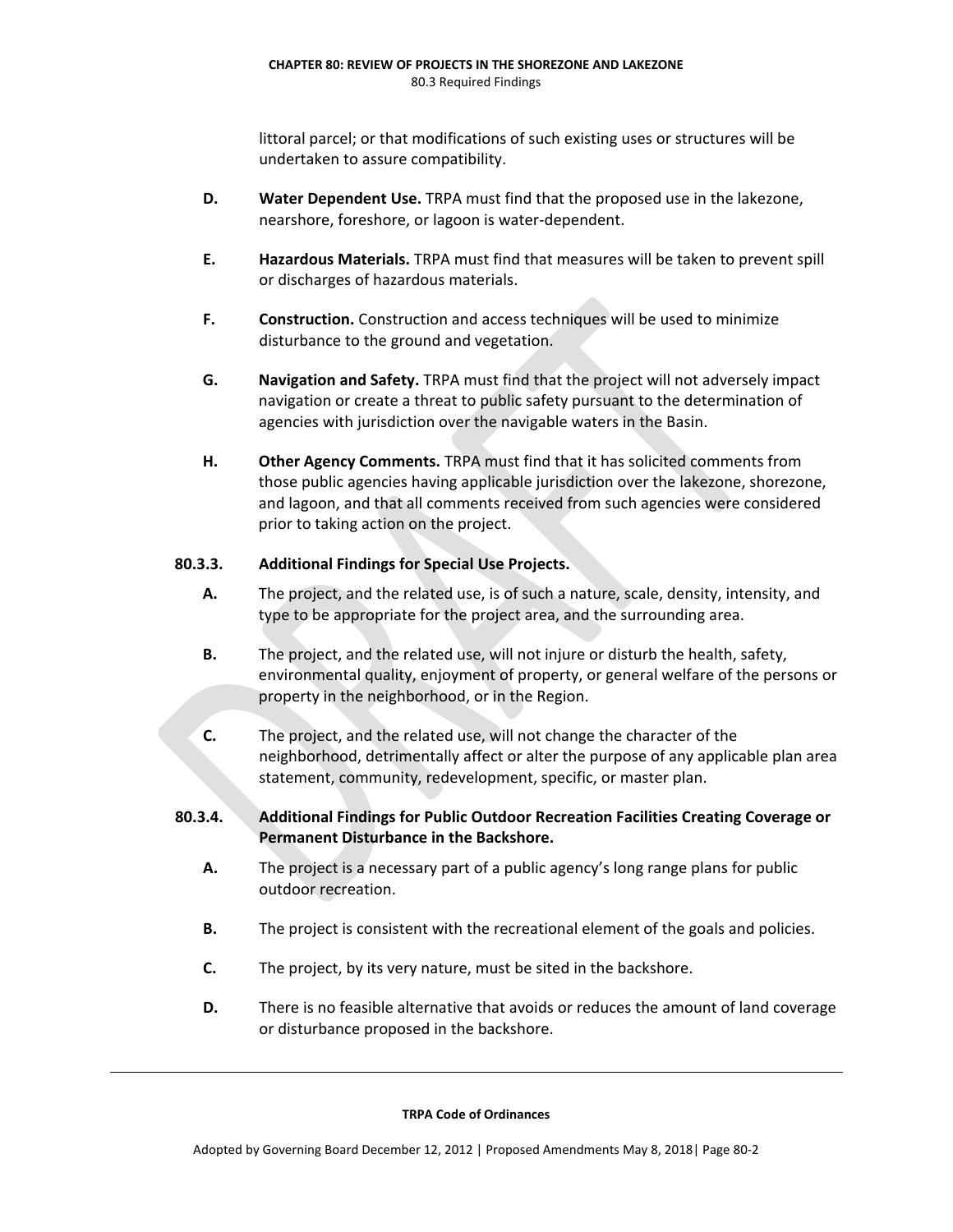#### **80.3.5. Additional Findings for Public Service Facilities Creating Coverage or Permanent Disturbance in the Backshore.**

- **A.** The project is necessary for public health, safety, or environmental protection.
- **B.** There is no reasonable alternative that avoids or reduces the amount of land coverage or disturbance in the backshore.
- **80.3.6. Additional Findings for Coverage or Disturbance in the Backshore Created to Allow Access to Structures or Uses in the Nearshore or the Foreshore.** The amount of land coverage is the minimum that is necessary when all Thresholds are taken into consideration to provide access to an approved or an existing structure or use located in the nearshore or foreshore.

#### **80.4. GENERAL STANDARDS FOR SHOREZONE PROJECTS**

In addition to applicable requirements elsewhere in Chapters 80 through 86, projects in the shorezone shall meet the following standards.

- **80.4.1. Vegetation.** No naturally occurring vegetation shall be manipulated or disturbed except in accordance with Chapter 30. No planting of new vegetation, or manipulation of naturally occurring vegetation, shall be permitted in the shorezone, unless such activities comply with the standards in Chapter 30.
- **80.4.2. Special Project Conditions.** Any special project conditions of approval shall be guided by the unique characteristics of the project area, and the nature of the backshore (utilizing Policies 1 and 2, Goal #1 of the Shorezone Subelement, Conservation Element of the Goals and Policies), as well as the following objectives:
	- **A.** The protection of significant vistas.
	- **B.** The preservation of the site and shorezone from environmental harm during and after construction.
	- **C.** Protection of views of adjoining development.
	- **D.** Providing sufficient space for proper infiltration of runoff and nutrient uptake through natural processes.

#### **80.4.3. Backshore Coverage and Land Disturbance.**

- **A.** No additional coverage or permanent land disturbance shall occur in the backshore unless it is for an authorized shorezone permissible use or accessory structure.
- **B.** The impacts from authorized coverage and disturbance must be mitigated through the application of BMPs, and the restoration at the rate of 1.5 times the backshore area covered or permanently disturbed by the project. Said restoration shall be in‐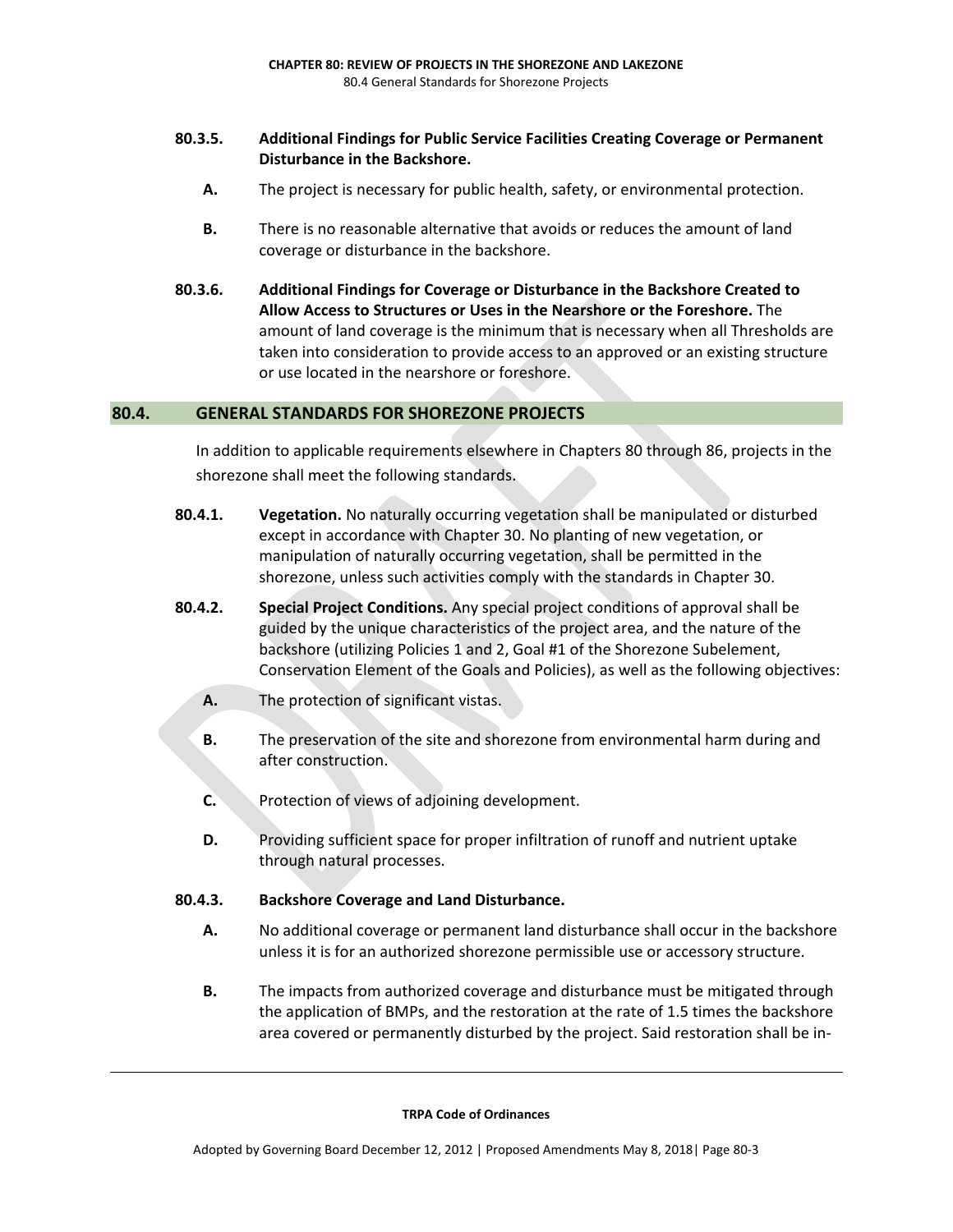kind in the backshore and shall comply with the restoration standards in Chapter 30.

- **C.** The allowable base land coverage in the backshore is one percent (1%). However, it shall only be utilized outside of the backshore portion of the parcel unless it is for an authorized shorezone permissible use or accessory structure.
- **D.** No erosion control projects that create coverage or permanent disturbance in the backshore shall be permitted unless:
	- **1.** The project, program, or facility is necessary for environmental protection; and
	- **2.** There is no reasonable alternative that avoids or reduces the extent of encroachment in the backshore.
- **80.4.4. Projects in Fish Habitat.** All projects undertaken in areas identified as, and adversely affecting, "Spawning Habitat" or "Feeding and/or Escape Cover Habitat" on TRPA's Prime Fish Habitat Map, as of the effective date of the ordinance adopting this Chapter, as amended or areas meeting the applicable definition for "Spawning Habitat" or possessing similar characteristics for "feeding and/or escape cover habitat" shall comply with the provisions for mitigation set forth in Section 84.11 of Chapter 84.
- **80.4.5. Topline Fishing.** No projects shall be permitted if such project shall create significant adverse impacts to topline fishing access that cannot be mitigated. TRPA shall make this determination in consultation with California Fish and Game and Nevada Division of Wildlife.
- **80.4.6. Projects that May Impact Historical/Cultural Resources.** Projects that may impact historical/cultural resources shall comply with the mitigation, construction and survey measures in Chapter 29. Where appropriate, TRPA shall require signage to educate the public that explains the importance of the historical/cultural resources and the sensitivity to disturbances. However, in lieu of the above, at mapped historical Washoe Indian resource sites, TRPA shall, in coordination with the Washoe Tribe, provide educational materials to property owners aimed at encouraging protection of the resources associated with the sites. Adequate setbacks from TRPA's designated, mapped, or eligible (pursuant to Chapter 29) historic sites, including submerged sites, shall be established in consultation with an qualified archaeologist, and if a Washoe site, the Washoe tribe.
- **80.4.7. Recreation Projects.** All projects classified as recreation use shall be required to submit an operating plan or equivalent document demonstrating that spatial conflicts with other recreational uses will not be significant as a result of the project. TRPA shall ensure that shorezone recreational projects are designed to avoid overuse and to avoid conflicts between recreation users.
- **80.4.8. Projects that May Impact Sensitive or Uncommon Plants.** Projects that have the potential to detrimentally impact sensitive or uncommon plants shall comply with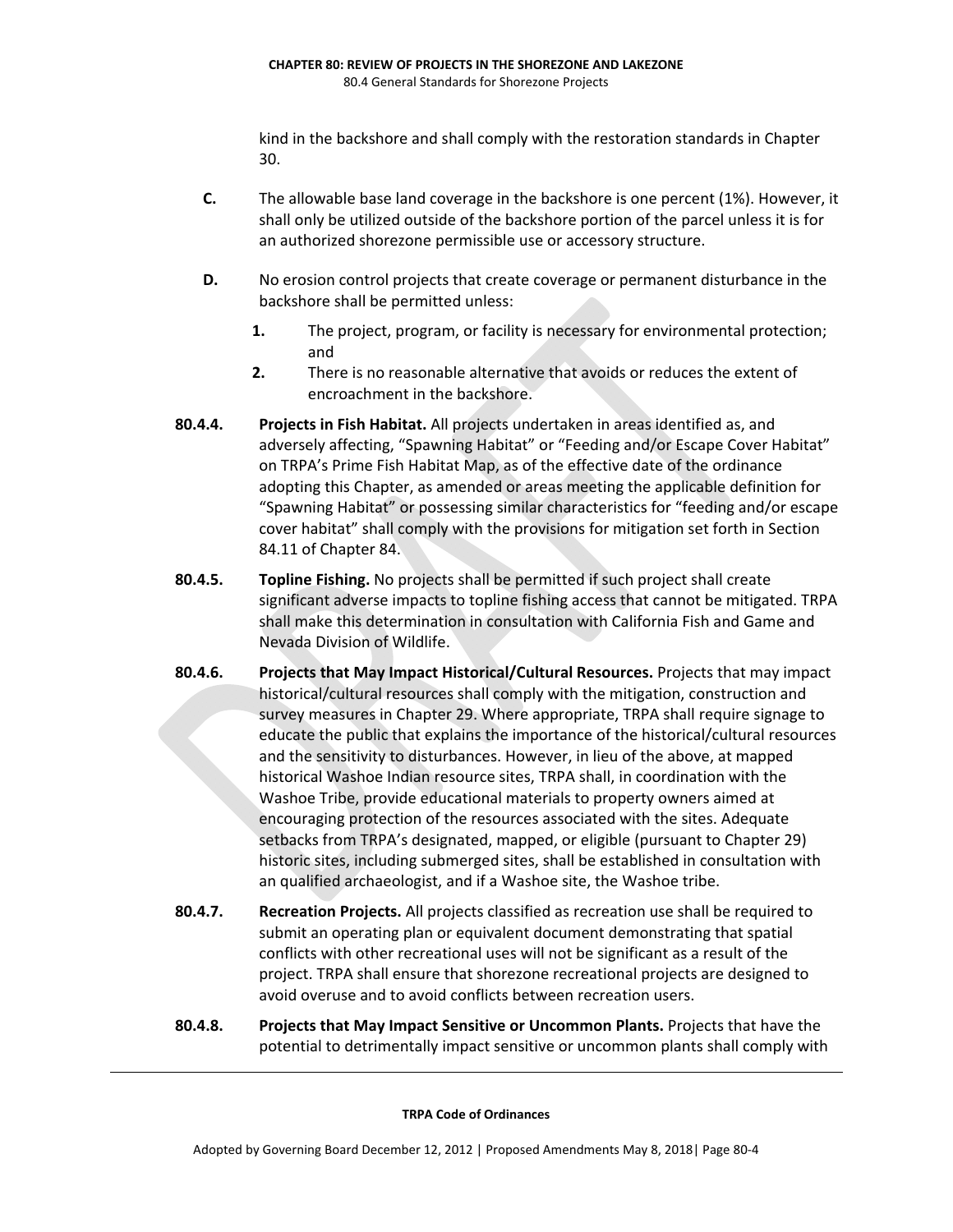the mitigation, construction, and survey measures listed in Chapter 61, Section 61.3.6, and the Tahoe Yellow Cress Conservation Strategy. Where appropriate, TRPA will require interpretive signs to educate the public, designated trails through high-use areas, and/or fenced enclosures to protect vulnerable plant populations.

**80.4.9. Review of Support Facilities.** Whenever review of a structure, use, or activity is required by the terms of this chapter, such review shall encompass the structures, uses, and activities in the backshore, nearshore, foreshore, and on the adjacent littoral parcel to ensure adequacy of all facilities related to the structure, use, or activity.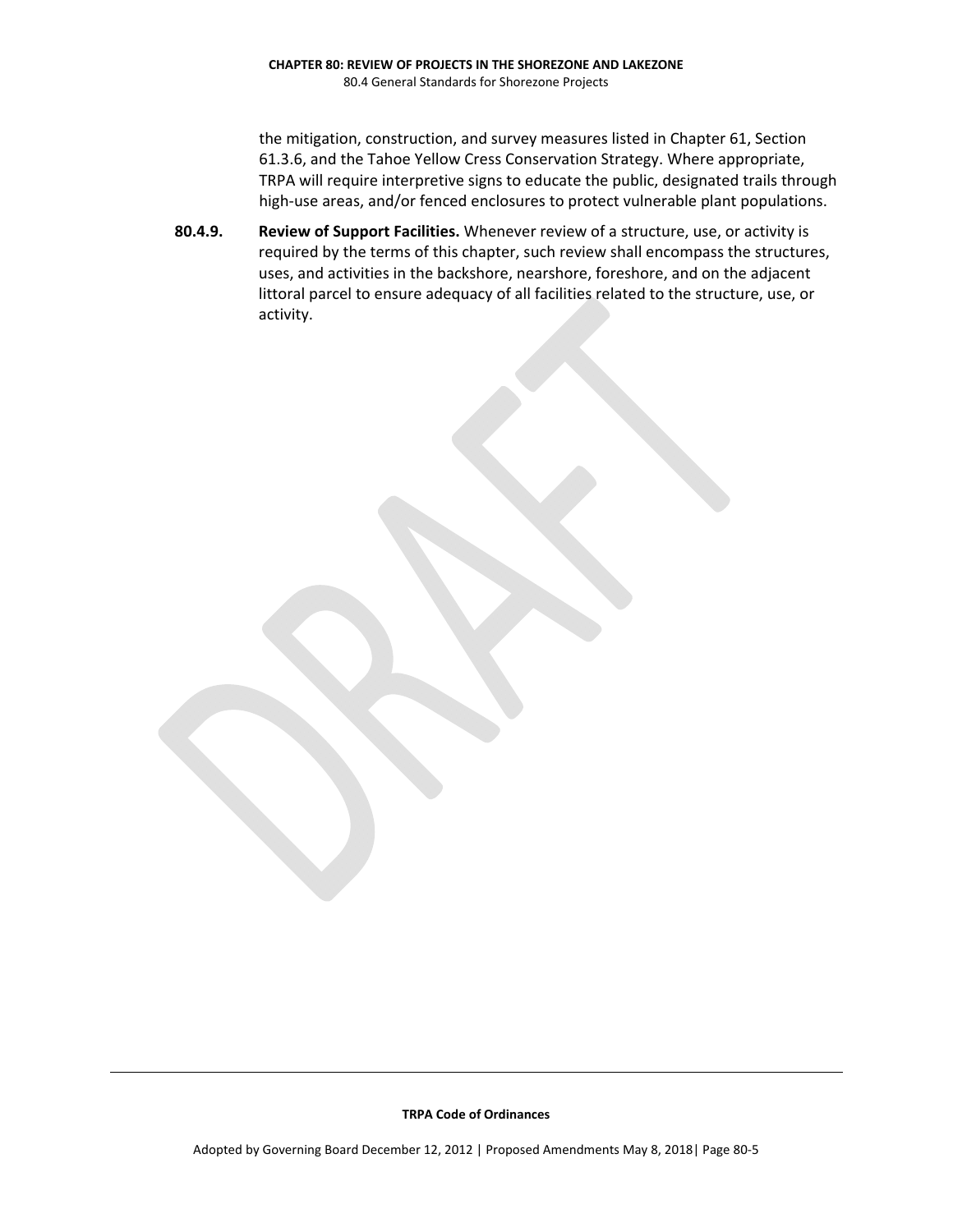## **PERMISSIBLE USES AND STRUCTURES IN THE SHOREZONE AND LAKEZONE**

#### **81.1. PURPOSE**

This chapter sets forth the allowable uses and accessory structures in the shorezone and lakezone. The concept of "use" includes any activity within the Region, whether related to land, water, air or other resources of the Region. The primary uses are classified as "allowed," "special," and "nonconforming." The applicability of such classification to a parcel is determined by reference to the applicable plan area statement and map, community plan, redevelopment plan, and specific or master plan. Generic primary uses and accessory structures for the shorezone and lakezone are set forth in Section 81.4. Provisions applicable to continuing existing uses in the shorezone and lakezone are set forth in Section 81.6.

#### **81.2. APPLICABILITY**

All existing and proposed uses within the shorezone, lakezone, and lagoons within the Region shall be identified as one or more of the primary uses listed in this chapter, except for parcels that are undeveloped or unimproved. Such parcelsshall be considered vacant parcels. Vacant parcels are entitled to apply for a use pursuant to the provisions of this Code. Dispersed water‐oriented outdoor recreational uses, as described in subsection 81.4.3, are considered an established primary use on littoral parcels.

#### **81.3. CLASSIFICATION OF USES AND STRUCTURES**

Primary uses are classified as "allowed (A)," "special (S)," and "nonconforming." Any use that is not an allowed use, a special use, or a nonconforming use as defined in this section is prohibited, with the exception of temporary uses, structures, and activities authorized pursuant to Chapter 22.

#### **81.3.1. Allowed Uses**

Uses listed in applicable plan area statements, community plans, redevelopment plans, specific or master plans or subsection 81.4.1 as "allowed" ("A") are appropriate uses for the specified area, and projects and activities pursuant to such uses may be permitted. Allowed uses are assumed to be compatible with the direction of the Regional Plan and surrounding uses.

#### **81.3.2. Special Uses**

Uses listed in applicable plan area statements, community plans, redevelopment plans, specific or master plans or subsection 81.4.1 as "special" ("S"), may be found to be appropriate uses for the specified area, and projects and activities pursuant to such uses may be permitted. To allow a special use, TRPA shall conduct a public hearing in according to the procedures in TRPA's Rules of Procedure. Before issuing an approval, TRPA shall make the following findings: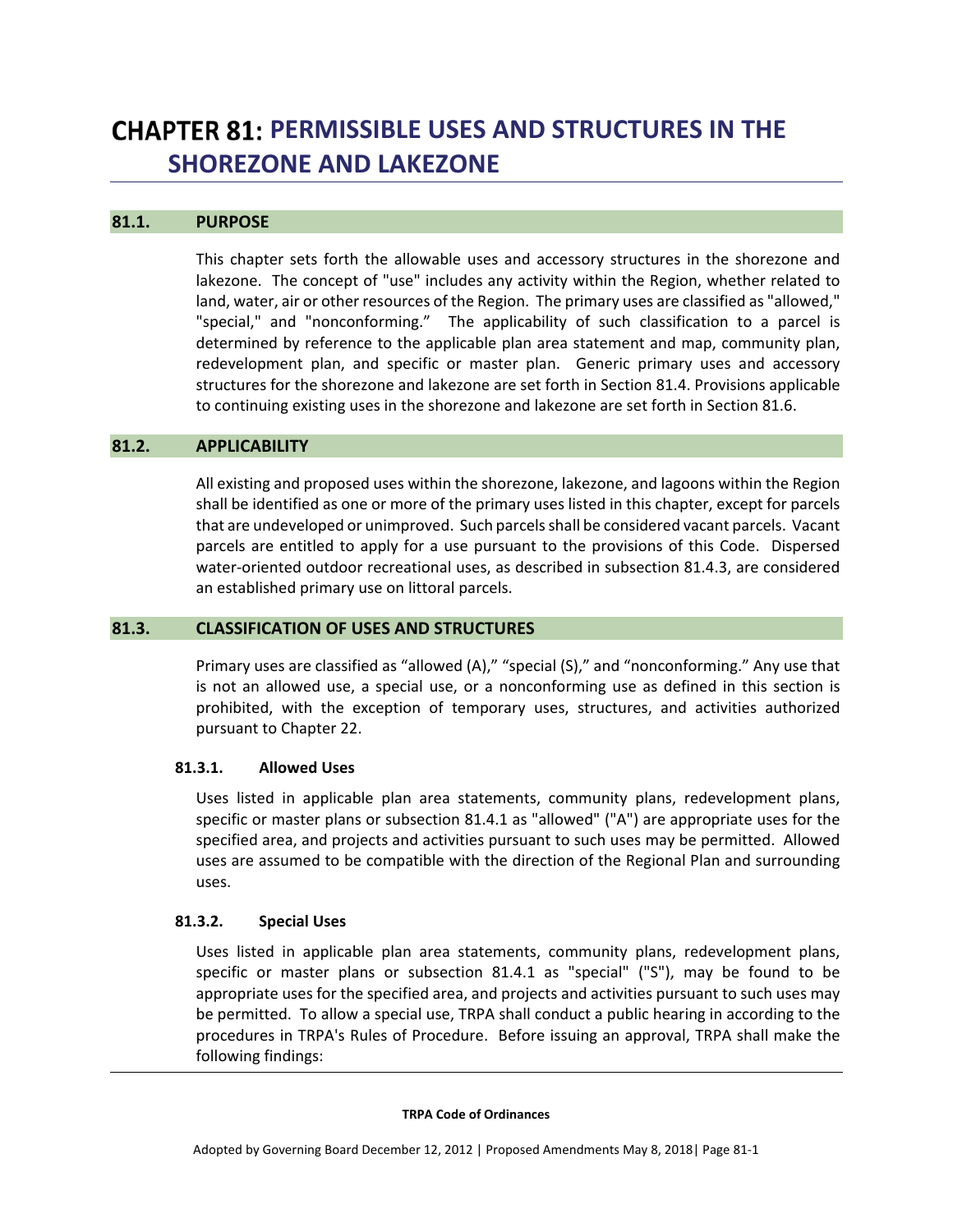- **A.** The project, to which the use pertains, is of such a nature, scale, density, intensity, and type to be an appropriate use for the parcel on which, and surrounding area in which, it will be located.
- **B.** The project, to which the use pertains, will not be injurious or disturbing to the health, safety, enjoyment of property, or general welfare of persons or property in the neighborhood, or in the region.
- **C.** The applicant has taken reasonable steps to protect the land, water, and air resources of both the applicant's property and that of surrounding property owners.
- **D.** The project, to which the use pertains, will not change the character of the neighborhood, detrimentally affect or alter the purpose of the applicable plan area statement, community, redevelopment, specific, or master plan as the case may be.

#### **81.3.3. Nonconforming Uses**

Uses legally commenced prior to the effective date of the ordinance adopting this Chapter, which would be prohibited if new, are nonconforming uses and may be continued, subject to the provisions of Section 81.6. Existing development in a special use category for which the findings in subsection 81.3.2 have not been or cannot be made shall be nonconforming uses. Nonconforming structures are addressed in Chapter 82.

#### **81.3.4. Prohibited Uses**

Proposed uses not listed in applicable plan area statements, community plans, redevelopment plans, specific or master plans, or subsection 81.4.1 are prohibited. Proposed special uses for which the findings in subsection 81.3.2 cannot be made shall be prohibited uses.

#### **81.4. PERMISSIBLE USES AND ACCESSORY STRUCTURES**

This section identifies the permissible uses in the shorezone and lakezone. Each permissible use is defined in Section 81.5. Any use not listed in Section 81.4 is prohibited. Plan area statements, and community, specific, master, and redevelopment plans establish whether uses are allowed (A) or special (S) in all areas except the lakezone. Subsection 81.4.1 establishes whether uses are allowed (A) or special (S) in the lakezone.

#### **81.4.1. Permissible Uses in the Lakezone**

The following list identifies the permissible uses in the lakezone:

- **A.** Safety and navigational facilities (A).
- **B.** Salvage operations (S).
- **C.** Seaplane operations (S).
- **D.** Tour boat operations (S).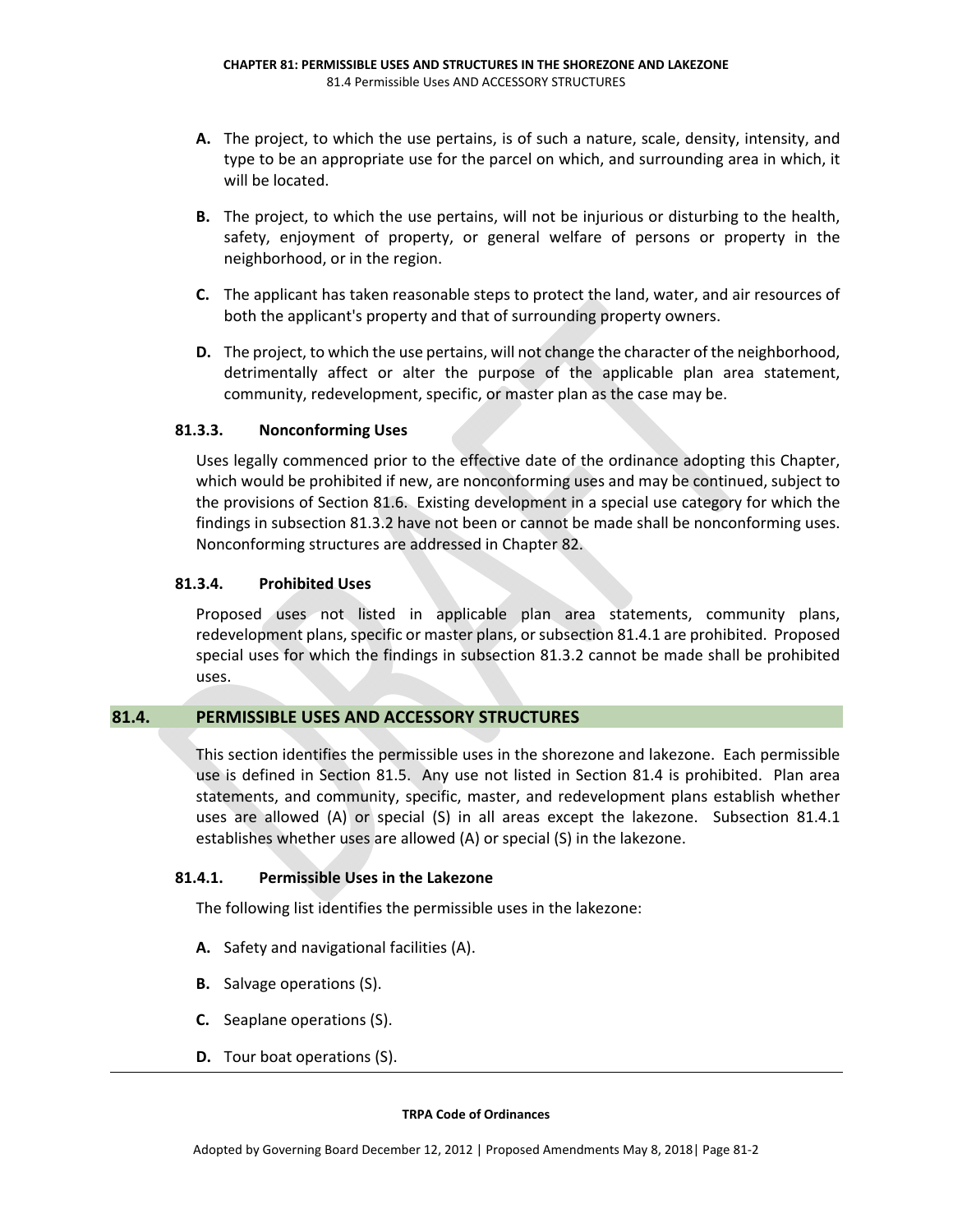- **E.** Waterborne transit (A).
- **F.** Water intake lines (A).

#### **81.4.2. Permissible Uses in the Shorezone**

The following list identifies the permissible uses in the shorezone:

- **A.** Beach recreation.
- **B.** Boat launching facilities.
- **C.** Construction equipment storage.
- **D.** Marinas.
- **E.** Safety and navigational facilities.
- **F.** Salvage operations.
- **G.** Seaplane operations.
- **H.** Tour boat operation.
- **I.** Waterborne transit.
- **J.** Water‐oriented outdoor recreation concessions.

#### **81.4.3. Permissible Uses in the Shorezone and Lakezone**

Dispersed water-oriented outdoor recreational uses which do not require developed facilities, and which occur in the shorezone or on lakes, such as recreational boating, windsurfing, ballooning, swimming, skin diving, snorkeling, sunbathing, and fishing are allowed uses in the shorezone and lakezone. Rental of equipment and services related to such uses are included in water oriented outdoor recreation concessions. Commercial boating, parasailing, fish habitat restoration, and scientific study projects are special uses in the shorezone and lakezone. Uses resulting from construction of the following structures or facilities are allowed uses in the shorezone and lakezone:

- **A.** Shoreline protective structures and other erosion control and environmentally oriented projects and facilities in accordance with subsection 85.5.3.
- **B.** Public service facilities in accordance with subsection 85.5.2.
- **C.** Public outdoor recreation facilities in accordance with subsection 85.5.1.
- **D.** Access to the foreshore in accordance with subsection 85.5.4.

#### **81.4.4. Accessory Structures**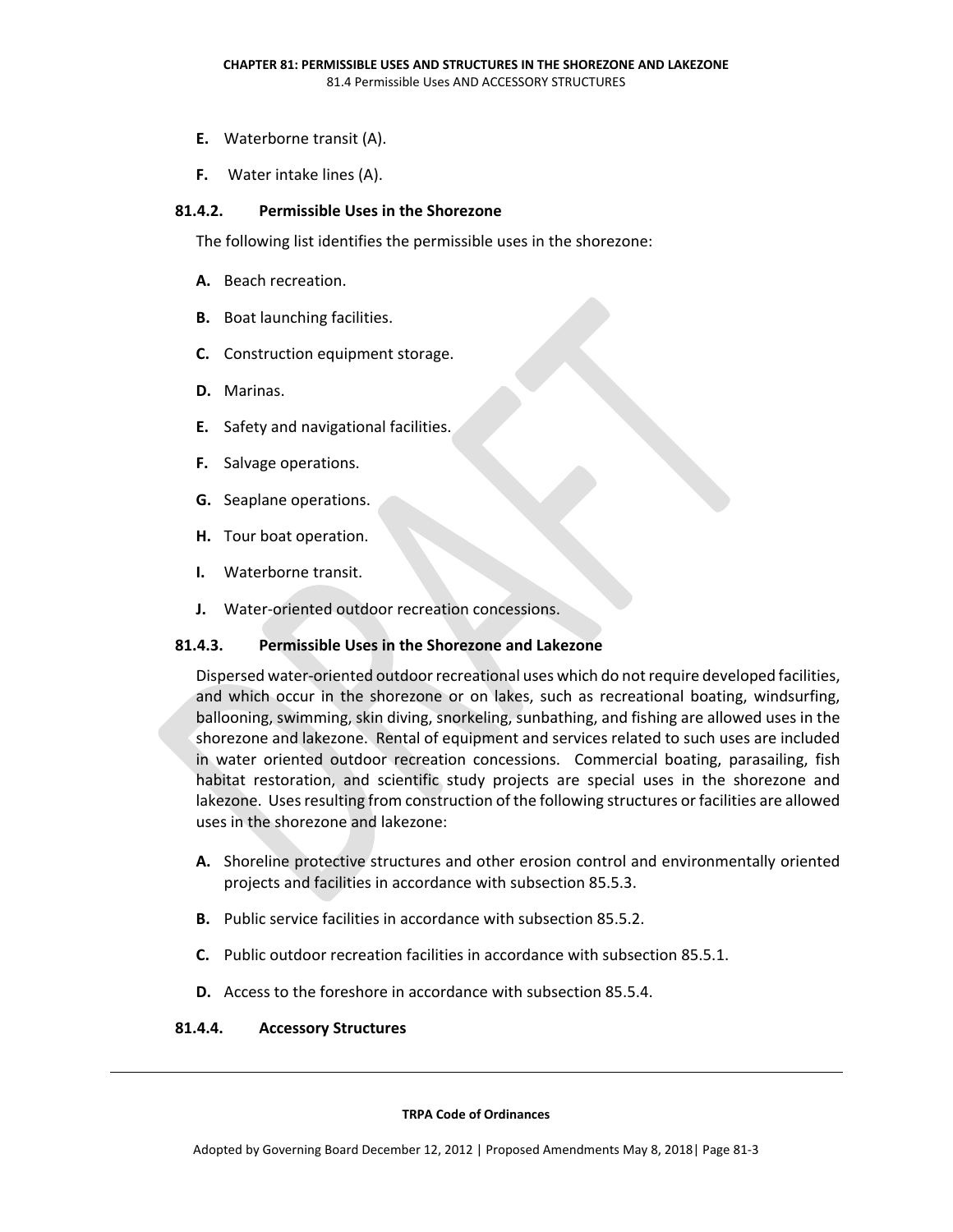Accessory structures shall be regulated pursuant to the regulations applicable to the primary use upon which they are dependent in accordance with Chapter 21: *Permissible Uses*. The following structures may be permitted in the shorezone as an allowed (A) or special (S) use only if they are accessory to an existing, allowed use located on the same or adjoining littoral parcel. Structures not listed in this section are prohibited. Shoreline protective structures and water intake lines may be permitted independently of a primary use on the littoral parcel:

- **A.** Boat ramps.
- **B.** Breakwaters or jetties.
- **C.** Buoys.
- **D.** Fences.
- **E.** Floating docks and platforms.
- **F.** Piers.
- **G.** Shoreline protective structures.
- **H.** Water intake lines.
- **I.** Storage racks for non‐motorized watercraft.

#### **81.5. USE DEFINITIONS**

The following uses are defined as set forth below:

#### **81.5.1. Beach Recreation**

Recreational use of a beach, supported by developed facilities such as sanitation facilities, parking, picnic sites, piers, boat ramps, floating docks and platforms and mooring buoys.

#### **81.5.2. Boat Launching Facilities**

Recreational establishments which provide boat launching, parking and short term trailer storage for the general public. Long-term storage, mooring, and maintenance of boats are included under "marinas."

#### **81.5.3. Commercial Boating**

Commercial use of pleasure craft or other vessel on a body of water.

#### **81.5.4. Construction Equipment Operation**

The operation of equipment, such as barges, pile drivers, and amphibious vehicles, for the purpose of repairing or constructing structures located in the shorezone.

#### **81.5.5. Construction Equipment Storage**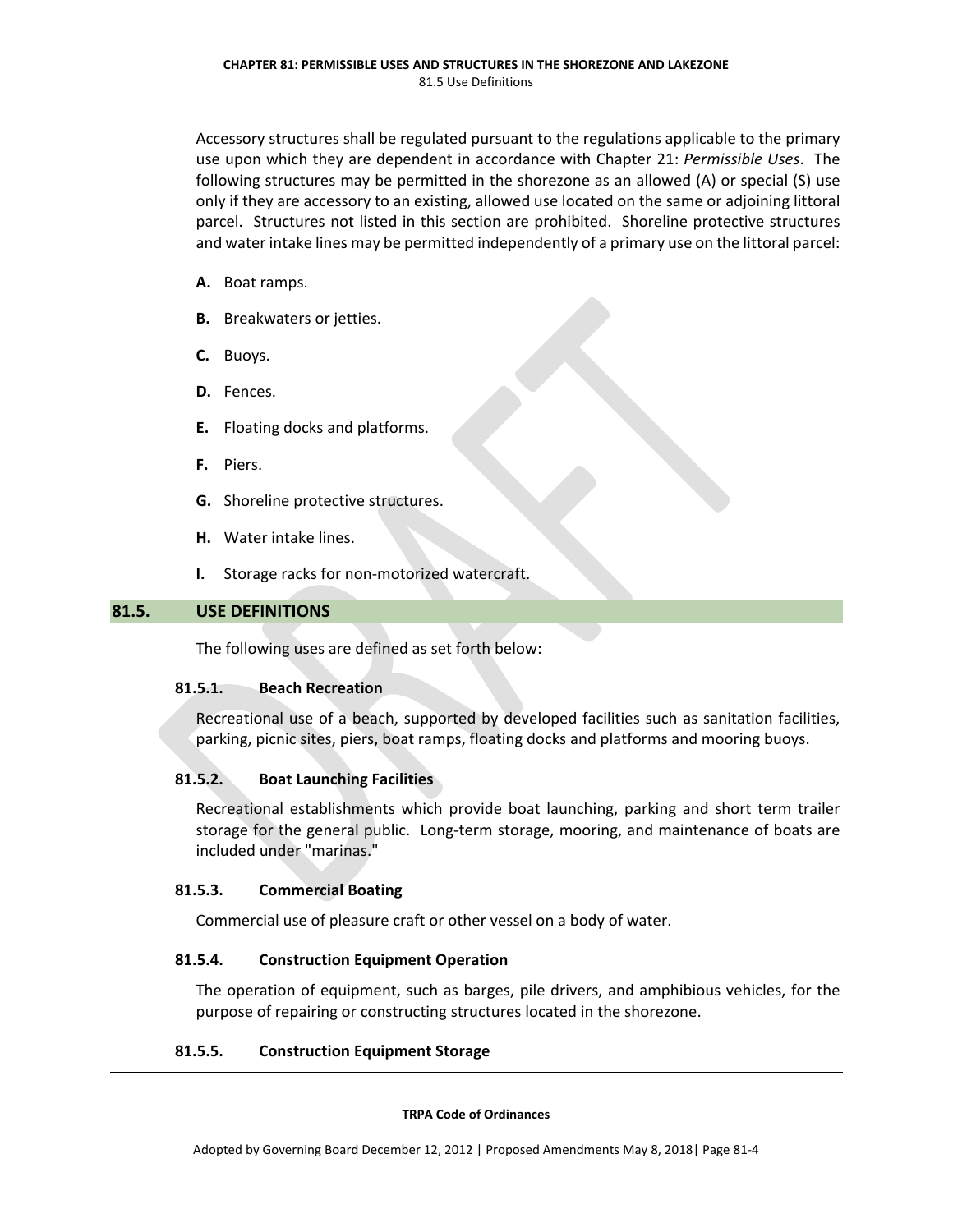The storage of equipment, such as barges, pile drivers, and amphibious vehicles, used for the repair or construction of structures located in the shorezone. Construction equipment storage does not include stock piling of materials, except when the equipment is stored on or within other construction equipment.

#### **81.5.6. Marinas**

Establishments providing water‐oriented services, such as yachting and rowing clubs; boat rentals; storage and launching facilities; sport fishing activities; excursion boat and sightseeing facilities; and other marina‐related activities, including, but not limited to, fuel sales and boat and engine repair. Marinas contain water‐oriented facilities and structures that are regulated and defined in Chapter 84. Condominiums, hotels, restaurants, and other such uses with accessory water‐oriented multiple‐use facilities are not considered marinas. Outside storage or display is included as part of the marina use.

#### **81.5.7. Recreational Boating**

Noncommercial use of pleasure craft on a body of water, including regattas and speedboat races.

#### **81.5.8. Safety and Navigation Facilities**

Structures in the shorezone or lakezone whose purpose is the protection of the public health, safety, and general welfare, such as navigational buoys, lighthouses, scientific monitoring devices, and radio communication devices.

#### **81.5.9. Salvage Operations**

The act of bringing a vessel, or its cargo to the water's surface.

#### **81.5.10. Seaplane Operations**

Use of a permanent facility for the landing and take‐off of aircraft on a body of water. Includes the fueling, maintenance, and storage of such aircraft.

#### **81.5.11. Tour Boat Operation**

Commercial use of a vessel rated by the U.S. Coast Guard for more than 30 passengers, where such passengers board and unboard at a single site.

#### **81.5.12. Waterborne Transit**

Commercial use of a vessel rated by the U.S. Coast Guard for more than 30 passengers, where such passengers board and unboard at different sites.

#### **81.5.13. Water‐Intake Lines**

Pipelines and accessory structures, located within a body of water, whose purpose is to draw in and transport water to the backshore or beyond.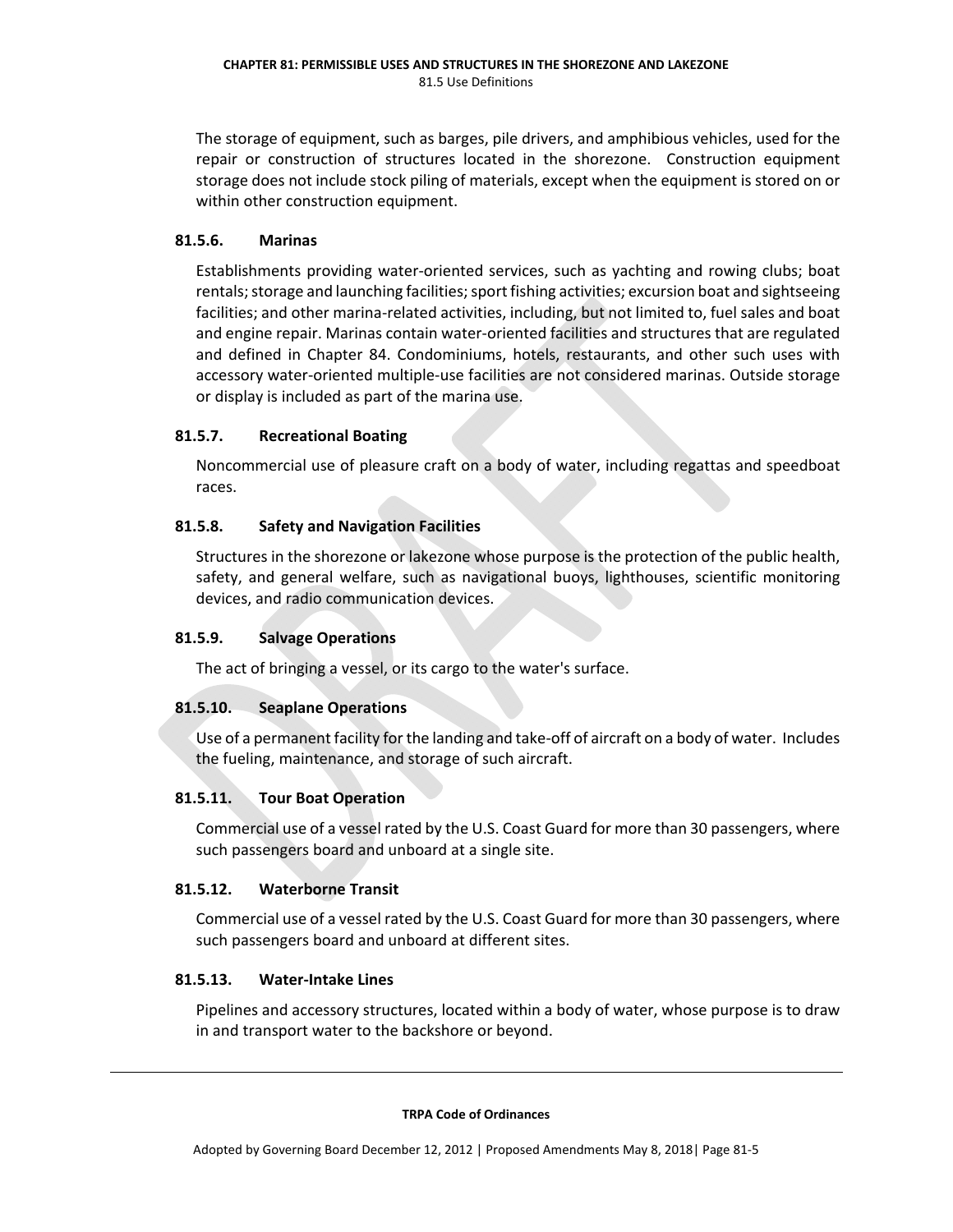#### **81.5.14. Water‐Oriented Outdoor Recreation Concessions**

Water-oriented outdoor recreation uses, such as food and beverage facilities at public beaches; fishing guide services; parasailing; recreation equipment rental (e.g., boats, wind surfing and beach equipment); but not including, boatslips, boat and engine repair or the sale of fuel.

#### **81.6. EXISTING USES**

Existing uses in the shorezone or lakezone shall be regulated as follows:

#### **81.6.1. Right to Continue Existing Uses**

Uses legally commenced prior to the effective date of ordinance adopting this Chapter, are recognized as existing uses and may be continued, except as otherwise set forth in subparagraphs 81.6.1.A and 81.6.1.B. Continuation of an existing use includes a change in ownership, tenancy, or management, where the nature and character of the existing use remains substantially unchanged. Short‐term or seasonal uses existing pursuant to legally issued TRPA permits may continue only for the duration of the permits authorizing them. Neither this section nor this chapter shall be construed as a limitation upon TRPA's authority to regulate all uses, present or future, by permit, prohibition or otherwise.

#### **A. Nonconforming Uses**

If an existing nonconforming use is discontinued for a period of one year or more, any subsequent use shall comply with the use regulations set forth in the plan area statement. Discontinuance of use for periods found by TRPA to be beyond the applicant's control, such as weather caused calamity, governmental seasonal regulations and periods during which TRPA was prohibited by court order from accepting applications for repairs related to the use, shall not be counted in establishing discontinuance of use pursuant to this section.

#### **B. Uses Subject to a Specific Program Requiring Discontinuance or Modification of the Uses**

A use subject to a specific program requiring discontinuance or modification of the use shall be discontinued or modified in accordance with the requirements of such program. Such specific programs shall be further defined and adopted by ordinance.

#### **81.6.2. Changes, Expansions, or Intensifications of Existing Uses**

Expansions and intensifications of existing uses, or changes in use to the extent permitted by this chapter, are subject to the requirements for a permit set forth in Chapter 2: *Applicability of the Code of Ordinances*. Modifications, expansions and other changes to structures are governed by other provisions of the Code and also are subject to the requirements of Chapter 2.

#### **A. Allowed Uses**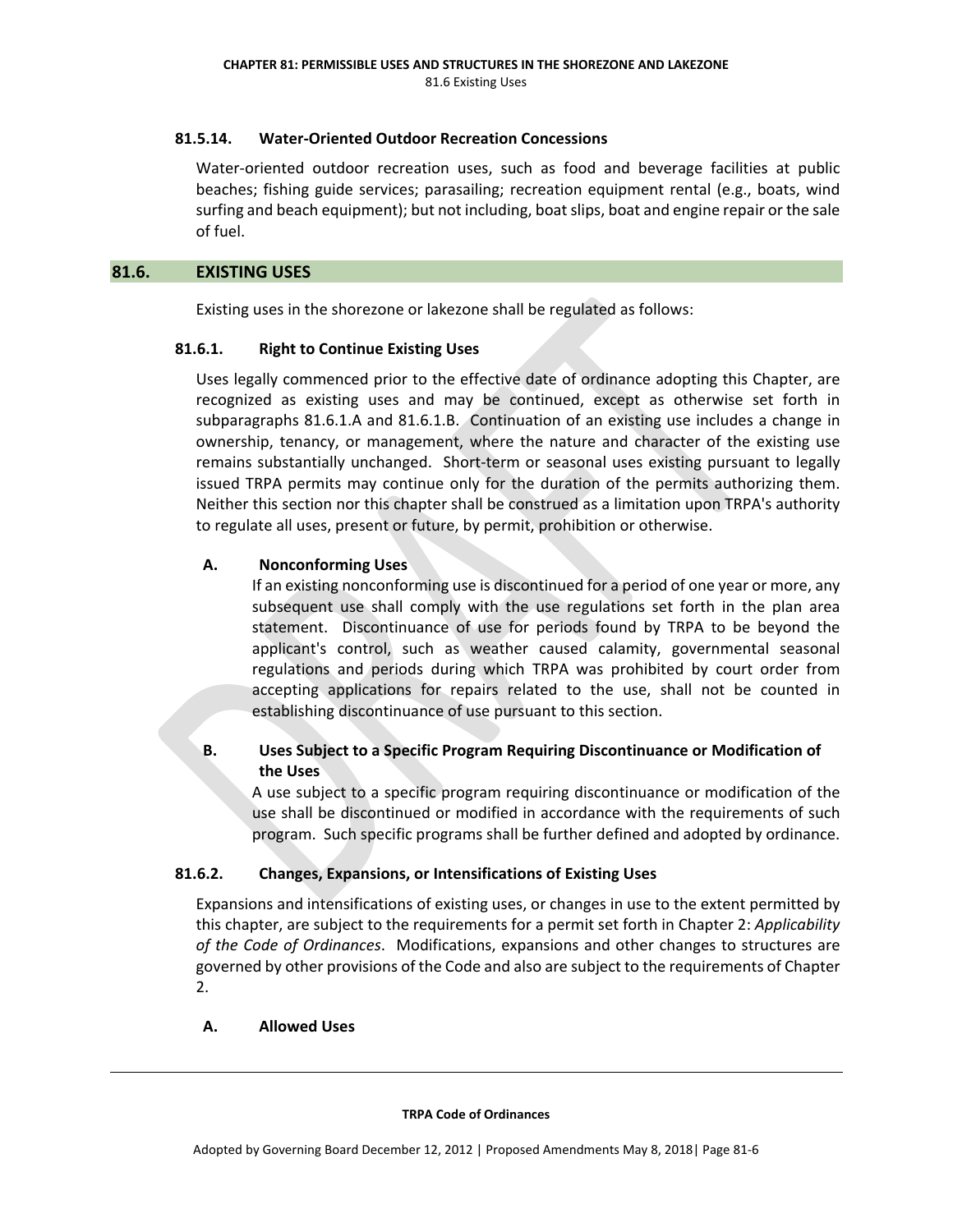Uses identified as allowed uses may be changed, expanded, or intensified in conformance with this Code. Any change, expansion, or intensification, resulting in a special use, shall be subject to the special use requirements.

#### **B. Special Uses**

Uses identified as special uses and for which the required findings pursuant to subsection 81.3.2 have been made by TRPA, may be changed, expanded, or intensified subject to subsection 81.3.2.

#### **C. Nonconforming Uses**

Uses identified as nonconforming shall not be expanded or intensified. A nonconforming use shall not be changed unless the new use conforms to the use regulations set forth in this Code. Expansions of structures containing a nonconforming use shall not be permitted. Modifications may be permitted only when TRPA finds that the modifications do not increase the extent of nonconformity.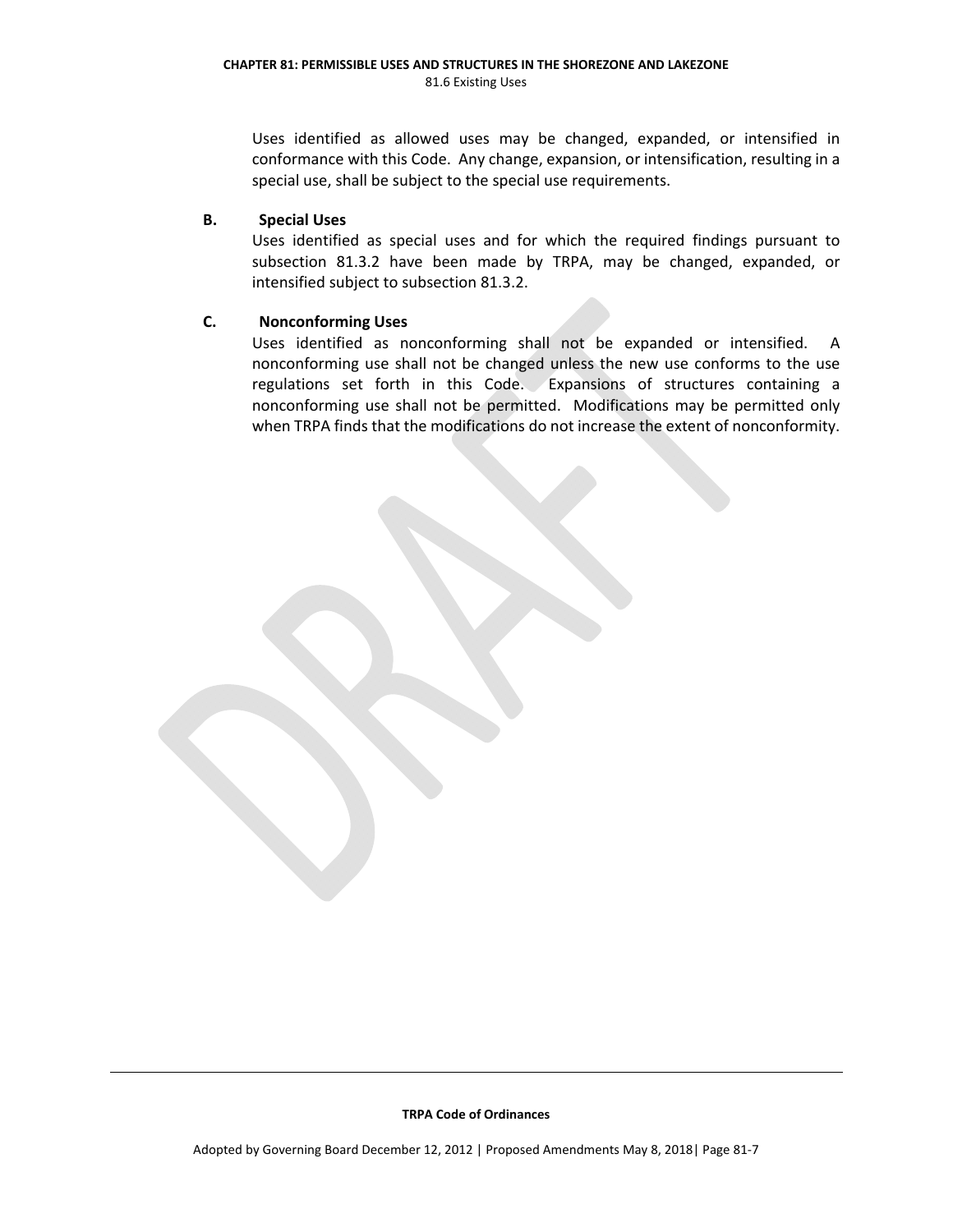## **EXISTING STRUCTURES AND EXEMPT ACTIVITIES**

#### **82.1. PURPOSE**

Policy 11, Goal #1 of the Shorezone Subelement, Conservation Element of the Goals and Policies requires that TRPA regulate the maintenance, repair, and modification of piers and other existing structures in the nearshore and foreshore. Since some existing structures do not conform to the Code standards for new structures, the policy requires that, for maintenance, repair and modification, the Code set requirements, appropriate for the situation, to correct environmental and navigational problems. This chapter sets forth standards in accordance with that policy.

#### **82.2. APPLICABILITY**

Structureslegally existing in the shorezone or lagoons in the Region prior to the effective date of the ordinance adopting this Chapter, or structures legally constructed after the effective date of the ordinance adopting this Chapter, are recognized as existing structures, provided the structure has not been unserviceable beyond the time limitsset forth in subsection 82.7.4. The maintenance, repair, or expansion of existing structures in the shorezone or lagoons shall comply with the provisions of this chapter.

#### **82.3. GENERAL PROVISIONS**

All activities in the lakezones, shorezones, and lagoons of lakes within the Region shall comply with the following:

- **82.3.1.** An activity which is not specifically exempt (pursuant to Section 82.4), qualified exempt (pursuant to Section 82.5), or a continuation of an existing use (pursuant to Section 81.6), is subject to TRPA review and approval.
- **82.3.2.** All Activities that are not a permissible use (pursuant to Section 81.4), an accessory structure (pursuant to Section 81.4.4), or an existing use (pursuant to Section 81.6) are prohibited.
- **82.3.3.** No project shall be approved unless the applicable findings can be made in compliance with Chapter 84, and no project shall be built unless the applicant pays all applicable fees.
- **82.3.4.** Any maintenance, repair or reconstruction activity pursuant to this chapter shall comply with the shorezone design standards for color and roofs contained in Section 83.11.
- **82.3.5.** An exempt or qualified exempt activity shall not create additional land coverage or relocate any existing land coverage.

#### **82.4. EXEMPT LAKEZONE, NEARSHORE, FORESHORE, AND LAGOON ACTIVITIES**

The following activities are exempt from TRPA review and approval: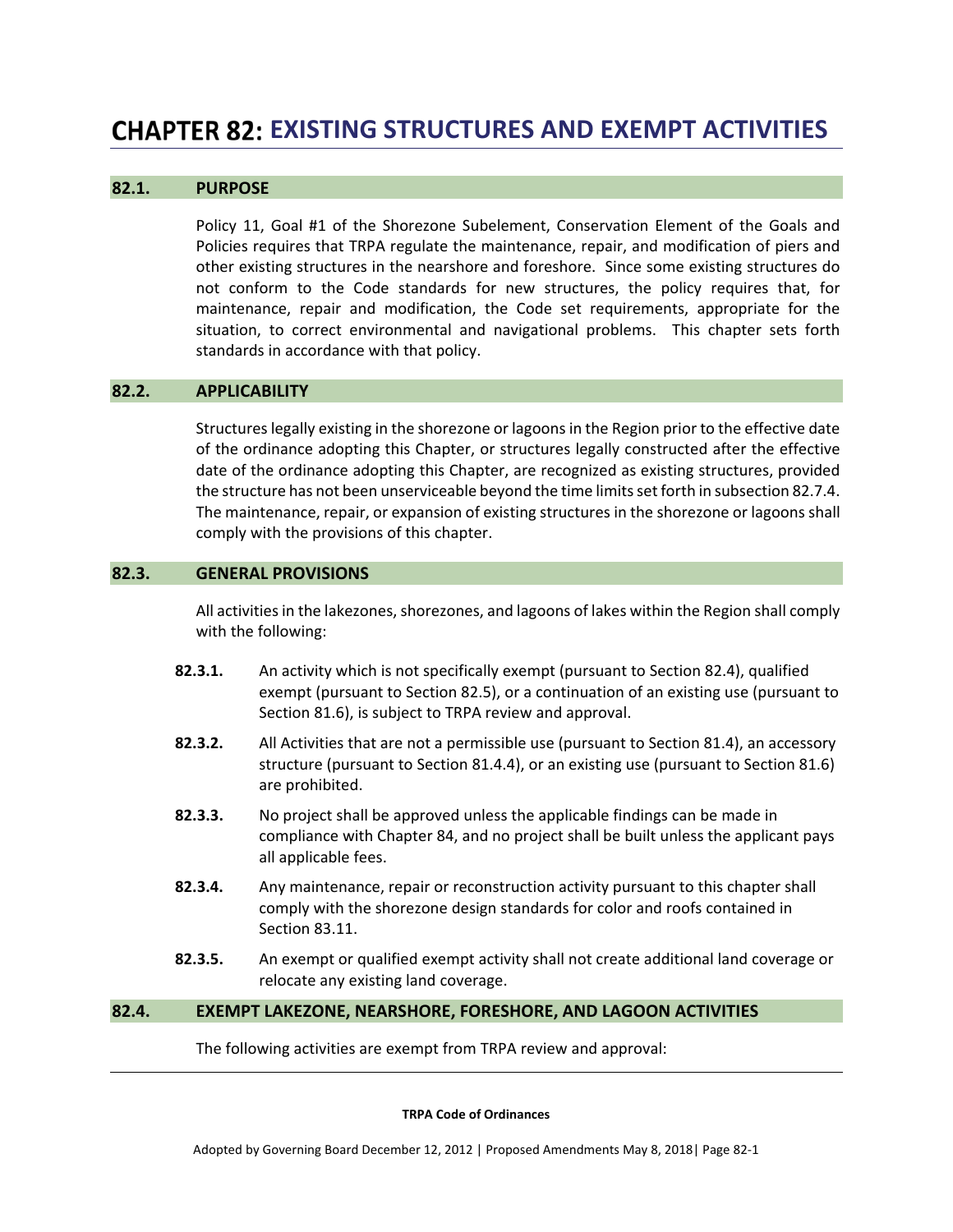- **82.4.1.** Ordinary maintenance and repair of an existing structure, or the demolition/removal of an existing structure less than 50‐years old in a manner that does not affect or disturb the backshore, lake substrate, or Tahoe Yellow Cress habitat. This includes the replacement and repair of windows, doors, siding, roofing, decking, and electrical and mechanical equipment. To obtain possible credit for land coverage or existing development, TRPA verification is required prior to any demolition/removal. An exempt activity must meet all of the following standards:
	- **A.** The structure is in accordance with the design standards in Chapter 83.11;
	- **B.** Temporary construction best management practices are implemented, and all below-water construction activities occur from October 1 through April 30, if the structure is within fish spawning habitat;
	- **C.** No discharge to the waters of the region and no disturbance of the backshore, lake substrate or Tahoe Yellow Cress habitat occurs; and
	- **D.** The structure is legally existing with respect to TRPA requirements and has not been unserviceable for the last three years.
- **82.4.2.** The consolidation of one or more parcels, provided that
	- **A.** A deed restriction that permanently consolidates the parcels is recorded by the affected owners;
	- **B.** No parcel is subdivided or has its boundaries changed (other than by the elimination of the boundary line(s) separating the consolidated parcels); and
	- **C.** No reduction in recreational access occurs through the consolidation.
- **82.4.3.** Water‐oriented outdoor recreational (dispersed) uses that do not require the construction of permanent structures.
- **82.4.4.** Water-oriented public service uses that are law enforcement activities that do not require the construction of permanent structures.
- **82.4.5.** Temporary activities which do not create threshold impacts, and which comply with Subsection 2.3.6.
- **82.4.6.** Water-oriented scientific studies and research projects that do not require the discharge of substances or the placement of structures or the disturbance of land or lake bottom in the lakezone, lagoon or shorezone of the Region.
- **82.4.7.** Beach raking activities covered by an MOU entered into pursuant to Section 2.6.
- **82.4.8.** Replacement of buoy floats and chains for buoys permitted by TRPA.

#### **82.5. QUALIFIED EXEMPT ACTIVITIES**

No TRPA review and approval is necessary for the following activitiesif the activity fully meets one or more of the categories in this section and the applicant files a properly completed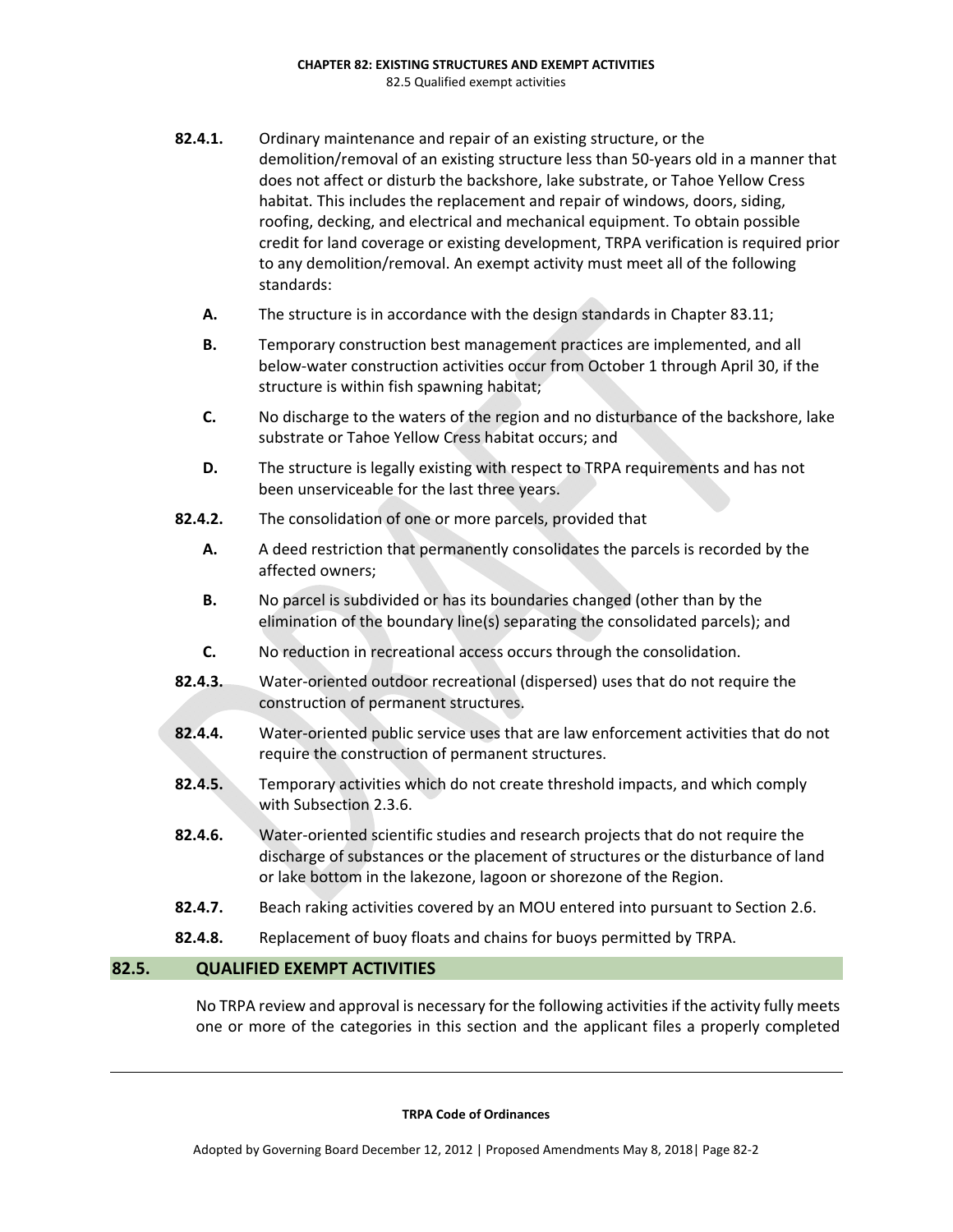TRPA Qualified Exempt declaration form pursuant to Section 2.3.7 with TRPA at least five working days before the activity begins.

- **82.5.1.** Maintenance, repair, or reconstruction of an existing structure, or the demolition/removal of an existing structure less than 50‐years old. Such activities do not include the relocation of existing structures. To obtain possible credit for land coverage or existing development, TRPA verification is required prior to any demolition/removal. Upon the discretion of the Executive Director, TRPA may require special conditions upon submittal of a Qualified Exempt declaration. A qualified exempt activity must meet all the following standards:
	- **A.** The activity shall not result in a change of use or an increase in the area or dimensions of the structure, including height, width, length or overall area. Any associated excavation, filling or backfilling located above the highwater line (elevation 6,229.1 Lake Tahoe Datum) elevation or the elevation of the equivalent highwater line at other lakes is completed within 48-hours, has a volume of no more than three cubic yards, and is stabilized to prevent erosion. This exemption shall not be construed to exempt a series of excavations that viewed as a whole would constitute a project.
	- **B.** No excavation, grading, or filling occurs below the highwater line (elevation 6,229.1 Lake Tahoe Datum or the equivalent highwater line at other lakes). Notwithstanding this limitation, the following activities would not be considered excavation, grading, or filling:
		- **1.** Driving or removing piles**;**
		- **2.** Reconstruction or repair of rock crib structures when performed in compliance with all applicable TRPA shorezone BMPs; or,
		- **3.** Repair of jetties or breakwaters when performed in compliance with all applicable TRPA shorezone BMPs.
	- **C.** The structure is legally existing and has not been unserviceable for the last three years;
	- **D.** The activity does not involve the replacement of vertical revetments;
	- **E.** The applicant shall submit to TRPA together with the Qualified Exempt Declaration, a Certificate of Completion for water quality BMPs for the project area unless the activity constitutes an emergency repair pursuant to Rules of Procedure Article 5.20, and compliance plans for temporary or construction BMPs;
	- **F.** Any impact to fish habitat from the driving or removing of piles is mitigated and any areas of fish habitat previously disturbed by removing piles is restored. In shorezone areas containing spawning gravels, construction can only occur from October 1 through April 30 unless TRPA conducts a site analysis in coordination with other appropriate agencies and finds that the proposed activity will not have a detrimental effect on the spawning habitat, spawning fish, incubating eggs, or fry.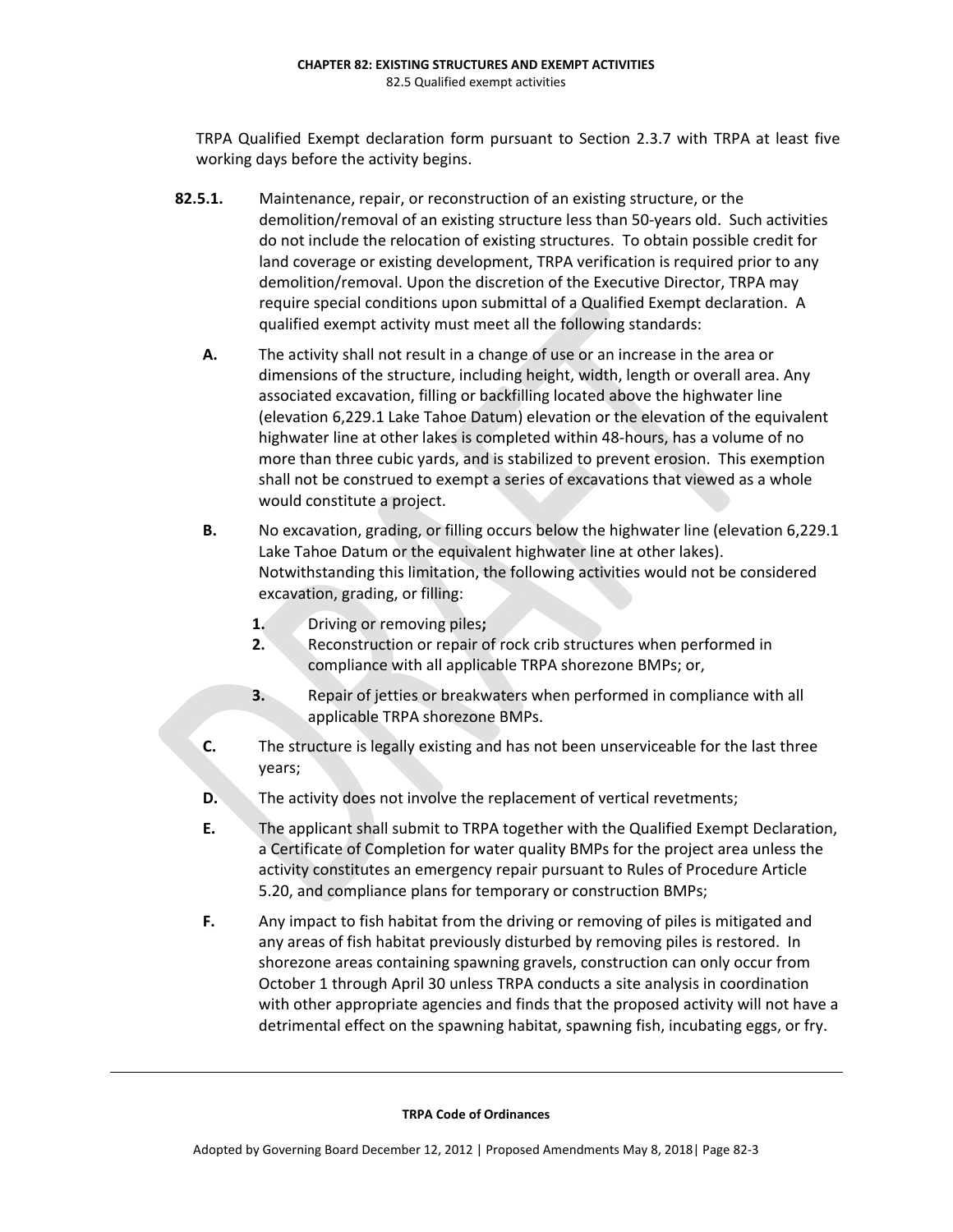#### **CHAPTER 82: EXISTING STRUCTURES AND EXEMPT ACTIVITIES** 82.5 Qualified exempt activities

Such analysis and findings shall be incorporated as a Special Condition of the Qualified Exempt activity;

- **G.** Reconstruction of a jetty or breakwater shall not be considered a qualified exempt activity;
- **H.** The applicant certifies that it has contacted all appropriate public agencies or private entities, including those to ensure that any element of the activity will not affect any underground utilities. Adaptions made to promote public access after consultations with other agencies that will affect reconstructions under this provision may be included as a qualified exempt activity;
- **I.** Prior to Qualified Exempt Declaration submittal, the applicant shall request from TRPA or other qualified individual or entity a Tahoe Yellow Cress survey during the growing season immediately prior to the date of proposed activity if the activity will result in impacts to the shorezone landward of lake bottom elevation 6,227 feet Lake Tahoe Datum. The growing season shall be considered June 15th through September 30th. If Tahoe Yellow Cress is found, the permittee shall submit an appropriate plan (flag/avoid or mitigation) to TRPA staff upon Qualified Exempt Declaration submittal. Tahoe Yellow Cress mitigation, if necessary, shall be incorporated as a Special Condition of the Qualified Exempt activity. The applicant certifies that the activity will not adversely affect after mitigation, if necessary, Tahoe Yellow Cress or other sensitive plant species. A Qualified Exempt activity that will not impact the shorezone or backshore landward of 6,227 feet Lake Tahoe Datum shall not be required to conduct a Tahoe Yellow Cress survey; and
- **J.** The structure is in accordance with the design standards in Chapter 83.11 and development standards in Chapter 84 if it is to be reconstructed.
- **82.5.2.** The demolition of structures 50 years or greater in age, provided that:
	- **A.** The demolition meets all the requirements in subsection 82.5.1.A;
	- **B.** The structure, improvement or facility is not designated, pending or eligible for designation, on the Historic Resource Map; and
	- **C.** The Qualified Exempt Declaration is accompanied by the results of a TRPA historic determination.
- **82.5.3.** The repair or replacement of an existing anchoring device for a mooring buoy authorized by a TRPA permit.
- **82.5.4.** The repair of an existing fence that complies with the applicable standards for fences in Chapter 84.
- **82.5.5.** The repair or reconstruction of legally existing piers, slips, floating swim platforms and shoreline protective structures in Tahoe Key lagoons.
- **82.5.6.** A change in operation that generates less than 100 additional vehicle trips and adds less than five additional motorized watercraft, provided there is no change from one use classification to another, the resulting use is allowed by this Chapter,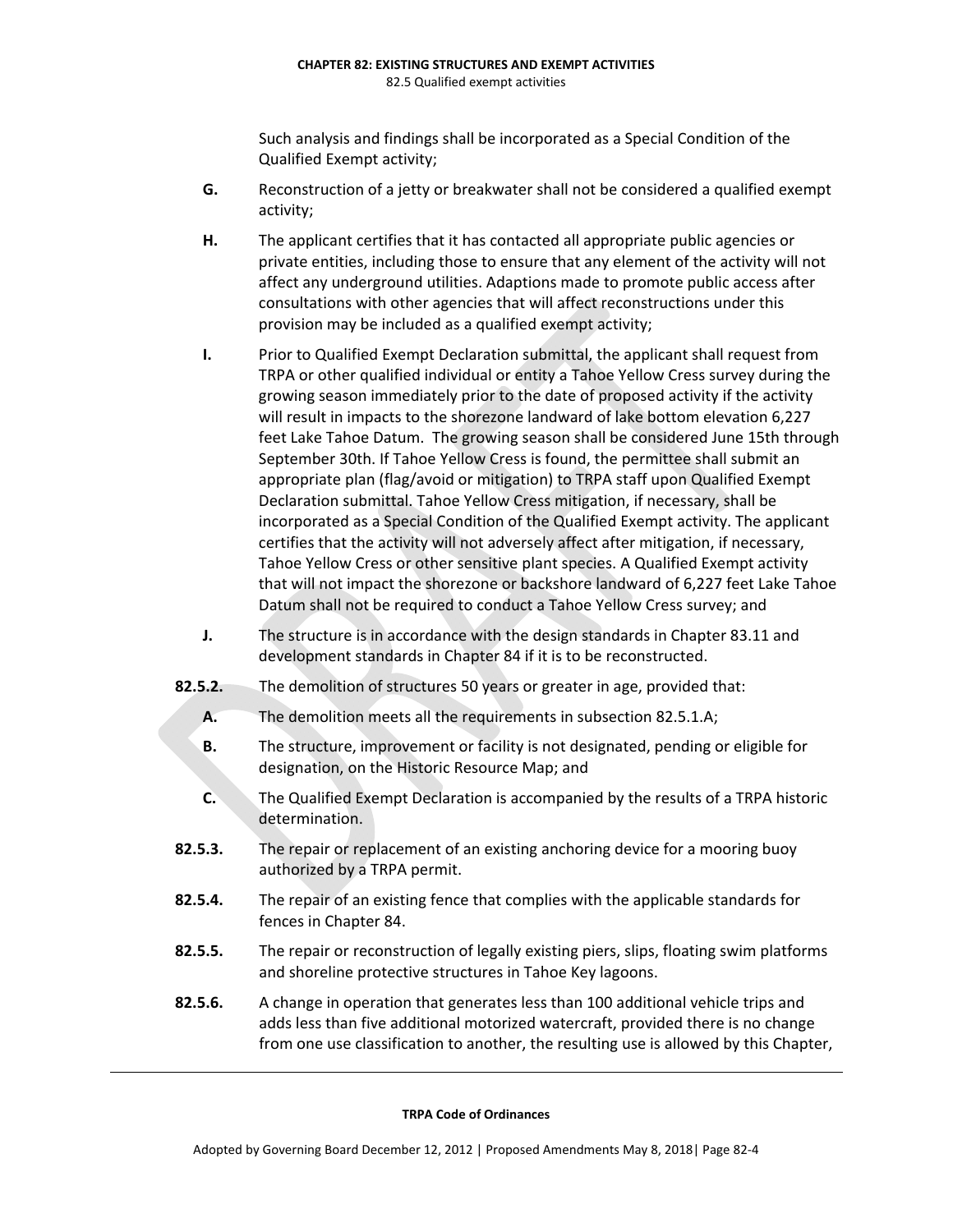there is no increase in threshold impacts (e.g., noise, water quality, etc.), and the applicant pays the applicable TRPA air quality mitigation fee.

- **82.5.7.** Placement above highwater of signs that relate to navigation, public access, or resource protection and no more than one additional sign for another purpose. All signs shall be up to 12" x 18" in size in accordance with the sign standards in Chapter 38.
- **82.5.8.** Relocation of boulders for navigational purposes provided that the character and habitat function throughout the project area is maintained and the relocation is consistent with Chapter 67. This provision does not apply to removal or destruction of boulders.
- **82.5.9.** Placement above highwater of racks for the storage of non‐motorized watercraft by homeowner's associations, provided that screening from the lakeshore and adjacent public roadway, as applicable, is demonstrated.

# **82.6. LOSS OF EXEMPTION**

An exempt or a qualified exempt shorezone activity shall lose its exemption and be reclassified as a project if TRPA finds that the activity meets the criteria set forth in Section 2.3.8.

# **82.7. EXISTING STRUCTURES IN THE NEARSHORE OR FORESHORE**

# **82.7.1. Nonconforming Structures**

- **A.** Structures that were legally established and are used for a conforming use but are nonconforming with regard to applicable location and design standards may continue as legal nonconforming structures and may be maintained and repaired.
- **B.** Expansion of nonconforming structures shall be prohibited.
- **C.** Modification of nonconforming structures may be permitted if the modification:
	- **1.** Results in a material net environmental benefit;
	- **2.** Brings the structure into greater compliance with location and design standards;
	- **3.** Does not increase the degree of nonconformance of the structure with any standard; and
	- **4.** In the case of a structure interfering with littoral processes, materially reduces such adverse effects.

#### **82.7.2. Compliance with Best Management Practices (BMPs)**

No approval shall be granted under the provisions of subsection 82.7.1, unless the project complies with the requirements to install BMPs as set forth in Section 60.4.

# **82.7.3. Permit Requirement for Mooring Buoys**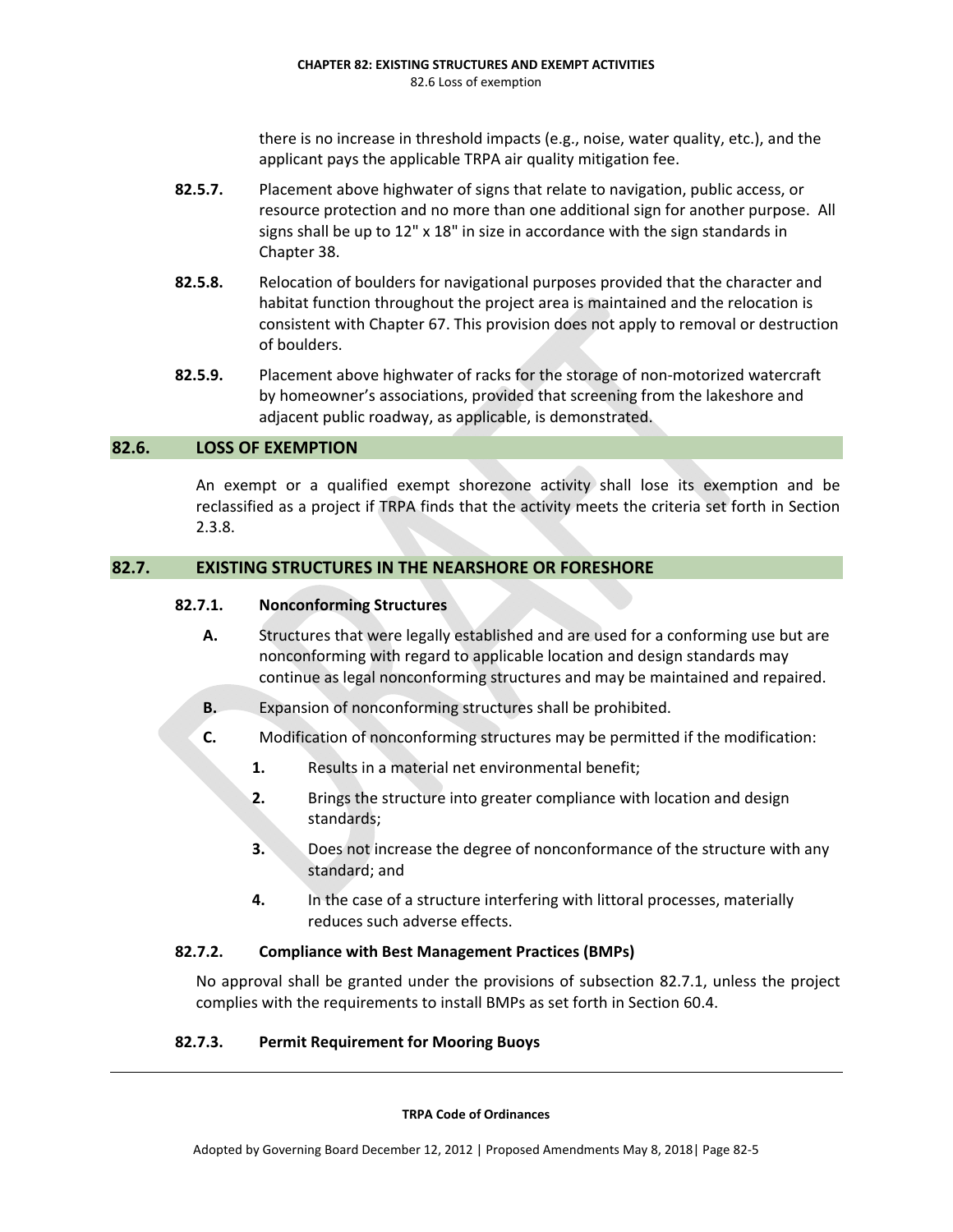#### **CHAPTER 82: EXISTING STRUCTURES AND EXEMPT ACTIVITIES** 82.8 Existing Structures in the Backshore

No mooring buoy may be placed or maintained in the waters of the Lake Tahoe Region unless it is authorized by a permit from TRPA.

#### **82.7.4. Mooring Buoys Identification**

TRPA approved mooring buoys shall display a TRPA Buoy Identification at all times.

# **82.8. EXISTING STRUCTURES IN THE BACKSHORE**

Repair, reconstruction, modification, expansion, and relocation of existing structures located in the backshore shall be regulated in accordance with the standards set forth in Chapters 21 and 2. When a structure in the foreshore extends into the backshore, that portion of the structure in the backshore shall be regulated pursuant to Section 82.3 and Chapter 85.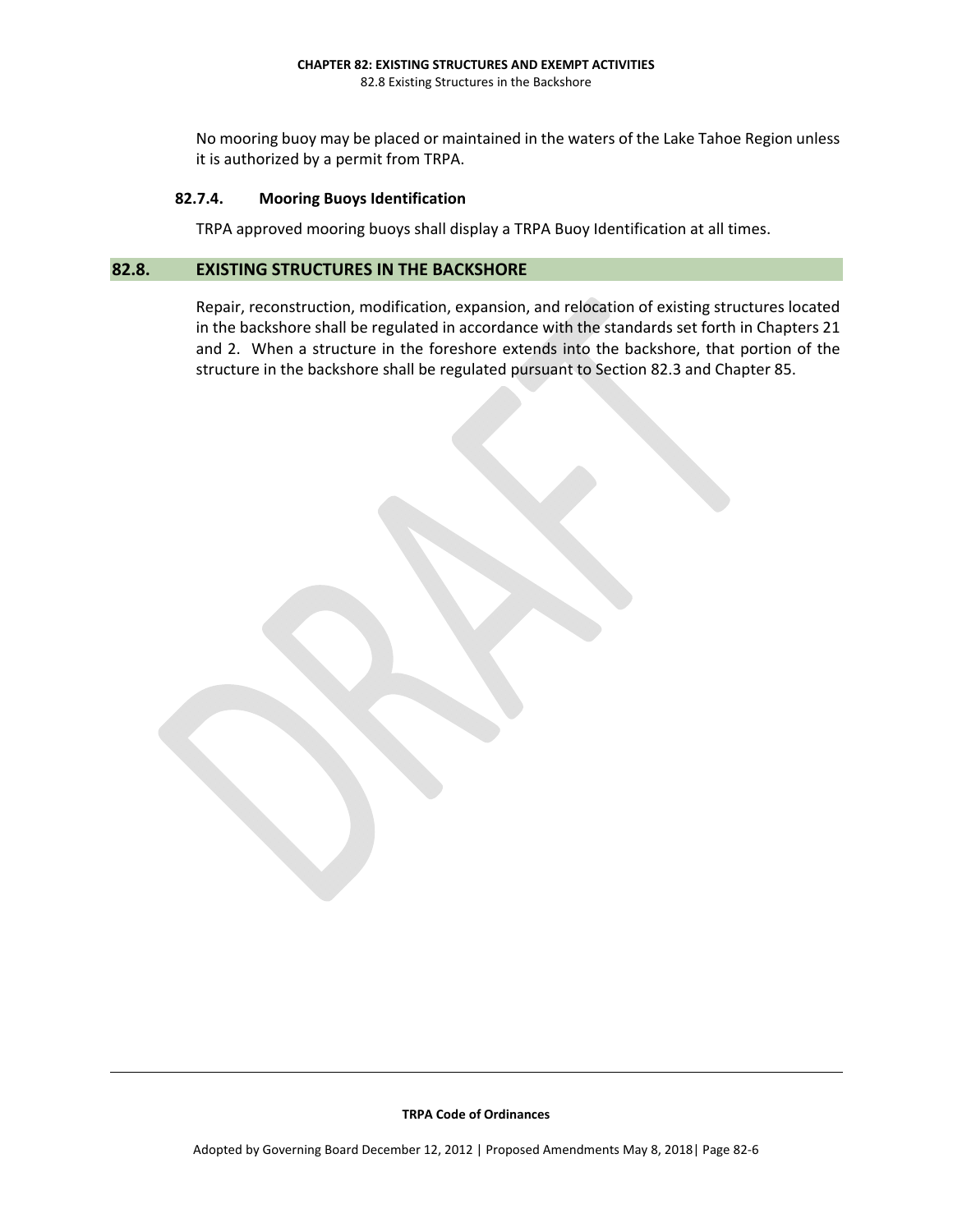# **CHAPTER 83: SHOREZONE TOLERANCE DISTRICTS AND DEVELOPMENT STANDARDS**

#### **83.1. PURPOSE**

Policies 4, 5, 6, and 7, Goal 1 of the Shorezone Subelement, Conservation Element of the Goals and Policies establish management strategies and development restrictions with respect to the eight shorezone tolerance districts described in the 1973 Shorezone Plan for Lake Tahoe. Policy 9, Goal #1 of the Shorezone Subelement requires TRPA to regulate structures in the foreshore and nearshore to avoid interference with the attainment of scenic thresholds. Policy 15, Goal #1 of the Shorezone Subelement permits the designation of shorezones as man-modified and sets forth the findings necessary for designation. In accordance with these policies, this chapter sets forth development standards for the eight tolerance districts, standards for designating shorezones as man‐modified, design standards and standards for other related matters.

#### **83.2. APPLICABILITY**

All projects and activities within the shorezone shall comply with the regulations and standards applicable within the shorezone tolerance district in which the project or activity is located.

### **83.3. ESTABLISHMENT AND EFFECT**

There are eight shorezone tolerance districts identified along the shorelines of Lake Tahoe, Fallen Leaf Lake, and Cascade Lake. These districts are described in the 1973 Shorezone Plan for Lake Tahoe and are depicted on TRPA Shorezone Tolerance District and Land Capability Overlay Maps, pursuant to Chapter 10: *TRPA Regional Plan Maps*. The 1973 Shorezone Plan was used as a guideline in establishing the use and development standards and regulations as set forth in this chapter.

#### **83.4. PRECISE BOUNDARIES**

The location of precise boundaries of shorezone tolerance districts shall reflect the physical and other considerations that led to the classifications of the lands in the districts that the boundary lines separate. Determinations of precise boundaries on a parcel may be made by TRPA as part of a project approval without amendment to the shorezone maps consistent with the procedures for field verification in Chapter 30. Such determinations may not result in a major adjustment of the boundaries(i.e., creation of new districts, elimination of districts, etc.) that would otherwise require an amendment pursuant to Section 83.5. Boundary line determinations shall be consistent with the criteria set forth in the report entitled Toward a Shore‐Zone Plan For Lake Tahoe, Orme, A.R., 1972.

### **83.5. SHOREZONE TOLERANCE DISTRICT CHALLENGE**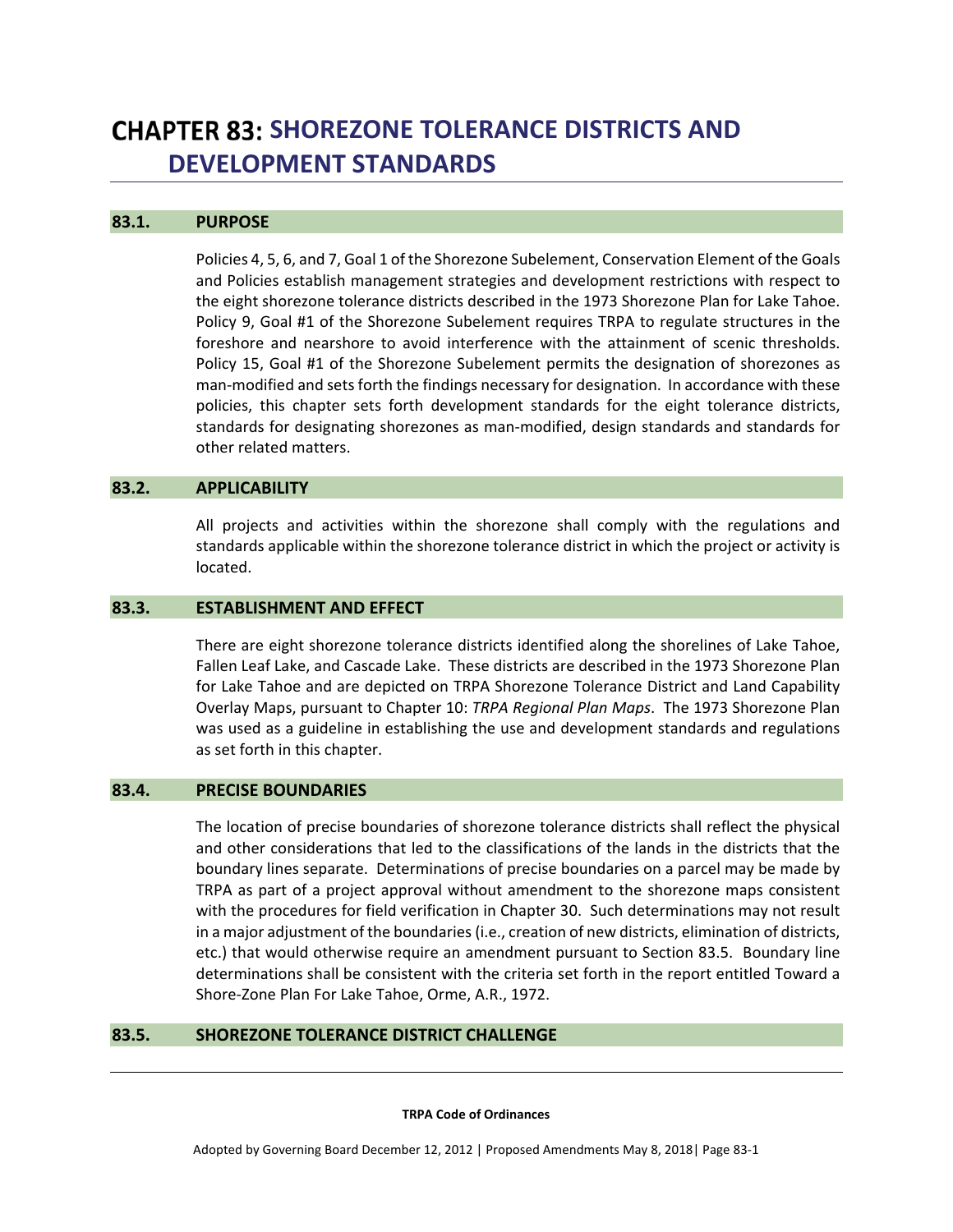In the event TRPA or the owner of a littoral parcel is of the opinion the shorezone adjacent to the parcel is not properly classified pursuant to Section 83.3, either may initiate a shorezone tolerance district challenge with respect to such parcel. The person or entity initiating the challenge shall bear the cost thereof. For parcels one acre or less in size, the cost to be charged an owner initiating the challenge shall not exceed an amount prescribed by resolution of the Governing Board.

# **83.5.1. Team of Experts**

A team of experts retained by TRPA shall evaluate the shorezone tolerance district challenge. Depending on the nature of the challenge, the team may include, as determined by TRPA, a geomorphologist, soil scientist, geologist, hydrologist, and fisheries biologist, selected by TRPA. Such persons shall be recognized as possessing special qualifications to evaluate soils, geomorphology, hydrology, fisheries, vegetation and other characteristics and related environmental factors pertinent to the subject shorezone area. TRPA shall consider data provided by experts retained by the owner, and TRPA's team of experts shall comment on the accuracy of the owner's data. No expert retained by the owner shall be a member of TRPA's team.

# **83.5.2. Shorezone Tolerance District Report**

TRPA's team of experts shall prepare a shorezone tolerance district report analyzing the shorezone tolerance district challenge. The report shall include:

- **A.** A description of the parcel.
- **B.** Detailed information concerning topography; soil capabilities and limitations; compositional and geometric properties; surface and ground water conditions; geomorphology; vegetation characteristics and related environmental factors pertinent to the subject shorezone area.
- **C.** An analysis identifying limitations on use and disturbance in the shorezone due to: compositional and geometric properties; surface and subsurface hydrologic conditions; erosion hazard; littoral processes and lake bottom material composition; biological characteristics such as fish, wildlife and vegetation; and visual and aesthetic factors.
- **D.** Identification by a qualified expert of the shorezone tolerance district generally exhibiting the characteristics of the section of shorezone analyzed in the report.
- **E.** Additional information required by TRPA to properly assess the merits of the application.

# **83.5.3. Review of and Action on the Report**

The Executive Director shall review the shorezone tolerance district report and, if it recommends no change in shorezone district, may deny the shorezone tolerance district challenge, subject to an appeal to the Governing Board. If the report recommends a change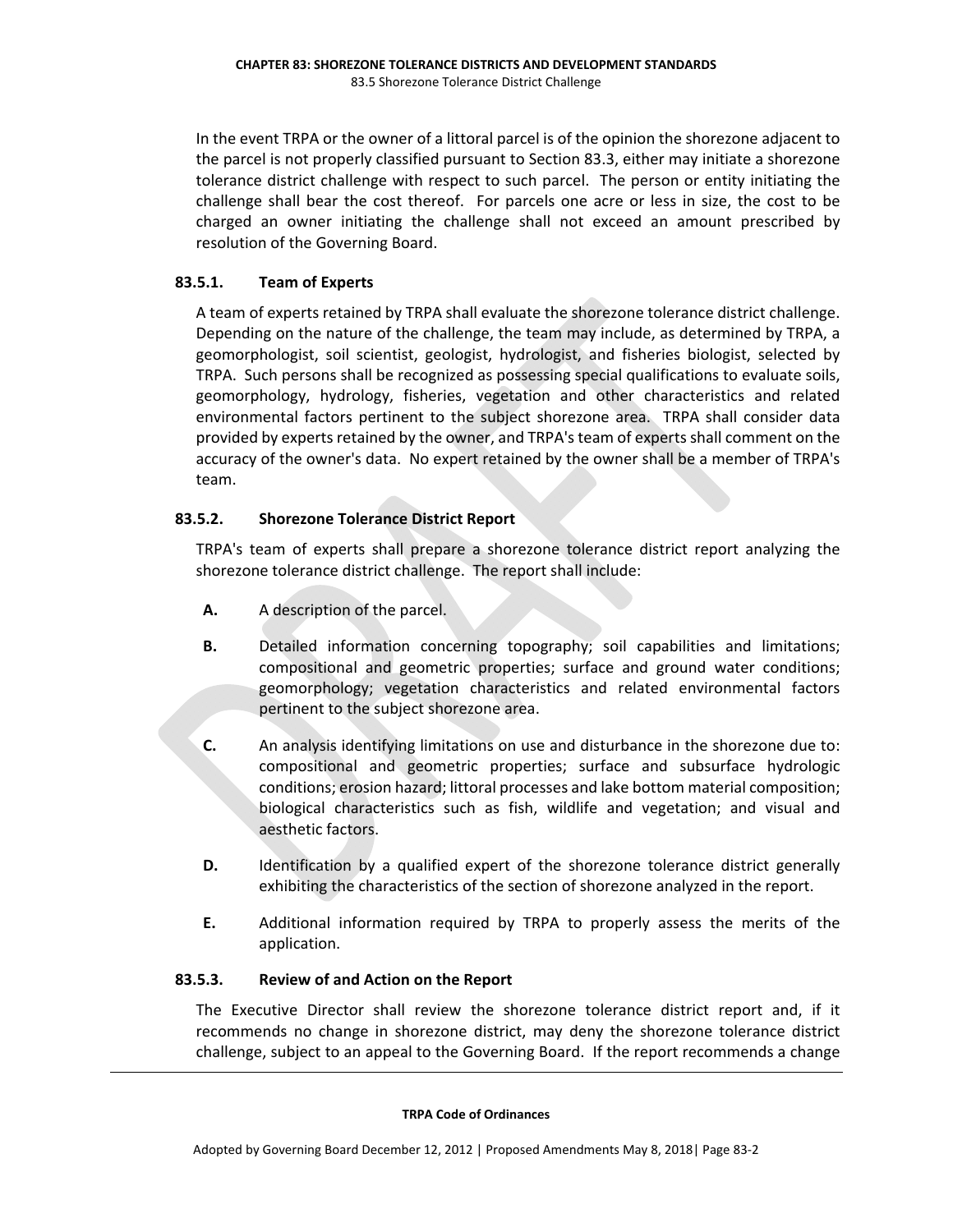in shorezone tolerance district, the change shall be approved or denied by the Governing Board. The challenge may be approved if the Governing Board finds that the pertinent shorezone, due to natural characteristics specifically identified, properly belongs in a shorezone tolerance district other than that in which it is presently classified.

# **83.5.4. Notification Procedure**

An appeal of the Executive Director's denial of a shorezone tolerance district challenge and the action by the Governing Board upon a report recommending a change in shorezone tolerance shall be pursuant to notification to affected property owners in accordance with TRPA's Rules of Procedure.

# **83.5.5. Procedure After Action on Shorezone Tolerance District Challenge**

Once TRPA has completed its action on the shorezone tolerance district challenge, it shall:

- **A.** Give written notification to the owners of all parcels affected by the action taken;
- **B.** Include the information set forth in the report prepared pursuant to subsection 83.5.2 and the action pursuant to subsection 83.5.3 in TRPA's data base for purposes of Chapter 5;
- **C.** Recognize the action pursuant to subsection 83.5.3 as superseding the TRPA Shorezone Tolerance District Overlays with respect to the pertinent parcel; and
- **D.** Affix a symbol to the shorezone tolerance district overlays denoting the action pursuant to subsection 83.5.3 as applicable to all parcels affected by the action.

# **83.5.6. Amendment of Shorezone Tolerance District Overlay Maps**

Amendments to the tolerance district overlay maps shall be processed as amendments to the Regional Plan.

# **A. Minimum Land Area**

Amendments to the shorezone tolerance district overlay maps shall be limited to sections of shoreline that are 400 feet or greater in length.

# **B. Line Adjustments**

Adjustments of existing shorezone tolerance district lines, other than minor adjustments which occur under Section 83.4 shall require amendment to the shorezone tolerance district maps. Such adjustments shall not create new or eliminate existing districts; however, the adjustment may substantially affect permitted uses and apply to more than one property.

# **C. New Shorezone Tolerance Districts**

The creation of a new shorezone tolerance district shall require amendment to the shorezone tolerance district maps. New shorezone tolerance districtsshall include all the adjoining land area which exhibits the characteristics of the new district.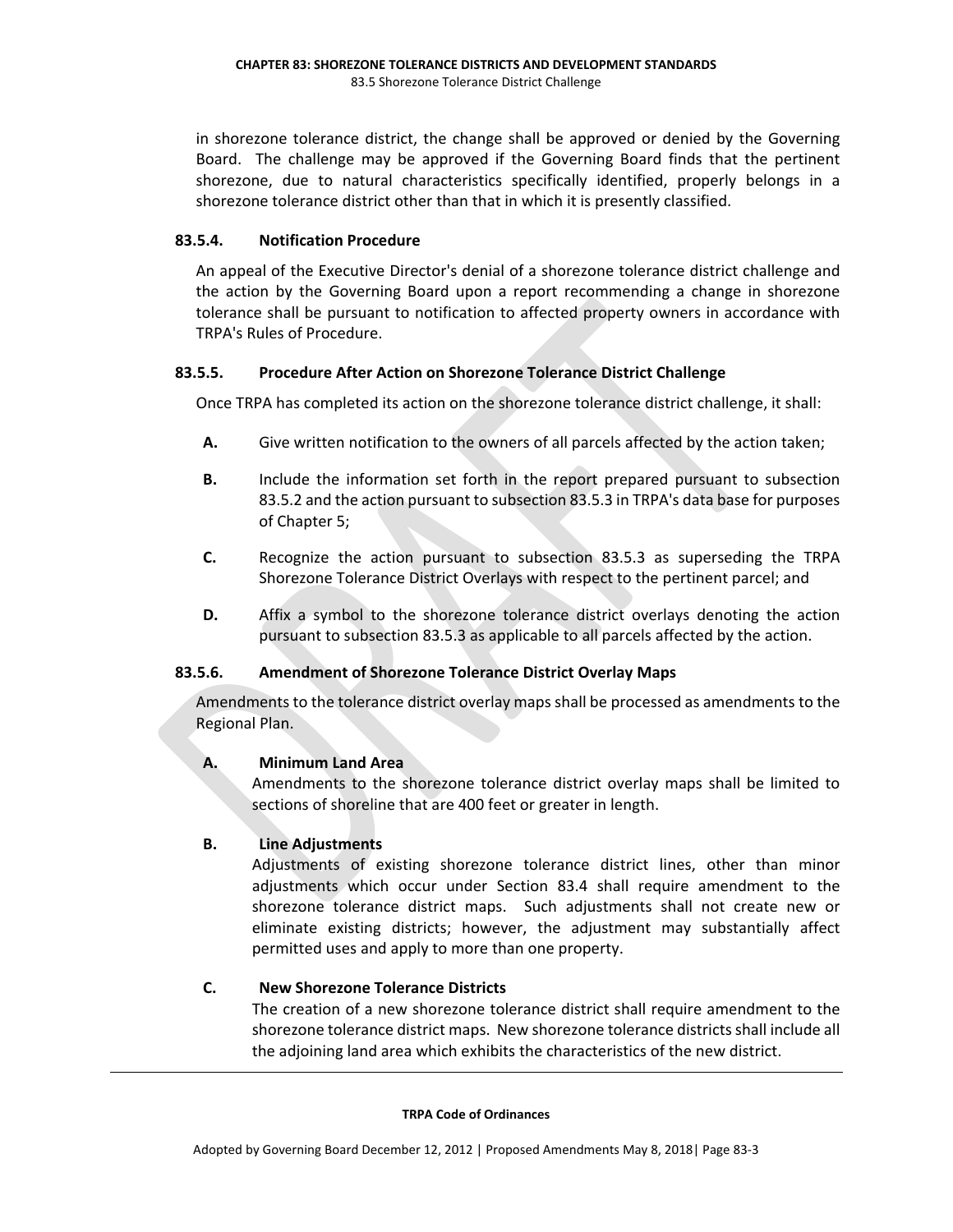### **83.6. MAN‐MODIFIED CHALLENGE**

The Shorezone Tolerance District Overlay Maps may be amended for man-modified areas through an amendment of the Regional Plan in the manner set forth in this subsection. The amendment may be initiated by TRPA or the owner of the pertinent land, provided there is sufficient information demonstrating a reasonable possibility the requirements of this subsection can be met.

### **83.6.1. Team of Experts**

A team of experts retained by TRPA shall evaluate the man‐modified challenge in accordance with the requirements of subsection 83.5.1.

### **83.6.2. Man‐Modified Report**

TRPA's team of experts shall prepare a man‐modified report in accordance with the requirements of subsection 83.5.2. In addition to the foregoing information, the report shall contain information showing that the area in question was modified by man's placement of fill, dredging or grading, in so substantial a fashion as to generally exhibit the characteristics of a shorezone tolerance district other than the one depicted for said land on TRPA's Shorezone Tolerance District Overlay Maps. In the case where the shorezone has been so modified that it no longer exhibits characteristics similar to any of the established tolerance districts, the report shall recommend the limitations, standards, and regulations that should be applied within the new tolerance district.

# **83.6.3. Criteria**

An amendment to the shorezone tolerance district maps may be approved only if TRPA finds that:

- **A.** Further development will not exacerbate the problems caused by development in shorezones that the original tolerance rating was meant to avoid;
- **B.** The area no longer exhibits the characteristics of the original shorezone tolerance rating;
- **C.** Restoration of the area is infeasible because of factors such as the cost thereof, a more positive cost-benefit ratio would be achieved by offsite restoration, onsite restoration would cause environmental harm, restoration onsite would interfere with an existing legal use, and the area is not identified for restoration by any TRPA program;
- **D.** The impacts from further development will be mitigated offsite;
- **E.** Mitigation to offset the losses caused by modification of the area and pertinent shorezone tolerance district, shall be as follows:
	- 1. Onsite and offsite mitigation;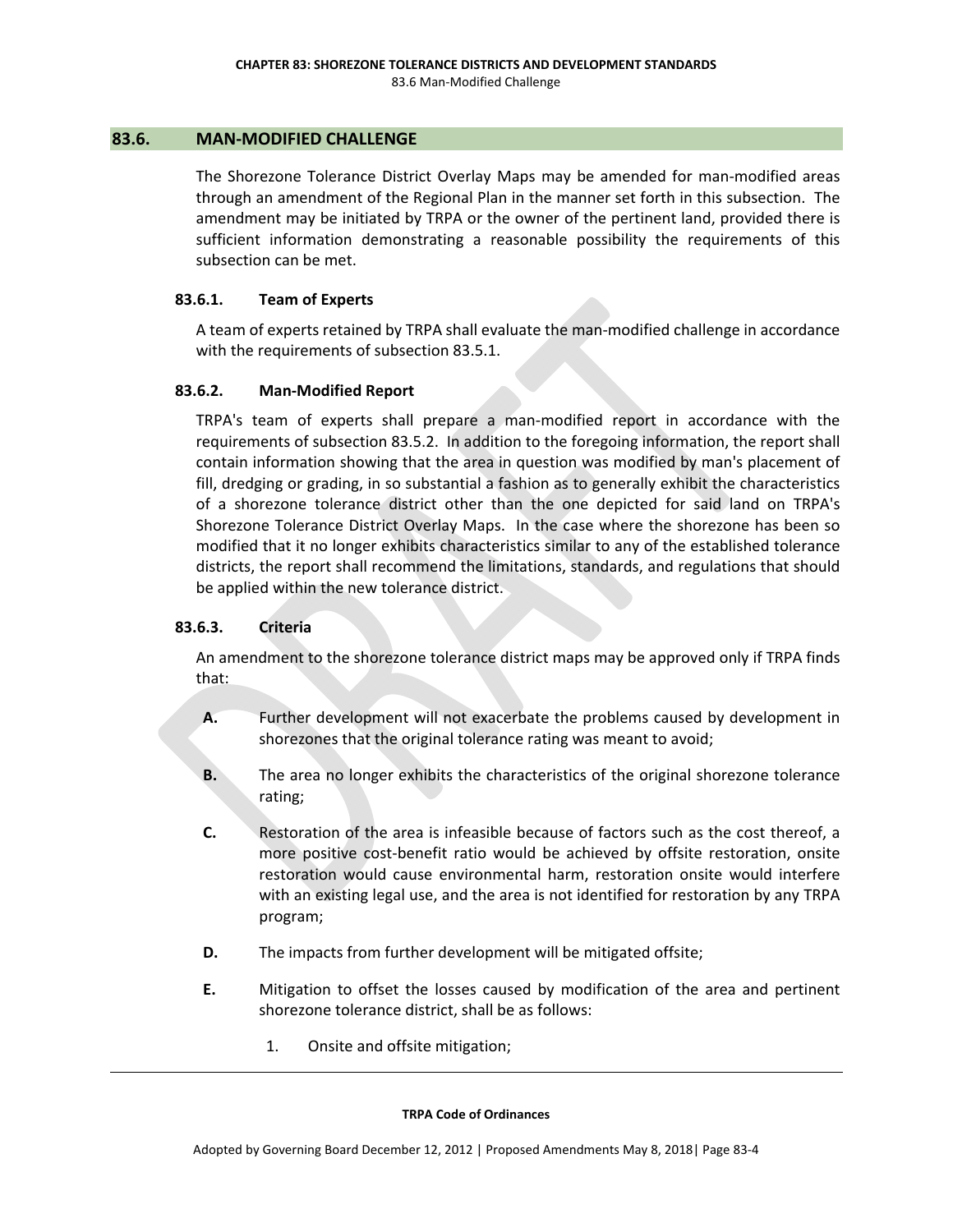- 2. Pursuant to a maintenance program, including a schedule of maintenance proposed by the owner and approved by TRPA; and
- 3. Collection of a security, if deemed necessary by TRPA, to guarantee mitigation; and
- **F.** The area in question was modified to the extent being recognized prior to February 10, 1972.

### **83.6.4. Review and Action**

The man‐modified report shall be reviewed and acted upon in accordance with subsection 83.5.3.

### **83.6.5. Notification Procedure**

Notification procedures shall be in accordance with subsection 83.5.4.

# **83.6.6. Procedure After Action on Man‐Modified Challenge**

After action is taken on a man‐modified challenge, TRPA shall comply with the provisions of subsection 83.5.5.

### **83.6.7. Amendment of Shorezone Tolerance District Overlay Maps**

Amendment to the shorezone tolerance district overlay maps resulting from a man‐modified challenge shall be in accordance with the provisions of subsection 83.5.6.

# **83.7. SHOREZONE TOLERANCE DISTRICT 1**

Shorezone Tolerance District 1 is described and regulated as follows:

# **83.7.1. Nature of District**

The beach that forms the shoreline in these districts is a low sandy barrier that separates the lake proper from marshes and wetlands. Generally, the shorezone is ecologically fragile and any substantial use or alteration can lead to excessive sedimentation, beach erosion, and water turbidity.

# **83.7.2. Development Standards**

In addition to the standards set forth in Chapters 84 and 85, the following standards shall be applicable to Shorezone Tolerance District 1:

- **A.** Vertical access to the shoreline shall be restricted to planned footpaths which minimize the impact to the backshore.
- **B.** Vegetation shall not be manipulated or otherwise disturbed except when permitted under Chapter 85.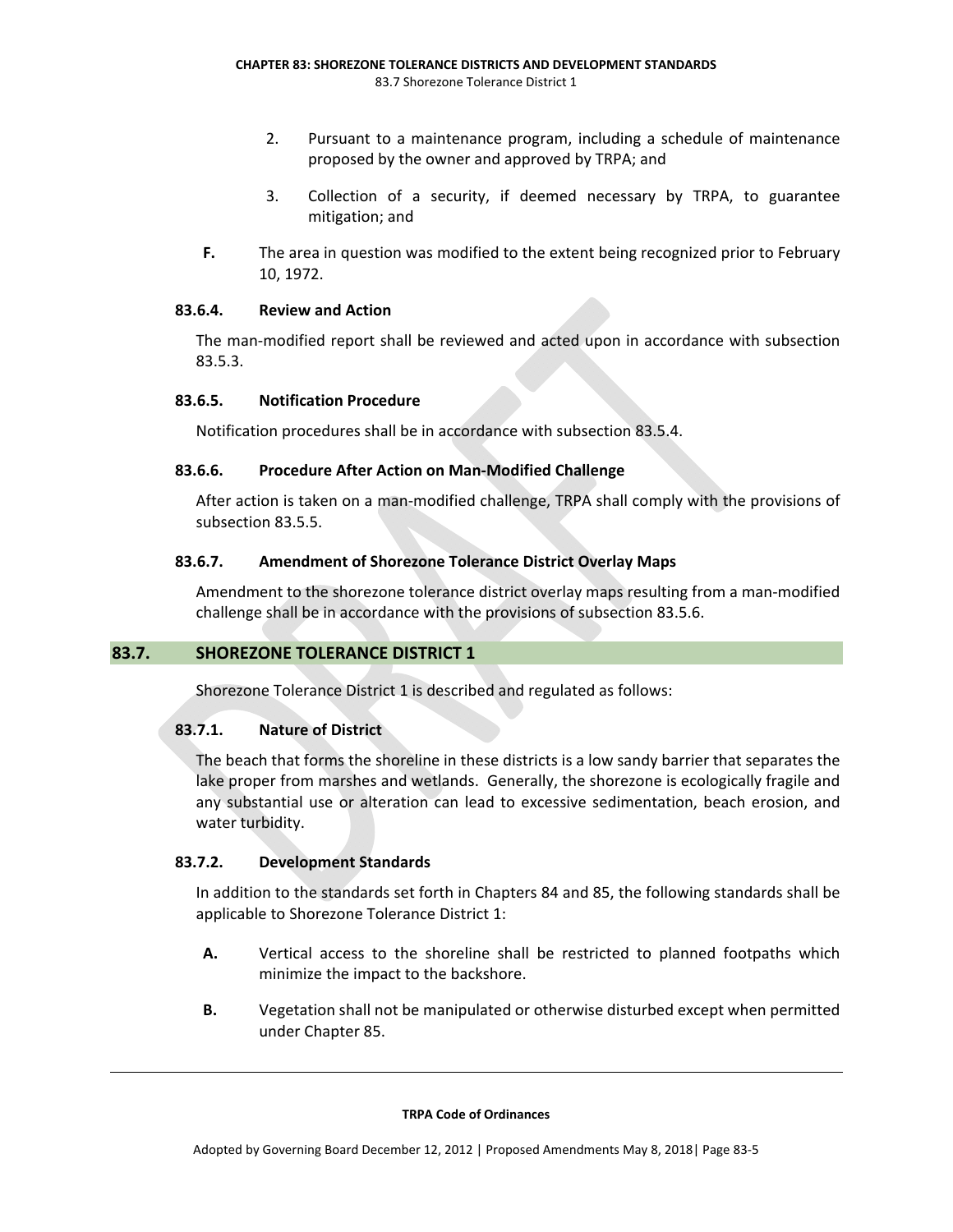- **C.** No drainage or modification of backshore wetlands shall be permitted.
- **D.** New development in the backshore of a Shorezone Tolerance District 1 shall be regulated in accordance with the regulations in this Code for stream environment zones.
- **E.** Replacement of existing land coverage in the backshore of a Shorezone Tolerance District 1 shall be in accordance with the regulations for replacing existing land coverage in stream environment zones.

### **83.8. SHOREZONE TOLERANCE DISTRICTS 2 AND 3**

Shorezone Tolerance Districts 2 and 3 are described and regulated as follows:

#### **83.8.1. Nature of The Districts**

The natures of the districts are:

### **A. Tolerance District 2**

Tolerance District 2 is typically volcanic and morainic debris shorezones with slopes 30percent and over and alluvial soils at nine to 30 percent slopes. Potential for disturbance in the nearshore is high as is potential for erosion and cliff collapse in the backshore.

#### **B. Tolerance District 3**

Tolerance District 3 is armored granite shorezones with slopes exceeding 30 percent. The erosion potential is high immediately above the shore, with moderate potential for disturbance in the steep nearshore zone. Removal of vegetation in the backshore may lead to mass movement and erosion.

#### **83.8.2. Development Standards**

In addition to the standards set forth in Chapters 84 and 85, the following standards shall be applicable to Shorezone Tolerance Districts 2 and 3:

- **A.** Permitted development or continued use may be conditioned upon installation and maintenance of vegetation to stabilize backshore areas and protect eroding areas from further destruction.
- **B.** Projects shall not be permitted in the backshore unless TRPA finds that such project is unlikely to accelerate or initiate backshore erosion.
- **C.** Access to the shoreline shall be restricted to stabilized access ways which minimize the impact to the backshore.

# **83.9. SHOREZONE TOLERANCE DISTRICTS 4 AND 5**

Shorezone Tolerance Districts 4 and 5 are described and regulated as follows: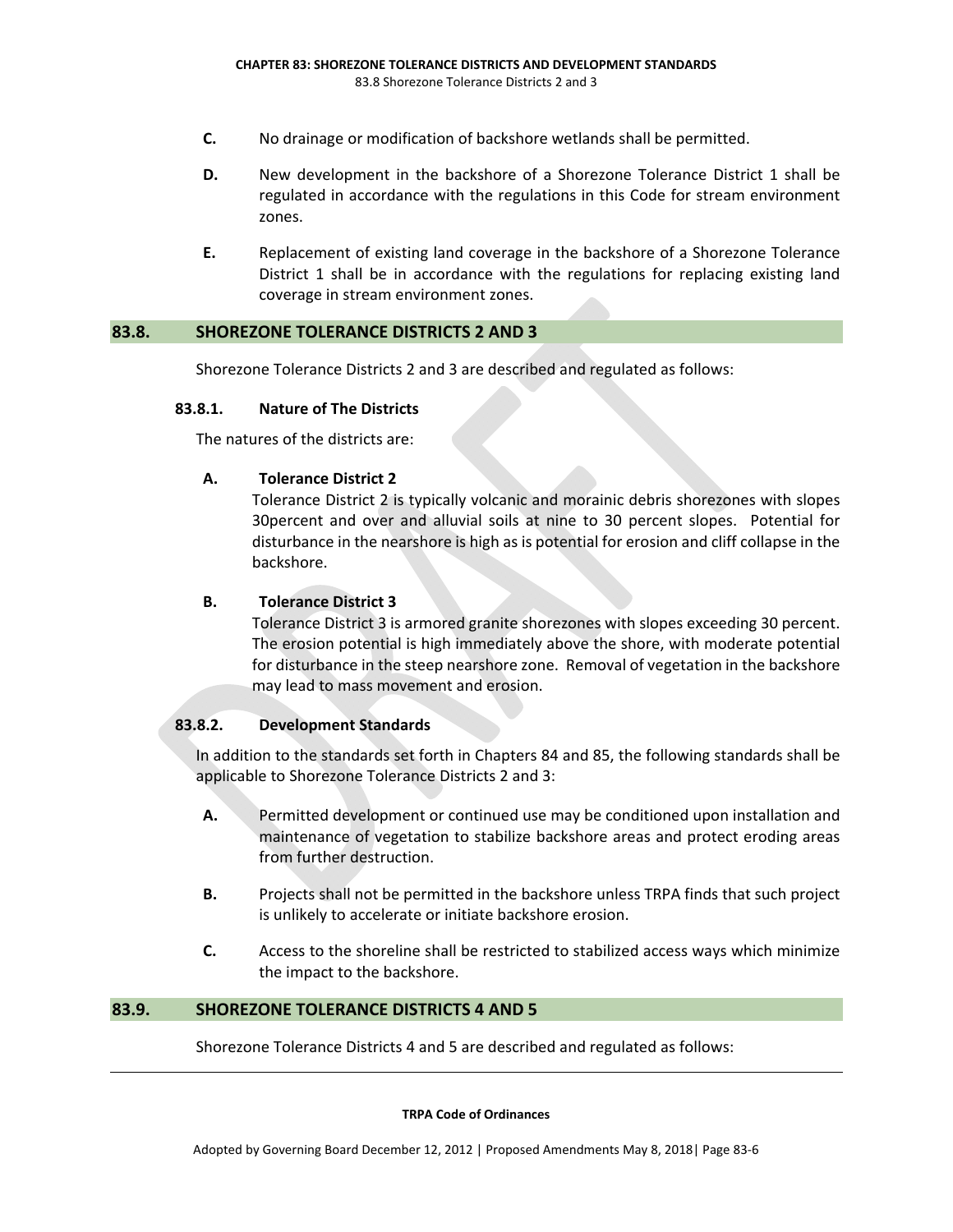### **83.9.1. Nature of Districts**

The natures of the districts are:

# **A. Tolerance District 4**

Tolerance District 4 exhibits volcanic rock shorelines with moderate potential for erosion. The potential increases where colluvium of volcanic debris is present and stoney, sandy loams lie on 15 to 30 percent slopes; on morainic debris shorezones with high erosion potential above the shoreline; and alluvial shorezones where the shoreline is characterized by steep, crumbling cliffs with continuing erosion problems.

# **B. Tolerance District 5**

Tolerance District 5 exhibits armored granite shorezones with 15 to 30 percent slopes with less erosion potential than similar lands in Shorezone Tolerance District 4.

# **83.9.2. Development Standards**

In addition to the standards set forth in Chapters 84 and 85, the following standards shall be applicable to Shorezone Tolerance Districts 4 and 5:

- **A.** Permitted development or continued use maybe conditioned upon installation and maintenance of vegetation to stabilized backshore areas and protect existing cliffs from accelerated erosion.
- **B.** Projects shall not be permitted in the backshore unless TRPA finds that such project is unlikely to require the cliff area to be mechanically stabilized or that the project will not accelerate cliff crumbling, beach loss or erosion.
- **C.** Access to the shoreline shall be restricted to stabilized access ways which minimize the impact to the backshore.
- **D.** Access to buoys shall be designed to cause the least possible environmental harm to the foreshore and backshore.
- **E.** Access to piers, floating platforms and boat ramps shall be designed to cause the least possible alteration to the natural backshore.

# **83.10. SHOREZONE TOLERANCE DISTRICTS 6, 7,AND 8**

Shorezone Tolerance Districts 6, 7, and 8 are described and regulated as follows:

# **83.10.1. Nature of Districts**

The natures of the districts are:

# **A. Tolerance District 6**

Tolerance District 6 is underlain by weathered volcanic or morainic debris with slopes of five to 15percent.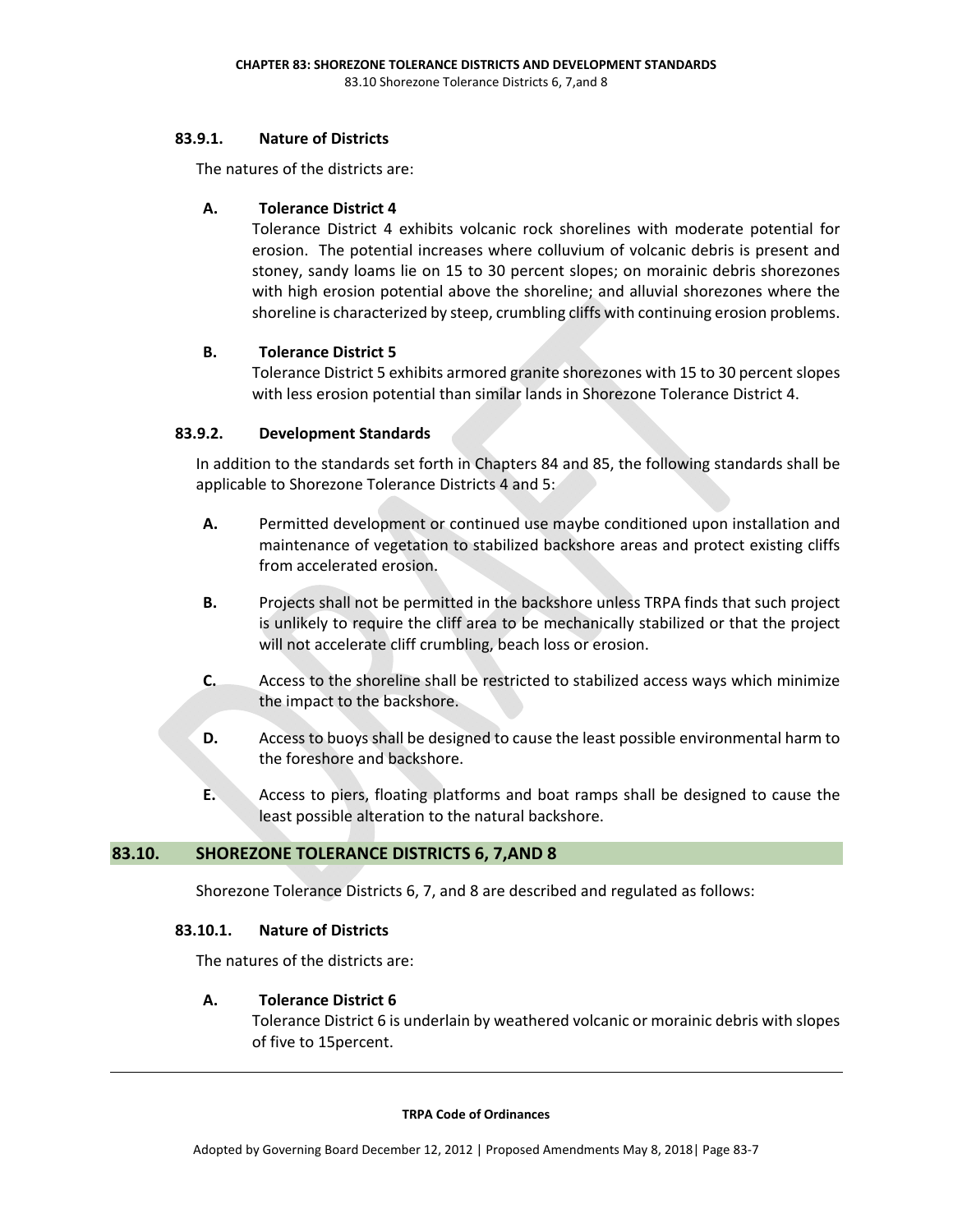# **B. Tolerance District 7**

Tolerance District 7 is comparatively level shorezone underlain by morainic and alluvial materials with slopes of zero to nine percent.

### **C. Tolerance District 8**

Tolerance District 8 is gently sloping, armored granite shorezone with high capability for development. Shorelines are in equilibrium and potential for erosion in foreshore and nearshore is low. Backshore possesses a moderate erosion potential in some cases.

### **83.10.2. Development Standards**

In addition to the standards set forth in Chapters 84 and 85, the standards set forth in subsection 83.9.2 for Tolerance Districts 4 and 5 shall be applicable to Tolerance Districts 6, 7, and 8. The following standards also shall apply:

- **A.** Vehicular access to the shoreline shall not be permitted except where TRPA finds that such access will not cause environmental harm.
- **B.** Boat launching facilities and marinas shall be located where the nearshore shelf is of sufficient width to enable construction and use without potential for significant shelf erosion.

### **83.11. DESIGN STANDARDS WITHIN THE SHOREZONE**

Design standards within the shorezone are as follows:

#### **83.11.1. Color**

The color of structures, including fences, shall be compatible with its surroundings. Subdued colors in the earthtone and woodtone ranges shall be used for the primary color of the structure. Hues shall be within a range of natural colors that blend, rather than contrast, with the existing vegetation and earth hues. Earthtone colors are considered to be shades of reddish‐brown, brown, tan, ochre, umber, sand, and dark green. Colors shall be medium to dark and shall meet the Munsell® Color value as set forth in Appendix G, TRPA Approved Earthtone Colors, of the Design Review Guidelines or other color systems that are equivalent to the adopted hues, values, and chromas of Appendix G. Structures in the shoreland that were constructed prior to January 1, 1950 may maintain their historic colors when doing exempt maintenance and repair.

#### **83.11.2. Roofs**

Roofs shall be composed of non‐glare earthtone or wood tone materials that minimize reflectivity. Metal roofs shall be compatible with their surroundings and composed of non‐ glare earthtone colors. Metal roofs colors shall meet the Munsell® Color value as set forth in Appendix G, TRPA Approved Earthtone Colors, of the Design Review Guidelines that have a value and chroma of 0-4 or other color systems that are equivalent to the adopted hues, values, and chromas of Appendix G.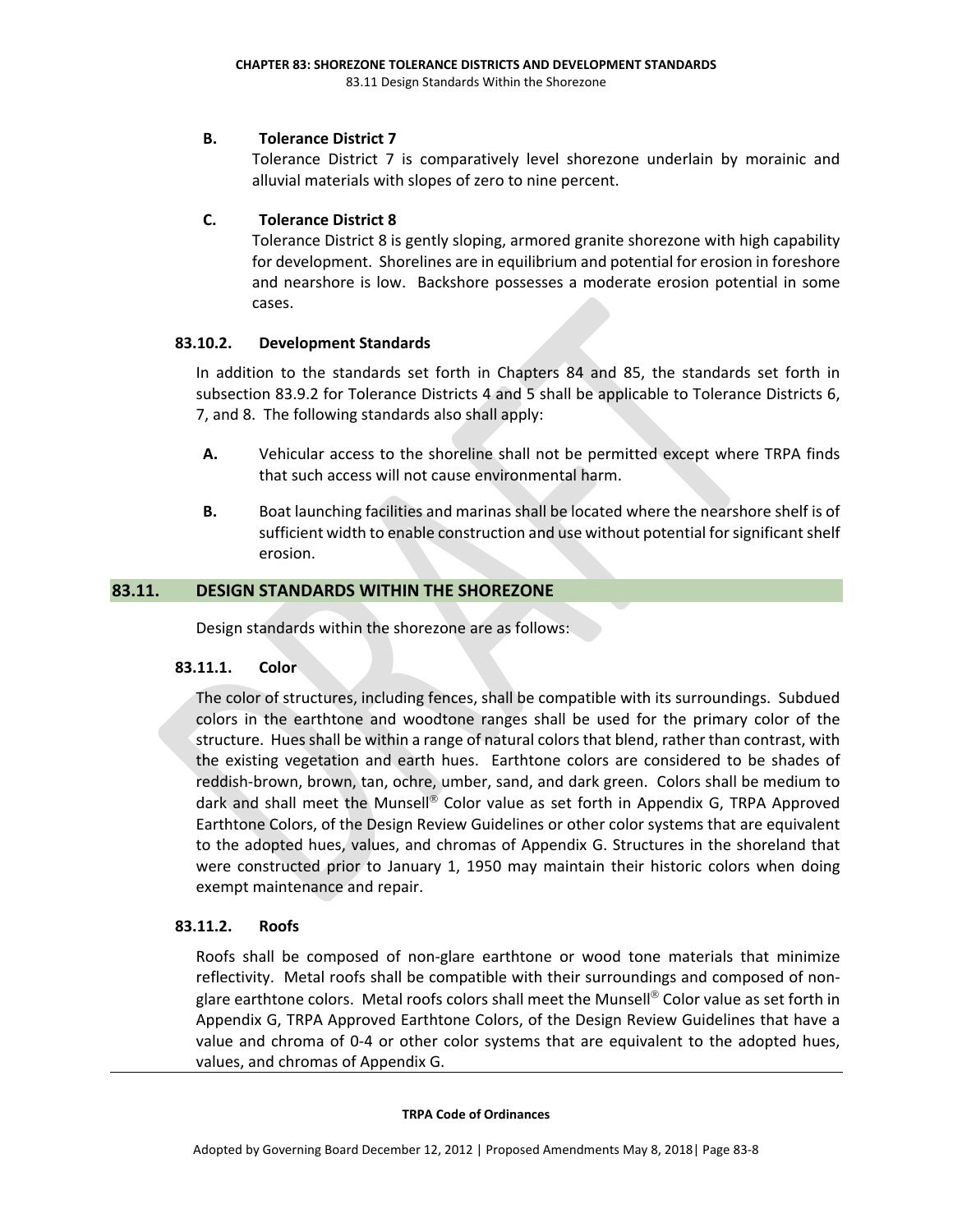# **83.11.3. Fences**

Wooden fences shall be used whenever possible. If cyclone fence must be used, it shall be coated with brown or dark green vinyl, including fence poles.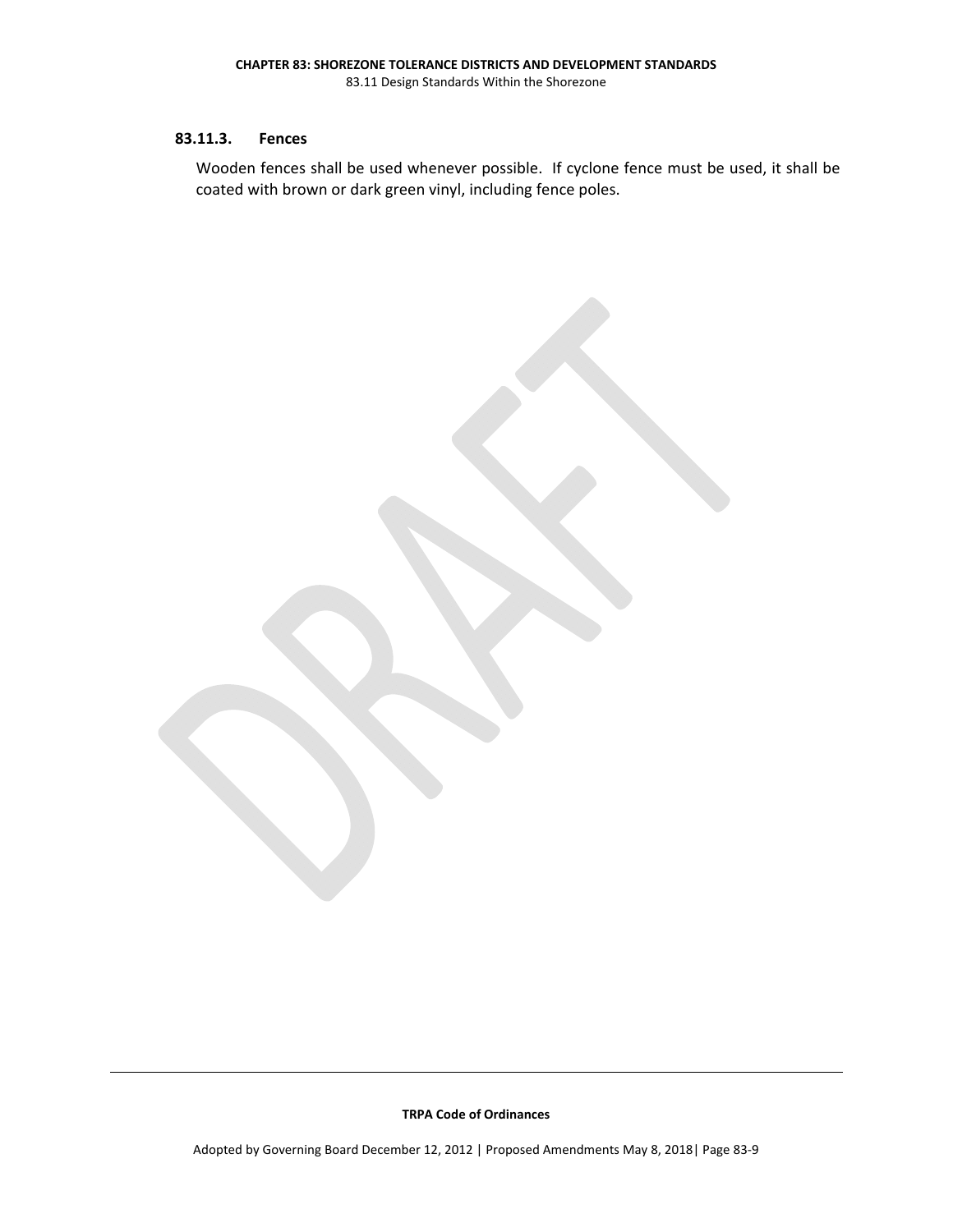# **CHAPTER 84: DEVELOPMENT STANDARDS LAKEWARD OF HIGH WATER IN THE SHOREZONE AND LAKEZONE**

#### **84.1. PURPOSE**

The Shorezone Subelement, Conservation Element of the Goals and Policies requires TRPA to regulate the placement of new piers, buoys, and other structures in the nearshore and foreshore to avoid degradation of fish habitats, creation of navigation hazards, interference with littoral drift, interference with the attainment of scenic thresholds and other relevant concerns. The Goals and Policies also requires TRPA to conduct studies, as necessary, to determine potential impacts to fish habitats and apply the results of such studies and previous studies on shoreline erosion and shorezone scenic quality in determining the number of, location of, and standards of construction for facilities in the nearshore and foreshore. The Shorezone Subelement indicates that provisions should be made to allow multiple‐use piers when such uses are intended to reduce the number of single use piers on adjoining properties. This chapter sets forth standards and provisions in accordance with these policies.

### **84.2. APPLICABILITY**

- **84.2.1.** All projects and activities in the nearshore, foreshore, or in lagoons of Lake Tahoe shall comply with the standards and provisions set forth in this chapter, with the exception that the standards and provisions set forth in this chapter shall not apply to the lagoons within the Tahoe Keys Homeowners Association. Development Standards for the lagoon area within the Tahoe Keys Homeowners Association will be established in a memorandum of understanding between TRPA and the Homeowners Association.
- **84.2.2.** Whenever review of a structure, use, or activity is required pursuant to the terms of this chapter, review shall encompass the structures, uses, and activities in the backshore, nearshore, foreshore and on the adjacent littoral parcel to ensure adequacy of all facilities related to the new or expanded structure, use, or activity.
- **84.2.3. Structures and Uses in Lakes and Lagoons other than Lake Tahoe.** All projects and activities permitted by this chapter in the nearshore and foreshore of Lake Tahoe may be permitted by TRPA in other lakes and lagoons in the region pursuant to the permissible use regulations set forth in the plan area in which the project or activity is located. The location, design, and construction standards for such structures shall be determined using the standards in this chapter as guidelines.
- **84.2.4.** Structures and uses subject to this Chapter shall also be subject to all applicable regulations and required approvals by authorities other than TRPA, including state and federal agencies.

#### **84.3. MOORING STRUCTURES**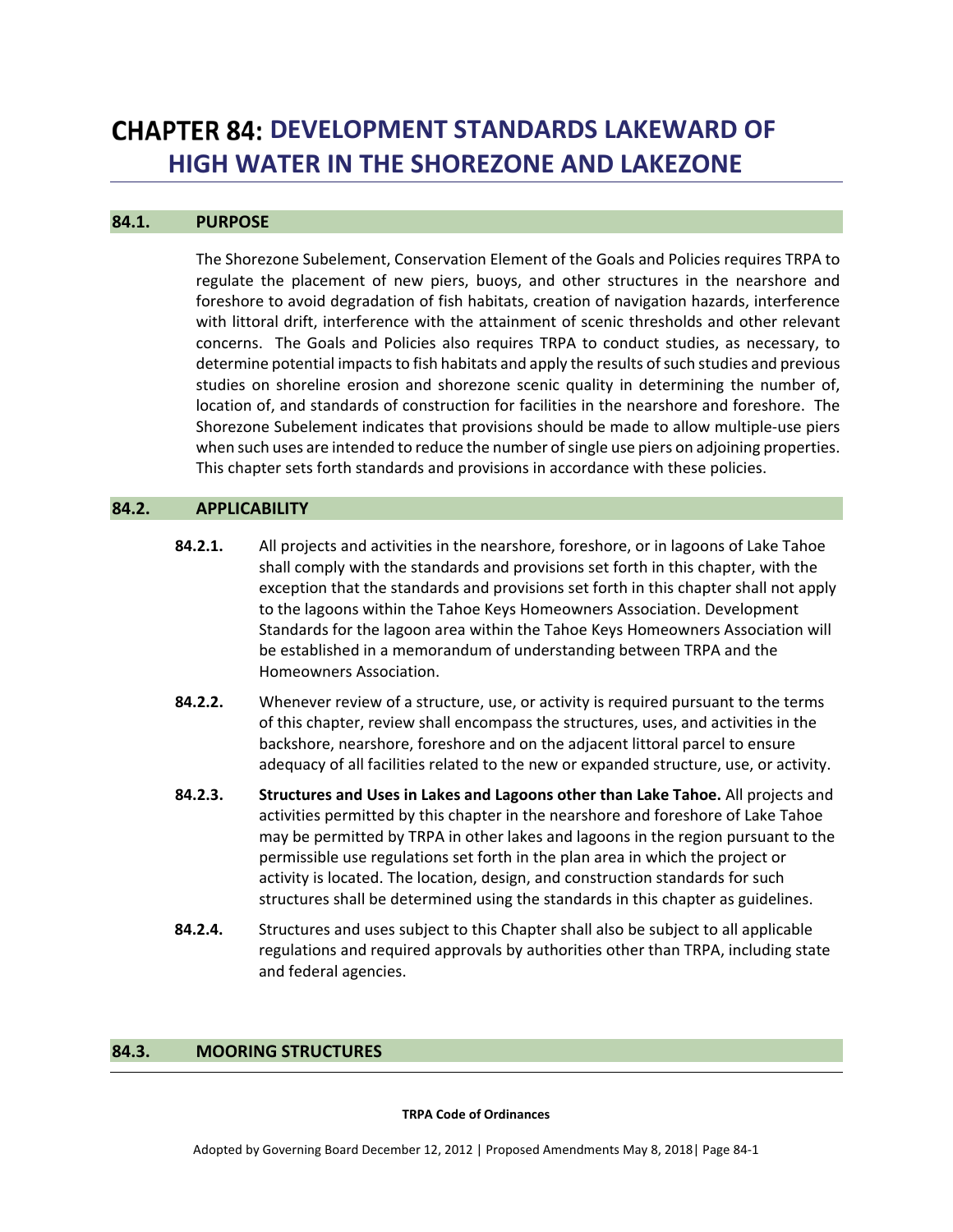# **84.3.1. Applicability**

- **A.** The provisions of this Section apply to the construction of additional mooring structures and to the relocation and conversion of existing mooring structures.
- **B.** As used in this Section, mooring structures include buoys, boat slips, boat houses, and boat lifts.
- **C.** For the purposes of this Section, a mooring structure is considered "additional" if it is to be created pursuant to a TRPA approval issued on or after the effective date of the ordinance adopting this Chapter. The following are not "additional" mooring structures:
	- **1.** The authorization of a legally existing buoy pursuant to 84.3.3(A)(3) of this Section;
	- **2.** The repair, reconstruction, or replacement, in the same location on the same parcel, of a legally existing mooring structure;
	- **3.** The modification or expansion, on the same parcel, of a legally existing mooring structure;
	- **4.** The relocation of a legally existing mooring structure on the same parcel;
	- **5.** The conversion of a legally existing mooring structure to a different mooring structure pursuant to subsection 84.3.2.E;
	- **6.** Essential public health and safety facilities, as defined in Chapter 90.

# **84.3.2. General Standards**

- **A. Moorings per Littoral Parcel.** Unless otherwise allowed under this Chapter, a littoral parcel not associated with a homeowner's association or marina shall be permitted a maximum of two moorings.
- **B. Watercraft per Mooring.** Only one watercraft shall be allowed per mooring, unless otherwise allowed as a permitted concession associated with a marina per subsection 84.10.2, Concessions.

# **C. Boat houses.**

- **1.** Additional boat houses shall be prohibited.
- **2.** Legally existing boat houses are allowed to be repaired and maintained.
- **3.** Modification or expansion of legally existing boat houses may be allowed pursuant to subsection 84.4.3.
- **D. Conversion of Existing Mooring Structures.** Subject to the following conditions, certain legally existing mooring structures may be converted from one type of structure to another.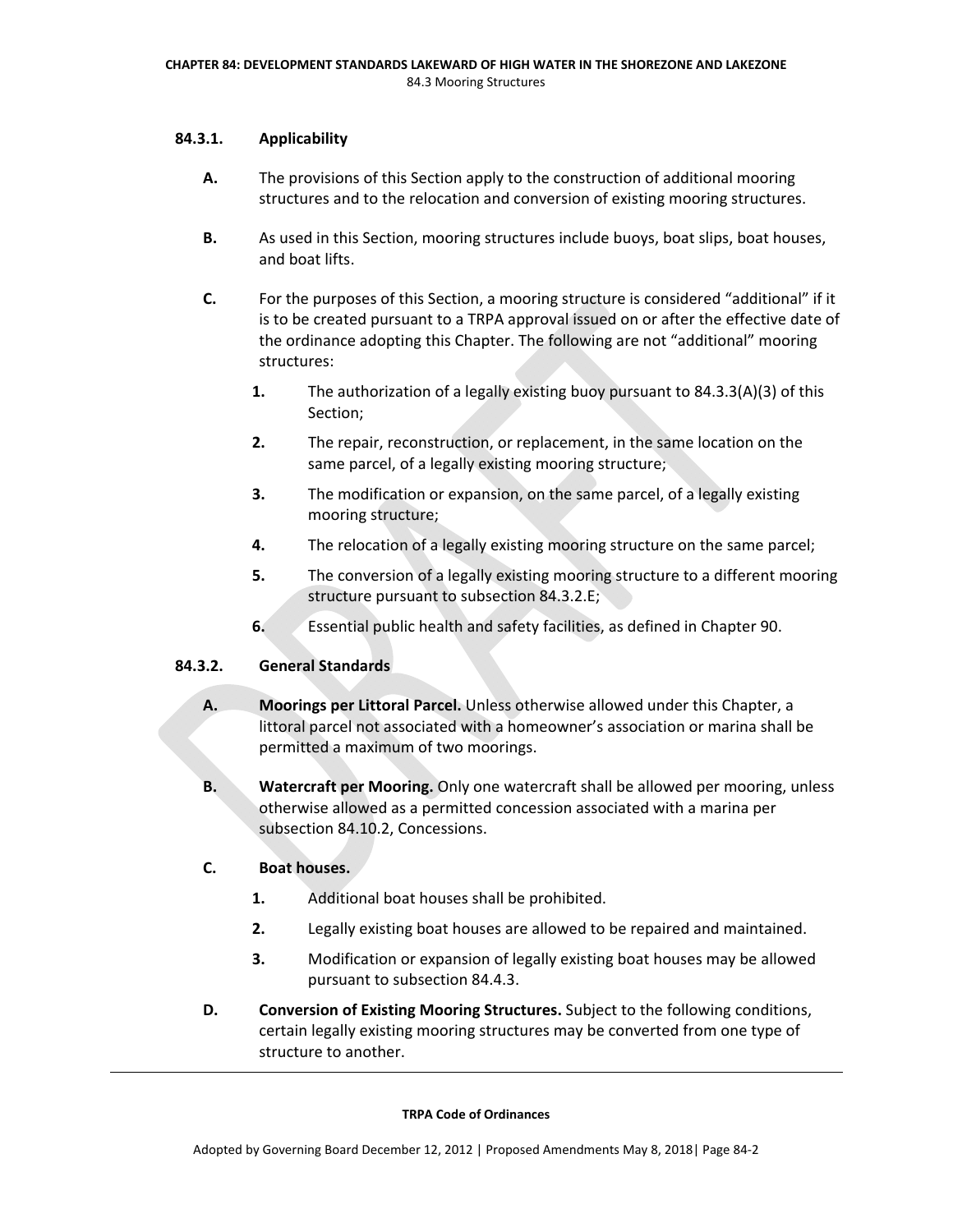**1.** Converted mooring structures shall comply with all applicable development standards for additional mooring structures in this Chapter.

# **2. Allowed Conversions.**

- a. A serviceable, legally existing marine railway may be converted to a buoy or boat lift. A boat lift converted from a marine railway pursuant to this subsection shall not be subject to the maximum number of boat lifts per single‐use pier as set forth in Section 84.4.3(B)(2), not to exceed two boat lifts total per pier. The converted boat lift shall be considered an additional mooring per subsection E below. Conversion of a marine railway to a pier shall be prohibited.
- b. A legally existing boat slip within a marina or public facility may be converted to a buoy within the same facility, and vice‐versa.
- c. A legally existing buoy may be converted to a boat lift, and vice‐versa, consistent with the maximum number of mooring structures and buoys set forth in 84.3.2(A) and 84.3.3(A)(1) of this Section, respectively, and the provisions for additional boat lifts set forth in 84.3.2(E)(5) of this Section.

# **E. Allocation and Permitting**

- **1. Maximum Number of Additional Moorings.** TRPA may permit up to a maximum of 2,116 additional moorings following the date of adoption of this Chapter.
- **2. Allocation of Additional Moorings.** Of the additional moorings authorized in this Section:
	- a. 1,486 moorings shall be used for private moorings as either buoys or boat lifts.
	- b. 330 moorings shall be allocated for use by marinas as either buoys or boat slips.
	- c. 300 moorings shall be allocated for use by public agencies (for use as buoys or boat slips). The Executive Director may utilize this allocation for private applicants once the moorings available under subsection (a) are exhausted and subject to finding that sufficient capacity exists for public agency anticipated use.

# **3. Phasing of Applications for Additional Private Moorings**

a. **Permit Review Priority.** TRPA shall give first permitting priority to those applicants with previous state or federal approvals or pending project applications with TRPA. Following completion of review for priority applicants, new project applications shall be reviewed in the order they are received.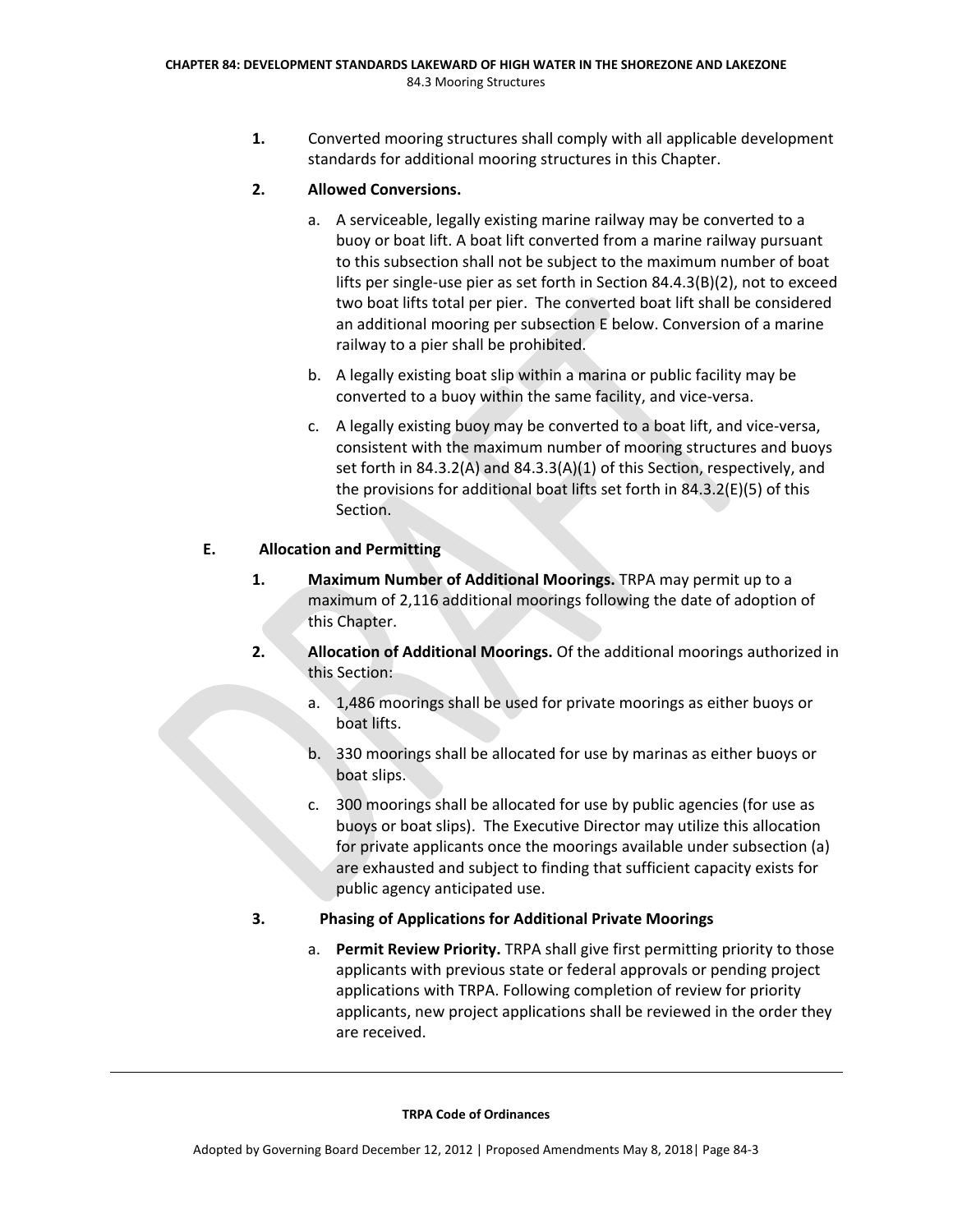- b. **Homeowners Association Buoy Fields.** From the effective date of the ordinance adopting this Chapter and continuing for five years, new buoy permits for homeowner's associations shall be subject to the following provisions:
	- **(i)** Only those homeowner's associations with the number of legally existing buoys totaling less than 50 percent of the total number of housing units shall be eligible for new buoys; and
	- **(ii)** The number of new buoys requested per year shall not exceed 20 percent of the total number of legally existing mooring structures, up to 50 percent of the total number of housing units.

# **4. Allocation of New Boat Slips**

- a. New private boat slips shall be prohibited.
- b. TRPA may permit new boat slips in lieu of new buoys for marinas and public agencies, subject to the buoy allocation provisions set forth in (A)(1) of this subsection.
- **5. Additional Boat Lifts.** TRPA may permit additional boat lifts subject to the total number of moorings allowed in subsection 84.3.2, and the pier development standards in subsection 84.4.3.
- **6. Adaptive Management.** Following release of the 2021 Threshold Evaluation Report, TRPA shall review and revise as necessary the allocation of moorings as set forth in this Section. The review of allocation does not include adjustments to the maximum number of additional moorings identified in subsection A.1 above. Subsequent reviews, pursuant to subsection A.1 above, shall occur every eight (8) years thereafter.

# **84.3.3. Mooring Buoys**

In addition to the general standards in 84.3.2 of this Section, mooring buoys are subject to the following standards:

- **A. Removal or Relocation.** The removal of buoy anchors or the relocation of buoy anchors shall follow best management practices.
- **B. Location.** The placement of a mooring buoy shall be prohibited within 200 feet of the stream inlets of the creeks and rivers listed in section 84.4.3.A.1.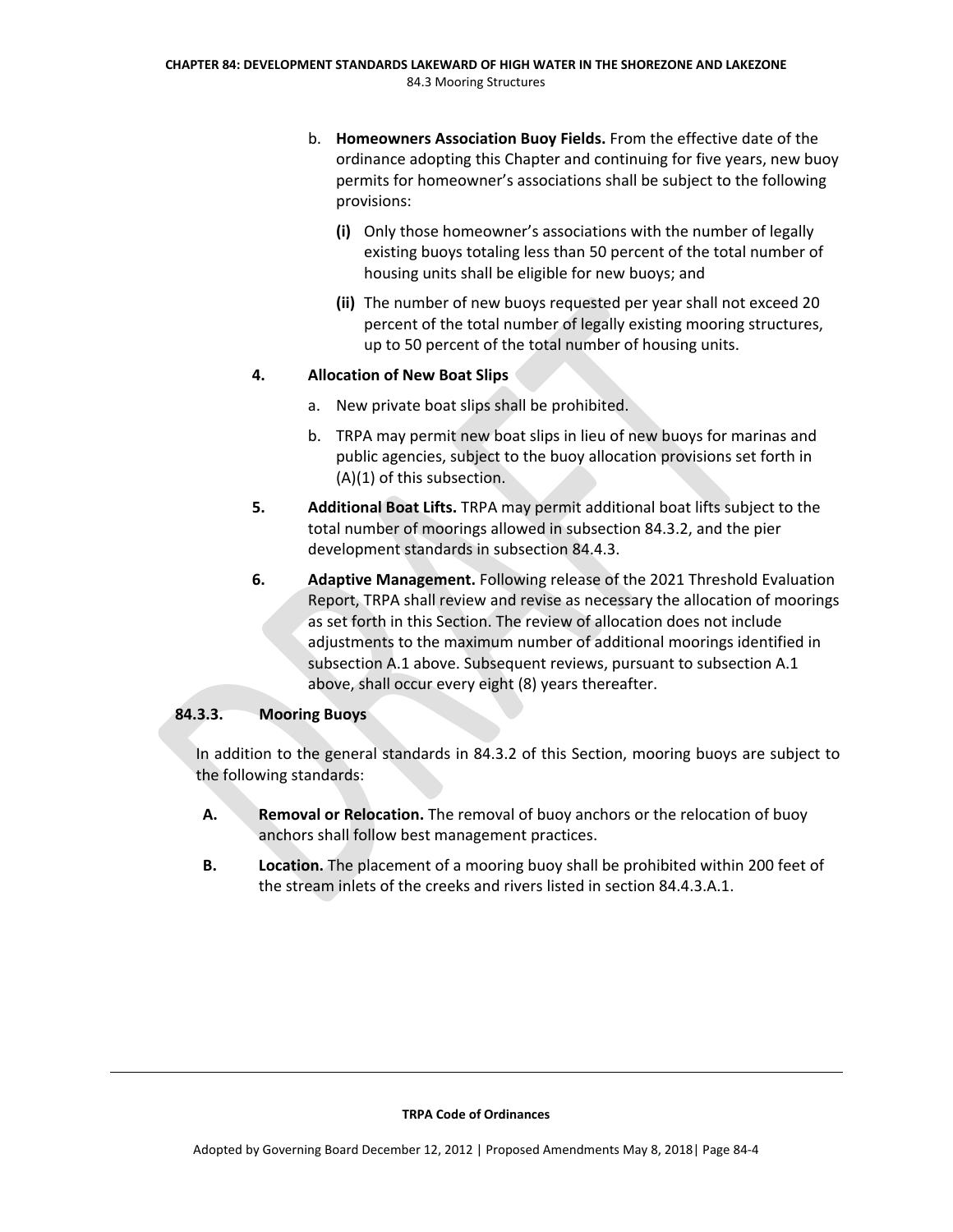- **C. Scenic Mitigation.** Each additional buoys shall mitigate a minimum of 83 square feet of visible mass according to the following provisions;
	- **1.** In Visually Dominated Areas, as identified on the official TRPA Shoreline Conditions Map, the scenic mitigation ratio shall be 1:1.5;
	- **2.** In Visually Modified Areas, as identified on the official TRPA Shoreline Conditions Map, the scenic mitigation ratio shall be 1:2.0;
	- **3.** In Visually Sensitive Areas, as identified on the official TRPA Shoreline Conditions Map, the scenic mitigation ratio shall be 1:3.0;
	- **4.** The location of scenic mitigation shall occur in the following order of decreasing preference:
		- a. On the littoral parcel and within the shorezone;
		- b. On the littoral parcel and within the upland area;
		- c. On a different littoral parcel within the same unit and within the shorezone;
		- d. On a different littoral parcel within the same unit and within the upland; and
		- e. In a different non‐attainment unit.
	- **5.** Alternative to providing on‐site or off‐site scenic mitigation, an applicant may opt to provide an in‐lieu fee as directed by TRPA.

# **D. Mooring Buoys Not Associated with a Buoy Field.**

- 1. **Eligibility**. Private, single-family littoral parcels shall be eligible for mooring buoys according to the following provisions:
	- a. Littoral parcels shall be eligible for a maximum of two mooring buoys per parcel, provided the development standards in subsection (C.2) are met.
	- b. For constricted parcels that are unable to meet the development standards in subsection (C.2), below, TRPA may adjust the spacing requirement from adjacent littoral parcel boundaries on a case‐by‐case basis.
	- c. Where parcel boundary projection lines within a cove environment prevents a littoral parcel from meeting the spacing requirement from adjacent littoral parcel boundaries per subsection (C.2) below, TRPA may adjust the projection lines on a case‐by‐case basis to allow up to one mooring buoy on the affected parcel.
- **2. Development Standards.** Mooring buoys not associated with a permitted buoy field shall be located: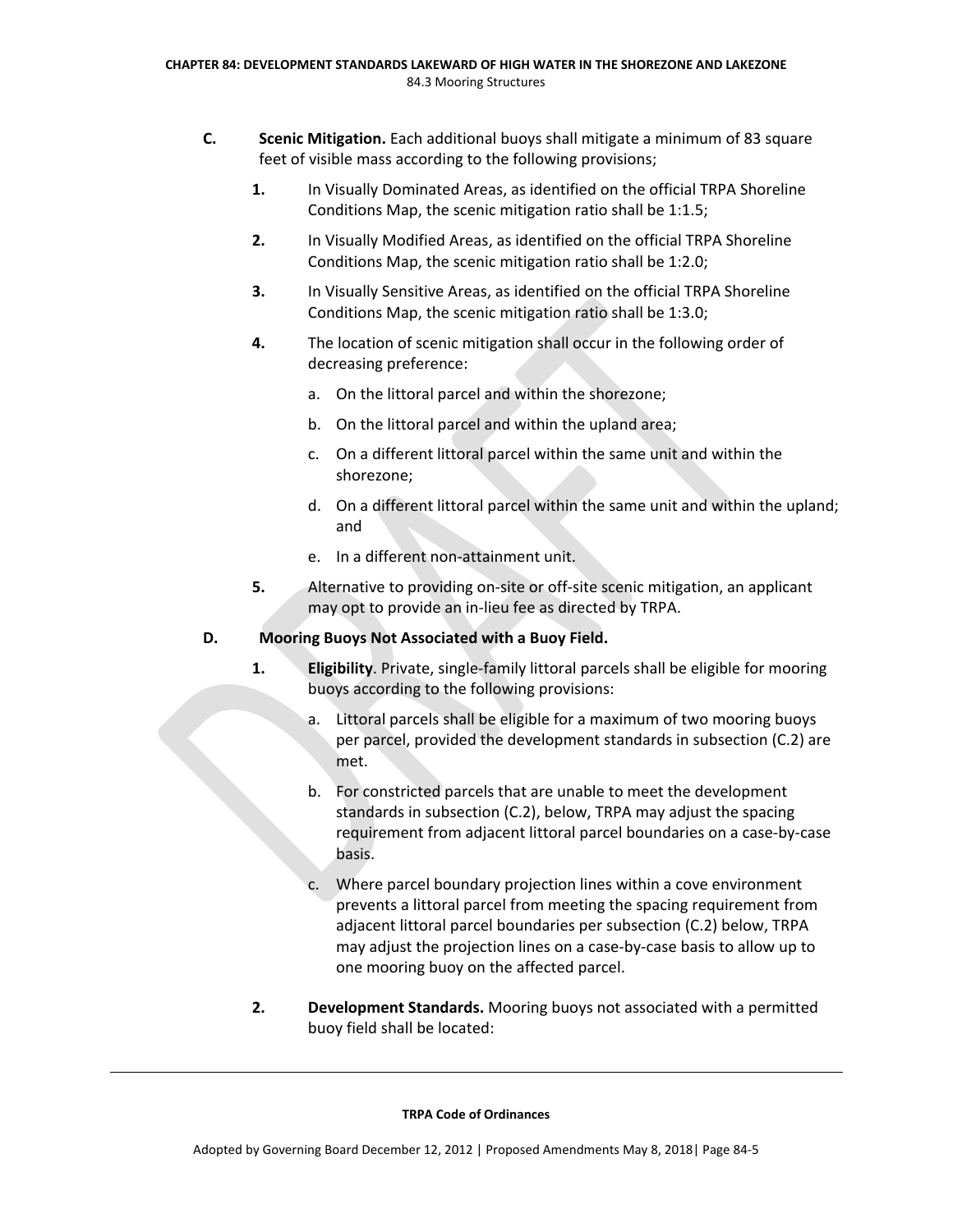- a. At least 50 feet from another mooring buoy;
- b. No greater than 600 feet lakeward from elevation 6,220 feet Lake Tahoe Datum, as measured horizontally, or no farther lakeward than elevation 6,210 feet Lake Tahoe Datum, whichever is less; and
- c. At least 20 feet from adjacent littoral parcel projection line boundaries.
- **3. Existing Buoys.** TRPA may authorize existing mooring buoys offshore of a littoral or non‐littoral parcel according to the following provisions, notwithstanding the actual number of buoys present offshore of the subject parcel:
	- a. TRPA may authorize a maximum of two existing buoys for a littoral parcel with less than 50 linear feet of lake frontage, or three existing buoys for a littoral parcel with 50 linear feet or more of lake frontage; provided:
		- **(i)** The littoral parcel owner provides a valid buoy permit issued by a federal or state agency with appropriate jurisdiction prior to the date of adoption of this Chapter; or
		- **(ii)** The littoral parcel owner provides clear evidence of the existence of the buoy(s) prior to February 10, 1972.
	- b. TRPA may authorize a maximum of one existing buoy for a non‐littoral parcel, provided:
		- **(i)** The non‐littoral parcel owner provides clear evidence of the existence of the buoy prior to February 10, 1972; or
		- **(ii)** The non‐littoral parcel owner provides a valid authorization from the applicable California or Nevada state agency with jurisdiction at Lake Tahoe.
	- c. Existing buoys shall comply with the development standards in A.2 of this subsection, above, unless TRPA concludes that relocation would create unnecessary additional environmental impacts; that the existing buoy is at least 50 feet from any other buoy or structure; and that the existing buoy does not unreasonably interfere with potential buoy locations on adjacent littoral parcels.

# **E. Buoy Fields.**

- **1. Eligibility.**
	- a. No additional buoy fields or the expansion of an existing buoy field for a homeowners association shall be permitted by TRPA. This includes any change in use which increases the development potential of a parcel.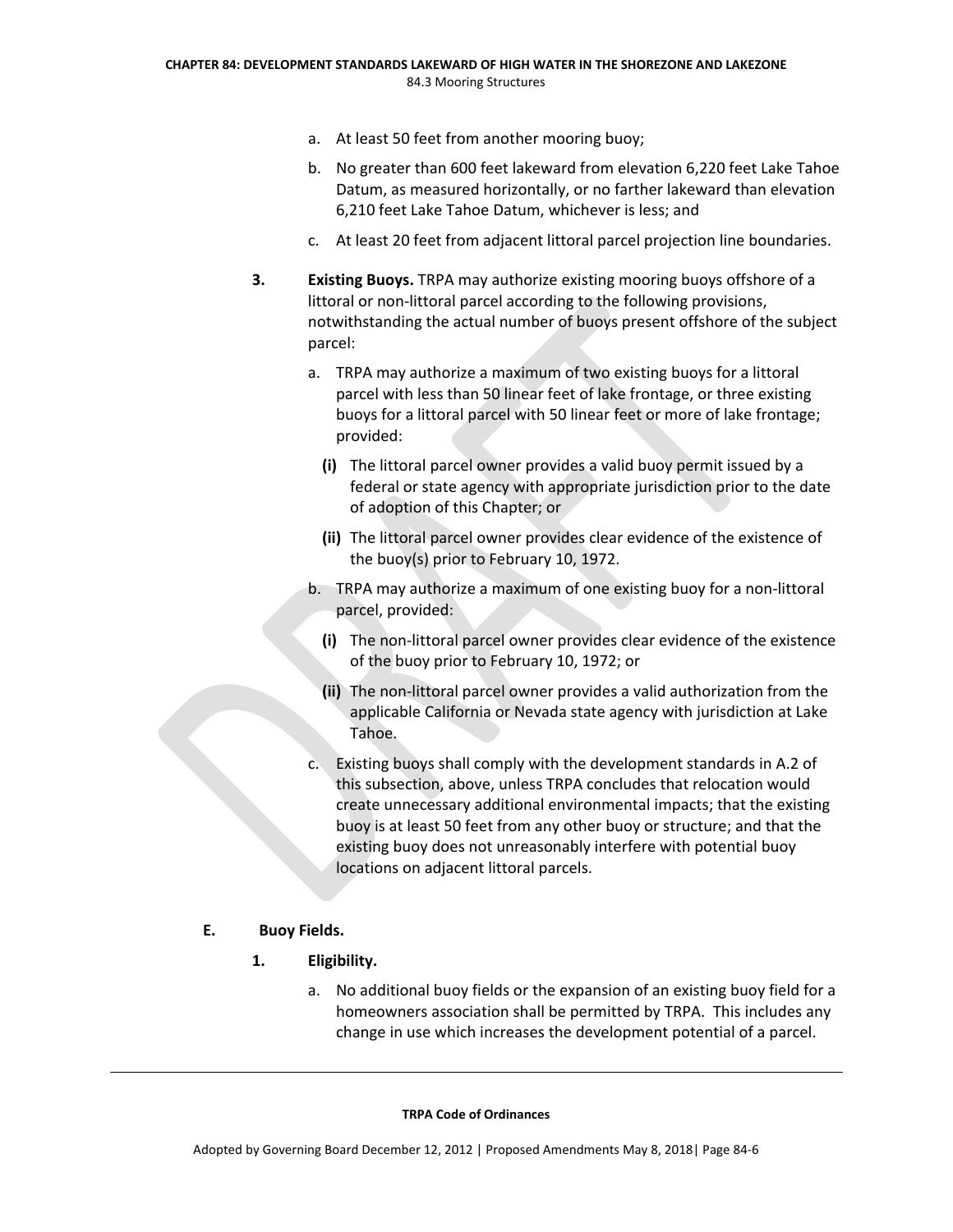- b. The total number of homeowners association mooring structures, including buoys within buoy fields, shall not exceed the total number of residential units served by the association.
- c. The total number of buoys allowed within a buoy field shall not exceed the buoy field capacity within the area defined by the lake frontage, not including side setbacks, multiplied by 300 feet. The capacity within the calculated buoy field area shall be limited by a 50‐foot grid spacing pattern.
- **2. Development Standards.** The following provisions apply to additional buoys in legally existing buoy fields. TRPA may allow deviation from these standards based on site‐specific conditions, including neighboring uses and structures; State agency compliance; Coast Guard consultation; navigation; substrate, including obstacles; or bathymetry. Buoy fields in marinas are also subject to the provisions of 84.6.3.D of this Chapter.
	- a. Buoys within a buoy field shall be located at least 50 feet from all legally existing buoys (50-foot grid spacing);
	- b. Buoys within a buoy field shall be located no greater than 600 feet lakeward from elevation 6,220 feet Lake Tahoe Datum, as measured horizontally; and
	- c. Buoys within a buoy field shall be located at least 20 feet from adjacent littoral parcel projection lines boundaries.
- **F. Low Lake Level Adaptation.** TRPA may authorize additional permanent anchor blocks to accommodate low water levels or when harbors are inaccessible due to sediment accumulation, according to the following provisions:
	- **1. Mooring Buoys not within a Buoy Field.** TRPA may authorize one additional anchor block per littoral parcel, for a maximum of three anchor blocks per littoral parcel. The additional anchor block shall be located lakeward of other additional or legally existing buoys to the extent practicable and shall comply with the development standards in A.2 of this subsection.
	- **2. Buoy Fields.** TRPA may authorize up to one additional row of anchor blocks within an existing buoy field. The additional anchor blocks shall be located lakeward of other additional or legally existing buoys to the extent practicable and shall comply with the development standards in (B)(2) of this subsection.
	- **3. Buoys Associated with Private Harbors.** TRPA may authorize additional anchor blocks outside of private harbors, as part of an existing buoy field or in exchange for boat slips, for up to two seasons.
	- **4.** For a given littoral parcel, buoy field, or private harbor, the total number of mooring buoys attached to anchor blocks shall not exceed the number of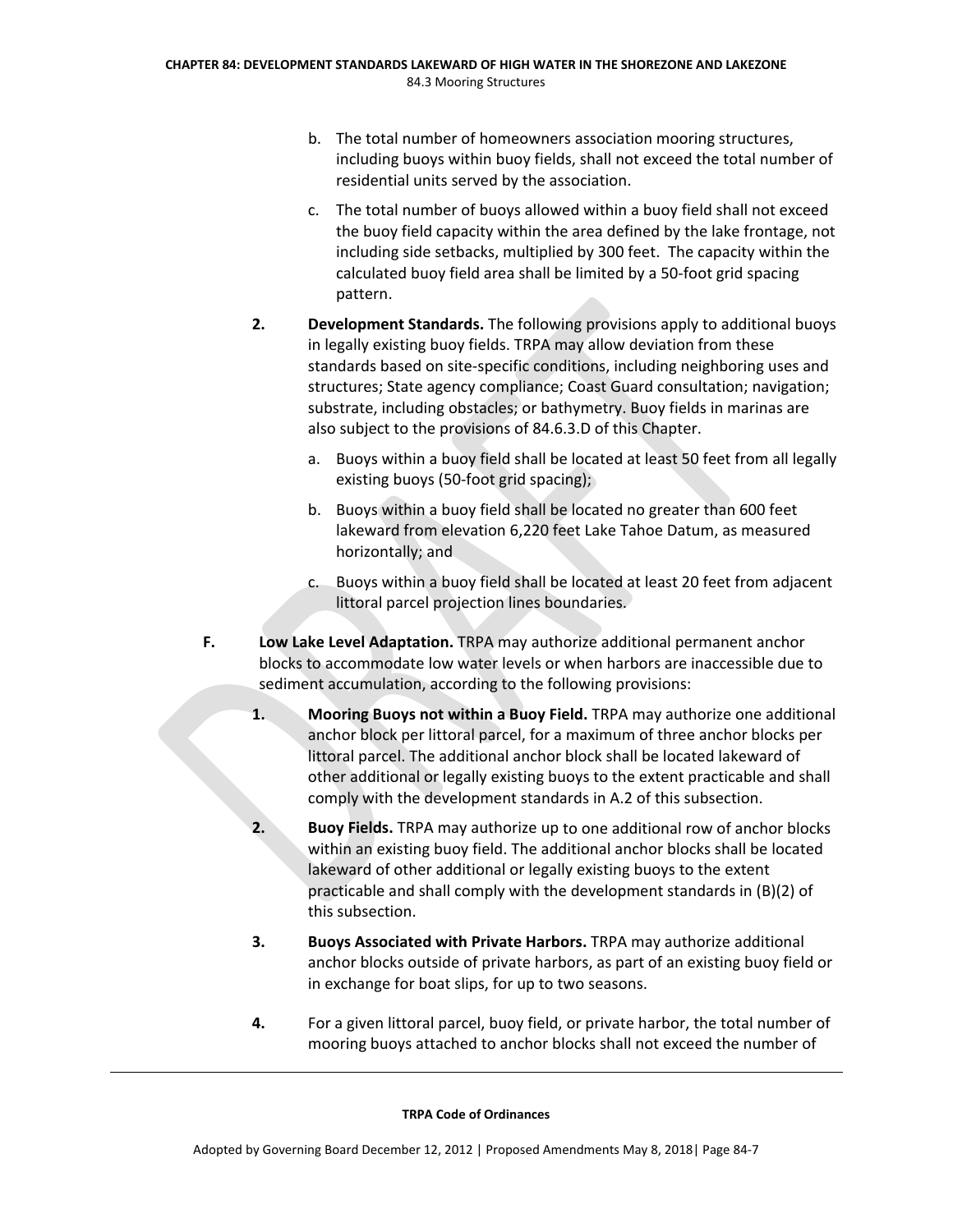mooring buoys permitted by TRPA for the littoral parcel, buoy field, or private harbor.

**G. State and Federal Standards.** In addition to the provisions of this Section, buoys shall comply with the construction specifications set forth in the California Waterway Marking System or as otherwise recommended by the U. S. Army Corps of Engineers or Coast Guard.

# **84.4. PIERS**

# **84.4.1. Applicability**

- **A.** The provisions of this Section apply, exclusive of marinas, to the construction of additional piers and to the relocation, transfer, modification, or expansion of existing piers. Piers within marinas shall be subject to Section 84.6, Marinas.
- **B.** Single‐use piers, single‐parcel piers, multiple‐use piers, and multiple‐parcel piers shall be defined here as in Chapter 90.
- **C.** For the purposes of this Section, a pier is considered "additional" if it is to be created pursuant to a TRPA approval issued on or after the effective date of the ordinance adopting this Chapter. The following are not "additional" piers when considering the allocation of additional piers per Section 84.4.4:
	- **1.** The repair, reconstruction, or replacement, on the same parcel, of an existing pier;
	- **2.** The modification or expansion, on the same parcel, of an existing pier;
	- **3.** The relocation or transfer of an existing pier, and
	- **4.** The conversion of a boat ramp to a pier, as set forth in Section 84.5, Boat Ramps.

# **84.4.2. Eligibility**

- **A.** A private littoral parcel shall be eligible for an additional pier provided the following requirements are met:
	- **1.** No pier exists on the parcel at the time of project application;
	- **2.** Pier development potential on the parcel is not restricted via a deed restriction pursuant to 84.4.4(E) of this Section, or other restrictive policy or covenant;
	- **3.** The parcel is not located in a Shorezone Preservation Area;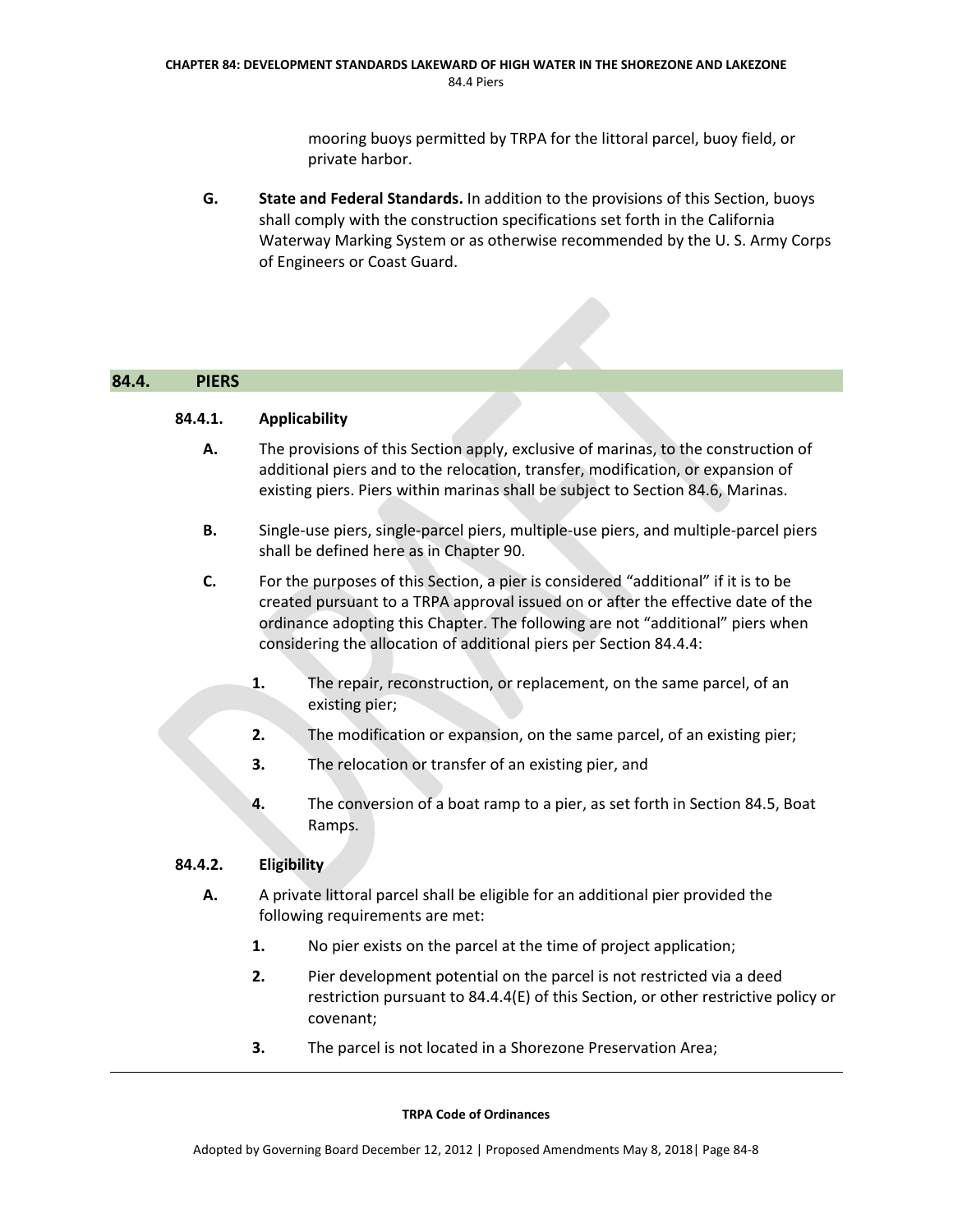- **4.** All applicable development standards set forth in 84.4.3 of this Section shall be met; and
- **5.** If the private littoral parcel has access to an existing homeowner's association pier, the parcel shall be eligible for an additional multiple‐parcel pier only and subject to the deed restriction requirements set forth in 84.4.4(E)(2) of this Section.
- **B.** A littoral parcel owned by a public entity shall be eligible for a new pier provided the requirements set forth in (A) of this subsection are met, with the exception that requirement (A)(3) may be waived subject to environmental review.
- **C.** A commercial or tourist accommodation use located on a littoral parcel shall be eligible for an additional pier provided the associated upland includes a commercial use and the requirements set forth in (A) of this subsection are met.

# **84.4.3. Development Standards**

# **A. General Standards**

- **1.** The placement of a pier shall be prohibited within 200 feet of the stream inlets of the following creeks and rivers:
	- a. Third Creek;
	- b. Incline Creek;
	- c. Wood Creek;
	- d. Slaughterhouse Creek**;**
	- e. Upper Truckee River;
	- f. Taylor Creek;
	- g. Tallac Creek;
	- h. Cascade Creek;
	- i. Eagle Creek;
	- j. Lake Tahoe Tributary at Mouth of Paradise Flat;
	- k. Lonely Gulch Creek;
	- l. Meeks Creek;
	- m. General Creek;
	- n. McKinney Creek;
	- o. Quail Creek;
	- p. Madden Creek;
	- q. Blackwood Creek;
	- r. Ward Creek;
	- s. Truckee River;
	- t. Dollar Creek;
	- u. Watson Creek;
	- v. Griff Creek;
	- w. Baldy Creek; and
	- x. Snow Creek.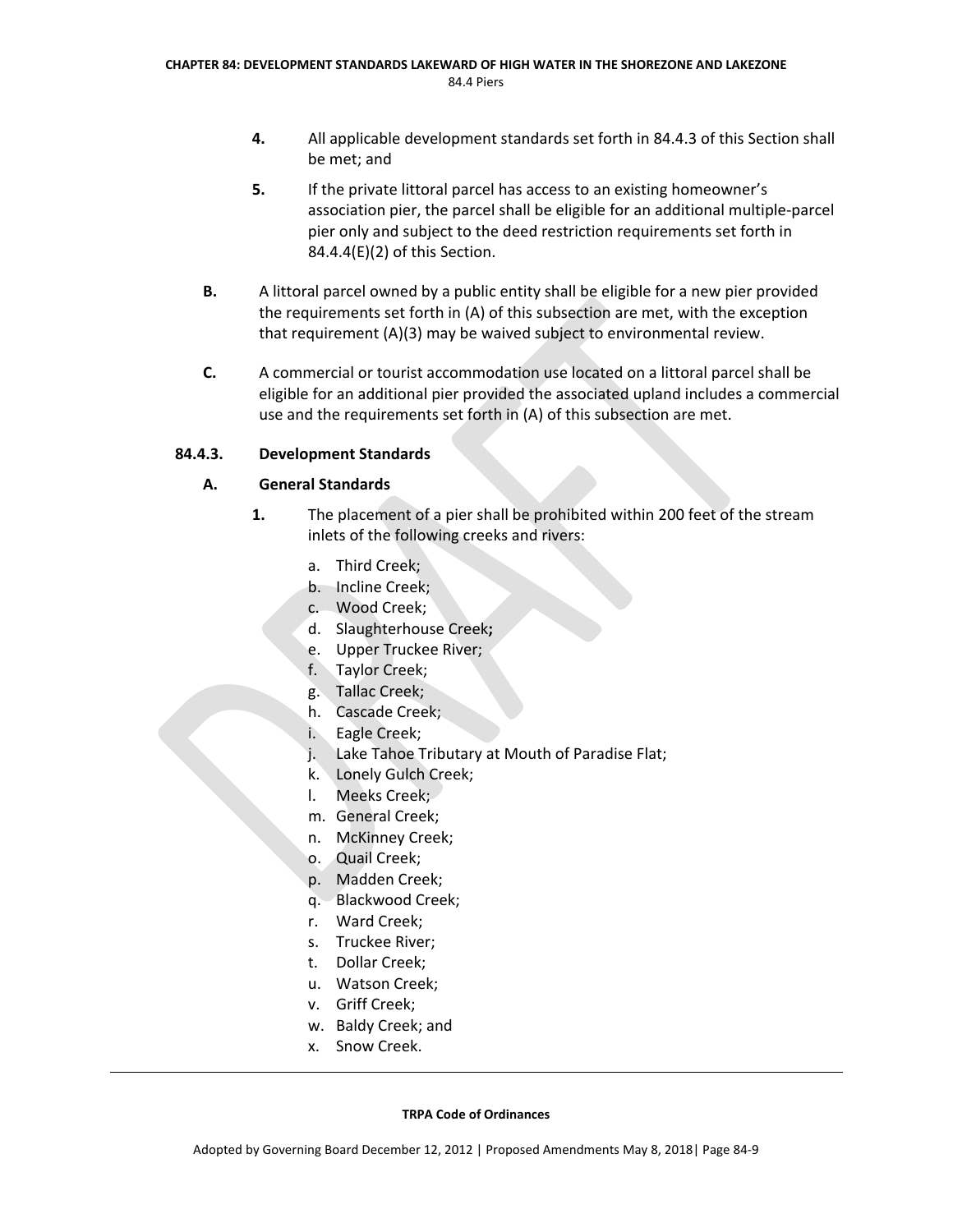- **2.** Within Visually Sensitive Areas, the placement of a pier other than a multiple‐parcel pier shall be prohibited.
- **3.** For an additional pier located within one-quarter mile of a public drinking water intake, TRPA shall notify and consult with the appropriate water purveyor(s) as part of the application process.
- **4.** In accordance with the provisions set forth in Chapter 66 for Scenic Quality Review in the Shoreland, a project application for an additional pier shall meet the following requirements:
	- a. The project area shall initially score a minimum of 21 points based on the Contrast Rating System; and
	- b. No later than six months following project application submittal, the project area shall score a minimum of 25 points based on the Contrast Rating System, unless the project applicant demonstrates that a score of 25 points is infeasible.
- **5. Pier color.** All new or expanded piers shall be matte medium to dark grey. TRPA may require alternate colors depending on the background view of the project site.
- **6. Scenic Mitigation.** Additional piers and expansions of existing piers shall mitigate additional visible mass according to the following provisions;
	- a. In Visually Dominated Areas, as identified on the official TRPA Shoreline Conditions Map, the scenic mitigation ratio shall be 1:1.5;
	- b. In Visually Modified Areas, as identified on the official TRPA Shoreline Conditions Map, the scenic mitigation ratio shall be 1:2.0;
	- c. In Visually Sensitive Areas, as identified on the official TRPA Shoreline Conditions Map, the scenic mitigation ratio shall be 1:3.0;
	- d. The location of scenic mitigation shall occur in the following order of decreasing preference:
		- **(i)** On the littoral parcel and within the shorezone;
		- **(ii)** On the littoral parcel and within the upland area;
		- **(iii)** On a different littoral parcel within the same unit and within the shorezone;
		- **(iv)** On a different littoral parcel within the same unit and within the upland; and
		- **(v)** In a different non‐attainment unit.
	- e. **Scenic Credits.** Scenic Credits are defined as the difference between the existing visible mass and the proposed visible mass associated with shorezone structures. Banking of scenic credits may be allowed subject to the following provisions: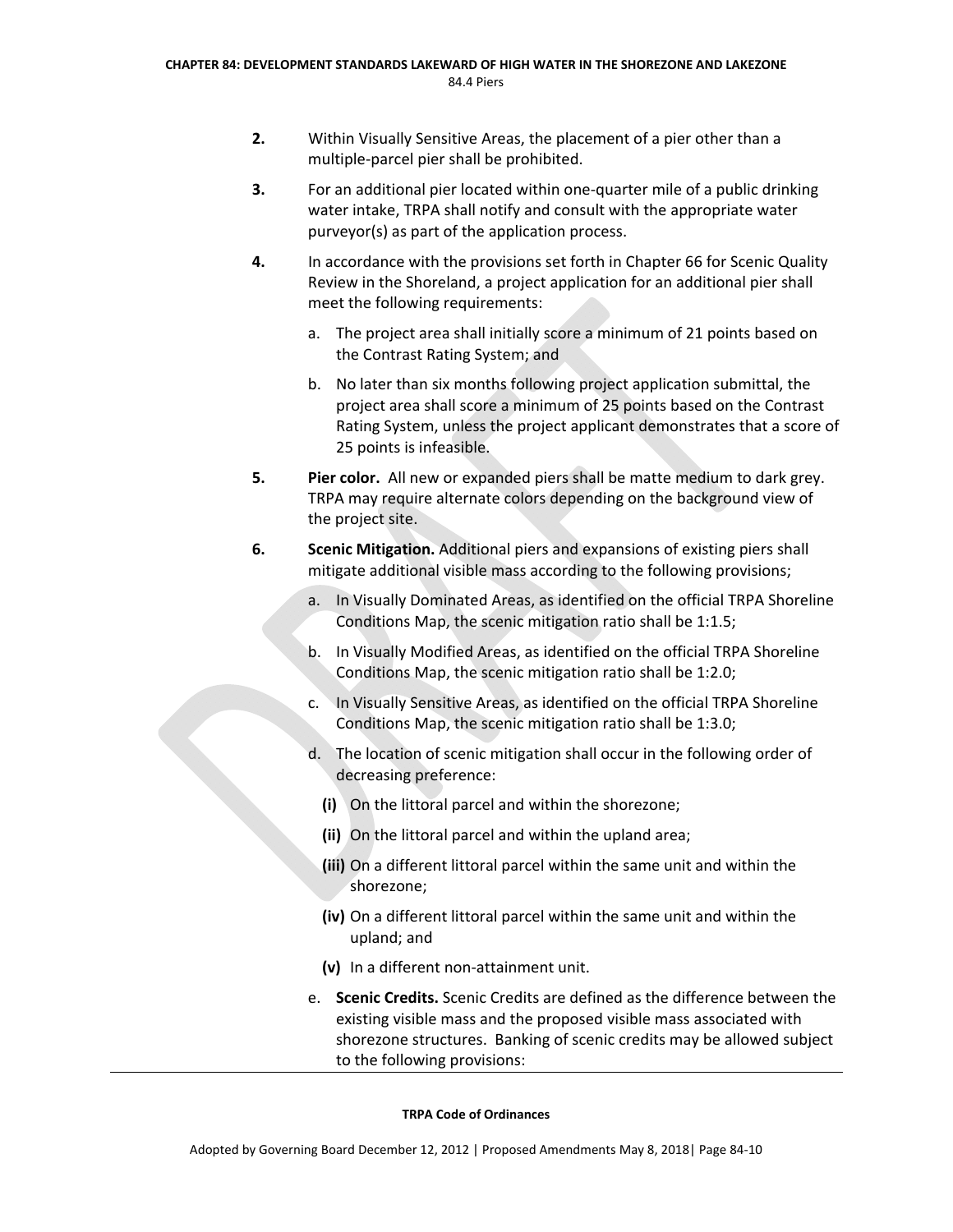- **(i)** Scenic credits may be used to offset additional visible mass only for projects in the same Scenic Unit; and
- **(ii)** Scenic credits may only be used on the parcel on which scenic improvement is achieved.
- **7. Fish Habitat Mitigation.** Pier construction in spawning habitat shall comply with the mitigation requirements in Section 84.11, Mitigation*.*
- **8. Lighting on Private Piers.** Lighting on additional private use piers shall be directed downward and only onto the pier deck, and shall not exceed two feet in height above the deck. Lighting shall be the minimum illumination necessary to ensure safety, and shall comply with all applicable standards set forth in Chapter 36, *Design Standards*. Pier lights for navigational purposes must be approved by the United States Coast Guard and the Army Corps of Engineers.
- **9. Floating Piers.** Applications for new piers and pier extensions that include floating piers or floating portions longer than 25 feet must submit a site‐ specific littoral drift and wave analysis which evaluates the sediment movement along the lake bottom during low, mid, and high lake levels.The lake level condition with the greatest effect on littoral transport and backshore stability shall be used to design the floating pier section so that wave heights are not reduced by more than 50 percent and the floating pier section is no greater than 50 percent of the length of the site-specific design wavelength.

# **10. Accessory Structures**.

- a. Boatlifts, handrails, and other allowable accessory structures and safety devices shall not extend more than four feet above the pier deck, with the exception of flag poles.
- b. A maximum of one flagpole is permitted on any private pier. Flag poles shall be medium or dark in color and shall have a value of 4 or less on the Munsell Color Chart. Flagpoles shall have a non‐reflective finish, shall be a maximum of 20 feet high above the pier deck and have a maximum diameter at the base of 6 inches.
- c. Allowable visible mass as set forth in subsections B and C shall include any catwalk but shall exclude the visible mass of a boat lift, watercraft on a boat lift, and other allowed accessory structures.
- d. Visible mass used to calculate required scenic mitigation for piers as set forth in 84.4.3(A)(5) of this Section shall include all accessory structures, including boat lift and watercraft on a boat lift.
- **11. Prohibited Structures on Piers.** Superstructures, permanent umbrellas, canopies, storage racks for non‐motorized watercraft, plant containers, and furniture other than benches shall be prohibited on piers.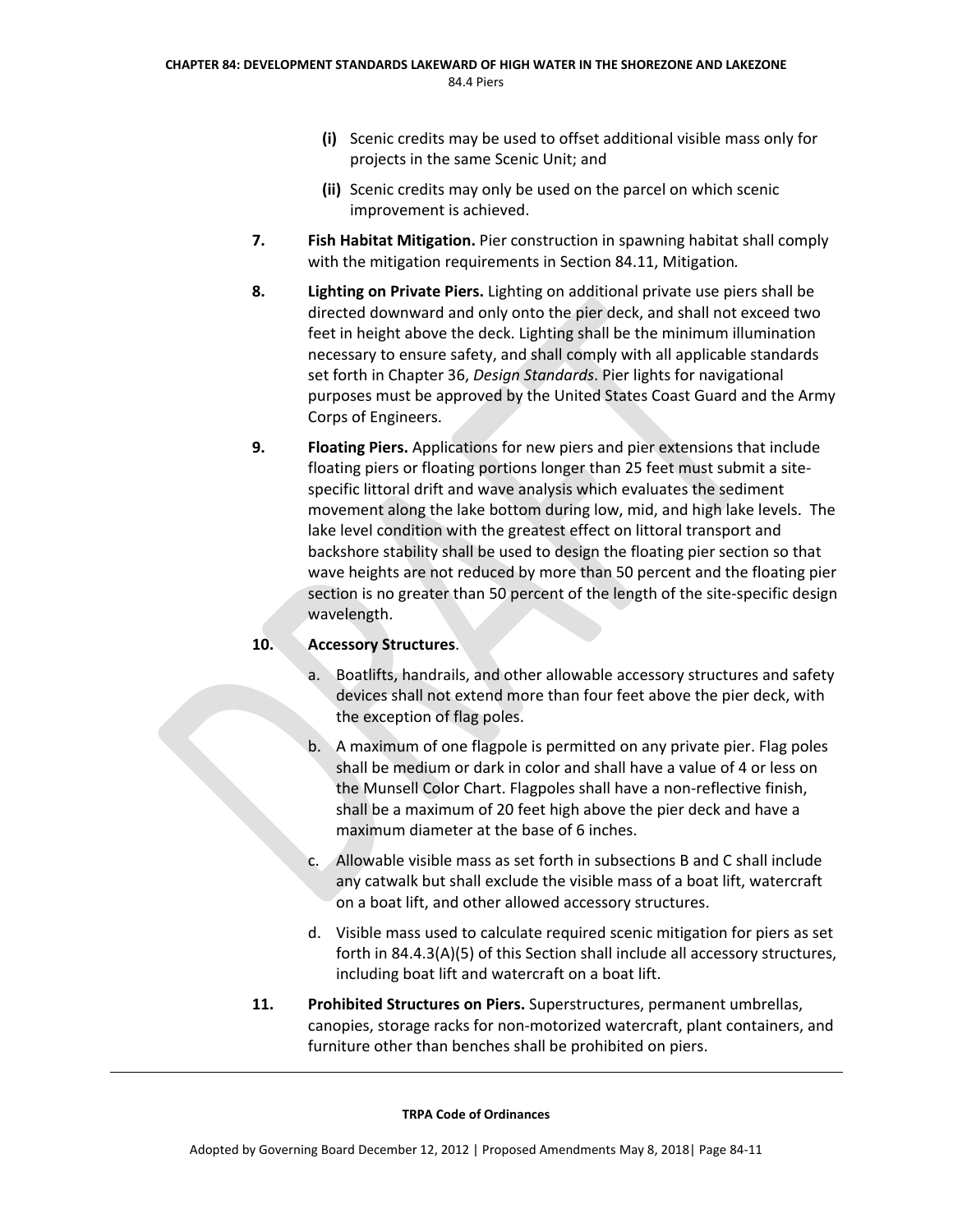**12. Signage.** In addition to the requirements set forth in 84.8.5 of this Chapter, signs on piers shall not be larger than 12 inches high by 18 inches wide by 2 inches thick, unless otherwise required to meet safety regulations. Signs shall not exceed the standard railing height and shall be mounted on railings or on the pier rim joists.

# **B. Additional Standards for Single‐Use Piers**

- **1. Applicability.** The provisions of this subsection apply to:
	- a. Piers on littoral parcels serving one to two residential units on the same parcel; and
	- b. Piers on littoral parcels serving a single primary residence with ownership of more than one adjacent vacant littoral parcel. Such piers shall be allocated as multiple‐parcel piers pursuant to 84.4.4 of this Section.
- **2. Development Standards.** Piers shall be constructed consistent with the following provisions:
	- a. Pier orientation shall be perpendicular to the shoreline, as feasible, according to property boundary projection lines;
	- b. Piers shall extend no farther lakeward than elevation 6,219 feet Lake Tahoe Datum or the pierhead line, whichever is more limiting. Up to an additional 15 feet in length lakeward may be permitted provided:
		- **(i)** the project applicant demonstrates that the additional length is necessary for the functionality of the pier, and
		- **(ii)** average grade of the lake bottom beneath the additional pier length is a minimum of three percent;
	- c. Pier width shall be a maximum of 10 feet, not including a catwalk;
	- d. Allowable visible mass shall not exceed 220 square feet;
	- e. Piers shall be setback a minimum of 40 feet from all other piers, as measured from the pierhead; and
	- f. Piers shall be setback from each adjacent property boundary projection line by a minimum of 20 feet.
	- g. To permit free circulation of water, piers shall be floating, or shall be built on an open piling foundation, but in no case shall a pier be supported on a foundation that is less than 90 percent open.
	- h. Pier decks shall not extend above elevation 6,232.0 feet, Lake Tahoe Datum. Pier decks may extend up to elevation 6,234.0 feet in limited situations where TRPA finds that the additional height is necessary for safety reasons, local wave characteristics that represent a real threat to the integrity of the structure, or to provide lateral public access.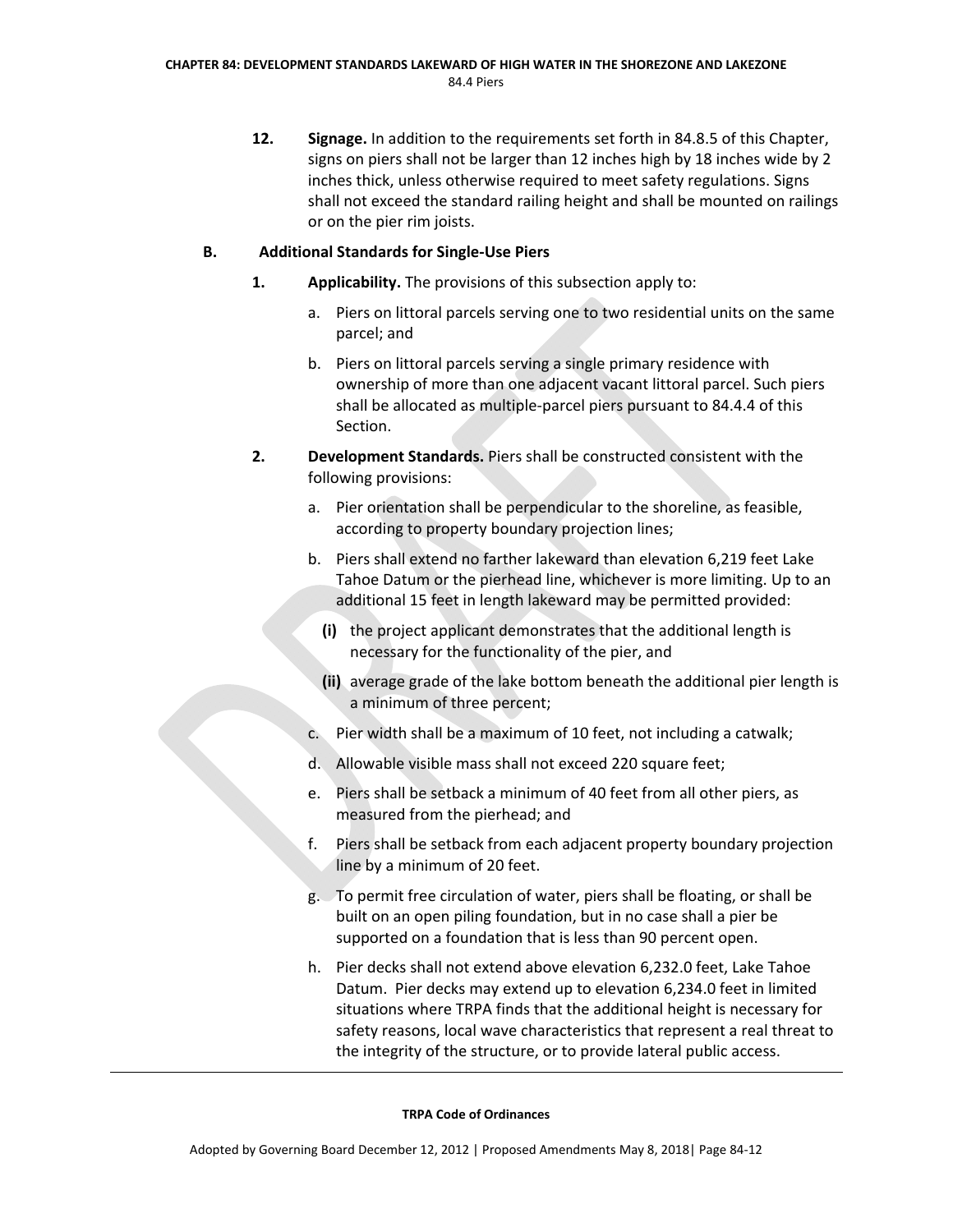- i. Catwalks. One catwalk allowed, up to three feet wide and 30 feet long.
- j. Boat lifts. One boat lift allowed per single‐use pier. Mitigation depends upon the capacity of the boat lift.

#### **C. Additional Standards for Multiple‐Use Piers**

- **1. Applicability.** The provisions of this subsection apply to:
	- a. Piers on littoral parcels serving three or more residential units on the same parcel, including multifamily housing, condos, and homeowners associations; and
	- b. Piers on littoral parcels serving two or more primary residential littoral parcels, subject to the deed restriction provisions in 84.4.4(E) of this Section.
- **2. Development Standards.** Piers shall be constructed consistent with the following provisions:
	- a. Length. The landward end of the pier catwalk may extend to elevation 6,219 feet Lake Tahoe Datum or 30 feet lakeward of the pierhead line, whichever is more limiting.
	- b. Pier width shall be a maximum of 15 feet, not including catwalks.
	- c. Pier orientation shall be perpendicular to the shoreline.
	- d. To permit free circulation of water, piers shall be floating, or shall be built on an open piling foundation, but in no case shall a pier be supported on a foundation that is less than 90 percent open.
	- e. Pier decks shall not extend above elevation 6,232.0 feet, Lake Tahoe Datum. Pier decks may extend up to elevation 6,234.0 feet in limited situations where TRPA finds that the additional height is necessary for safety reasons or that local wave characteristics represent a real threat to the integrity of the structure.
	- f. Allowable visible mass shall be as follows:
		- **(i)** For a pier serving two primary residential littoral parcels or serving three or four residential units on the same parcel, a maximum of 400 square feet;
		- **(ii)** For a pier serving three primary residential littoral parcels or serving five to 20 residential units on the same parcel, a maximum of 460 square feet; and
		- **(iii)** For a pier serving four or more primary residential littoral parcels or serving more than 20 residential units on the same parcel, a maximum of 520 square feet.
	- g. Catwalks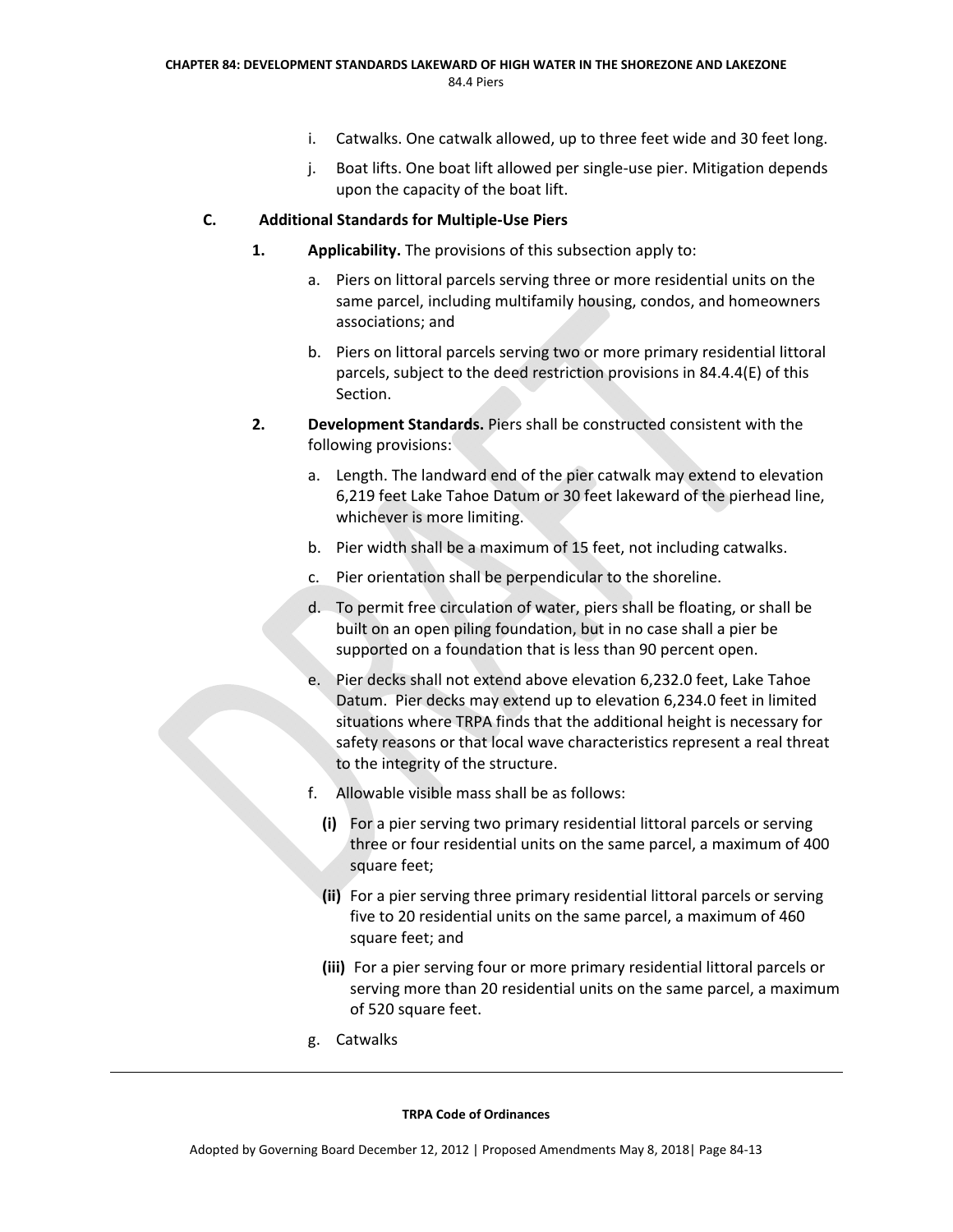- **(i)** Allowed accessory structures include up to two catwalks, subject to the provisions of this subsection.
- **(ii)** Catwalks shall be no more than three feet wide.
- **(iii)** Catwalk length shall be a maximum of 30 feet for piers serving two primary residential littoral parcels, and a maximum of 45 feet for piers serving three or more primary residential littoral parcels. For a pier serving three or more residential units on the same parcel, catwalk length shall be as necessary to accommodate multiple users, but no more than 45 feet.
- h. Boat lifts
	- **(i)** One boat lift per littoral parcel served shall be allowed, up to a maximum of four boat lifts. Mitigation depends upon the capacity of the boat lift.

# **D. Additional Standards for Public Piers**

- **1.** Public piers shall be designed as necessary to accommodate their intended function, subject to review by TRPA on a case‐by‐case basis, with the following limitations:
	- a. Pier length shall be contained within the 600‐foot no‐wake zone and allow for a minimum of 10 feet between the end of the pier and the no‐ wake zone boundary unless the pier is designed to allow non-motorized recreationists to have lateral access underneath the pier during high lake level conditions; and
	- b. Navigational buoys shall be installed to identify the location of the no‐ wake zone relative to the pier**.**
- **2.** Permanent moorage on public piers shall be prohibited, except where permitted for commercial or tourist accommodation watercraft.
- **E. Additional Standards for Commercial and Tourist Accommodation Piers**
	- **1.** Commercial or tourist accommodation facilities eligible for an additional pier under 84.4.2(C) of this Section and deed restricted to be open to the public may comply with the additional standards for multiple‐use piers serving four or more littoral parcels, as set forth in (C) of this subsection.
	- **2.** Commercial or tourist accommodation facilities eligible for an additional pier under 84.4.2(C) of this Section that are not deed restricted to be open to the public shall comply with the additional standards for single‐use piers, as set forth in (B) of this subsection.
- **F. Expansion or Modification of Existing Piers.** Subject to the following provisions, a legally existing pier may be expanded or modified. These provisions apply to legally existing piers outside of marinas; expansion or modification of legally existing piers within marinas is subject to 84.6.3(F) of this Chapter.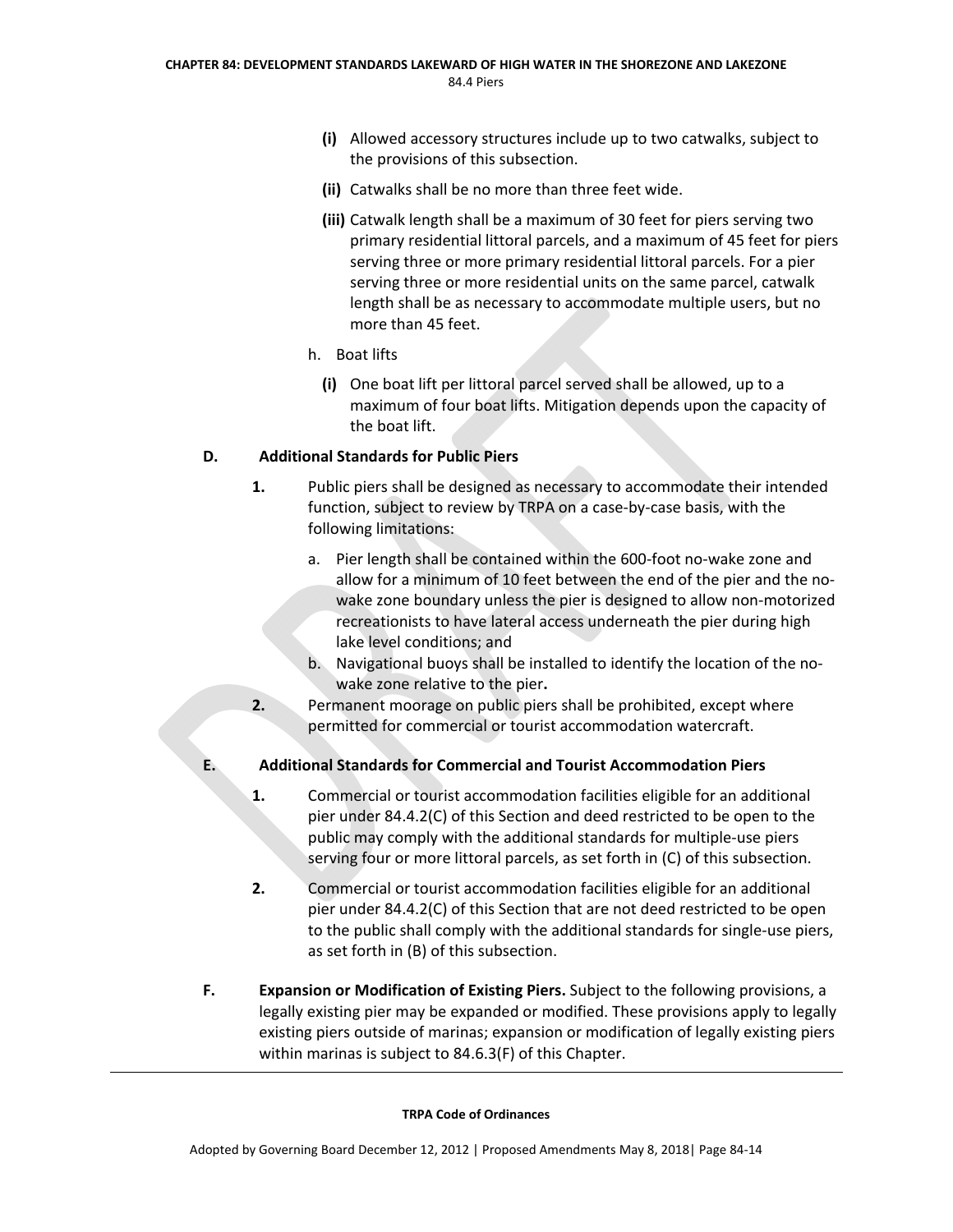- **1. Modification of a conforming pier.** An existing pier that conforms to the applicable development standards set forth in this Section may be modified if the modification results in an environmental benefit and is consistent with the applicable development standards set forth in this Section.
- **2. Modification of a non‐conforming pier.** An existing pier that does not conform to the applicable development standards set forth in this Section may be modified provided all of the following conditions are met:
	- a. The modification results in a material environmental benefit;
	- b. The modification brings the structure into greater compliance with applicable development standards set forth in this Section; and
	- c. The modification does not increase the degree of nonconformance with any applicable development standard set forth in this Section.
- **3. Expansion of a conforming pier.** An existing pier that conforms to the applicable development standards set forth in this Section may be expanded to the extent allowed by the applicable development standards set forth in this Section.
- **4. Expansion of a non‐conforming pier.** An existing pier that does not conform to the applicable development standards set forth in this Section shall not be expanded except if all of the following conditions are met:
	- a. The expansion is limited to an existing boat house and does not increase the extent to which the boat house is non‐conforming;
	- b. The expansion shall not increase the functional capacity of the pier;
	- c. The effect of the expansion is to increase the contrast rating of the structure; and
	- d. The expansion is the minimum necessary to accomplish the scenic quality improvement set forth in (c) of this subsection.
- **G. Relocation and Transfer of Existing Piers.** Subject to the following provisions, a legally existing pier may be replaced with a pier in a different location on the same parcel (pier relocation) or with a pier on a different parcel (pier transfer):
	- **1.** A legally existing pier may be relocated or transferred to a littoral parcel within the same Scenic Unit or to a littoral parcel within a different Scenic Unit that is in scenic attainment. The transfer of an existing pier to a littoral parcel within another Scenic Unit that is out of attainment is prohibited.
	- **2.** A relocated or transferred pier shall conform with the applicable development standards for an additional pier set forth in 84.4.3 of this Section.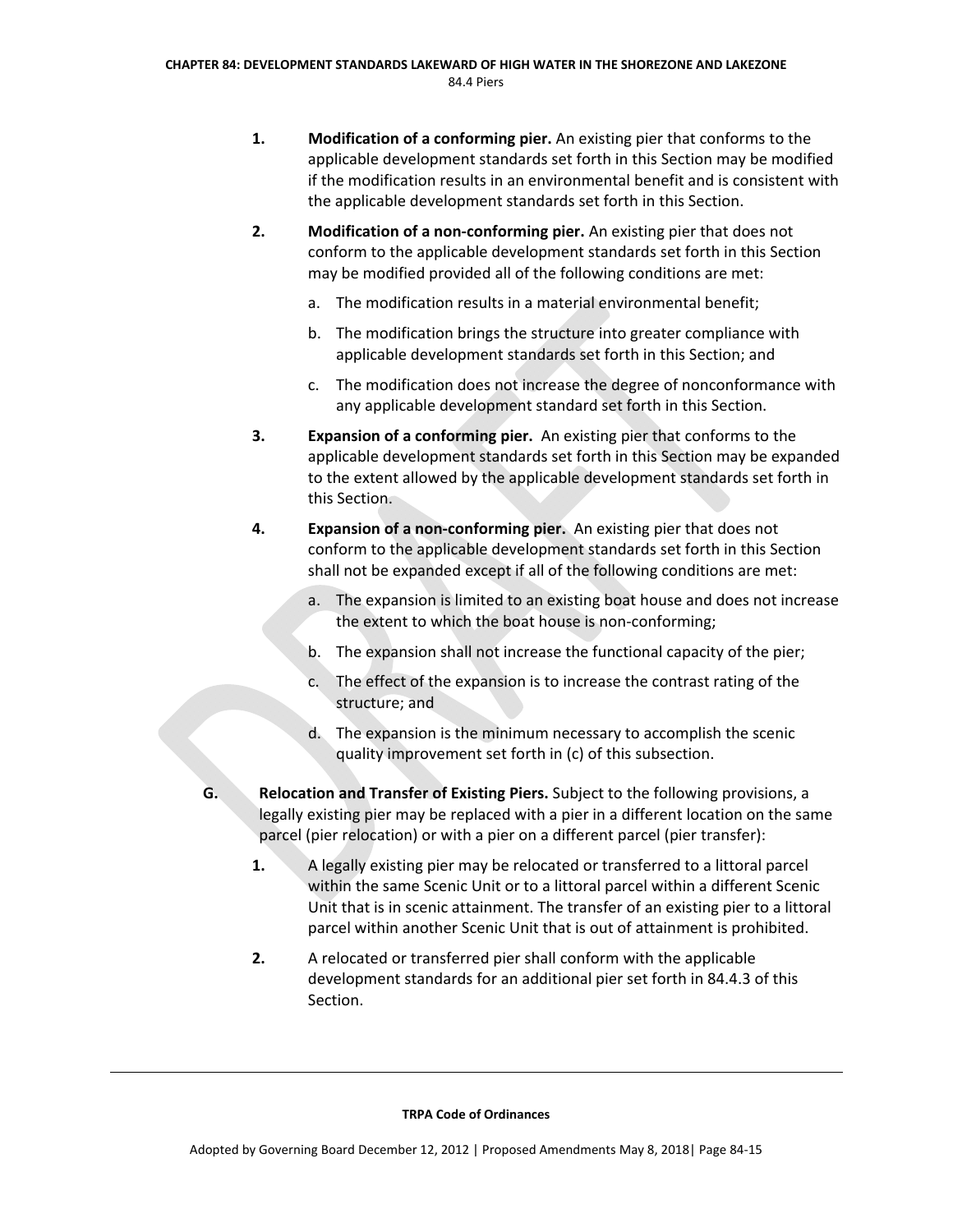- **3.** Boat lifts transferred to a different parcel as part of a pier transfer shall not be subject to the maximum number of mooring structures per parcel as set forth in 84.3.2(A) of this Chapter.
- **4.** Both littoral parcels involved in a pier transfer (sending and receiving) shall comply with the requirements for Scenic Quality set forth in 84.4.3(A)(4) of this Section.
- **5.** A littoral parcel to which an existing pier is relocated or transferred (receiving parcel) shall comply with the eligibility requirements for an additional pier set forth in 84.4.2 of this Section.
- **6.** A pier relocation or transfer to a less visually sensitive area, including away from a stream inlet listed in 84.4.3(A)(1) of this Section, shall be eligible for one or more of the following:
	- a. Application of development standards for a multiple‐use residential pier serving two littoral parcels, as set forth in 84.4.3(C) of this Section; or
	- b. Additional allowable upland visible mass equal to the visible mass of the relocated or transferred pier, consistent with subsection (A)(5) of this Section, Scenic Mitigation, to be used wholly by either the sending or receiving parcel.
- **7.** The following are required components of a pier relocation or transfer project application:
	- a. The legally existing pier shall be fully removed from the sending parcel;
	- b. The area of the former legally existing pier shall be restored; and
	- c. For pier transfer, a deed restriction shall be placed on the sending parcel to extinguish future pier development potential.

# **84.4.4. Allocation and Permitting**

**A. Maximum Number of Additional Piers.** TRPA may permit a maximum of 10 additional public piers and 128 additional private piers following the date of adoption of this Chapter. Of the maximum number of additional private piers, no more than 20 percent (25 piers) shall be single‐parcel piers.

# **B. Permit Release Schedule**

- **1.** For 16 years from the effective date of the ordinance adopting this Chapter and continuing, a maximum of 12 additional piers shall be permitted every two years, pursuant to the schedule set forth in Table 84.4.4‐1.
- **2.** If fewer than 12 additional piers are permitted in a given two-year period, remaining piers from that two-year allocation shall be available during the subsequent two-year period within their respective multi-use or single-use categories.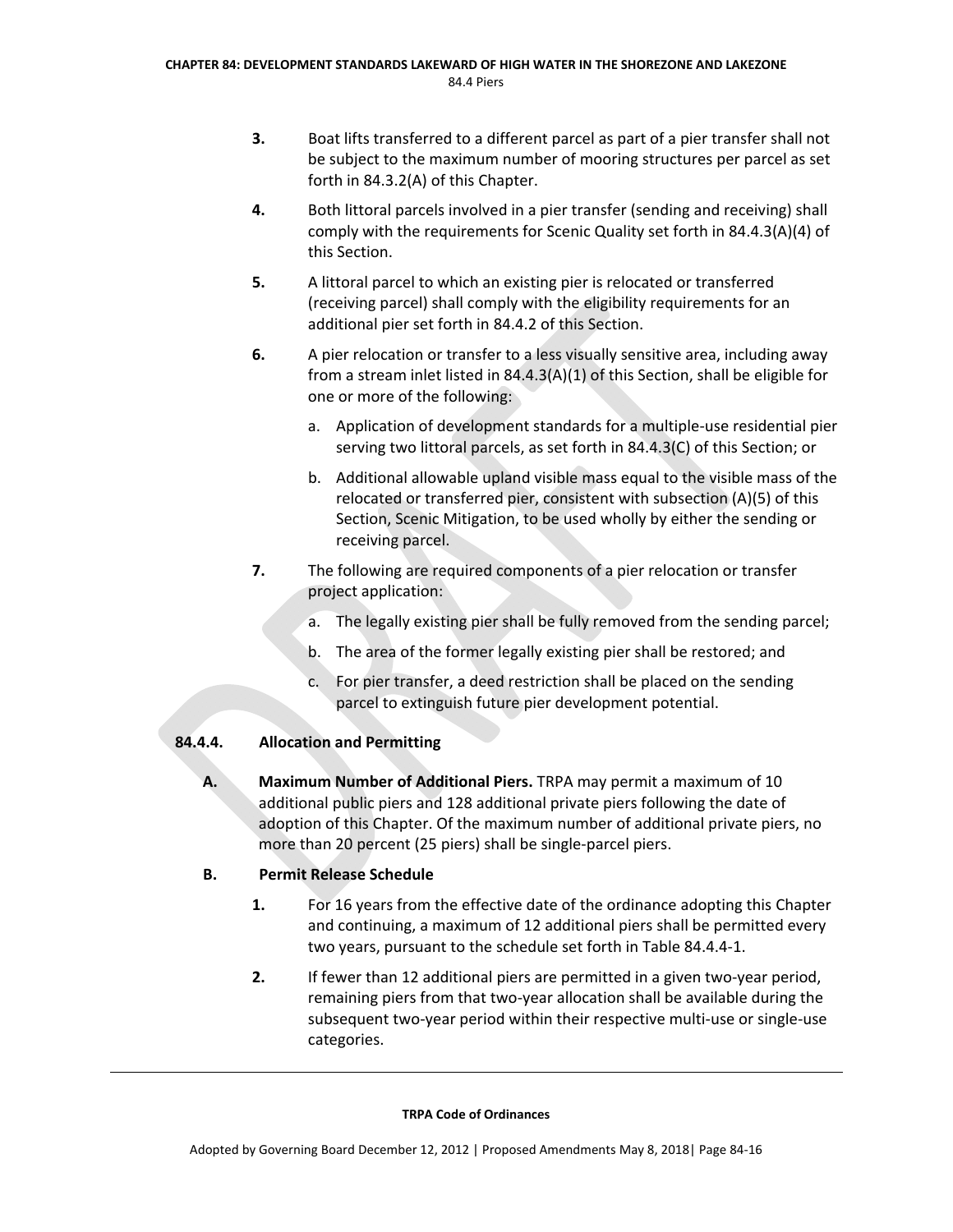|    |                             | <b>Maximum New Private Piers</b> |                                            |                      |
|----|-----------------------------|----------------------------------|--------------------------------------------|----------------------|
| а. | <b>Implementation Years</b> | Total                            | <b>Multiple-Parcel</b>                     | <b>Single-Parcel</b> |
|    | $1 - 2$                     | 12                               |                                            | 5                    |
|    | $3 - 4$                     | 12                               | 8                                          | 4                    |
|    | $5 - 6$                     | 12                               | 9                                          | 3                    |
|    | $7 - 8$                     | 12                               | 11                                         |                      |
|    |                             |                                  | 8-year implementation review per 84.4.4(G) |                      |
|    | $9 - 10$                    | 12                               | 11                                         |                      |
|    | $11 - 12$                   | 12                               | 11                                         |                      |
|    | $13 - 14$                   | 12                               | 11                                         |                      |
|    | $15 - 16$                   | 12                               | 10                                         | 2                    |
|    | Total                       | 96                               | 78                                         | 18                   |
|    |                             |                                  |                                            |                      |

#### **Table 84.4.4‐1. 16‐Year Release Schedule for New Private Piers**

**3.** Following the initial 16‐year period defined in (1) above, TRPA may permit three additional piers for every eight littoral parcels which retired future pier development potential through new deed restrictions, up to the 128‐ pier maximum listed in subsection A.1.

# **C. Permit Review Priority**

- **1. Single‐Parcel Piers.** If the number of applications for single‐parcel piers received in a given two‐year period exceeds the allocation for that two‐year period as set forth in Table 84.4.4‐1, single‐parcel piers shall be permitted by TRPA using a lottery system.
- **2. Multiple‐Parcel Piers.** Applications for additional multiple‐parcel piers shall be reviewed and prioritized according to the following criteria, listed in order of decreasing priority:
	- a. Number of littoral parcels for which the project retires pier development potential within the same Scenic Character Type and the same Scenic Unit as the subject parcel;
	- b. Number of littoral parcels for which the project retires pier development potential; and
	- c. Piers located in less sensitive scenic character types; Visually Dominated is less sensitive than Visually Modified which is less sensitive than Visually Sensitive scenic character type.
	- d. A proposal for an additional multiple‐parcel pier on a littoral parcel with access to an existing homeowners association or similar entity multiple‐ use pier will be assigned lowest priority.
- **D. Distribution of Additional Piers.** TRPA shall permit the 128 maximum additional private piers according to geographic divisions and the location of Visually Sensitive Areas as set forth in Table 84.4.4‐2.

**Table 84.4.4‐2. Geographic Distribution of Additional Private Piers on Lake Tahoe.**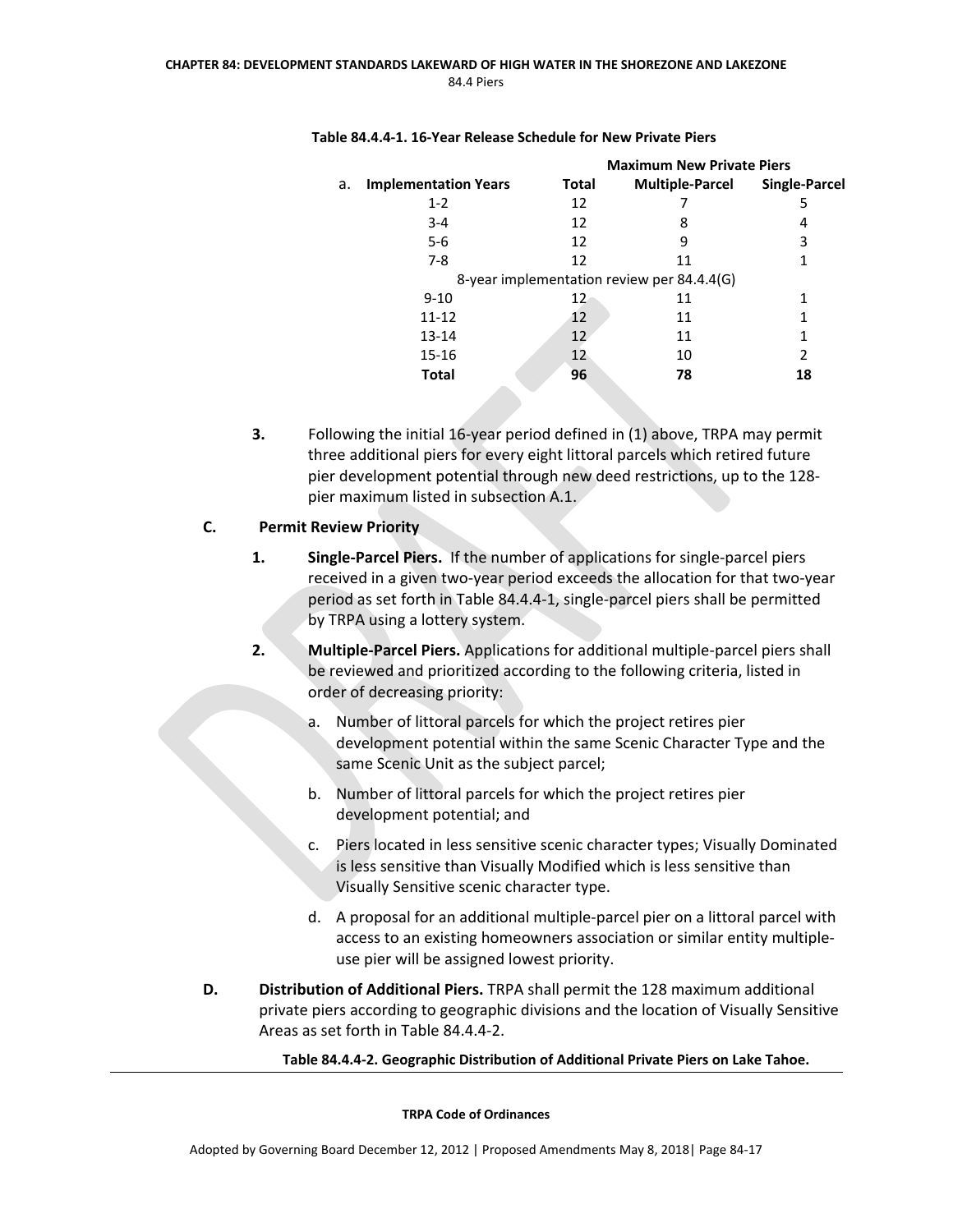#### **CHAPTER 84: DEVELOPMENT STANDARDS LAKEWARD OF HIGH WATER IN THE SHOREZONE AND LAKEZONE** 84.4 Piers

|              |                | <b>Maximum Additional Private Piers</b> |                                              |  |
|--------------|----------------|-----------------------------------------|----------------------------------------------|--|
| <b>State</b> | Quadrant       | <b>Total</b>                            | <b>In Visually Sensitive</b><br><b>Areas</b> |  |
| California   | Placer         | 58                                      | 7                                            |  |
|              | El Dorado      | 28                                      | 6                                            |  |
|              | Washoe         | 21                                      | 3                                            |  |
| Nevada       | Douglas/Carson | 21                                      | 3                                            |  |

# **E. Deed Restrictions Required.**

- **1.** An additional multiple-parcel pier shall extinguish future pier development potential through deed restriction on all parcels served by the pier, including adjacent and non‐adjacent parcels, with the exception of the littoral parcel on which the additional pier is permitted.
- **2.** An additional multiple‐parcel pier on a littoral parcel with access to an existing homeowners association pier on a different parcel, and serving only one residential unit, shall extinguish future potential pier development as follows:
	- a. If the subject littoral parcel is located outside of a Visually Sensitive Area, future pier development potential shall be retired from a minimum of one littoral parcel;
	- b. If the subject littoral parcel is located within a Visually Sensitive Area, future pier development potential shall be retired from a minimum of two littoral parcels, including one littoral parcel located within the same Scenic Unit as the subject littoral parcel.
- **3.** Retirement of pier development potential pursuant to this subsection shall be established through the recordation by the owner of permanent deed restrictions or other covenants running with the land, reflecting use agreements and development limitations approved by TRPA on the affected properties.
- **F. MOU Requirement.** No permits shall be issued for new pier construction, non‐ exempt modification, or expansion in California until TRPA has a valid agreement with the California State Lands Commission governing pier development activities within the shorezone in California. This requirement for such an agreement only governs and applies to the California side of Lake Tahoe, and in no way affects, or is intended to affect, the Nevada side of Lake Tahoe or the sovereign interests of the State of Nevada.
- **G. Adaptive Management.** Following release of the Threshold Evaluation Report, TRPA shall review and revise as necessary the allocation of piers as set forth in this Section every four (4) years under the Threshold Evaluation process as well as every eight (8) years together with a review of buoy permitting activity.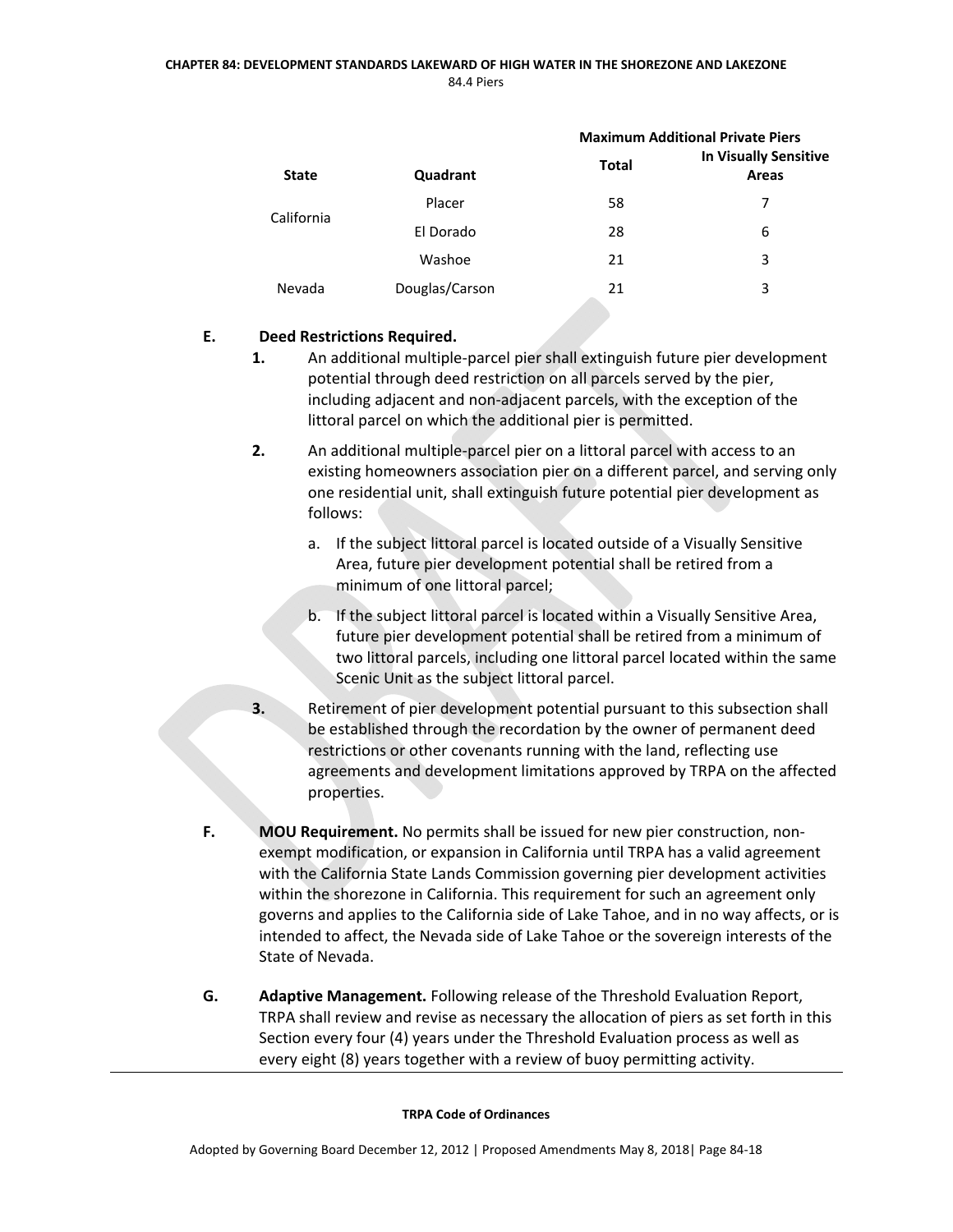#### **84.5. BOAT RAMPS**

### **84.5.1. Applicability**

- **A.** The provisions of this Section apply to the construction of additional boat ramps and to the relocation, modification, or expansion of existing boat ramps, exclusive of marinas.
- **B.** A boat ramp is considered "additional" if it is to be created pursuant to a TRPA approval issued on or after the effective date of the ordinance adopting this Chapter. The following are not "additional" boat ramps:
	- **1.** The repair, reconstruction, or replacement, on the same parcel, of an existing public boat ramp;
	- **2.** The modification or expansion, on the same parcel, of an existing public boat ramp; and
	- **3.** The relocation of an existing public boat ramp.

### **84.5.2. Eligibility.**

- **A.** A public littoral parcel shall be eligible for a maximum of one additional boat ramp, provided:
	- **1.** No boat ramp exists at the time of project application; and
	- **2.** The applicant demonstrates the need for an additional boat ramp.
- **B.** Additional boat ramps on private littoral parcels are prohibited. Existing boat ramps on private littoral parcels may be maintained and repaired consistent with the provisions set forth in Chapters 80 and 82.

# **84.5.3. Development Standards**

- **A. Location**. The placement of an additional boat ramp shall be prohibited within 200 feet of the stream inlets of the creeks and rivers listed in 84.4.3(A)(1) of this Chapter.
- **B. Fish Habitat.** Additional boat ramp construction in spawning habitat shall be prohibited*.*
- **C. Water Quality Mitigation.** A water quality mitigation plan that meets the TRPA BMP requirements and that is approved by TRPA shall be required prior to approval of an additional boat ramp.
- **D. Dimensional and Construction Standards.** Additional public boat ramps shall be constructed consistent with the following provisions:
	- **1. Width**. Boat ramp width shall be a maximum of 24 feet;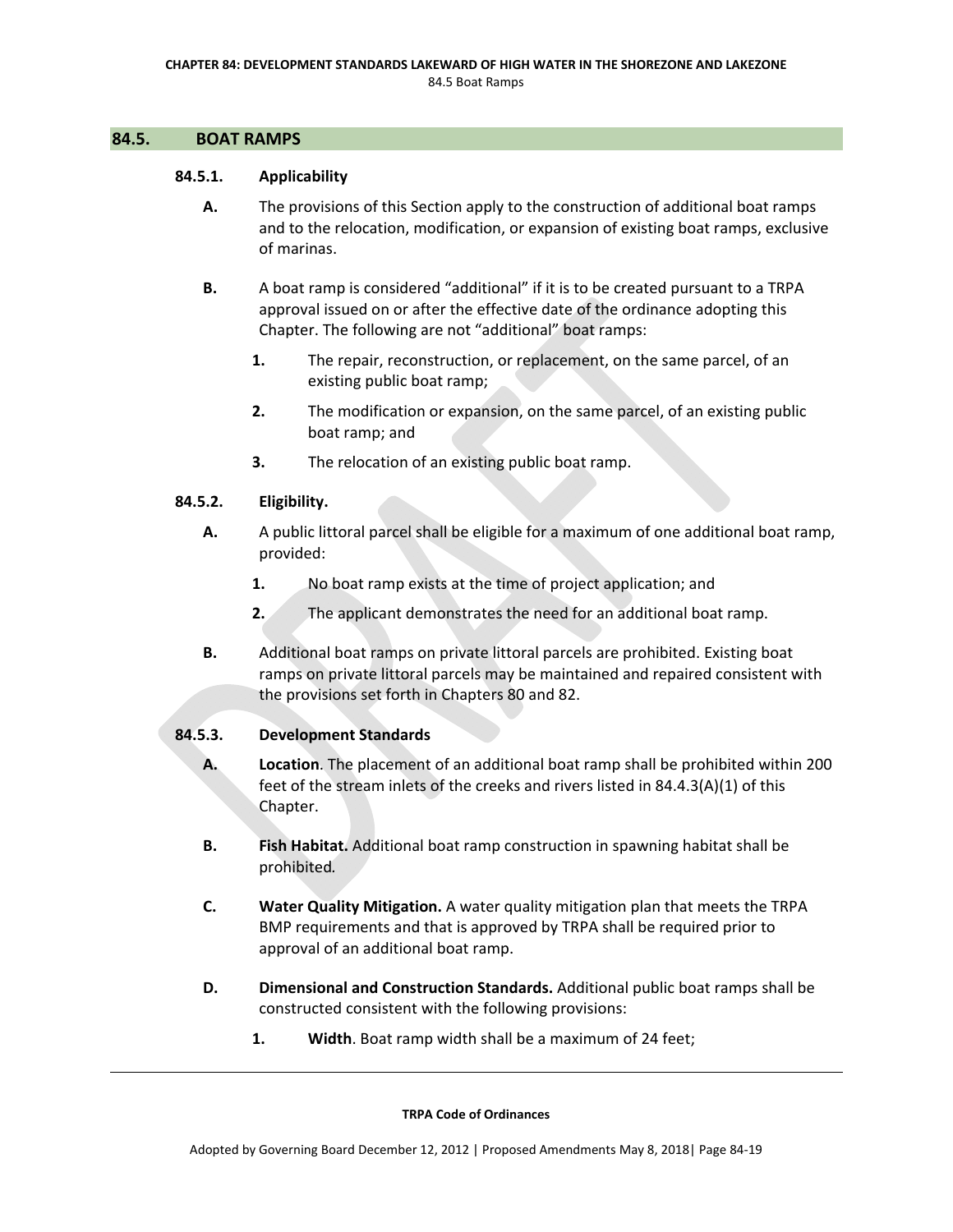- **2. Length**. Ramp length shall be the minimum necessary to provide access, including access during periods of low water levels down to elevation 6,220 feet Lake Tahoe Datum;
- **3. Gradient**. No boat ramp shall be located where the slope gradient exceeds 15 percent;
- **4. Location**. Additional public boat ramps shall be located in areas exhibiting shoreline conditions, including depth and bathymetry that can accommodate access during periods of low lake levels down to elevation 6,220 feet Lake Tahoe Datum; and
- **5.** Excavation associated with boat ramp construction shall be the minimum necessary. Unless TRPA determines it infeasible, construction shall be accomplished by placing a steel grid foundation onto piles and cross members, and by placing pre‐cast concrete sections onto the grid or other equally environmentally protective method.

# **E. Relocation, Modification, and Expansion of Existing Boat Ramps**

- **1. Relocation.** A legally existing public boat ramp may be relocated to a littoral parcel better suited to accommodate low lake levels, subject to the following provisions:
	- a. The littoral parcel to which the boat ramp is relocated shall comply with the eligibility requirements for a new boat ramp set forth in 84.5.2 of this Section; and
	- b. The relocated boat ramp shall comply with the development standards for new boat ramps set forth in 84.5.3 of this Section.
- **2. Expansion.** A legally existing public boat ramp may be extended lakeward in order to operate during periods of low lake levels, provided the applicant demonstrates such extension is feasible and meets the length standards set forth in subsection (D).
- **F. Conversion.** A legally existing boat ramp may be converted to a pier, provided the converted boat ramp (pier) and littoral parcel receiving the pier shall comply with the applicable eligibility and development provisions for additional piers set forth in 84.4.2 and 84.4.3, respectively, of this Chapter.

# **84.5.4. Allocation**

- **A. Maximum Number of Additional Boat Ramps.** Additional private boat ramps shall be prohibited. TRPA shall permit a maximum of two (2) additional public boat ramps from the effective date of ordinance adopting this Chapter.
- **B. Distribution of Additional Boat Ramps.** Additional public boat ramps shall be located in areas that promote geographic distribution of lake access, and to the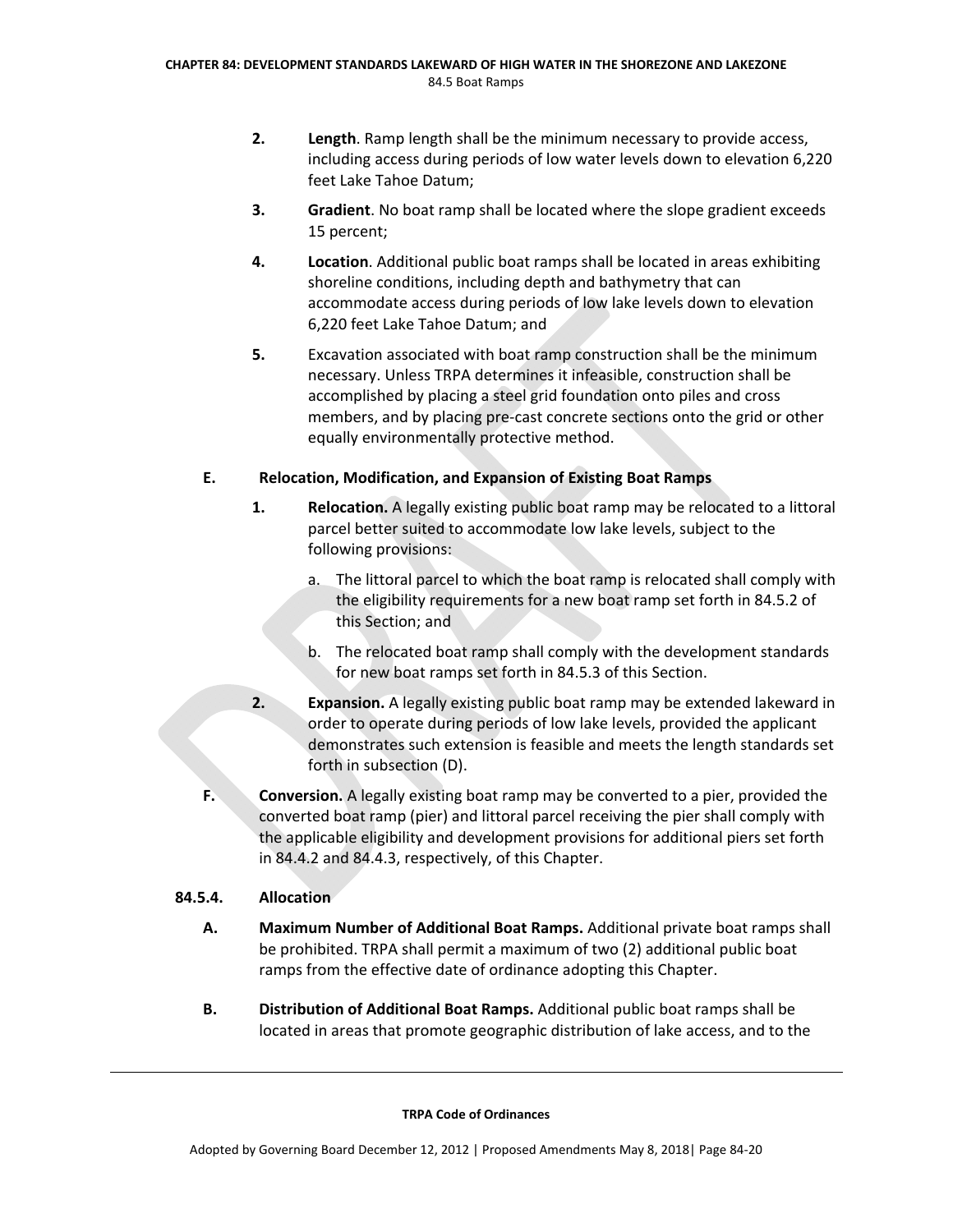extent feasible, shall be associated with clustered development and/or transportation hubs.

### **84.6. MARINAS**

**84.6.1. Applicability.** The provisions of this Section apply to the modification or expansion of existing marinas. New marinas are prohibited. Marinas with existing approved Marina Master Plans may continue to implement the Master Plans.

#### **84.6.2. Eligibility.**

- **A. Definition of Minor and Major Projects.** A proposed modification or expansion to an existing marina not defined as exempt or qualified exempt under Chapter 82 shall be defined as a minor or major project pursuant to this subsection. Those proposed projects not addressed in this subsection shall be subject to definition as minor or major projects by TRPA staff. For the purpose of this subsection, "expansion of use" shall include the addition of new structures or the extension of existing structures.
	- **1.** A minor project shall be defined as a project that includes any of the following and does not include any element of a major project as defined in subsection (A)(2):
		- a. Reconfiguration or conversion of existing facilities without expansion of use;
		- b. Establishment of concessionaires without expansion of use;
		- c. Low lake level adaptation, including placement of additional buoy anchors in deeper water and temporary pier extensions, but not including new dredging; or
		- d. Improvements listed in subsection (B)(2)(b) of this Section.
	- **2.** A major project shall be defined as a project that includes any of the following:
		- a. Expansion of use;
		- b. New dredging;
		- c. Reconfiguration of existing facilities which results in a change or addition to existing structures without expansion of use;
		- d. Conversions of temporary pier extensions to permanent pier extensions;
		- e. Alterations which accommodate public health and safety access; or
		- f. Establishment of waterborne transit facilities.
- **B. Required Findings.**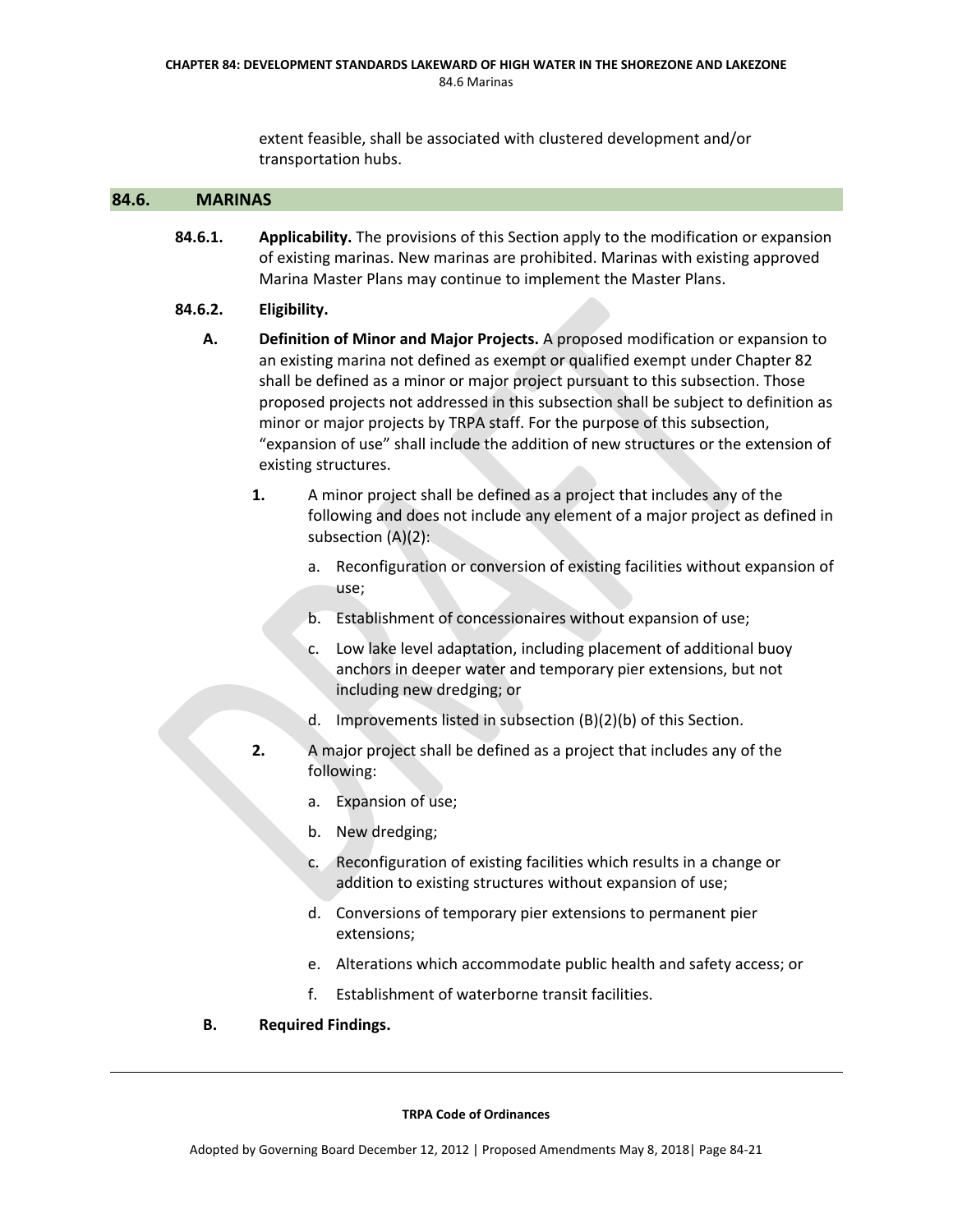- **1. Aquatic Invasive Species Management Plans.** All marinas shall prepare and implement an Aquatic Invasive Species Management Plan within three years of the effective date of the ordinance adopting this Chapter. The Management Plan shall, at a minimum:
	- a. Identify strategies to prevent the establishment of invasive macrophytes and Asian clams within the marina or where aquatic invasive species are already present, identify measures to control or eradicate the species, or reduce the potential for their spread;
	- b. Include an aquatic invasive species monitoring and early detection program within the marina and, where feasible, partner with appropriate resource management agencies or organizations; and
	- c. Include a public education component.
- **2. Minor Projects.** Minor projects may be approved if TRPA makes the following findings:
	- a. The marina has an approved aquatic invasive species control plan;
	- b. The marina has a current NPDES permit with Lahontan, if applicable;
	- c. The marina has a current lease with State Lands, if applicable;
	- d. The marina has received a Clean Marina Certification recognized by TRPA; and
	- e. The marina has a BMP certificate in good standing from TRPA.
- **3. Major Projects.** Major projects may be approved if TRPA makes the following findings:
	- a. All requirements for minor projects as set forth in subsection (1) are met; and
	- b. One or more of the following environmental improvements has been completed at the marina or is included in the proposed major project:
		- **(i)** Demonstration of water flow improvements, if applicable;
		- **(ii)** Reduction of aquatic invasive species habitat conditions;
		- **(iii)** Reduced need for dredging;
		- **(iv)** Provision of a boating rental and operations fleet that meets or exceeds the most current EPA and/or CARB standards;
		- **(v)** Access improvements pursuant to the Americans with Disabilities Act;
		- **(vi)** Provision of facilities related to boater education of 600‐foot no wake zone, boater safety, and clean boating practices;
		- **(vii)**Provision of public access to marina fueling and/or pump‐out stations;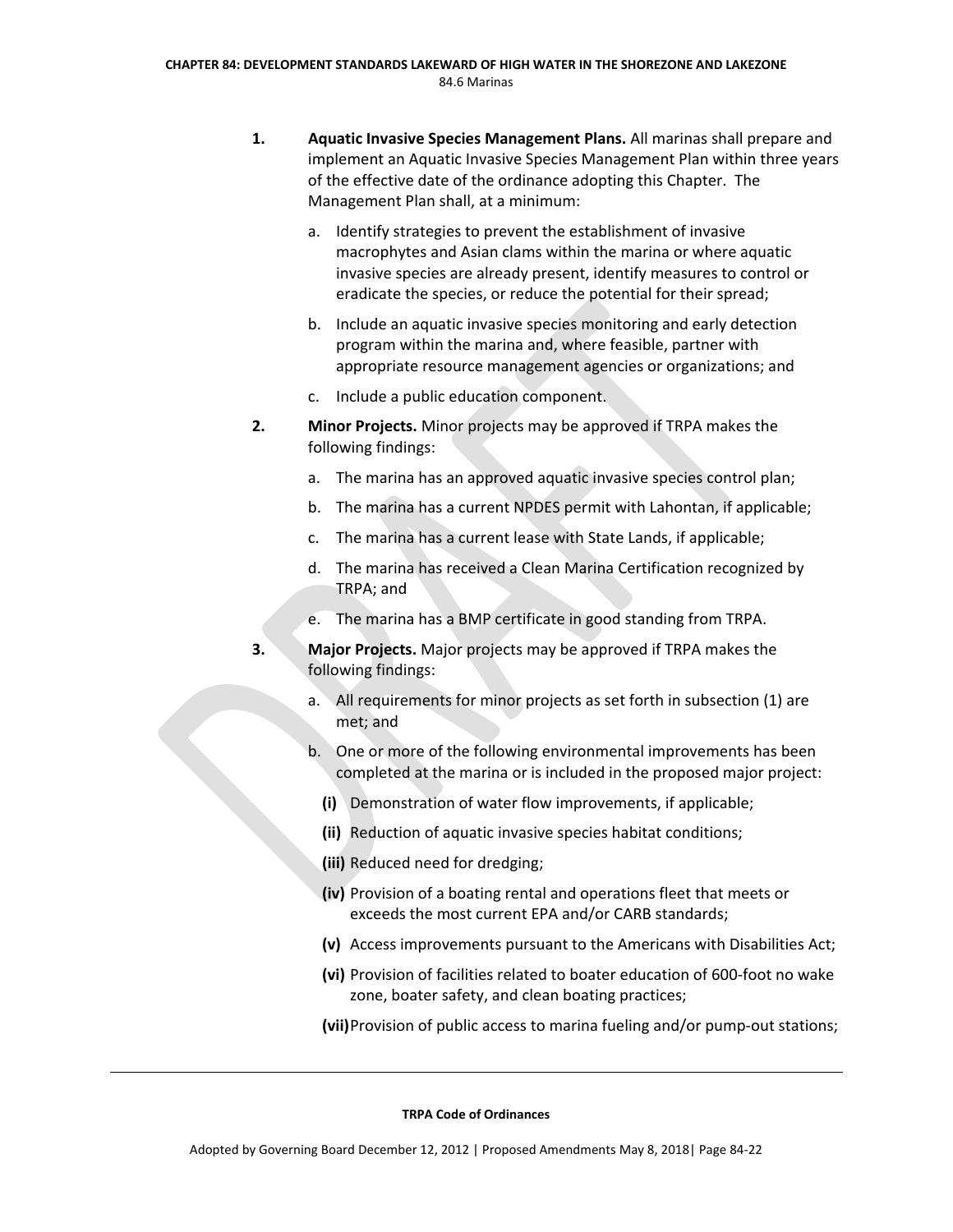- **(viii)** Installation of stormwater BMPs that treat runoff volumes above existing TRPA and, if in California, Lahontan RWCQB requirements, provided that the proposed BMPs are, at a minimum, proportional to the proposed project impacts;
- **(ix)** Provision of additional scenic improvements, such as screening of storage racks;
- **(x)** Provision of existing boat ramps for public use. If a ramp is not functional for motorized boating due to low lake level conditions, provide access for non‐motorized boaters;
- **(xi)** Provision of dedicated access for non‐motorized boaters;

**(xii)**Provision of non‐motorized boat storage for public;

- **(xiii)** Installation of an electric charging station for cars;
- **(xiv)** Reduction of on‐site coverage; or

**(xv)**Implementation of a green infrastructure project.

- c. For a major project that proposes expansion of use by 20 or more mooring structures, all applicable improvements listed in subsection (2)(b) above shall be required. For a major project that proposed expansion of use by less than 20 mooring structures, the greater the number of moorings proposed the greater the number of applicable improvements listed in subsection (2)(b) above shall be required.
- **C. Accessory Uses.** Accessory uses in marinas shall be as defined in Chapter 90, *Definitions.* Examples of accessory uses related to marinas include: marine sales and repairs, parking lots, maintenance facilities, employee facilities, secondary residence, water‐oriented outdoor recreation concessions such as fishing guide services; parasailing; and recreation equipment rental; bars and restaurants, water‐ oriented services such as rowing clubs; boat rentals; storage and launching facilities; sport fishing activities; excursion boat and sightseeing facilities; and other marina‐related activities, including but not limited to fuel sales and boat and engine repair.

#### **84.6.3. Development and Use Standards**

#### **A. General Standards.**

- **1. Support Facilities.** Any expansion of marina moorage capacity shall provide the following facilities and conditions:
	- a. Public restrooms, fueling facilities, trash receptacles, and pump‐out facilities for boat sewage.
	- b. Boat washing facilities connected to a sewer system or an acceptable alternate.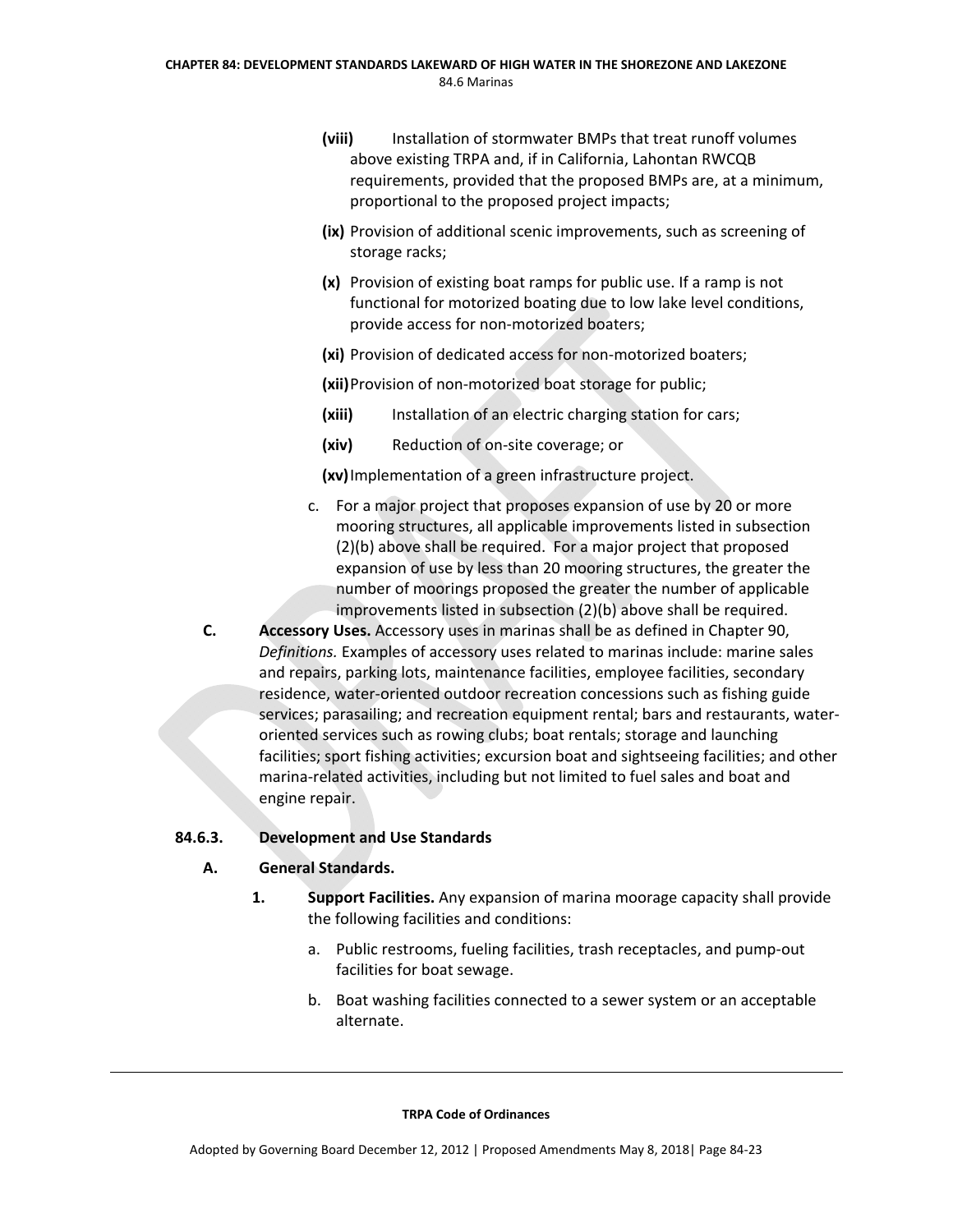- c. Gas pumping facilities that include emergency and standard shut‐off systems to avoid gas leakage to the lake.
- d. Adequate parking or active transportation measures to accommodate all uses and activities associated with a marina.
- e. Water treatment system for lake waters contained within a marina enclosure;
- f. Driveways and launching ramps shall be kept clean. Any petroleum products, chemicals, or soil removed from such surfaces shall be intercepted to avoid runoff into the lake;
- g. Marina lighting shall be adequate for safety and security while avoiding glare. Low level light fixtures shall be used;
- h. Fire extinguishers at intervals specified by local regulations or no more than 200 feet along main walkways. Cabinets for storage of such chemicals shall be painted red for easy identification;
- i. Piers at marinas shall not be used for permanent moorage; and
- j. Piers at marinas shall be subject to the provisions for Scenic Mitigation set forth in 84.4.3(A)(5) of this Chapter.
- **2. Commercial Facilities.** All commercial and tour boat facilities shall be located at a marina facility.
- **3. Fueling Facilities.** Fueling facilities shall only occur within a marina.
- **4. Temporary Access during Low Lake Levels.** Temporary floating structures that provide lake access for boats shall be allowed during periods of lake levels below elevation 6,225 feet Lake Tahoe Datum, provided that such structures be removed following a period of six consecutive months of lake levels above elevation 6,225 feet Lake Tahoe Datum.

# **B. Applicable Development Standards for Shorezone Structures and Uses.**

- **1.** In addition to the provisions of this Section, marinas shall be subject to all applicable provisions for specific shorezone structures and uses set forth in the following Sections of this Chapter:
	- a. Mooring Structures (Section 84.3);
	- b. Shoreline Protection (Section 84.7);
	- c. Other Structures (Section 84.8);
	- d. Filling and Dredging (Section 84.9);
	- e. Other Activities and Uses (Section 84.10); and
	- f. Mitigation (Section 84.11).
- **2.** Unless otherwise specified in this Section, marinas shall not be subject to the provisions for Piers set forth in Section 84.4 or the provisions for Boat Ramps set forth in Section 84.5 of this Chapter.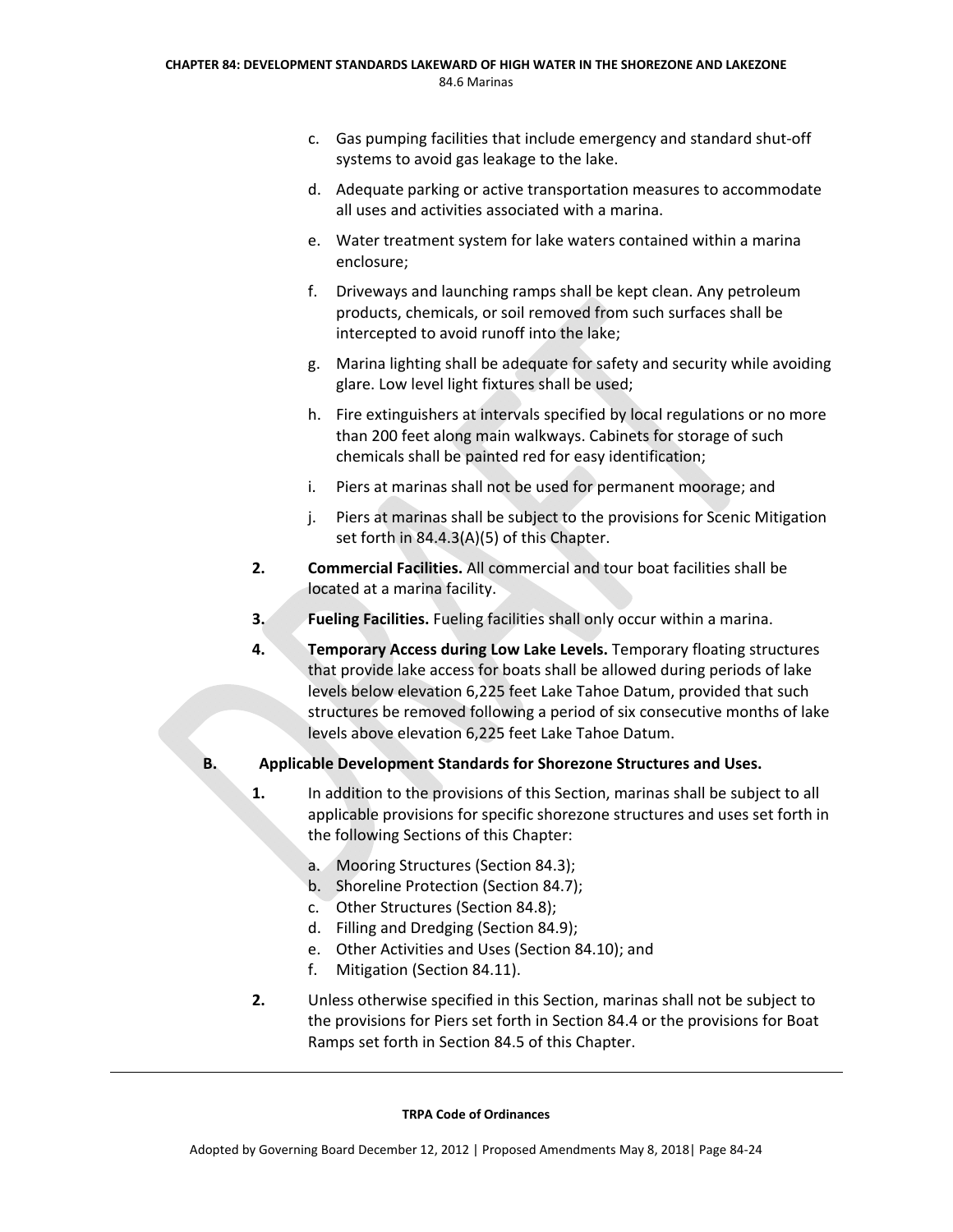- **C. Mooring Structures. In addition to the provisions set forth in Section 84.3, Mooring Structures**, the following provisions apply to mooring structures in marinas.
	- **1.** Relocation or conversion of existing mooring structures or construction of new mooring structures in marinas may be designed and operated to accommodate access during periods of low lake levels down to elevation 6,220 feet Lake Tahoe Datum.
	- **2. Boat Slips.** Boat slips in marinas shall be subject to the following provisions:
		- a. Support pilings shall be constructed of metal or concrete;
		- b. Decks shall be non‐skid or similar surface;
		- c. Main walkway piers should be a minimum of six feet wide to allow the use of carts and allow passing room; and
		- d. Floating finger piers should be a minimum of two feet wide, with additional width provided for fixed finger piers and those supporting double‐wide boat slips.

### **D. Boat Ramps**.

- **1.** Additional boat ramps shall be prohibited at marinas.
- **2.** Existing marina boat ramps may be reconstructed, relocated, or modified according to the following provisions:
	- a. Marina boat ramps may be relocated on the same parcel if the relocation is determined to improve water access during periods of low lake levels, all impacts are mitigated to the maximum extent, and the development standards listed in subsection 84.6.3.A are met; and
	- b. Marina boat ramps may be extended lakeward in order to operate during periods of low lake levels, provided the applicant demonstrates such extension is feasible and shall be the minimum necessary to provide reasonable access, down to elevation 6,220 feet Lake Tahoe Datum.

# **E. Piers.**

- **1. Additional Piers.** Additional piers at marinas shall be subject to the development standards for multiple‐use piers serving more than 20 residential parcels, as set forth in Section 84.4.3(C)(2)(b‐f) of this Chapter.
- **2. Permanent Extension of Existing Piers.** Permanent lakeward extension of existing piers at marinas may be permitted, subject to the following provisions:
	- a. The pier shall serve the public;
	- b. The proposed pier extension shall not have detrimental impacts to navigation;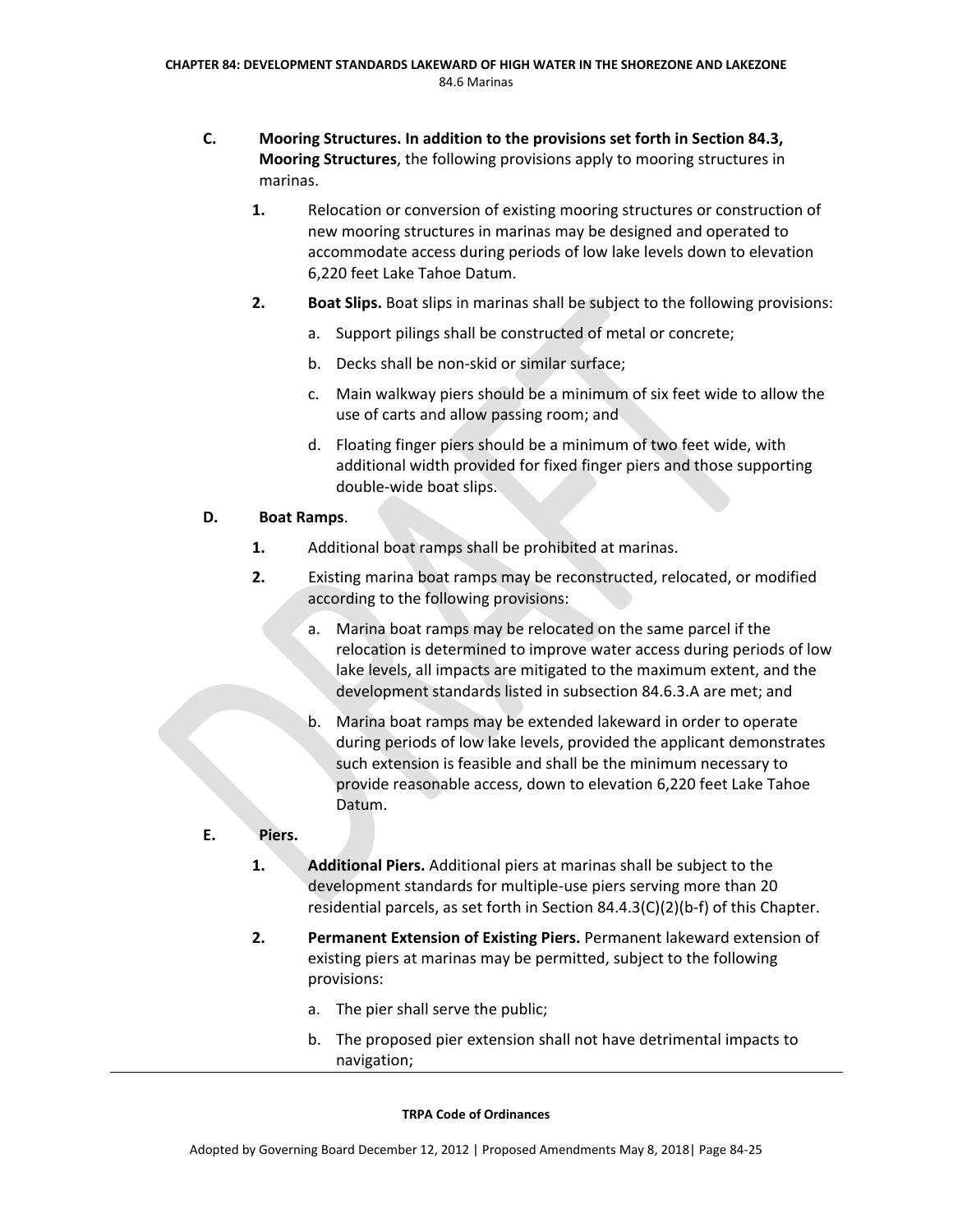- c. All impacts associated with pier extension shall be mitigated;
- d. An existing marina pier may be extended 15 feet lakeward if the substrate slope within the additional length is a minimum of three percent. Additional extensions may be allowed if the average substrate slope in the area being extended is a minimum of three percent; and
- e. The total length of the pier shall not exceed 1,000 feet.

## **84.6.4. Permitting**

- **A. Phasing Plan.** As applicable and to the extent feasible, applications for major marina projects shall include a phasing plan for comprehensive marina improvements, including both short- and long-term environmental improvements, low lake level adaptation strategies, and plans for additional capacity.
- **B. Monitoring Information Requirements.** Monitoring of water quality, current patterns and intensities, wind patterns, shore alterations, and any other conditions which may be altered by the proposed marina project may be required by TRPA for a reasonable period after completion of project construction. Remedial measures shall be required to mitigate adverse impacts, when necessary.

# **84.7. SHORELINE PROTECTION**

# **84.7.1. Shoreline Protective Structures**

- **A. Eligibility.** Shoreline protective structures, as defined in Chapter 90, may be approved by TRPA to prevent erosion in the backshore if TRPA makes the following findings:
	- **1.** Structures in the backshore or environmental threshold values will be enhanced by the construction and maintenance of the protective structures;
	- **2.** The protection of structures in the backshore or the enhancement of environmental threshold values more than offset the adverse environmental effects of the construction and maintenance of the shore line protective structures;
	- **3.** Each protective structure has been designed to be sloping and permeable; provided, however, that this finding is not necessary if TRPA concurrently makes the findings required under subsection (B) below; and
	- **4.** Each protective structure has been designed so that backshore erosion on adjacent properties will not be accelerated as a result of the erection of the protective structure.

# **B. Development Standards**

**1.** Sloping permeable revetments are the preferred design for shoreline protective structures. Bulk heads, gabions, and other vertical revetments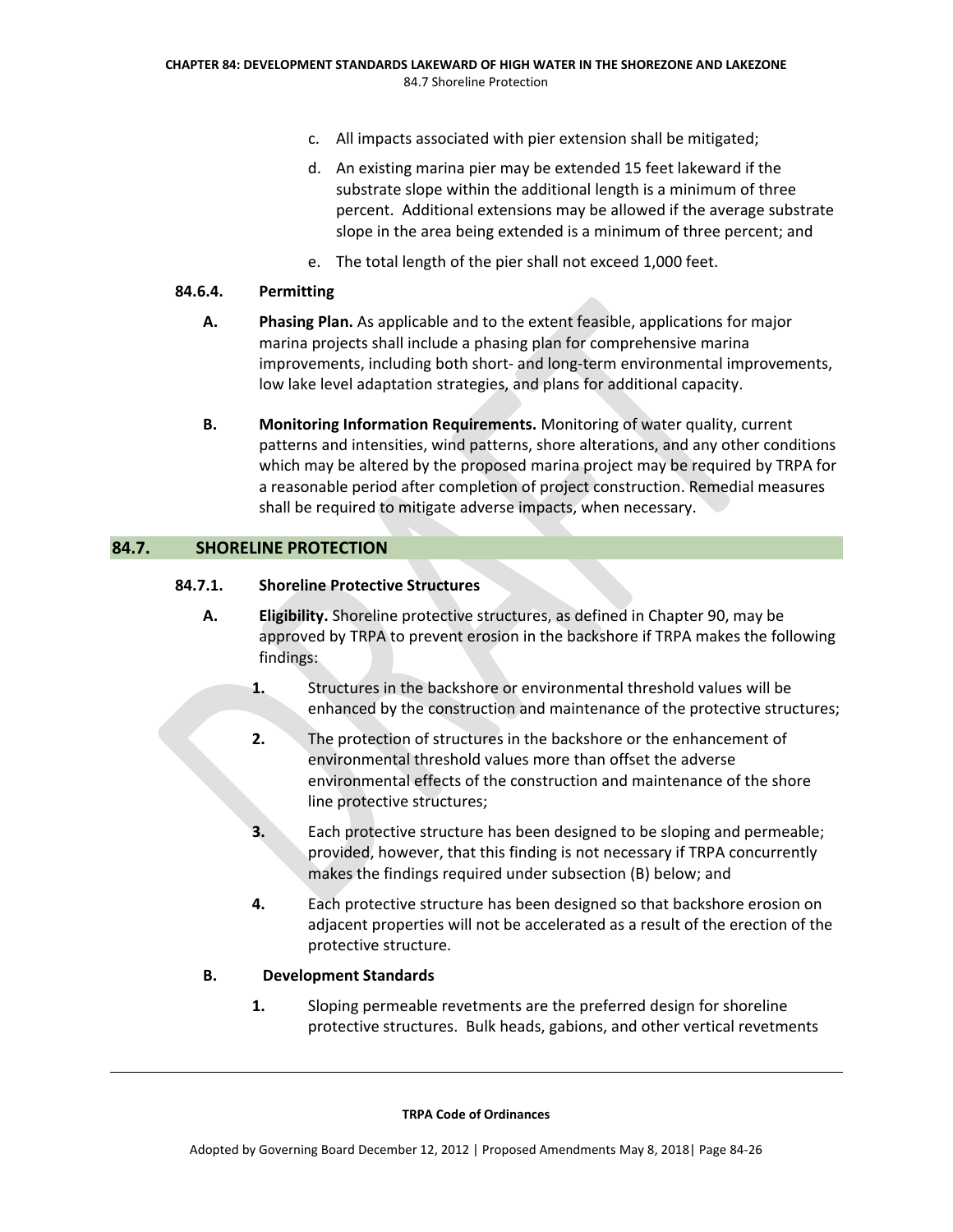shall not be permitted unless, in addition to the findings required under subsection (A) above, TRPA finds that;

- a. A sloping permeable revetment is not feasible; and
- b. The alternative structure will not cause significant erosion or modification of the foreshore.
- **2.** Where a shoreline protective structure is necessary, it shall be of sufficient strength and depth to prevent movement of backfill materials into lake waters; and
- **3.** Shoreline protective structures shall be constructed of natural materials to blend with the surrounding backshore or, if man‐made materials are necessary, will be of earthtone colors.

## **84.7.2. Jetties, Breakwaters, Rock Cribs, and Fences**

**A. Eligibility.** New breakwaters, jetties, rock cribs, and other similar structures shall be prohibited unless conducted as a component of a permitted environmental improvement project, including an environmental improvement associated with a marina project.

## **B. Development Standards.**

- **1.** Except as provided in (2) of this subsection, jetties and breakwaters shall have openings which allow adequate free circulation of water and sediment.
- **2.** No jetty or breakwater shall be a solid or nearly solid structure unless the applicant demonstrates that the structure will not interfere with littoral processes, cause shoreline erosion, or harm water quality or clarity and:
	- a. The structure is a necessary part of an approved marina project; or
	- b. The structure is necessary to protect the safety of persons using a public boat launching facility.
- **3.** The size, number, and locations of openings shall be sufficient to avoid interference with littoral drift, shoreline erosion, harm to underlying land, and harm to water quality and clarity.
- **4.** Fences in the nearshore or foreshore shall be at least 90 percent open and shall be maintained to be kept free of debris.
- **5.** Rock and other material for construction of structures permitted under this subsection shall not be obtained within the shorezone or lakezone in the Region.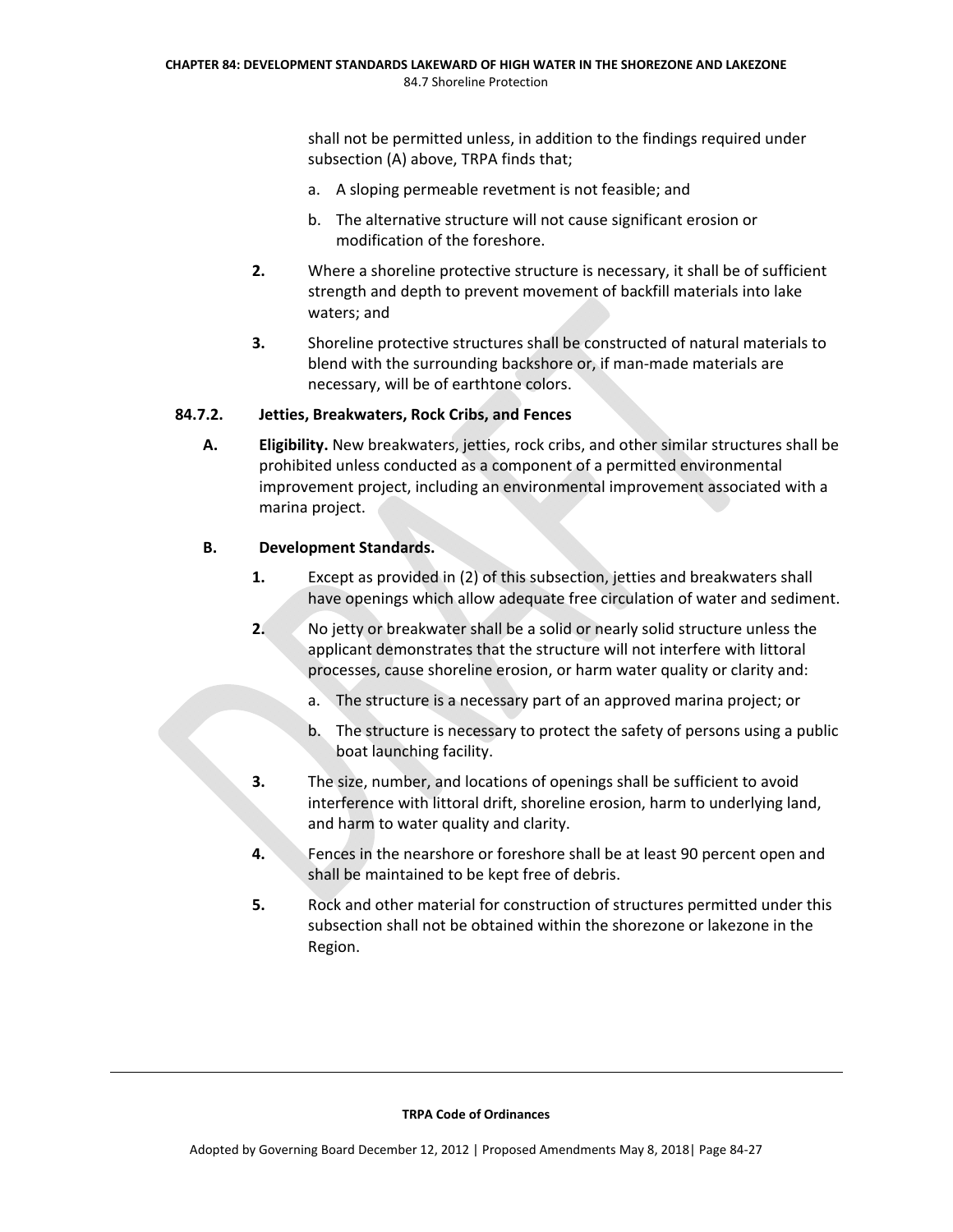## **84.8. OTHER STRUCTURES**

## **84.8.1. Floating Platforms**

## **A. Eligibility**

**1.** A maximum of one floating platform may be permitted per littoral parcel in lieu of a mooring buoy.

## **B. Development and Use Standards**

- **1.** The placement of a new floating platform is prohibited within 200 feet of the stream inlets of creeks and rivers listed in subsection 84.4.3(A)(1).
- **2.** Floating platforms shall not extend beyond lake bottom elevation 6,219.0 feet, Lake Tahoe Datum, or beyond the pierhead line, whichever is more limiting.
- **3.** Floating platforms shall be located at least 20 feet from adjacent littoral parcel projection line boundaries and no closer than 50 feet from another mooring buoy.
- **4.** A floating platform shall be attached to a permanent anchor block.
- **5.** Floating platforms shall not exceed an area of 100 square feet, and shall be a maximum of 10 feet wide by 10 feet long.
- **6.** Floating platforms shall not project more than three feet above the water surface.
- **7.** Anchoring, tethering, or otherwise attaching a floating platform to the backshore or further landward shall be prohibited.
- **8.** Superstructures shall not be permitted on floating platforms.
- **9.** Mooring of motorized watercraft to floating platforms shall be prohibited.
- **84.8.2. Safety and Navigation Devices.** Essential Public Safety Facilities within the Shorezone provide lake access and egress for public safety and emergency response.
	- **A.** New safety and navigational structures may be permitted only upon the recommendation of the Army Corps of Engineers or the U.S. Coast Guard.
	- **B.** One Essential Public Safety Facilities in the Shorezone may be designated within each of El Dorado, Placer, Washoe, and Douglas Counties, and one for the U.S. Coast Guard.
	- **C.** Essential Public Safety Facilities in the Shorezone shall comply with the location, design and construction standards set forth in subsections 84.4.2, 84.4.3(A), and 84.4.3(C) for piers, subsections 84.5.2(A) and 84.5.3 for boat ramps, subsection 84.3.3(A) for mooring buoys, and subsection 84.8.1 for floating platforms; except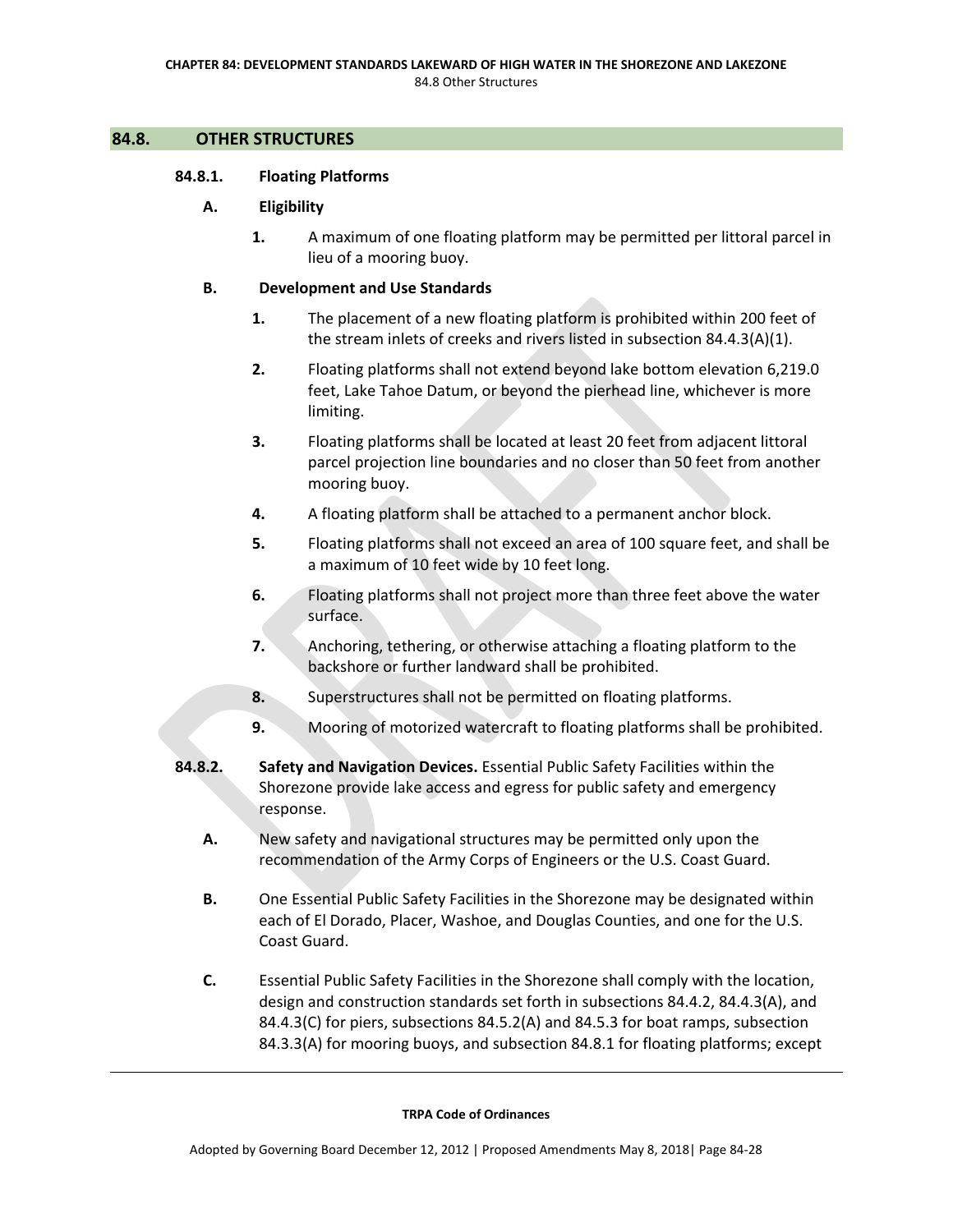that a facility recognized by TRPA as an Essential Public Safety Facility pursuant to this subsection may deviate from location, design and construction standards set forth in the following subparagraphs, when necessary for functionality: 84.4.2(A), 84.4.3(C)(2)(b), 84.4.3(C)(2)(c), 84.5.2(A), 84.5.3(D)(1), 84.3.3(A)(1)(a), 84.3.3.A.2(b), 84.8.1(A)(1), 84.8.1(B)(2), 84.8.1(B)(5).

- **D.** If an Essential Public Safety Facility ceases to be used for public service, any portion of the structure allowed to deviate from general location, design or construction standards pursuant to this subsection must be removed or brought into conformance with development standards.
- **84.8.3. Retaining Walls and Erosion Control.** Retaining walls and erosion control structures within the shorezone or along the backshore‐upland boundary shall comply with the following provisions.
	- **A.** Retaining walls and erosion control structures shall be constructed with natural stone arranged in a natural pattern without hard outlines or straight edges, and shall be laid back at a natural angle of repose. Vertical walls and all other materials shall be prohibited except in the case of emergency where no practical alternative exists, as determined by TRPA.
	- **B.** All walls shall include vegetation that shall be planted in accordance with the TRPA Design Review Guidelines.

# **84.8.4. Fences.**

- **A.** Fences shall be 90 percent open, and shall be maintained free of debris.
- **B.** Fences shall not be placed lakeward of the highwater line, unless TRPA determines that such a location is necessary:
	- **1.** To protect the health or safety of the general public or to prevent trespass on private property from adjacent areas of public access in the shorezone, but only if a TRPA‐approved signage plan has proven ineffective to prevent trespass to protect public health and safety and provided such fence is approved by agencies having jurisdiction; or
	- **2.** To protect sensitive species or identified cultural resources.
- **C.** Any fence approved below the highwater line shall be designed so that it can be retracted or telescoped landward. Such a fence must be telescoped landward whenever lake levels rise in order to prevent it from extending into the Lake.
- **D.** A fence extending below the highwater line that was legally existing prior to the effective date of the ordinance adopting this Chapter may be repaired or replaced provided the fence telescopes landward, or is modified to so telescope, and is telescoped landward whenever necessary in order to prevent the fence from extending into the Lake.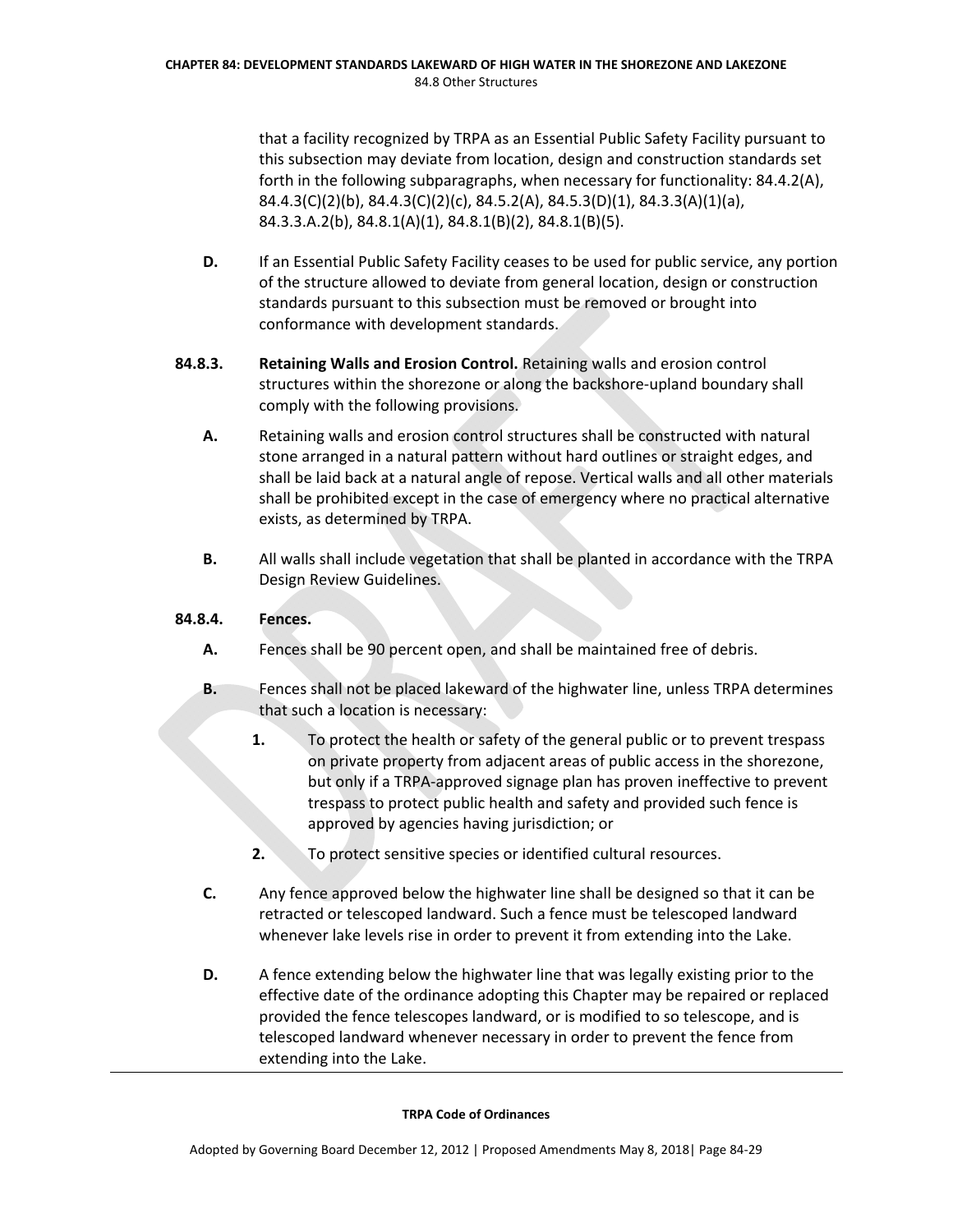- **84.8.5. Signage.** Signs in the shorezone shall comply with Chapter 38. Signs that may discourage the use of public access areas are prohibited.
- **84.8.6. Access Structures.** Structures or projects in the backshore that provide access to the nearshore or foreshore shall be sized no larger than necessary to provide safe and functional access and shall meet all applicable mitigation requirements. When feasible, access structures shall be built at grade level.

## **84.9. FILLING AND DREDGING**

**84.9.1. Applicability.** The provisions of this Section apply to filling and dredging in the shorezone and lakezone. Excavation and grading in the backshore is subject to the provisions of Chapter 33, *Grading and Construction*.

## **84.9.2. Eligibility**

- **A.** There shall be no fill placed in the lakezone or shorezone, except as otherwise associated with approved bypass dredging, shoreline protective structures, or beach replenishment projects, or otherwise found by TRPA to be beneficial to existing shorezone conditions or water quality and clarity.
- **B.** New dredging shall be permitted in association with the following facilities only where previous approved uses exist, provided all environmental impacts shall be mitigated:
	- **1.** Legally existing marinas;
	- **2.** Essential public health and safety facilities; and
	- **3.** Public boat ramps, provided the applicant demonstrates that new dredging shall increase the functionality of the boat ramp.
- **C.** Maintenance dredging shall be allowed according to the following provisions:
	- **1.** The maintenance dredging is located in a facility that has been previously legally dredged;
	- **2.** The applicant demonstrates that dredging is necessary to maintain an existing use; and
	- **3.** The maintenance dredging is limited to the previously dredged footprint.

# **84.9.3. Development Standards**

- **A. Maintenance Dredging.** Maintenance dredging shall comply with TRPA's approved dredging BMPs and shall include the installation of all upland BMPs pursuant to Chapter 60, *Resource Management and Protection.*
- **B. Low Lake Level Adaptation.** In lieu of dredging at marinas, temporary floating structures that provide for boat access may be permitted during periods of low lake levels as set forth in 84.6.3(G) of this Chapter.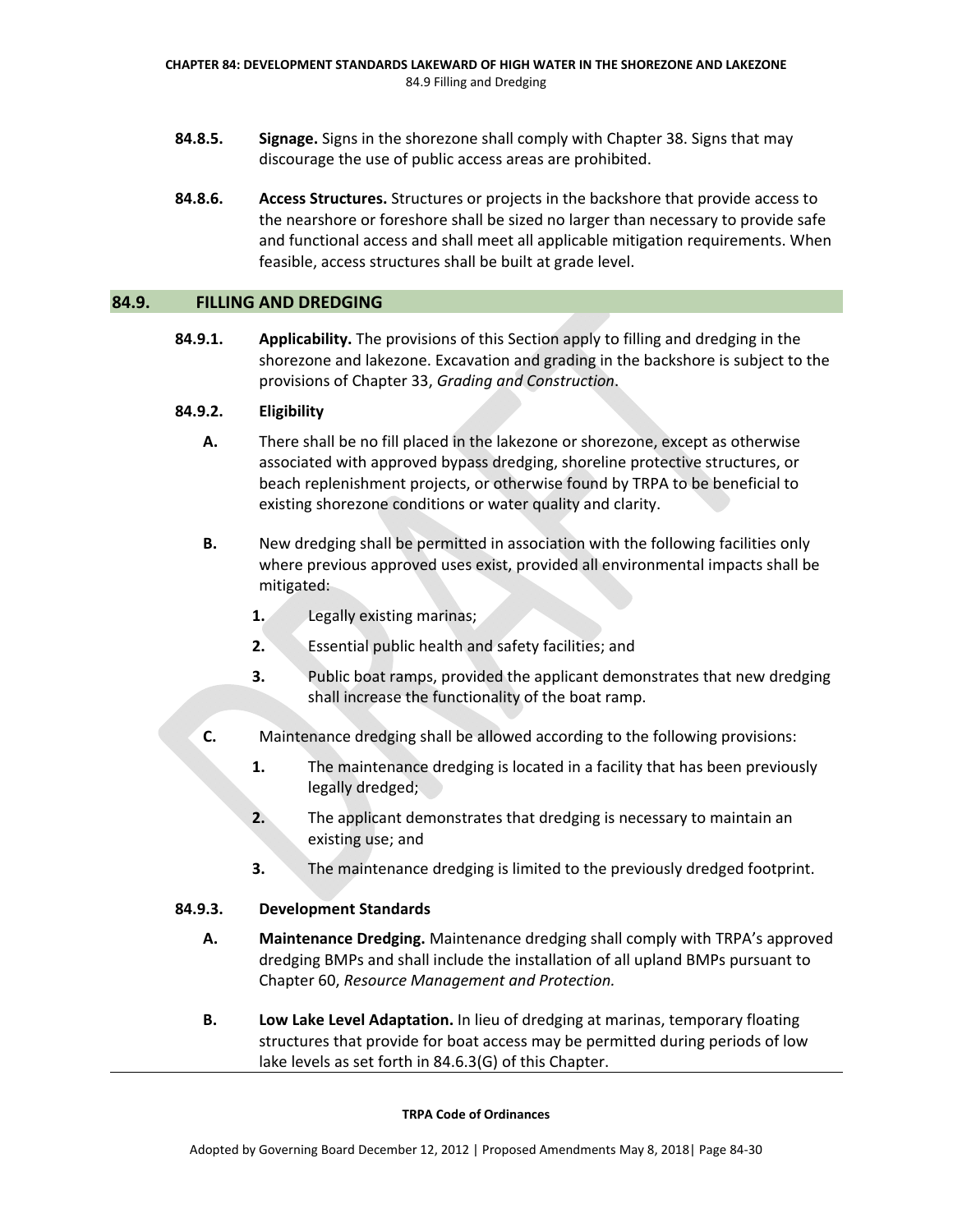- **C. Artificial Beach Replenishment.** If beaches are to be artificially replenished, only non‐organic, chemically, and biologically inert material shall be used. The preferred method of beach replenishment is bypass dredging.
- **D. Disposal of Dredged Material.** Where dredging, other than bypass dredging, is permitted, spoil materials shall not be deposited in the lakezone or shorezone, in wetlands, or within the 100-year floodplain of any tributary to a lake except as provided under 84.9.2(A) of this Section, but shall be deposited in an approved upland location.
- **E. Prohibition of Siltation of Spawning Habitat**. No dredging, filling, or other project may be permitted which results in the permanent siltation of spawning habitat. Disturbances shall not occur between May 1 and September 30. Temporary siltation associated with construction activities may be permitted provided that the spawning area disturbed is subsequently restored within 60 days or before May 1 when the spawning season begins, whichever is sooner.
- **F. Additional Requirements.** New fill and dredging in the shorezone or lakezone shall comply with federal, state, and regional requirements for ensuring protection of Lake Tahoe's water quality and clarity and Outstanding National Resource Water designation, including but not limited to the U.S. Army Corps of Engineers federal standards for new dredging and applicable state permit requirements under sections 404 and 401, respectively, of the Clean Water Act.

# **84.10. OTHER ACTIVITIES AND USES**

- **84.10.1. Watercraft.** The operation of watercraft shall be subject to the following standards except that operation of watercraft for the protection of public health and safety shall be exempt from the provisions of this Section.
	- **A. Overnight Anchoring.** Watercraft which remain in the shorezone or lakezone overnight shall be moored to legally existing buoys, boatlifts, boat slips, or other legally existing watercraft storage facilities. The following types of overnight mooring, including anchoring, are exempt from this provision:
		- 1. Mooring of construction watercraft in active use for TRPA-authorized construction activities;
		- **2.** Mooring of public service watercraft for public health and safety purposes; and
		- **3.** Mooring of private watercraft up to 72 hours within a two-week period.
	- **B. Beaching of Motorized Watercraft.** Beaching of motorized watercraft in spawning habitat, as identified by TRPA fish habitat maps, is prohibited during the spawning season.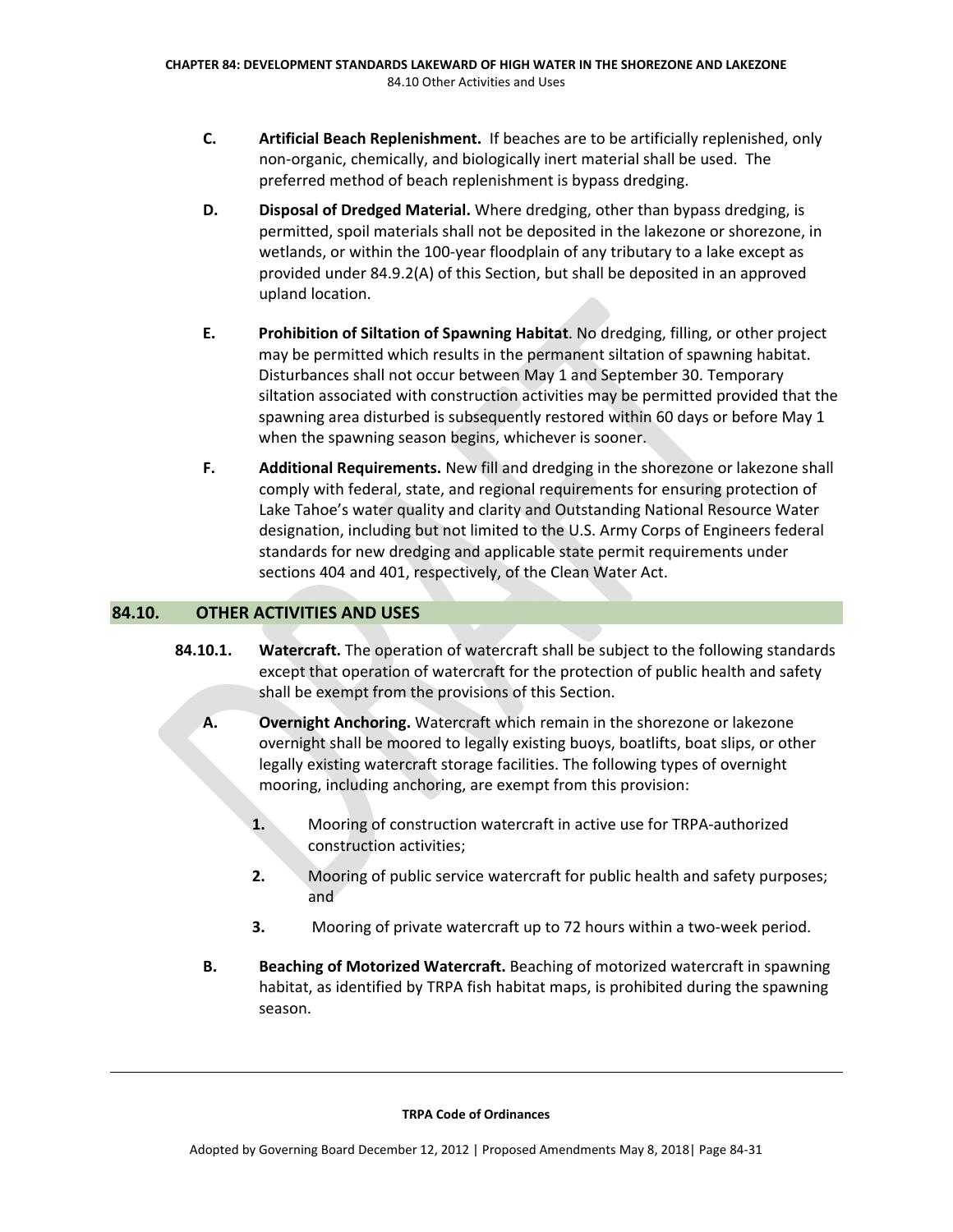- **C. No Wake Zones.** The following No Wake Zones and associated standards are established:
	- **1.** The creation of a wake or speeds in excess of five MPH by motorized watercraft within 600 feet of the waterline of Lake Tahoe shall be prohibited.
	- **2.** Within Emerald Bay, all areas are designated as a no wake zone. The creation of a wake or speeds in excess of five (5) MPH by motorized watercraft within Emerald Bay is prohibited, except that tour boats may be permitted to use speeds up to seven (7) MPH.
- **D. Prohibition of Motorized Watercraft on the Tributaries of the Region.** The operation of a motorized watercraft on the tributaries of the Region, exclusive of other lakes in the Region, shall be prohibited. The prohibition shall commence at a line across the mouth of the tributary representing an extension of the existing water line across the mouth.

# **84.10.2. Water Oriented Outdoor Recreation Concessions**

# **A. Applicability**

- **1.** The provisions of this subsection apply only to those concessions located and/or operated within the shorezone and lakezone.
- **2.** Unless otherwise specified under this subsection, the provisions of this subsection apply to non‐motorized and motorized boating concessions.

# **B. Eligibility**

- **1.** New concessions may be allowed only as an accessory to a permitted upland commercial or public facility or use, provided the applicant demonstrates that upland parking availability for the use is not constrained, and that the function of the concession requires a shorezone location. TRPA permits shall specify the number and type of watercraft(s) and structure(s) authorized in support of a permitted concession.
- **2.** New motorized boat concessions may be allowed only within an existing marina.
- **3.** TRPA shall only issue permits for permanent concessions.

# **C. Development and Use Standards**

- **1.** Concessions shall comply with all applicable TRPA BMPs, including fueling BMPs, as well as applicable local health and safety regulations and permit requirements.
- **2.** Storage racks for non-motorized watercraft shall be allowed as accessory structures. Racks shall be located above high water unless infeasible, and shall be designed and operated to maximize lake access.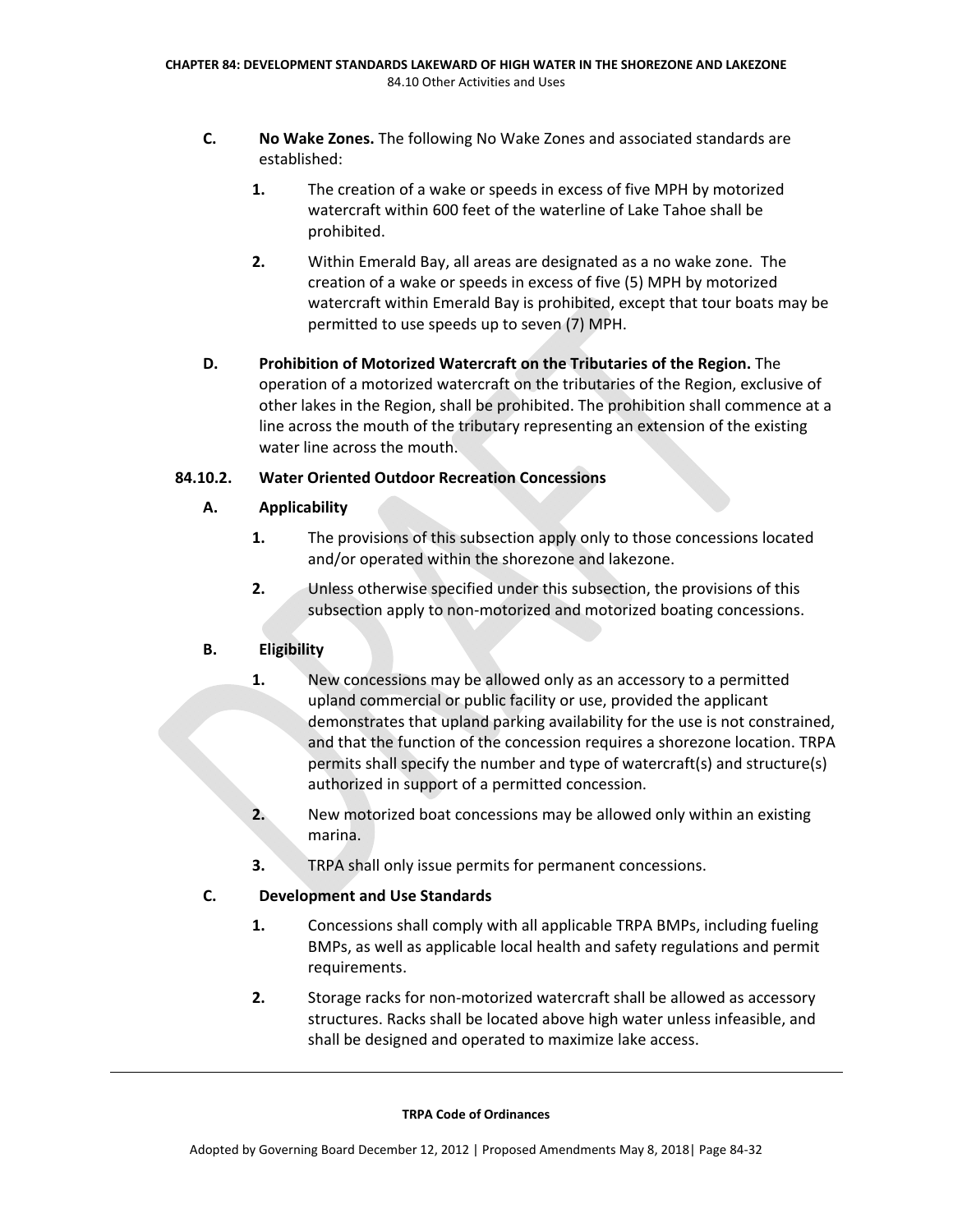- **3.** Concessions and accessory structures, including storage racks, shall comply with the provisions for Scenic Quality as set forth in Chapter 66. Required mitigation shall use the Visual Magnitude System outlined in Appendix H, Visual Assessment Tool, of the Design Review Guidelines.
- **4. Mooring.** Concessions providing watercraft moorings shall comply with the following provisions:
	- a. Concessions shall moor on legally permitted mooring structures;
	- b. Unless otherwise allowed under this subsection, only one watercraft shall be moored per buoy or slip;
	- c. Concessions shall comply with the provisions for mooring structures set forth in Section 84.3 of this Chapter, including the allocation of new moorings, with the exception that boat concessions associated with a marina may be allowed one watercraft string storing no more than 12 personal watercraft.
- **84.10.3. Man‐made Lagoons and Artificial Islands.** Construction of man‐made lagoons connected to any lake in the Region and artificial islands is prohibited.

# **84.11. MITIGATION**

# **84.11.1. Applicability**

This section applies to projects undertaken in areas identified as, and adversely affecting, "Spawning Habitat" or "Feeding and/or Escape Cover Habitat" as designated on the TRPA Prime Fish Habitat Map, as of the effective date of the ordinance adopting this Chapter, as amended, or areas meeting the applicable definition for "Spawning Habitat" or possessing similar characteristics for "feeding and/or escape cover" habitat.

# **84.11.2. Mitigation Required**

- **A.** All projects located in spawning habitat as verified by TRPA and that have the potential to detrimentally impact spawning fish, spawning gravels, the incubating eggs, or the emerging fry shall be subject to a case‐by‐case review by TRPA and the appropriate Fish and Wildlife Agency regarding the applicability of the October 1 through April 30 construction window and to determine whether project impacts can be mitigated.
- **B.** As a condition for project approval, all permanent impacts to substrate in designated spawning habitat areas associated with new or expanded structures shall be mitigated at a ratio of 1.5 to 1 using one of the following methods, or a combination thereof, as determined appropriate by TRPA:
	- **1.** Replacement "in‐kind" with similar spawning gravels where gravels previously existed. Such replacement shall replace the equal or greater function and value either on‐site or off‐site.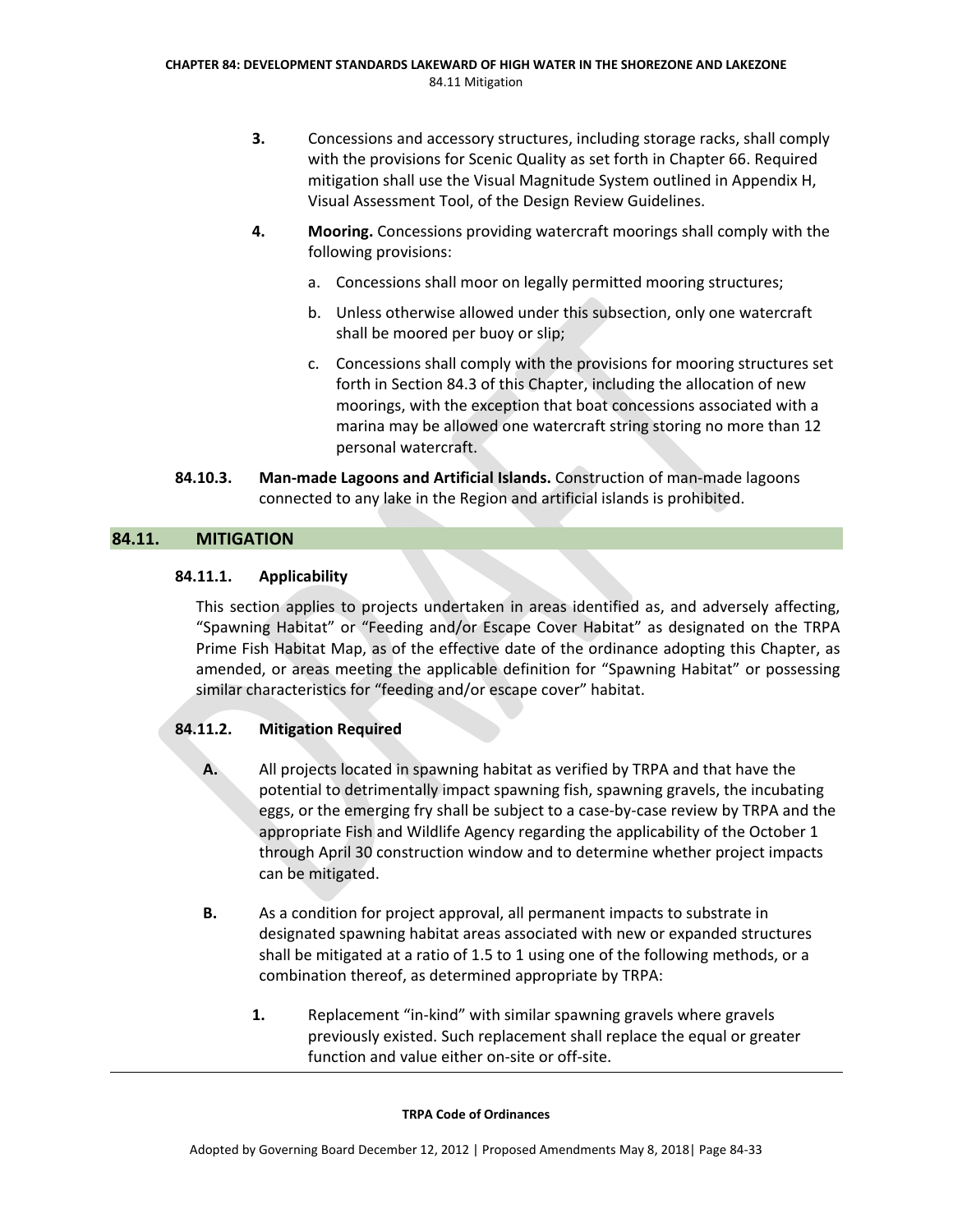- **2.** Construction of complementary habitat adjoining the remaining spawning gravels on‐site, where it can be demonstrated that the complementary habitat will restore or enhance the spawning habitat by substantially increasing its function and value.
- **C.** In addition to the mitigation obligation set forth in (B) of this Section, any impacts to existing feeding and/or escape cover habitat shall be fully mitigated.
- **D.** Mitigation required pursuant to this Section shall include implementation and funding of an approved monitoring and remedial action program that will ensure the effectiveness of the mitigation.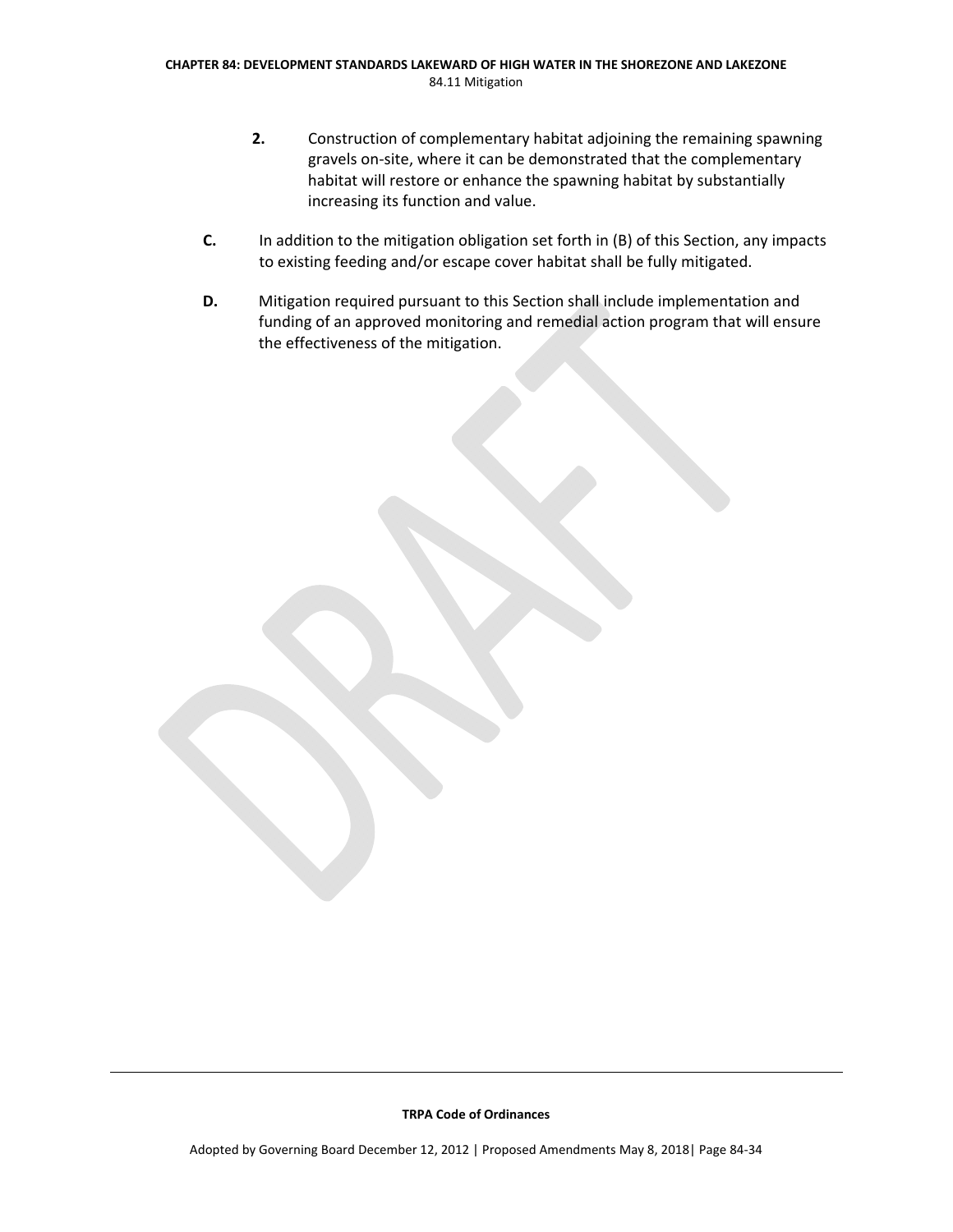# **CHAPTER 85: DEVELOPMENT STANDARDS IN THE BACKSHORE**

## **85.1. PURPOSE**

Policies 1 and 2, Goal #1 of the Shorezone Subelement, Conservation Element of the Goals and Policies, establish limitations on disturbance to vegetation and construction activity within the backshore. Policy 1 recognizes that the existing vegetation in the backshore; (1) is the last naturally occurring measure forstabilizing soils and absorbing nutrientsin runoff from upland areas; (2) prevents accelerated shoreline erosion due to wave action; (3) reduces the need for engineered structures to stabilize eroding cliffs; (4) is an important element of wildlife and fish habitats occurring in the shorezone; and (5) provides screening of development adjacent to the backshore. Policy 1 generally defines the backshore as the zone that includes backshore cliffs and other unstable landsinfluenced, in part or in total, by littoral or wave processes. In addition, Policy 2 requires that buildings be set back from the backshore to minimize the risk of accelerated erosion, cliff collapse, or slumping. This chapter sets forth standards and regulations in accordance with these policies.

#### **85.2. APPLICABILITY**

In addition to the provisions of Chapter 84 all projects and activities located within the backshore shall comply with the standards and regulations set forth in this chapter.

## **85.3. LIMITS OF BACKSHORE**

The limits of the backshore shall be established using the following criteria, whichever establishes the wider backshore. The lakeward limit of the backshore shall be at the high water elevation.

#### **85.3.1. Wave Run‐Up**

The area of wave run-up, plus ten feet;

#### **85.3.2. Instability**

The area of instability, plus ten feet. The area of instability shall be established pursuant to the following procedures;

- **A.** The area of instability shall be measured landward from the high water line a horizontal distance equal to 1.5 times the height of the bluff located adjacent to the shoreline. The height of the bluff shall be the difference between the high water elevation and the elevation of the top of the bluff; or
- **B.** The area of instability as identified in a report submitted by the applicant and prepared by a licensed geological, geotechnical or soils engineer or engineering geologist. The area of instability established under this provision may be greater or less than such area established under subparagraph A, above.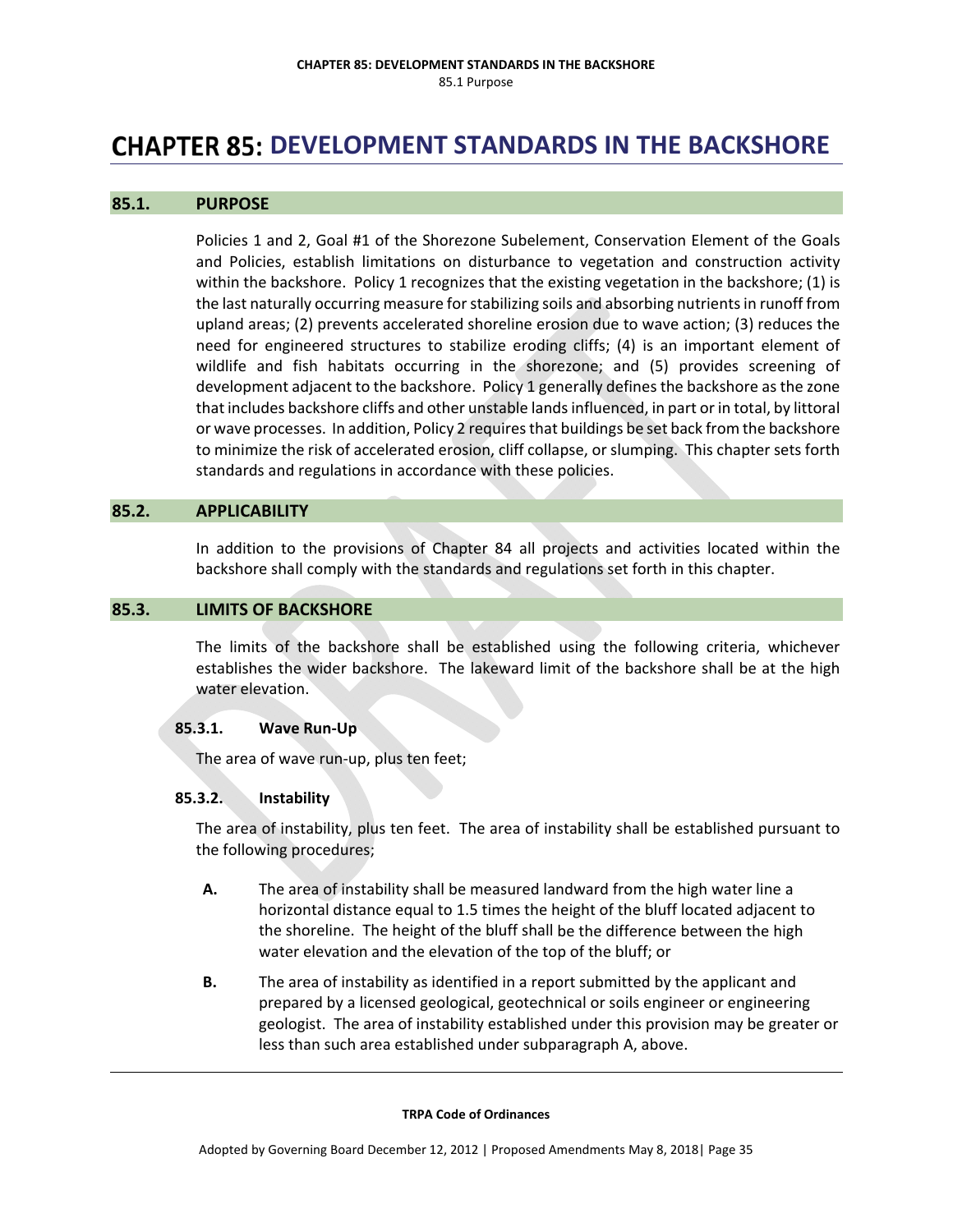## **85.4. ALLOWABLE LAND COVERAGE**

The allowable base land coverage in the backshore shall be one percent. The allowable base land coverage in the backshore may be combined with the allowable base land coverage for the remainder of the littoral parcel to establish a total allowable base land coverage for the parcel. A portion of the total allowable base land coverage may be used to allow construction in the backshore in accordance with Section 85.5.

## **85.5. PROHIBITION OF NEW LAND COVERAGE**

Additional land coverage or other permanent land disturbance shall not be permitted in the backshore, except as follows:

## **85.5.1. Public Outdoor Recreation**

Land coverage and land disturbance may be permitted in the backshore for public outdoor recreation facilities if TRPA finds that:

- **A.** The project is a necessary part of a public agency's long range plans for public outdoor recreation;
- **B.** The project is consistent with the Recreation Element of the Goals and Policies;
- **C.** The project, by its very nature, must be sited in the backshore;
- **D.** There is no feasible alternative which avoids or reduces the amount of land coverage or disturbance proposed in the backshore; and
- **E.** The impacts of the coverage and disturbance are mitigated to the extent feasible through means including, but not limited to, the following:
	- **1.** Application of BMPs; and
	- **2.** Restoration in accordance with subsection 30.5.3 of land in the backshore or a stream environment zone in the amount of 1.5 times the area of land in the backshore covered or disturbed for the project beyond that permitted in Section 85.4.

# **85.5.2. Public Service**

Land coverage and land disturbance may be permitted in the backshore for public service facilities if TRPA finds that:

- **A.** The project is necessary for public health, safety or environmental protection;
- **B.** There is no reasonable alternative which avoids or reduces the amount of land coverage or disturbance in the backshore; and
- **C.** The impacts of coverage and disturbance are mitigated in the manner prescribed in subparagraph 85.5.1.E.
- **85.5.3. Erosion Control and Similar Projects**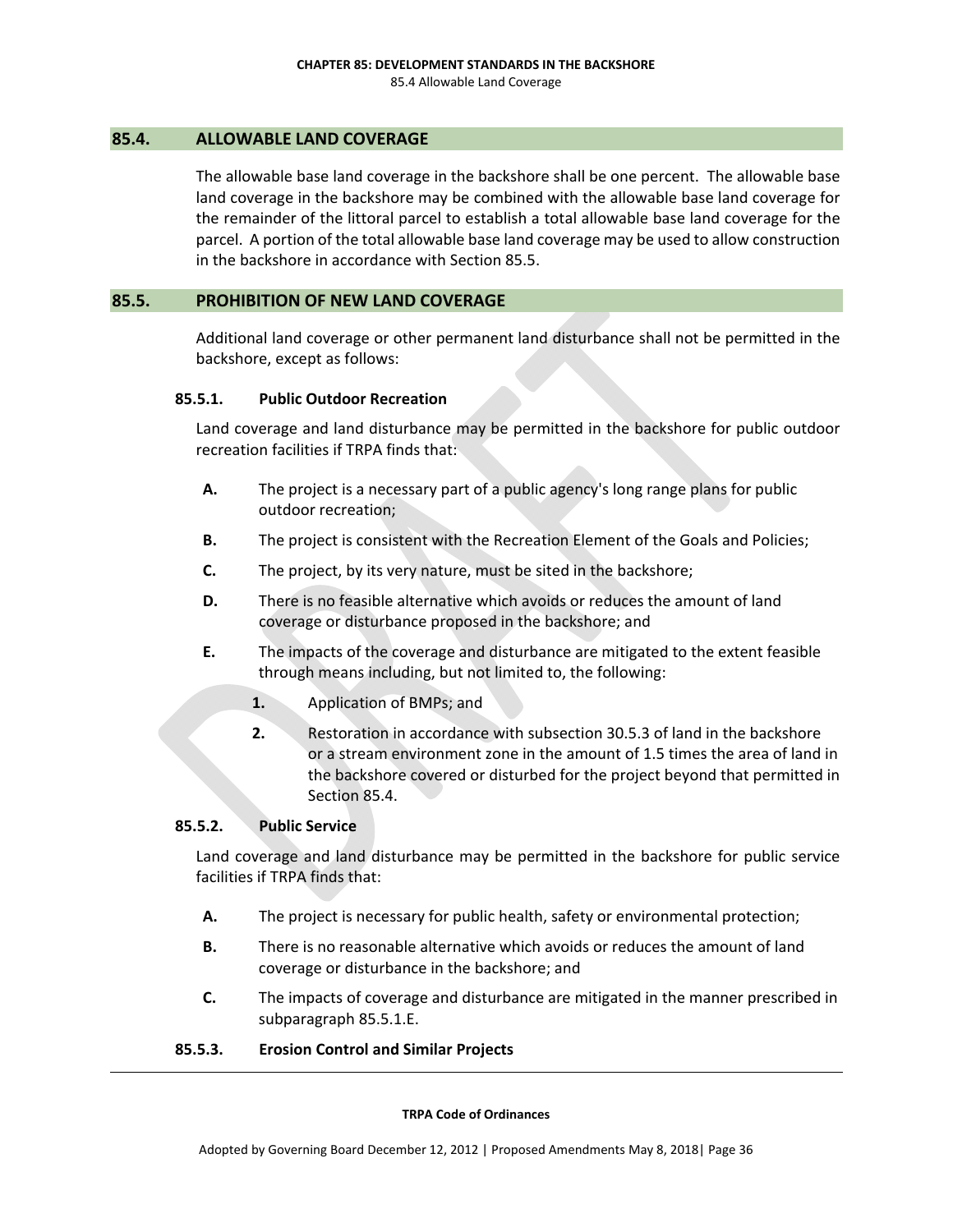Land coverage and land disturbance may be permitted in the backshore for erosion control projects, habitat restoration projects, forest management programs, wetland rehabilitation projects, stream environment zone restoration projects and similar projects, programs, and facilities if TRPA finds that:

- **A.** The project, program, or facility is necessary for environmental protection; and
- **B.** There is no reasonable alternative, which avoids or reduces the extent of encroachment in the backshore.

## **85.5.4. Access to Structures or Uses in The Nearshore or Foreshore**

Land coverage and land disturbance may be permitted in the backshore to provide access to an approved or legally existing structure or use located in the nearshore or foreshore, provided TRPA finds that the amount of land coverage proposed is the minimum necessary to provide access to the structure or use and the impacts of coverage and disturbance are mitigated in the manner prescribed in subparagraph 85.5.1.E. Land coverage and land disturbance associated with an approved or legally existing pier, boat ramp, or other shorezone structure may be permitted in the backshore provided TRPA finds that the amount of land coverage proposed is the minimum necessary for the structure.

# **85.6. REPLACEMENT OF EXCESS LAND COVERAGE**

The replacement or modification of existing, excess land coverage in the backshore shall be in accordance with Chapter 30: *Land Coverage*.

# **85.7. VEGETATION**

Indigenous vegetation, appropriate to the backshore shall not be removed or damaged in the backshore, unless otherwise authorized under TRPA permit pursuant to Section 85.5 or subsection 61.3.3. Landscaping installed for the purpose of scenic quality may be maintained pursuant to subsection 61.3.3. Species used in the backshore for revegetation or landscaping shall be those listed on the TRPA‐approved plant list as species appropriate for the backshore type and site conditions (e.g. barrier beach, sedimentary bluff).

## **85.8. PROJECT REVIEW**

In imposing special conditions of approval on projects in the backshore, TRPA shall be guided by an appraisal of the nature of the backshore, asset forth in Section 85.1 and 67.3, in relation to the unique characteristics of the project area and shall consider the following objectives

- **85.8.1.** The protection of significant vistas;
- **85.8.2.** Minimizing the visual impact of the proposed project on the shorezone and area surrounding the project;
- **85.8.3.** The preservation of the site and shorezone from environmental harm both during and after construction;